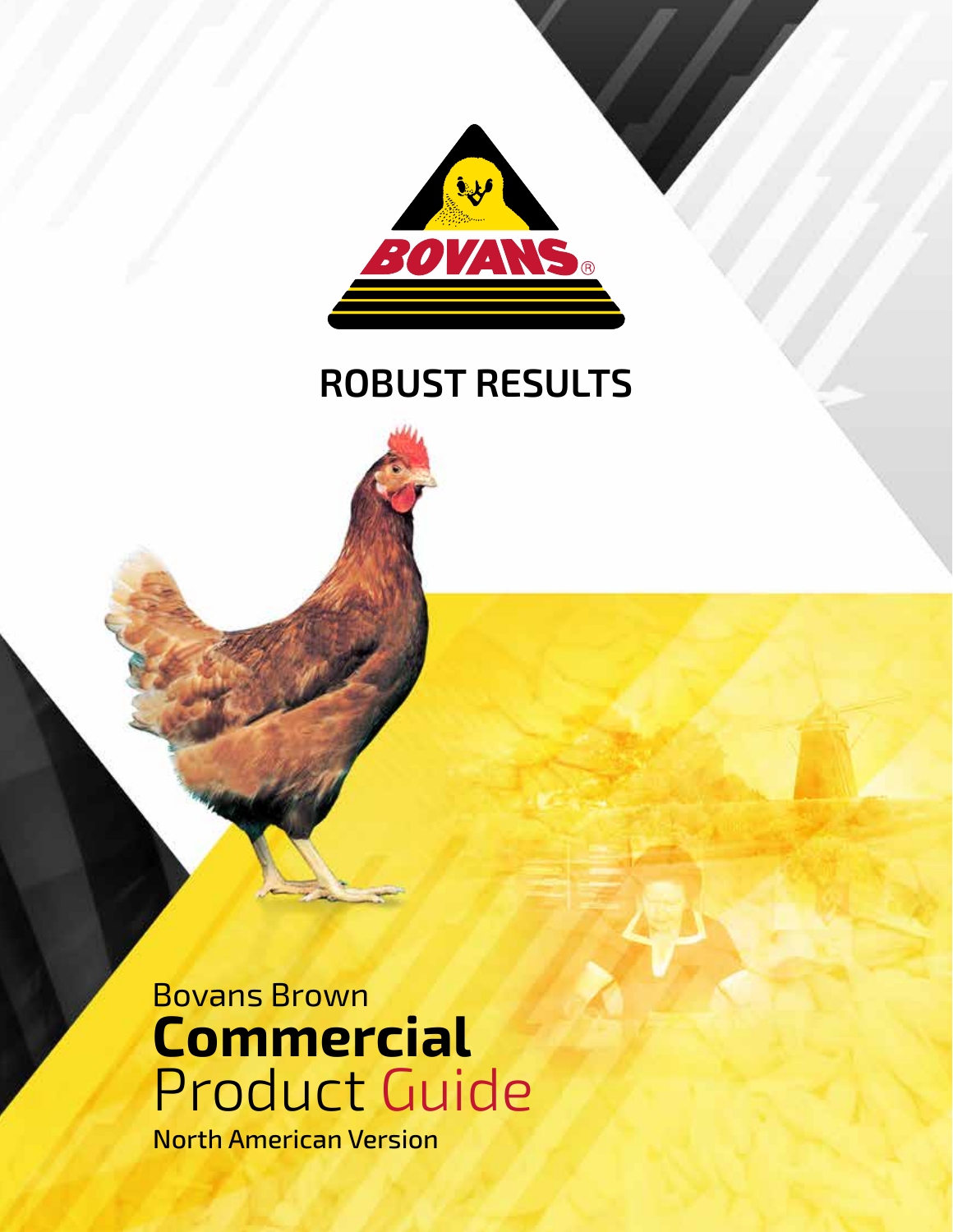# The Story of the **Bovans Brown**

**By the 1950s traditional Dutch poultry breeders were facing increased competition from larger American companies. So in 1954 four family owned layer breeding farms formed a new breeding company called Bovans Organisatie N.V. (Bovans Poultry Breeders). These hard working, farming families were the Bongers, Van Duijnhoven, Van Lankveld and Van der Linden (one Bo and three Vans = Bovans).**

The founders of Bovans were Harry van Duijnhoven and his wife Nora. The Bovans breeding center was at Harry van Duijnhoven's farm at Stevensbeek and their Bovans layers reflected the robust and hardworking ethics of the four families.

The original Bovans logo, which is still in use, was designed by Harry van Duijnhoven's brother. Bovans Poultry Breeders soon developed into a strong and successful breeder, selling its birds in Europe, the America's, Africa and the Middle East.

# **THE BOVANS BROWN TODAY**

The result of a balanced breeding program, the Bovans Brown is a highly versatile and robust layer.

A combination of high peak production, great laying persistency, and a flat egg weight curve ensures that the Bovans Brown produces high numbers of first quality dark brown eggs.

Adaptable and easy to manage, the robustness of the Bovans Brown allows it to adjust well to different climates, management programs and housing systems.

**Excellent shell color**

**Strong bottom line results**

**Superior production and persistency** 

**Easy to manage in every housing system** 

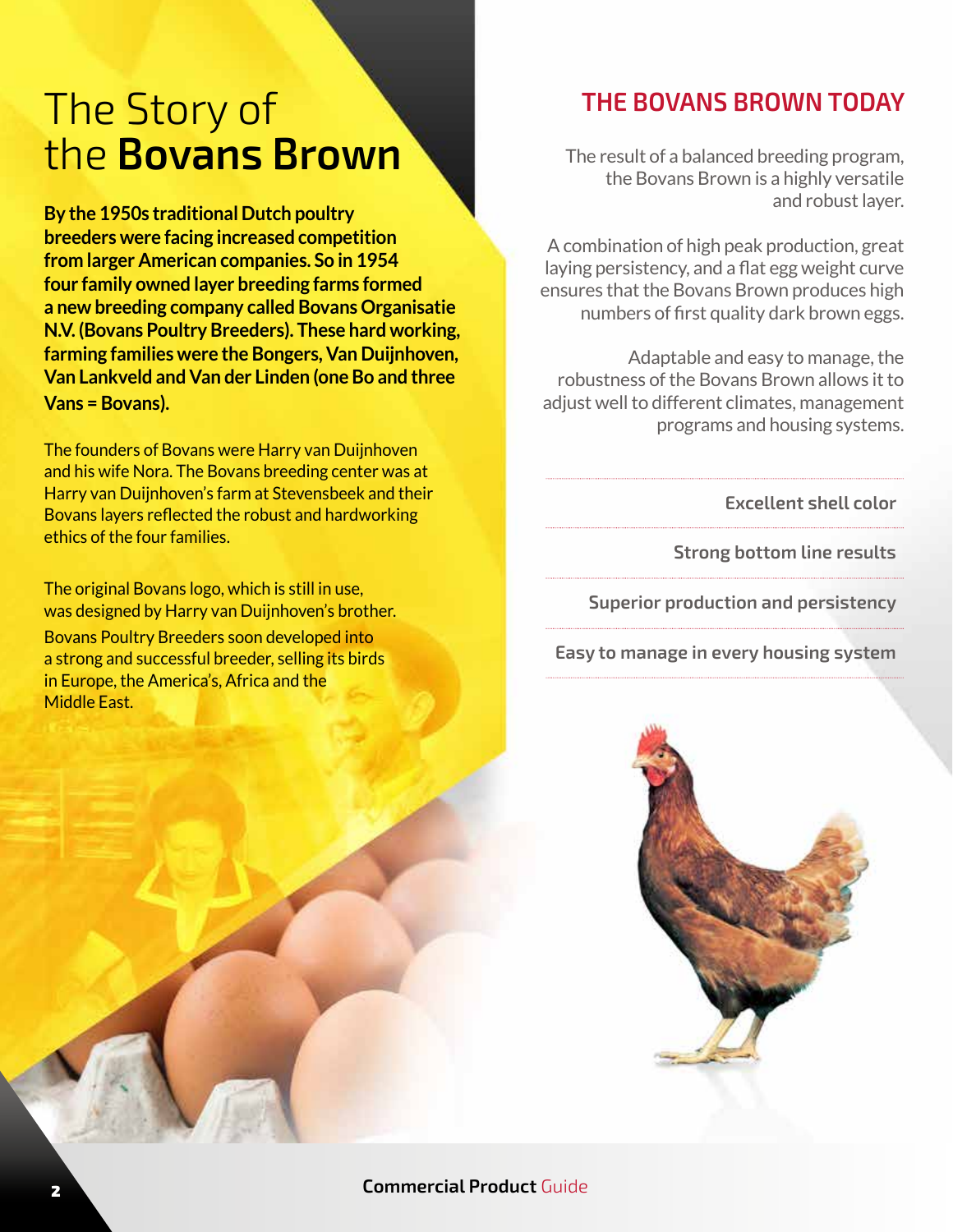# **CONTENTS**

# THE STORY OF THE

# THE BOVANS BROWN TODAY ......2

| <b>Bovans Brown commercial</b>       |  |
|--------------------------------------|--|
| General rules, farm & house design 7 |  |
|                                      |  |
|                                      |  |
|                                      |  |
|                                      |  |
|                                      |  |
|                                      |  |

# THE REARING PERIOD

#### Key period 1: From chicks arrival

| Stocking densities & environment from arrival                                                                      |  |
|--------------------------------------------------------------------------------------------------------------------|--|
|                                                                                                                    |  |
|                                                                                                                    |  |
|                                                                                                                    |  |
|                                                                                                                    |  |
|                                                                                                                    |  |
|                                                                                                                    |  |
|                                                                                                                    |  |
|                                                                                                                    |  |
| $\lambda$ - a contract $\mathbf{B}$ . For each $\lambda$ that $\mathbf{A}$ for each contract that the $\mathbf{B}$ |  |

#### Key period 2: From 4 to 16 weeks, building

| Pullet growing space and equipment |  |
|------------------------------------|--|
|                                    |  |

| Bodyweights and approximate feed<br>consumption for Bovans Brown pullets15     |  |
|--------------------------------------------------------------------------------|--|
| <b>Feeding: Formulas and techniques</b><br>to stimulate growth and appetite 16 |  |
|                                                                                |  |
|                                                                                |  |
|                                                                                |  |
|                                                                                |  |
|                                                                                |  |
|                                                                                |  |
|                                                                                |  |

| Growth and sexual maturity control<br>Rearing in dark poultry house (Less than 0.5 lux |  |
|----------------------------------------------------------------------------------------|--|
|                                                                                        |  |
|                                                                                        |  |
|                                                                                        |  |
|                                                                                        |  |
|                                                                                        |  |
|                                                                                        |  |
|                                                                                        |  |
|                                                                                        |  |

### THE PRODUCTION PERIOD Koy poriod 3. The transforto the

| Key period 3: The transfer to the       |  |
|-----------------------------------------|--|
|                                         |  |
|                                         |  |
| Encouraging rapid adaptation to the new |  |
|                                         |  |
|                                         |  |
|                                         |  |
| Laying period - key points for          |  |
|                                         |  |
|                                         |  |
|                                         |  |
|                                         |  |
|                                         |  |
|                                         |  |
|                                         |  |
|                                         |  |
|                                         |  |
|                                         |  |
|                                         |  |
|                                         |  |
|                                         |  |
|                                         |  |
|                                         |  |
|                                         |  |
|                                         |  |
|                                         |  |
|                                         |  |
|                                         |  |
|                                         |  |
|                                         |  |
|                                         |  |
|                                         |  |

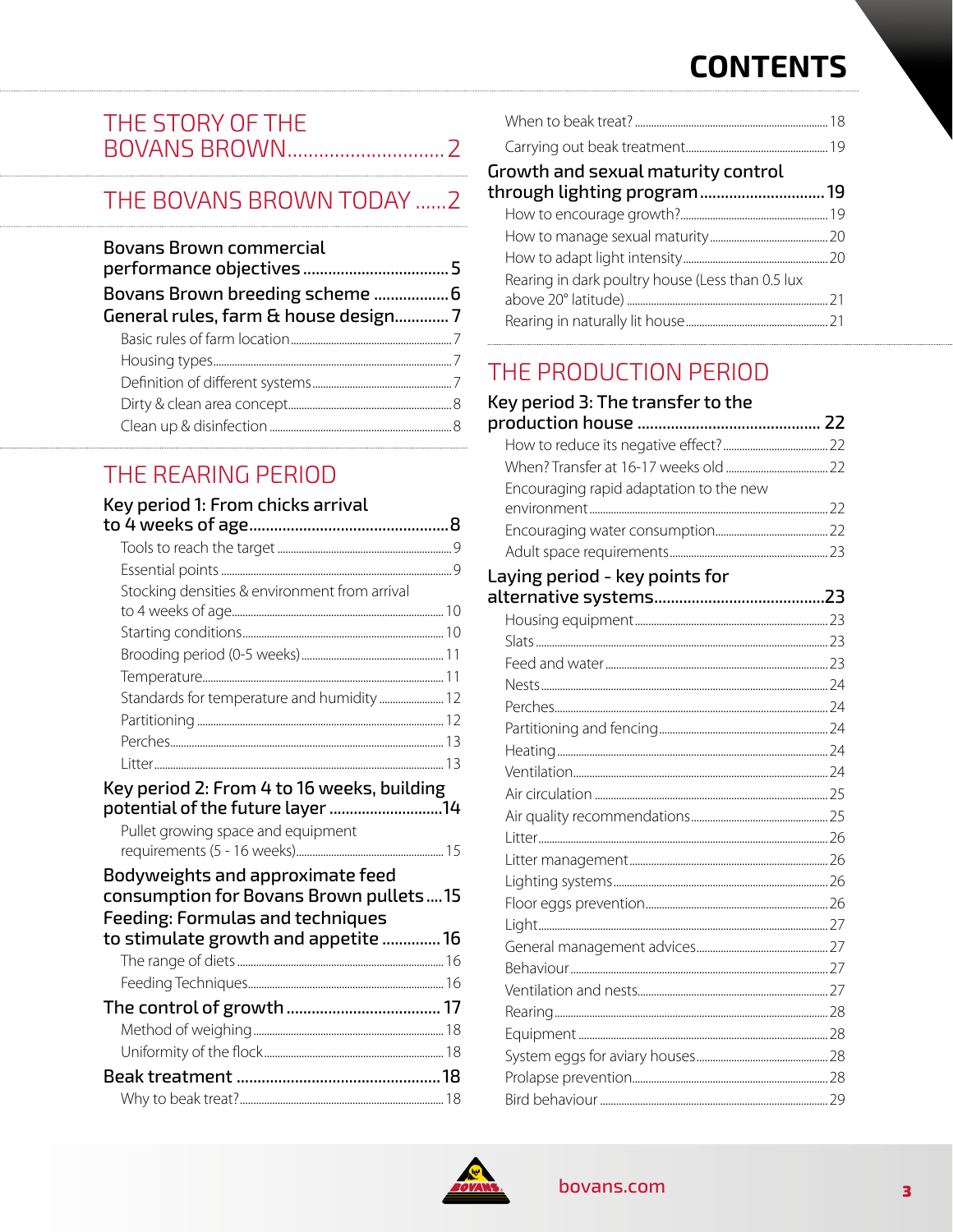# **CONTENTS**

| Key period 4: Laying phase32                   |  |
|------------------------------------------------|--|
| Advice on how to encourage feed consumption33  |  |
|                                                |  |
|                                                |  |
|                                                |  |
|                                                |  |
|                                                |  |
|                                                |  |
| Lighting program in temperate climate  35      |  |
| Lighting program in hot climate37              |  |
| Adjusting egg weight to meet market            |  |
|                                                |  |
| Bodyweight of the pullet at sexual maturity 37 |  |
|                                                |  |
|                                                |  |
|                                                |  |
|                                                |  |
|                                                |  |
|                                                |  |
|                                                |  |
|                                                |  |
|                                                |  |
|                                                |  |
|                                                |  |
|                                                |  |
|                                                |  |
|                                                |  |
| Hot seasons and climates  41                   |  |

# PULLET & HEN HEALTH............... 43

| Ocular (eye drop), beak dipping              |  |
|----------------------------------------------|--|
|                                              |  |
| Subcutaneous and intramuscular injection  46 |  |
| Transcutaneous injection (wing web)  46      |  |
|                                              |  |
|                                              |  |
|                                              |  |
|                                              |  |

| Controlling groups of disease by vaccination 52                                   |  |
|-----------------------------------------------------------------------------------|--|
|                                                                                   |  |
|                                                                                   |  |
|                                                                                   |  |
| Diseases affecting the nervous system 52                                          |  |
| Diseases affecting the urinary and                                                |  |
| Diseases affecting the immune system 53                                           |  |
|                                                                                   |  |
| Disease agents of concern for food safety 53                                      |  |
| <b>Nutritional specifications</b>                                                 |  |
|                                                                                   |  |
| Protein and amino acid requirements                                               |  |
|                                                                                   |  |
|                                                                                   |  |
| Added vitamins and minerals56                                                     |  |
|                                                                                   |  |
|                                                                                   |  |
|                                                                                   |  |
|                                                                                   |  |
|                                                                                   |  |
|                                                                                   |  |
| <b>Nutritional recommendations</b><br>Feed for birds in alternative production 59 |  |
|                                                                                   |  |
| Bovans Brown production table 62                                                  |  |
| Bovans Brown egg weight                                                           |  |
|                                                                                   |  |
| Bovans Brown egg weight                                                           |  |
| Bovans Brown bodyweight                                                           |  |
|                                                                                   |  |
| Bovans Brown recording graph 69                                                   |  |
| Bovans Brown egg mass & eggs                                                      |  |
|                                                                                   |  |
|                                                                                   |  |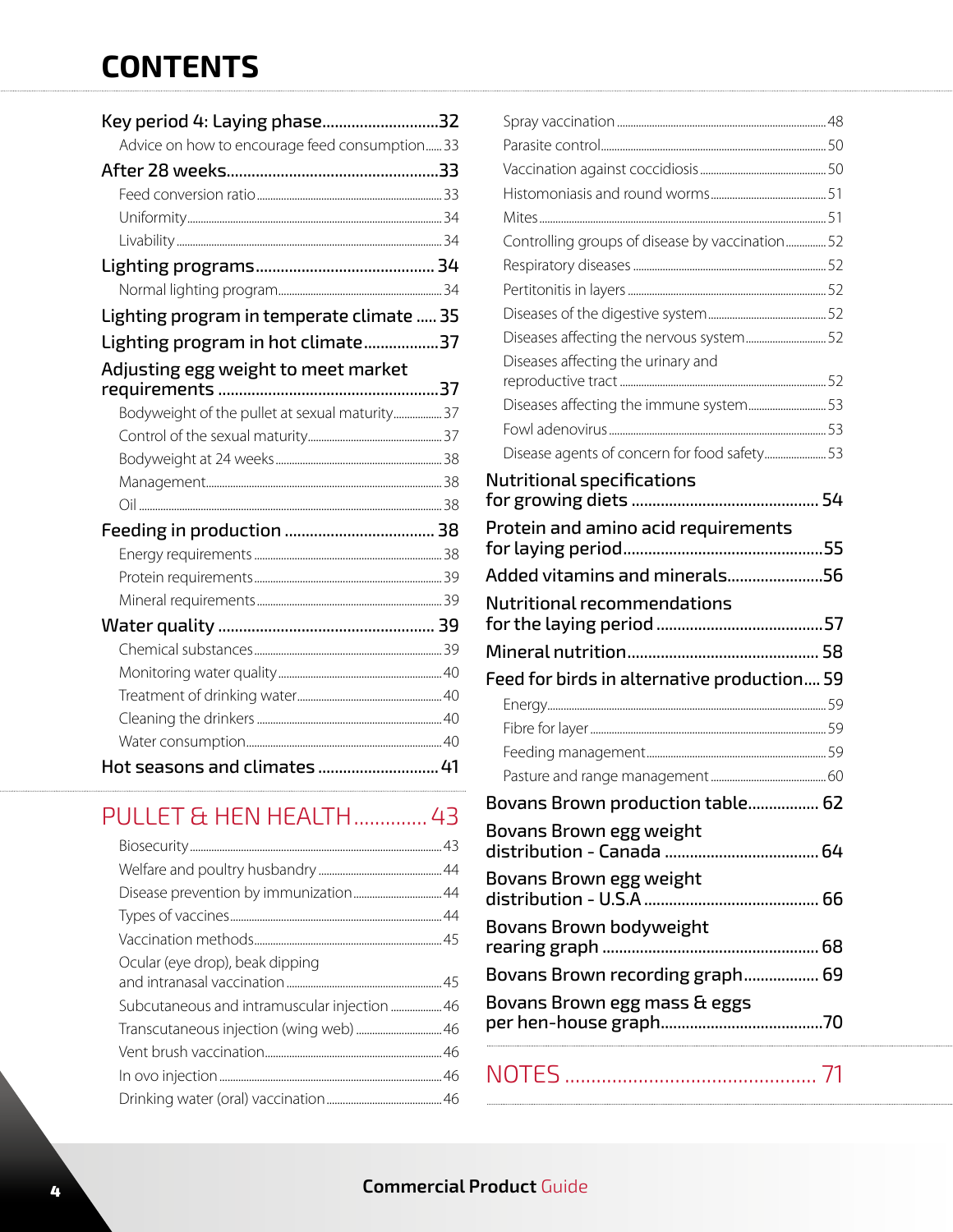# Bovans Brown COMMERCIAL PERFORMANCE OBJECTIVES 18-90 WEEKS

| Bodyweight at 18 weeks:                     | 1537-1615 g | $3.39 - 3.56$ lb. |
|---------------------------------------------|-------------|-------------------|
| Bodyweight at 30 weeks:                     | 1850 g      | 4.08 lb.          |
| Bodyweight at 90 weeks:                     | 2000 g      | 4.41 lb.          |
| Hen housed production                       |             |                   |
| at 60 weeks:                                | 257 eggs    |                   |
| at 72 weeks:                                | 325 eggs    |                   |
| at 90 weeks:                                | 418 eggs    |                   |
| Age at 50% rate of lay:                     | 143 days    |                   |
| Peak production:                            | 96%         |                   |
| Production rate:                            |             |                   |
| at 60 weeks:                                | 87%         |                   |
| at 72 weeks:                                | 82%         |                   |
| at 90 weeks:                                | 73%         |                   |
| Total egg mass                              |             |                   |
| at 60 weeks:                                | 15.94 kg    | 35.1 lb.          |
| at 72 weeks:                                | 20.38 kg    | 44.9 lb.          |
| at 90 weeks:                                | 26.47 kg    | 58.3 lb.          |
| Average egg weight:                         | 63.3 g      | 50.2 lb./case     |
| Feed Conversion (ratio by weight)           | 2.15 kg/kg  | 3.59 lb./dozen    |
| Average feed consumption during lay per day | 114g        | 25.2 lbs./100     |
| Shell Strength                              | 4050 g/cm2  |                   |
| <b>Haugh Units</b>                          | 80          |                   |
| Livability (18 - 90 weeks)                  | 95 %        |                   |

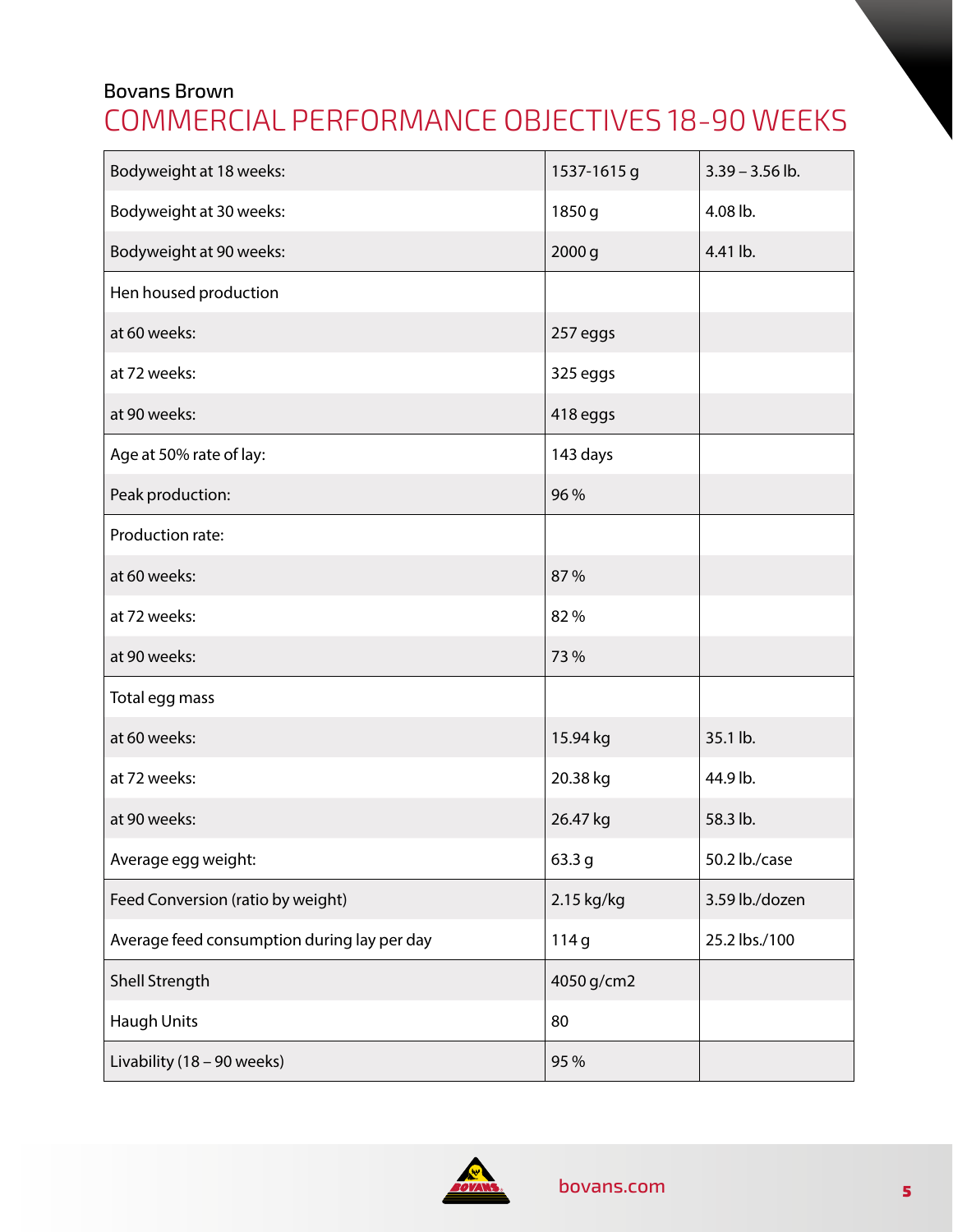# BREEDING SCHEME



Your commercials chicks are the results of a multiple crossing process which give the commercial layer a high potential for egg production, as well as a good capability in adapting to the various environments.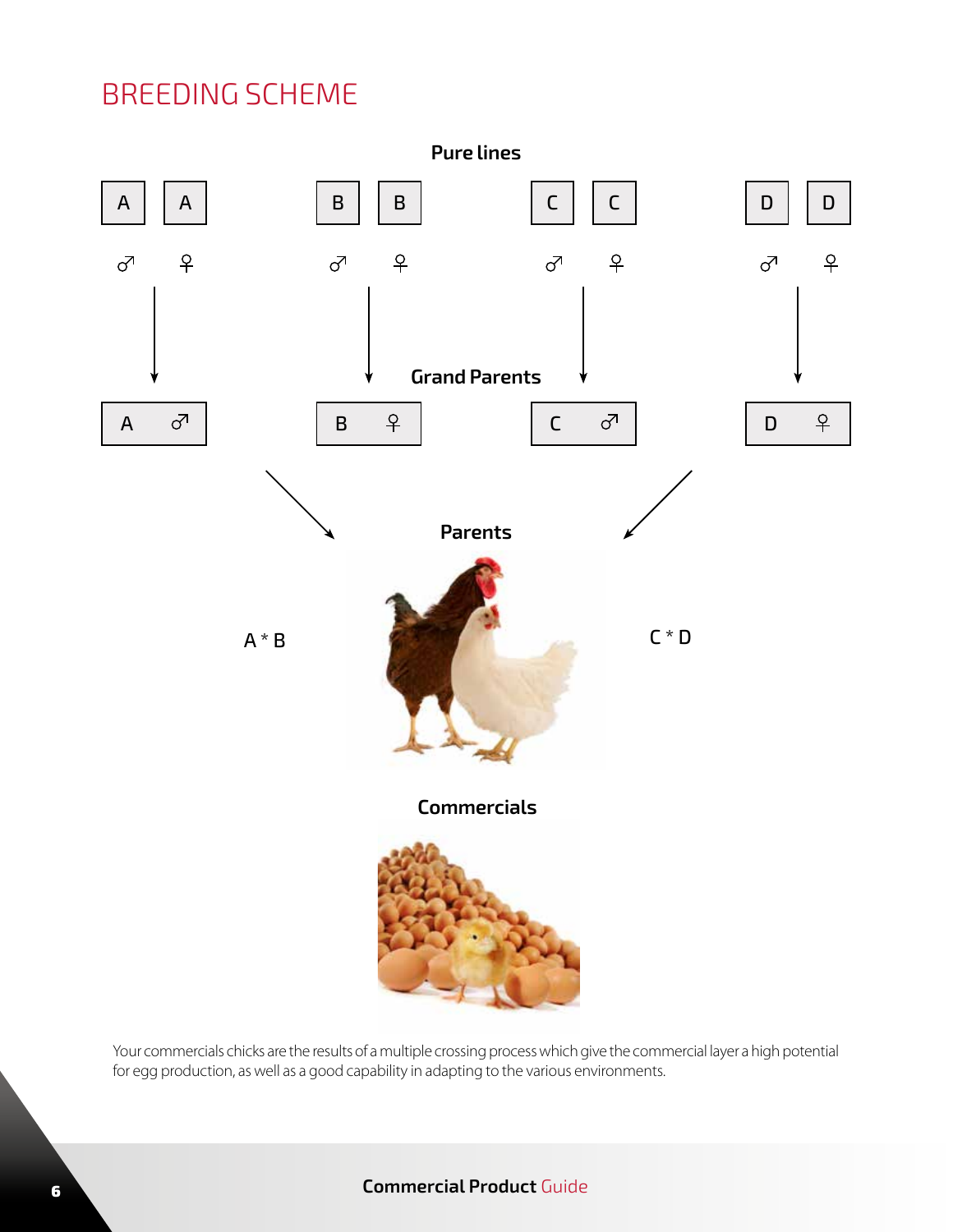# GENERAL RULES, FARM & HOUSE DESIGN

# **Basic rules of farm location**

Land governing regulations and environmental restrictions must be considered.

Farm should be placed as far as possible from other poultry houses. Each phase of production should be treated as a separate batch, according to the principle of "ALL IN – ALL OUT".

- On a rearing farm: one age only
- On a laying farm: one age only and naturally one source of supply
- No other poultry on the rearing or laying farm
- Ideally three separate laying units, supplied by the one rearing unit

### **Housing types**

#### **GENERAL RULES:**

- Whatever the building style, they should be constructed so that they may be easily and thoroughly cleaned and disinfected between flocks. The walls and roofs should contain insulation with a moisture barrier and rodent proof materials.
- Adequate ceiling height for adequate ventilation purposes
- Equipment used in house should be designed for easy access and removal for clean-out, maintenance and biosecurity consideration
- In open sided housing it is important:
	- To have sun protection
	- To use insulated materials including a shield (protection) for water tanks and pipes
	- To place a wire netting and fencing over openings and ventilation inlets to control predators, rodents and wild birds and other disease vectors
	- To use a reliable source of electric power

### **Definition of different systems**

**CAGES –** traditional, enrichable, enriched.

#### **ALTERNATIVE SYSTEMS**

Alternative production systems can be defined as a non-cage system with nests, adequate perches and a scratching area. Within alternative production systems different housing sub systems can be defined as:

- **•** A barn (deep litter) system is a house where birds have access to a litter area, and are able to practice natural behaviour like dust bathing and scratching. A barn house also provides nest boxes and can have a slatted area where water and feed are presented.
- **•** An aviary house (multi tier) is like a barn house, in addition, birds are able to move among different levels.

Feed is presented on different levels and water is mainly presented in front of the nest box. Birds need to move through the system to eat, drink, rest and produce eggs.

**•** Free range is either a barn or an aviary house from which birds have access to an outside range area.



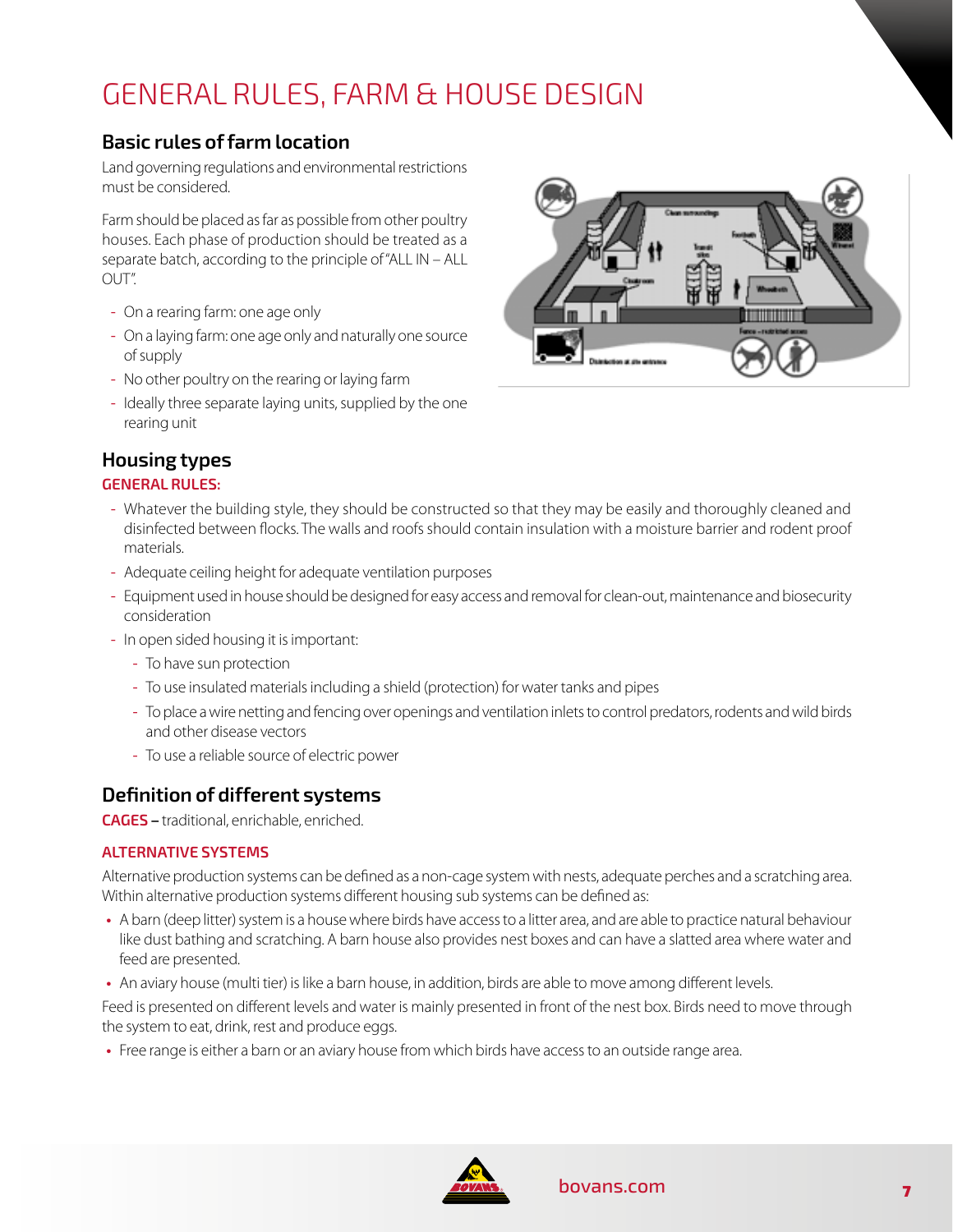## **Dirty & clean area concept**

Control the entries and restrict to the minimum the number of entries in the farm with strict procedures:

- Floor material choice for easy maintenance (clean up and disinfection)
- Clean hands with soap
- Wear protective clothing within the farm area
- Provide specific protective clothing for veterinarians, consultants, etc...
- Disinfect boots before entry
- Do not allow truck/Lorry drivers to enter the houses

# **Clean up & disinfection**

- Use an insecticide just after the birds have been removed
- Remove all the non-stationary equipment and residual feed from troughs, conveyors and bins
- Exterminate all rodents and wild birds
- Remove all the manure, litter, feathers, dust, and any other organic materials
- Wash equipment, fans, ducts, water tanks, feed bins, walls and floor
- Disinfection is efficient only after cleaning thoroughly
	- Disinfect the interior of the building on surfaces and all equipment
	- f it is permitted and the building can be tightly enclosed, fumigate the building while it is still damp from disinfecting
	- After the building is fumigated, close up for 24 hours and then air out for another 24 hours

# THE REARING PERIOD KEY PERIOD 1: FROM CHICKS ARRIVAL TO 4 WEEKS OF AGE

| <b>LIGHTING PROGRAM</b>                      | <b>PRE STARTER FEED</b>           |                           |  |
|----------------------------------------------|-----------------------------------|---------------------------|--|
| Slow step down                               | 4/5 weeks in crumbs               |                           |  |
| Light length & consumption                   | 2950 kcal & 20.5 % of protein     |                           |  |
|                                              |                                   |                           |  |
|                                              |                                   | Stocking densities        |  |
|                                              | Environment control, T°, Humidity |                           |  |
| Target: be at standard bodyweight at 4 weeks |                                   | Water quality             |  |
|                                              |                                   | Equipment                 |  |
|                                              |                                   | Quality of beak treatment |  |
|                                              | Ventilation                       |                           |  |

# **Bodyweight at 4 weeks old influences bodyweight at transfer**

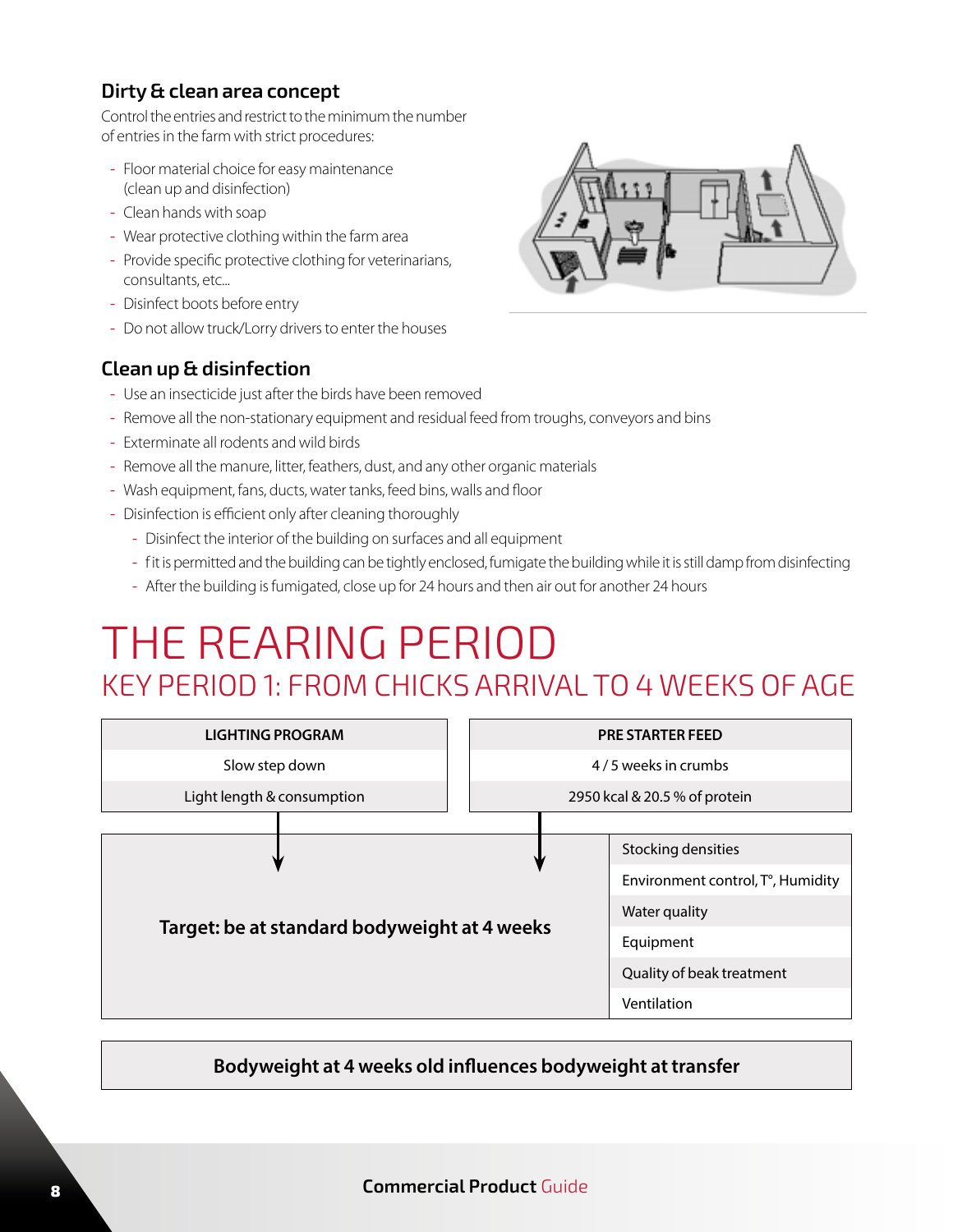# **Tools to reach the target**

- Starting in house conditions (temperature, comfort, hydration of the all the chicks on arrival)
- Important to warm the pullet house 24 hours prior to chicks arrival
- If chicks brooding done in cages rough, moisture-proof paper should be laid on the wire floor (first 7 days)
- Stocking density in relation to space and equipment (competition creates stress, poor growth and uniformity)
- Observe your birds several times per day
- Control the bodyweight as soon as possible
- Keep a slow down light program, so that all chicks can have enough time to eat
- If beak trimming: strong attention to details (frequency of blade replacement, temperature, proper trim etc.)
- Usage of infrared beak treatment requires that chicks upon arrival to a farm will have very easy access to the source of water (water cups should be filled, droplets of water should be seen from the nipples, water pressure must be reduced during first few days)
- A high energy starter diet in crumb form for at least the first 4 weeks in temperate climates and 5 weeks in hot climates. Do not switch to a 'lighter' feed before you have verified that bodyweight is on target.

# **Essential points**

#### **LIGHT**

- During first few days:
- Maintain 22 to 23 hours of light
- With 30 40 lux to encourage intake of water and feed
- Afterwards
- Normal decreasing lighting program
- 10 lux at 15 days old (dark houses) and then adapt to bird behaviour

#### **WATER**

- Wash of drinking system after disinfection
- Any medication should be carried out via the feed
- During the first 2 days, use tepid water at 20-25°C
- 50 g of vitamin C per litre the first day if chicks are dehydrated
- Supplementary drinkers during the first few days (removal should be done gradually)
- Drinkers should be cleaned daily the first 2 weeks and then once a week
- When nipple drinkers are used, we recommend that strips of embossed paper are placed under the nipples

#### **FEED**

- Starter diet should be distributed when chicks have drunk enough water to restore their body fluid (4 hours after delivery)
- Diet presented in crumb form with adequate protein and energy concentration
- For first few feeds, special small feed on non-smooth paper help feed consumption
- To avoid built up of fine particles, we advise allowing them to become empty once or twice each week

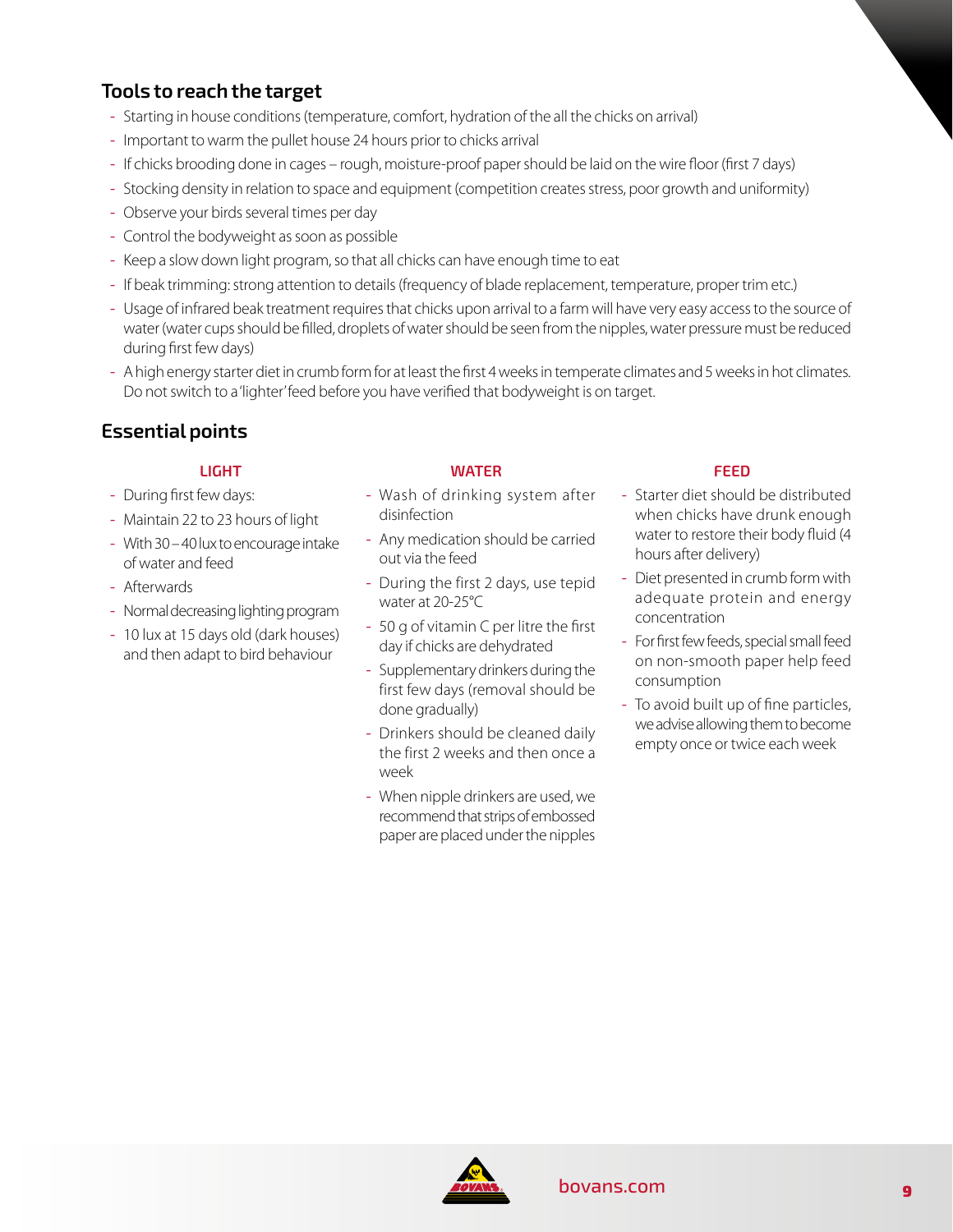# **Stocking densities & environment from arrival to 4 weeks of age**

Stocking density is one of the most important parameters of the starting conditions. Overcrowded flock tends to have higher mortality and culls, slower growth and lower uniformity. Keep to the optimum stocking densities from the early arrival of the chicks.

|                 |                            | <b>Floor</b>                                                |                      |                                                               | <b>Cages</b>      |  |
|-----------------|----------------------------|-------------------------------------------------------------|----------------------|---------------------------------------------------------------|-------------------|--|
|                 | Stocking density (maximum) | 14 birds / $m2$                                             | 1.3 birds / sq.ft    | 200 cm <sup>2</sup><br>31 sq.in                               |                   |  |
|                 | Minimum ventilation rate   | $0.7 \text{ m}^3/h/kg$                                      | 11.2 cu.ft / h / pds | 11.2 cu.ft / $h$ / pds<br>$0.7m^3/h/kg$                       |                   |  |
| Heating         |                            |                                                             |                      | 2 gas brooders or 2 radiant heaters of 1450 Kcal / 1000 birds |                   |  |
| <b>Drinkers</b> | <b>Starters</b>            |                                                             |                      |                                                               |                   |  |
|                 | Temerate climate           |                                                             |                      | 1 starter / 100 birds                                         |                   |  |
|                 | Hot climate                | 1 starter / 80 birds                                        |                      |                                                               |                   |  |
|                 | <b>Bell drinkers</b>       | 150 birds / hanging bell drinker (80 to 100 in hot climate) |                      |                                                               |                   |  |
|                 | <b>Nipples</b>             |                                                             |                      |                                                               |                   |  |
|                 | Temerate climate           | 16 birds / nipple                                           |                      |                                                               |                   |  |
|                 | Hot climate                | 10 birds / nipple                                           |                      |                                                               |                   |  |
| Feeders         | Per starter pans           |                                                             |                      |                                                               |                   |  |
|                 | Linear chain               | 4 cm / bird                                                 | 1.6 in / bird        | 1.5 cm / bird                                                 | $1.0$ in / bird   |  |
|                 | Per feeder                 | 1 unit / 50 birds                                           | 1 unit / 50 birds    | 1 unit / 50 birds                                             | 1 unit / 50 birds |  |

# **Starting conditions**

Recommended layout for 500 chicks

Radiant heater position **Optimum distribution of chicks** 



A: radiant heater of 1450 Kcal capacity B: drinkers (5) but (7) for hot climate C: feed trays (10) D: 75 watt bulb at 1.5M above floor level E: surround: 4m diameter - 0.6m high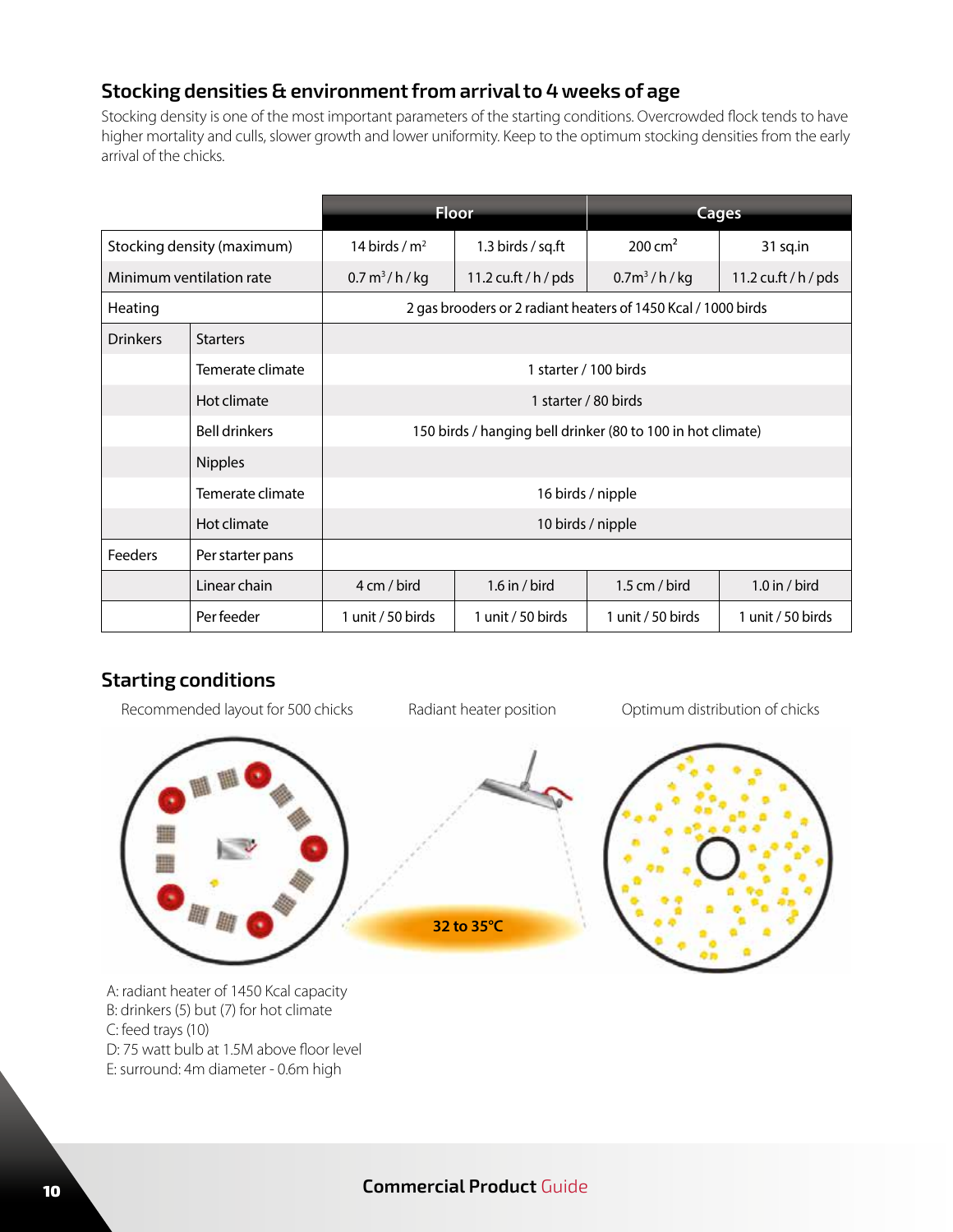# **Brooding period (0-5 weeks)**

The main goal of this period is to reach the bodyweight standard at 5 weeks of age. The starting conditions in the house – recommended temperature, humidity, light intensity and duration, air exchange, enough space and an easy access to good quality water and feed - will provide the chicks with the necessary comfort to get to this target.

Any delay in growth at 4-5 weeks will be reflected in a reduction in bodyweight at 16 weeks and then in performance, particularly in mean egg weight in temperate climates.

Brooding at high density (double brooding) requires special attention to the following points:

- **•** Adjust the equipment to the bird number
- **•** Do not release birds too late (4-5 weeks)

Otherwise, it will:

- **•** Affect growth and uniformity
- **•** Increase disease challenge
- **•** Affect litter quality

#### **Temperature CHICK BODY TEMPERATURE**

Keep in mind that during the first few days the chicks must rely on the temperature that we maintain, before their own thermoregulation starts to work properly. The best way to check if the house temperature is correct during this period, is to measure cloacal temperature of the chicks using digital ear thermometer.

When taking chick body temperature, place the probe gently onto the cloaca. Ensure proper contact without penetration. Push and release button while holding the probe against the vent area of the chick. Hold the probe against cloaca until hearing a long beep which indicates the end of measurement process. Optimum chick body temperature is 40°C or 104°F. Take temperature of at least 20 chicks throughout the house to get an indication of the situation. Day old chicks cannot

regulate their own temperature yet, so they depend on ambient conditions. Be aware, that chick body temperature reacts quickly after ambient conditions have been changed.





Measuring litter temperature and a measuring chick body temperature

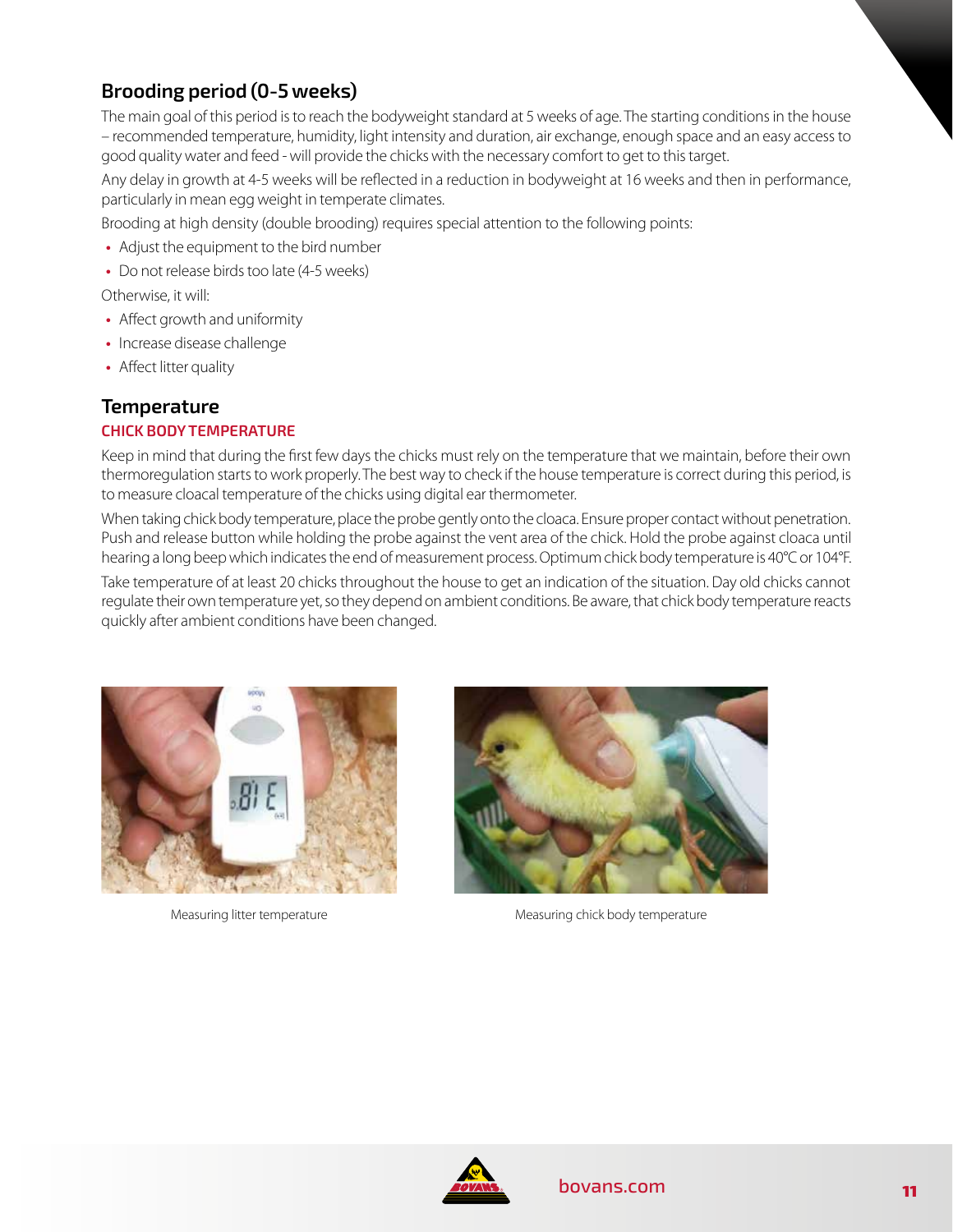#### **BARN TEMPERATURE.**

As a rule, we start with room temperatures of 31- 33°C during the first week and decrease then gradually to reach around 20ºC at 5 weeks of age.

We give the temperature standards in the table below, however observation of the flock is the best indicator of real needs. When birds are crowding, temperature is too low. When birds are inactive, lethargic and spreading away from the heat source, temperature is too high.

Some events in the flock (e.g. Post vaccine reaction) might require an increase in the temperature temporarily, to help the chicks to cope with the stress.

On the other hand, high temperatures could limit good feathering, feed intake and consequently the bird's growth. It is also important to prevent floor draughts. Adjust ventilation to achieve an even room temperature without sudden changes. Draught proof circular "chick guards" of a clean and flexible material could be used. They serve to keep chicks comfortable.

In cases of multi age rearing, which we do not recommend, temperature settings must be based on youngest chicks. Chicks should be reared in separate pens to maintain uniformity.

| Age       |                                | <b>Brooding temperature</b>  | <b>Room</b>         | <b>Relative humidity</b>    |  |
|-----------|--------------------------------|------------------------------|---------------------|-----------------------------|--|
| (days)    | At the edge of<br>the brooders | At 2-3m from<br>the brooders | temperature         | Optimum &<br>maximum in $%$ |  |
| $0 - 3$   | $35^{\circ}$ C                 | $29 - 28^{\circ}$ C          | $33 - 31^{\circ}C$  | $55 - 60$                   |  |
| $4 - 7$   | $34^{\circ}$ C                 | $27^{\circ}$ C               | $32 - 31^{\circ}C$  | $55 - 60$                   |  |
| $8 - 14$  | $32^{\circ}$ C                 | $26^{\circ}$ C               | $30 - 28$ °C        | $55 - 60$                   |  |
| $15 - 21$ | $29^{\circ}$ C                 | $26 - 25^{\circ}C$           | $28 - 26^{\circ}$ C | $55 - 60$                   |  |
| $22 - 24$ |                                | $25 - 23^{\circ}$ C          | $25 - 23^{\circ}C$  | $55 - 65$                   |  |
| $25 - 28$ |                                | $23 - 21^{\circ}C$           | $23 - 21^{\circ}C$  | $55 - 65$                   |  |
| $29 - 35$ |                                | $21 - 19^{\circ}C$           | $21 - 19^{\circ}C$  | $60 - 70$                   |  |
| After 35  |                                | $19 - 17^{\circ}C$           | $19 - 17^{\circ}C$  | $60 - 70$                   |  |

#### **Standards for temperature and humidity**

- For floor rearing, the standard is 500 chicks per 1450 kcal
- Preheat the building for 24 to 36 hours before the chicks arrive to obtain a litter temperature at 28 to 31 °C
- Uniform temperature and relative humidity, throughout the building
- On floor rearing, distribution of chicks throughout the building should be uniform. If the chicks crowd together under the brooder: temperature is too low. If the chicks are close to the surround: the temperature is too high.

#### **Partitioning**

Facilities within the poultry house must be designed for maximum comfort and must allow birds to express their natural behaviour. Partitions within the house can be provided to avoid competition and allow birds to have separate areas/pens for feeding and drinking. This will also have positive effect on bird's behaviour in terms of smothering, cannibalism, feather pecking and mortality.

The design should incorporate as many lightweight materials as possible. This gives better flexibility when moving and helps in cleaning and disinfection. Lightweight materials can be either metal, wood or plastic. The design also requires a none solid wall such as wire mesh (large gauge) to allow airflow through and to avoid restrictions due to dust accumulation. To prevent birds on either side of the partition from seeing each other, it is often recommended the bottom part should be blanked off to a height of 30 cm.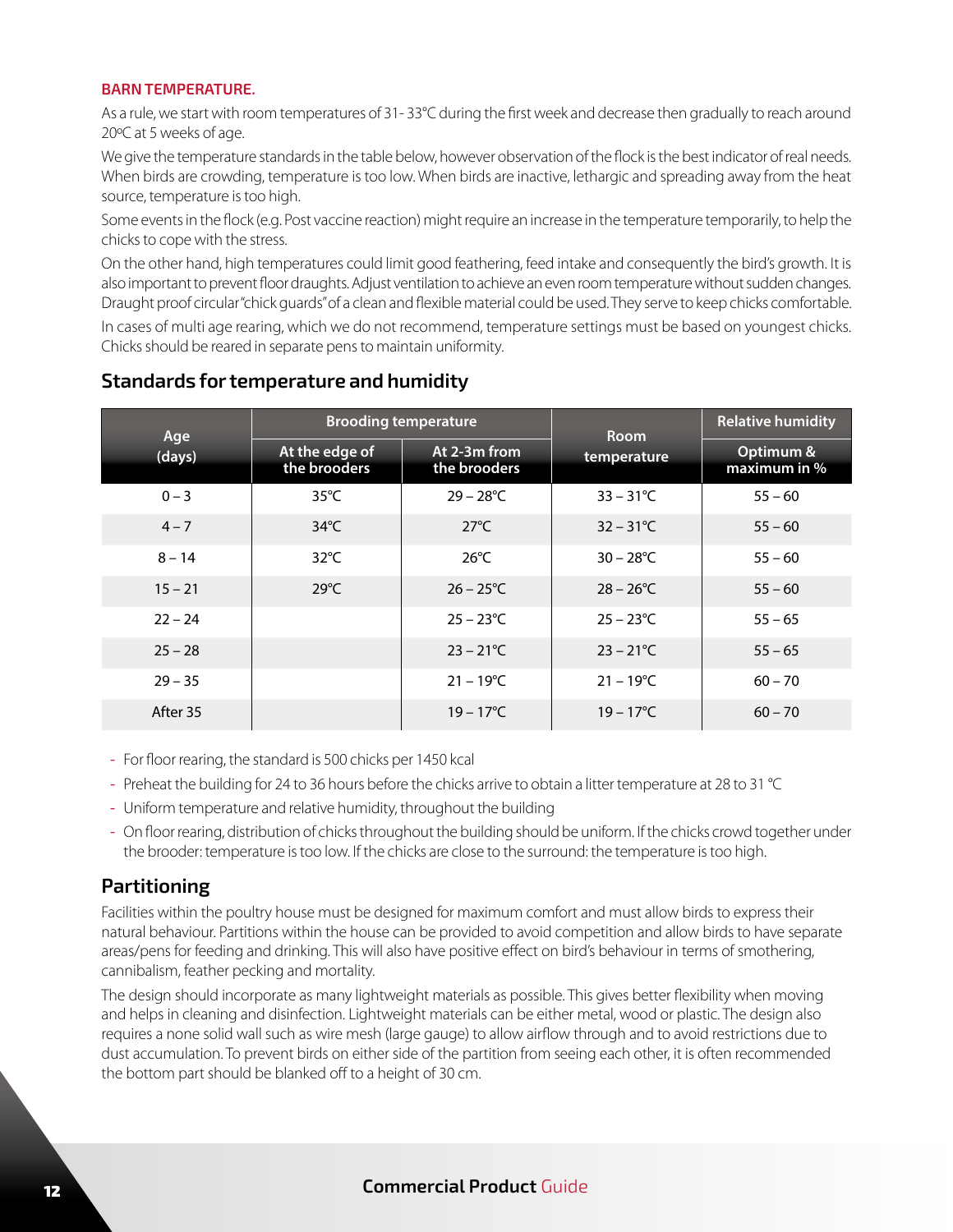# **Perches**

Perches improve welfare by allowing the bird to express its natural behaviour. Perches are useful:

- **•** To increase the usable surface per bird and decrease floor density
- **•** To train the bird to jump in the system
- **•** To offer an escape to aggressed birds

The recommended perch surface per bird is 5 cm. The first accessible level must be at 20 cm. height. Perches must be introduced before 4 weeks of age.

# **Litter**

Litter is used to cover the floor in rearing/brooder house. It usually consists of wood shavings or chopped straw. Litter is an important component of the rearing input that must be well managed to prevent unhealthy environment and potential disease conditions. Good quality shavings must be used as litter to avoid the risk of introducing various diseases to the site.

The following advice may assist in good litter management:

- **•** Fresh shavings must be dried and friable
- **•** Must be a suitable material and particle size
- **•** Be stored in dry, hygienic, rodent-proof premises
- **•** Avoid introducing wet or damp shavings into rearing house
- **•** Do not use saw dust, as this could cause respiratory issues with chicks
- **•** Avoid wet or caked litter

Good litter when pressed in the hand should stick together slightly and break up as the hand released.

Litter is important in the regulation of floor temperature and subsequently the chick's body temperature. The litter temperature should be approximately 30˚C at the time the chicks are placed onto the floor. This is very important for the development of the chick in the first few days as they cannot self-regulate their body temperature until approximately 7 days.

Concrete floor houses with significant litter depth can lead to moisture problem.

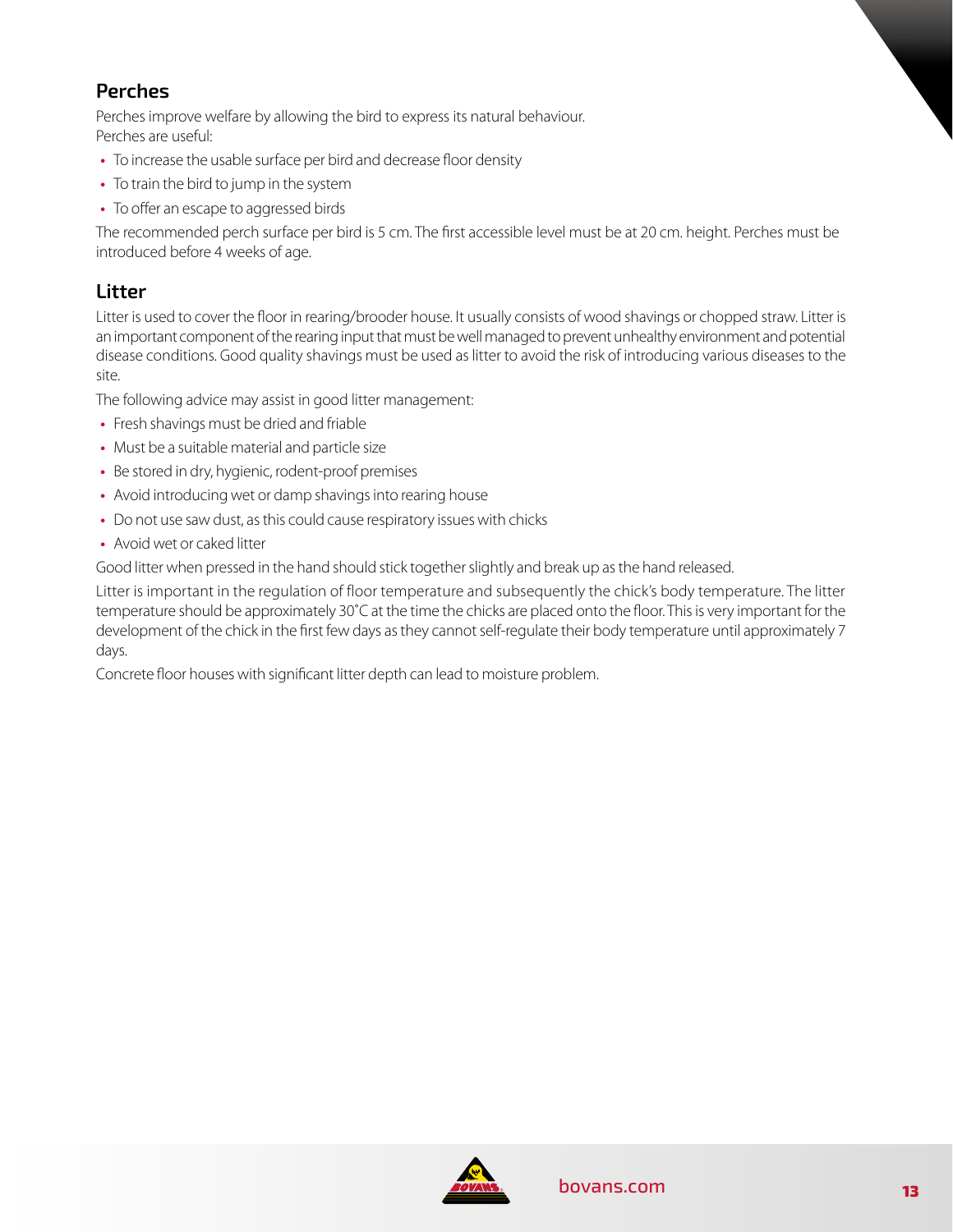# KEY PERIOD 2: FROM 4 TO 16 WEEKS, BUILDING POTENTIAL OF THE FUTURE LAYER



#### **Too low bodyweight at start of lay could induce overall performance**  (below normal egg size, reduction of peak of production and post peak drops)

The achievement of this objective depends on:

- Rearing conditions
	- Stocking density and the age chicks are moved to the laying location
	- Length of the lighting period
	- Quality of beak treatment
	- Prevention of stress
- Feeding methods
	- Emptying of feeders every day
	- Timing in feed distribution
	- Feed presentation
	- Use of midnight feeding in growing (if behind bodyweight standard)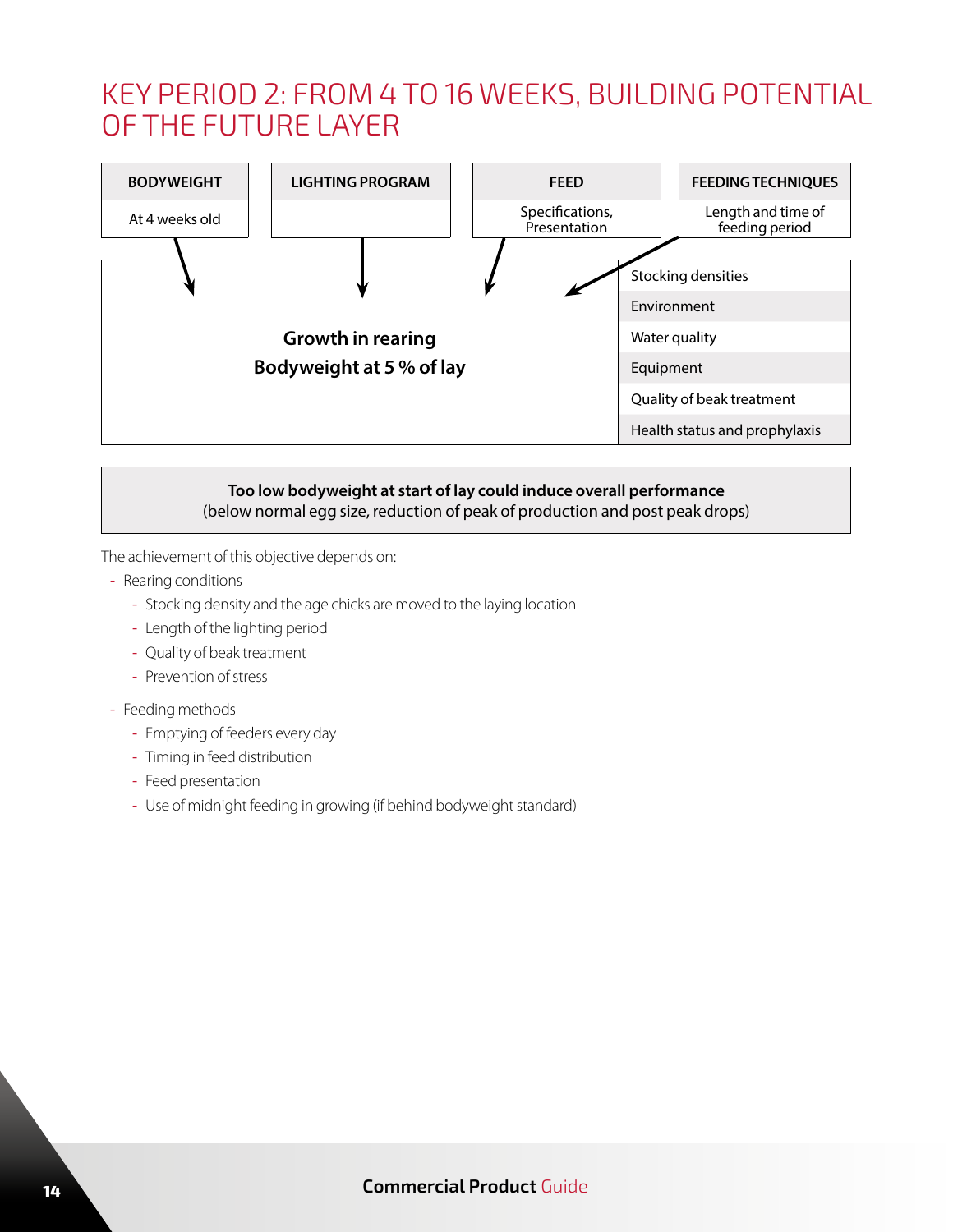# **Pullet growing space and equipment requirements (5 - 16 weeks):**

|                                   |                                                                                 | <b>Floor</b>      | Cages               |             |  |  |
|-----------------------------------|---------------------------------------------------------------------------------|-------------------|---------------------|-------------|--|--|
| <b>Stocking density (minimum)</b> |                                                                                 |                   |                     |             |  |  |
| In temperate climate              | 10 birds / $m2$                                                                 | 1.07 sq. ft./bird | $361 \text{ cm}^2$  | 56 sq.in.   |  |  |
| In hot climate                    |                                                                                 |                   |                     |             |  |  |
| With evaporating cooling          | 9 birds / $m2$                                                                  | 1.19 sq. ft./bird | $400 \text{ cm}^2$  | $62$ sq.in. |  |  |
| Without evaporating cooling       | 8 birds / $m2$                                                                  | 1.34 sq. ft./bird | 497 cm <sup>2</sup> | 77 sq.in.   |  |  |
| Minimum ventilation rate          |                                                                                 |                   |                     |             |  |  |
| Temperate climate                 | 4 m3 / h / kg – 64 cu.ft / h / pds1.19 sq. ft./bird                             |                   |                     |             |  |  |
| Hot climate                       | 6 m3 / h / kg - 96 cu.ft / h / pds1.34 sq. ft./bird                             |                   |                     |             |  |  |
| Heating                           | space heating                                                                   |                   |                     |             |  |  |
| <b>Drinkers</b>                   |                                                                                 |                   |                     |             |  |  |
| Temperate climate                 | 10 hanging drinkers / 1000 pullets or 1 nipple / 12 pullets 400 cm <sup>2</sup> |                   |                     |             |  |  |
| Hot climate                       | 13 hanging drinkers / 1000 pullets or 1 nipple / 10 pullets 497 cm <sup>2</sup> |                   |                     |             |  |  |
| <b>Feeders</b>                    | $5$ cm $-2$ in / pullet or 1 pan / 25 pullets                                   |                   |                     |             |  |  |

# BODYWEIGHTS AND APPROXIMATE FEED CONSUMPTION FOR BOVANS BROWN PULLETS

|                | Age         | <b>Bodyweight</b> |       |        | Feed intake per bird per day |        | Feed intake per bird cumulative |                |      |        |       |          |        |
|----------------|-------------|-------------------|-------|--------|------------------------------|--------|---------------------------------|----------------|------|--------|-------|----------|--------|
| <b>Weeks</b>   | <b>Days</b> | (g)               |       | (Lbs.) |                              | g/bird |                                 | Lbs./100 birds |      | g/bird |       | Lbs./100 |        |
|                |             | min               | max   | min    | max                          | min    | max                             | min            | max  | min    | max   | min      | max    |
| 1              | $0 - 7$     | 64                | 67    | 0.14   | 0.15                         | 10     | 12                              | 2.2            | 2.6  | 70     | 84    | 15.4     | 18.5   |
| $\overline{2}$ | $8 - 14$    | 132               | 139   | 0.29   | 0.31                         | 16     | 18                              | 3.5            | 4.0  | 182    | 210   | 40.1     | 46.3   |
| 3              | $15 - 21$   | 211               | 221   | 0.46   | 0.49                         | 24     | 26                              | 5.3            | 5.7  | 350    | 392   | 77.2     | 86.4   |
| $\overline{4}$ | $22 - 28$   | 296               | 312   | 0.65   | 0.69                         | 31     | 33                              | 6.8            | 7.3  | 567    | 623   | 125.0    | 137.3  |
| 5              | $29 - 35$   | 388               | 408   | 0.86   | 0.90                         | 36     | 38                              | 7.9            | 8.4  | 819    | 889   | 180.6    | 196.0  |
| 6              | $36 - 42$   | 485               | 510   | 1.07   | 1.12                         | 41     | 43                              | 9.0            | 9.5  | 1,106  | 1,190 | 243.8    | 262.3  |
| $\overline{7}$ | $43 - 49$   | 584               | 614   | 1.29   | 1.35                         | 45     | 47                              | 9.9            | 10.4 | 1,421  | 1,519 | 313.3    | 334.9  |
| 8              | $50 - 56$   | 685               | 720   | 1.51   | 1.59                         | 49     | 51                              | 10.8           | 11.2 | 1,764  | 1,876 | 388.9    | 413.6  |
| 9              | $57 - 63$   | 786               | 826   | 1.73   | 1.82                         | 53     | 55                              | 11.7           | 12.1 | 2,135  | 2,261 | 470.7    | 498.5  |
| 10             | $64 - 70$   | 886               | 932   | 1.95   | 2.05                         | 57     | 59                              | 12.6           | 13.0 | 2,534  | 2,674 | 558.6    | 589.5  |
| 11             | $71 - 77$   | 984               | 1,034 | 2.17   | 2.28                         | 60     | 62                              | 13.2           | 13.7 | 2,954  | 3,108 | 651.2    | 685.2  |
| 12             | $78 - 84$   | 1,079             | 1,134 | 2.38   | 2.50                         | 63     | 65                              | 13.9           | 14.3 | 3,395  | 3,563 | 748.5    | 785.5  |
| 13             | $85 - 91$   | 1,169             | 1,229 | 2.58   | 2.71                         | 66     | 68                              | 14.6           | 15.0 | 3,857  | 4,039 | 850.3    | 890.4  |
| 14             | $92 - 98$   | 1,255             | 1,319 | 2.77   | 2.91                         | 69     | 71                              | 15.2           | 15.7 | 4,340  | 4,536 | 956.8    | 1000.0 |
| 15             | $99 - 105$  | 1,335             | 1,404 | 2.94   | 3.09                         | 72     | 74                              | 15.9           | 16.3 | 4,844  | 5,054 | 1067.9   | 1114.2 |
| 16             | $106 - 112$ | 1,409             | 1,481 | 3.11   | 3.27                         | 75     | 77                              | 16.5           | 17.0 | 5,369  | 5,593 | 1183.6   | 1233.0 |
| 17             | $113 - 119$ | 1,476             | 1,552 | 3.25   | 3.42                         | 80     | 82                              | 17.6           | 18.1 | 5,929  | 6,167 | 1307.1   | 1359.6 |
| 18             | $120 - 126$ | 1,537             | 1,615 | 3.39   | 3.56                         | 86     | 88                              | 19.0           | 19.5 | 6,533  | 6,785 | 1440.3   | 1495.9 |

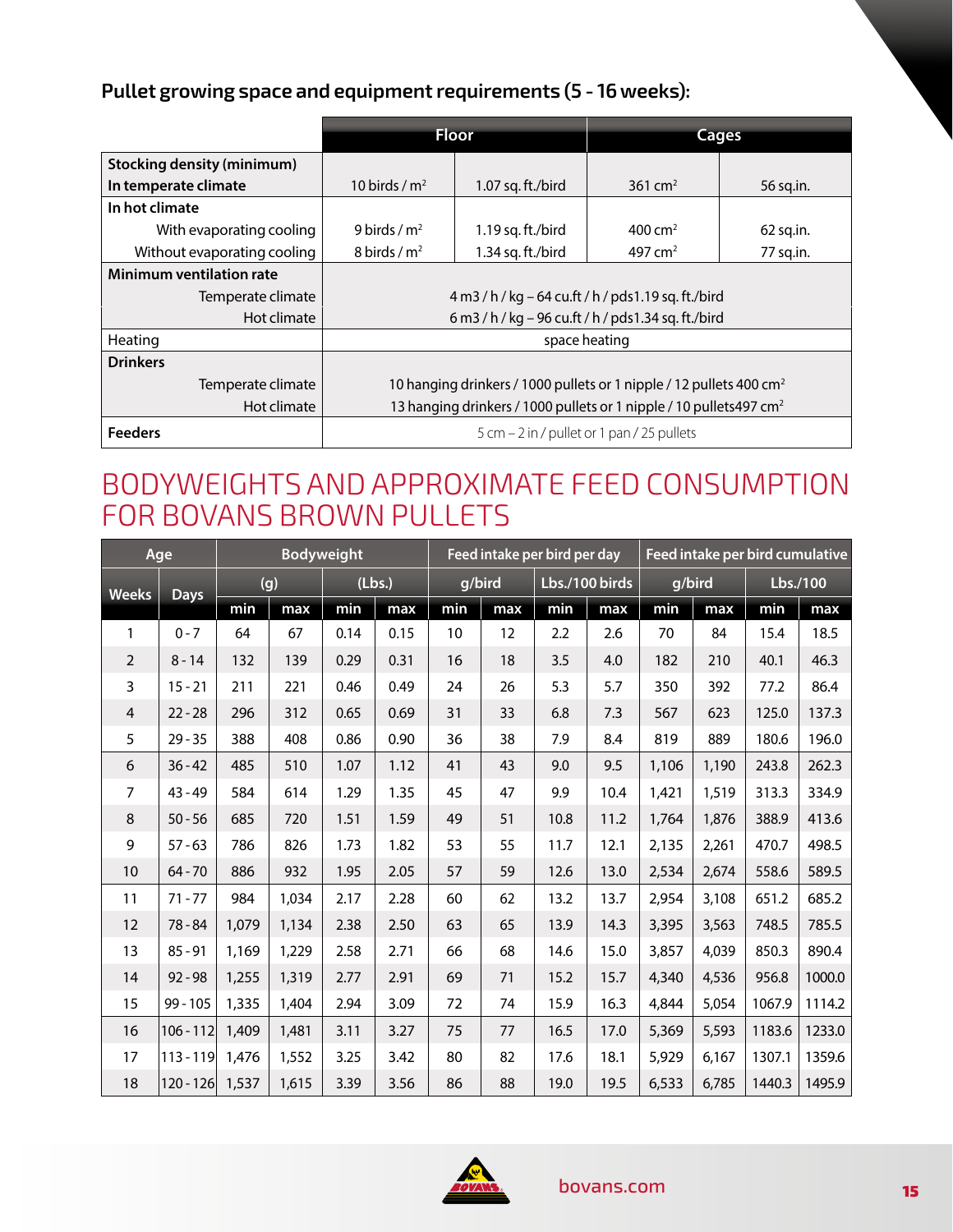# FEEDING: FORMULAS AND TECHNIQUES TO STIMULATE GROWTH AND APPETITE

# **The range of diets**



#### **GROWER DIET**

- 4 to 10 weeks in temperate climate
- 5 to 10 or 11 weeks in hot climate
- Can be in mash form if the grist is right or as crumbs
- 10/11 to 15/16 weeks
- Must meet birds' requirements for amino-acids

**PULLET DIET**

- Too low energy level will result in a reduction of growth
- Too high in energy will restrict the development of digestive tract and lead to reduced feed intake at start of lay
- So, we recommend an energy level slightly lower than layers diet

#### **PRE-LAY DIET**

- 2 weeks before reaching 2 % lay
- Medullary bone which acts as a reservoir of mobilisable calcium for egg shell for mation has its development during this period. Necessary to provide a feed rich in protein, phosphorus and calcium.
- To avoid under-consumption caused by powdery calcium carbonate, around 50% of calcium should be supplied in particles form (2 to 4 mm).

# **Feeding techniques**



#### **IN ORDER TO:**

- Avoid the build up of fine particles
- Encourage crop development by having rapid feed consumption
- Encourage gizzard development by using a coarse grist (50% of calcium in particles from 10 weeks)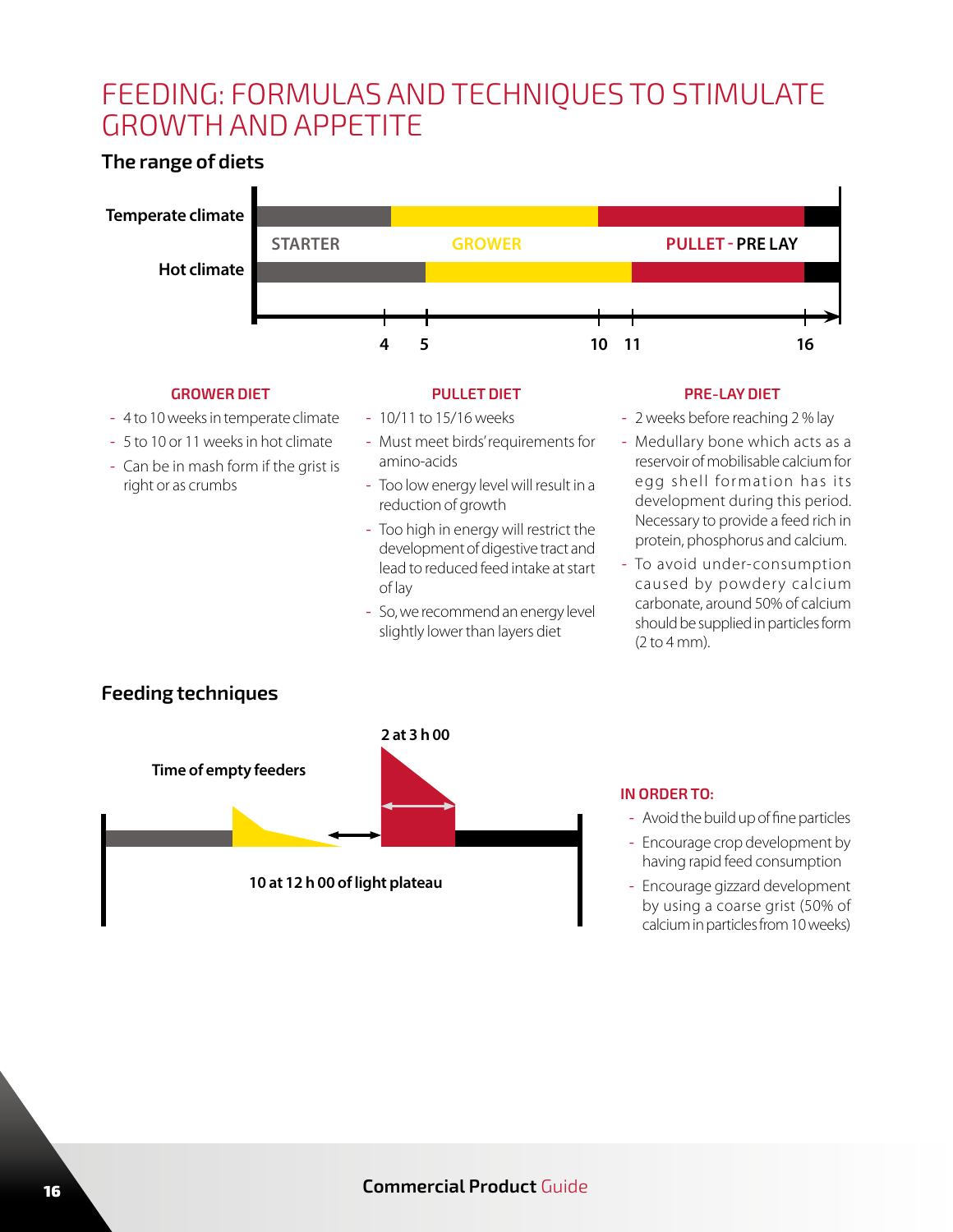#### **BUILD UP OF FINE PARTICLES RESIDUES**

- Birds are natural grain eaters.
- Start to eat large particles and leave the finest ones.
- But accumulation of fine particles leads to under consumption.
- Essential to empty the feeders once a day.

#### **FEED PRESENTATION**

- Particles below 0.5 mm: 15 % maximum
- Particles above 3.2 mm: 10 % maximum

#### **RAPID FEED INTAKE**

- Crop is a storage organ.
- Crop allows the bird to eat enough feed in the evening to satisfy its energy needs throughout the night.
- Rapid feed consumption during rearing leads to the development of the crop.

#### **USE OF INSOLUBLE GRIT OR LIMESTONE PARTICLES**

Weekly:

- 3 g / pullet from 3 to 10 weeks (2 to 3 mm)
- -- 4 5 g / pullet from 10 weeks (3 to 5 mm)

#### **FEEDING TIMES**

- Birds naturally eat more in the evening and in the morning.
- Empty feeder period is recommended in the middle of the day and could be started between 4 and 8 weeks.
- Length of empty feeder should be gradually increased to get a minimum of 2-3 hours (of empty feeder) at 12 weeks old.
- First feed distribution 2 to 3 hours before lights off.
- If a second one is necessary, it could be done just before lights off, birds will quite easily eat the finest particles in the morning.
- If are difficult to obtain empty feeders, reduce the amount of feed distributed

# THE CONTROL OF GROWTH:

#### **A must every week, to check the real evolution of the flock – the earlier you know the earlier you can correct, if necessary**



#### **PRODUCTIVITY OF LAYING HENS IS INFLUENCED BY:**

- The live bird at start of lay and
- By the growth potential from start of lay to peak of production.

#### **THE CONTROL OF GROWTH FROM DAY OLD IS AN IMPORTANT PARAMETER TO CONTROL.**

- Bodyweight at 4 weeks depends on brooding conditions, lighting program and feed presentation
- From 4 to 16 weeks, exceeding the growth rate often leads to a reduction in appetite during the first weeks of production. So we recommend during this period to keep the pullets' appetite active thanks to a daily empty feeder. Ration during this period should be adapted in order to maintain growth at higher standard line.

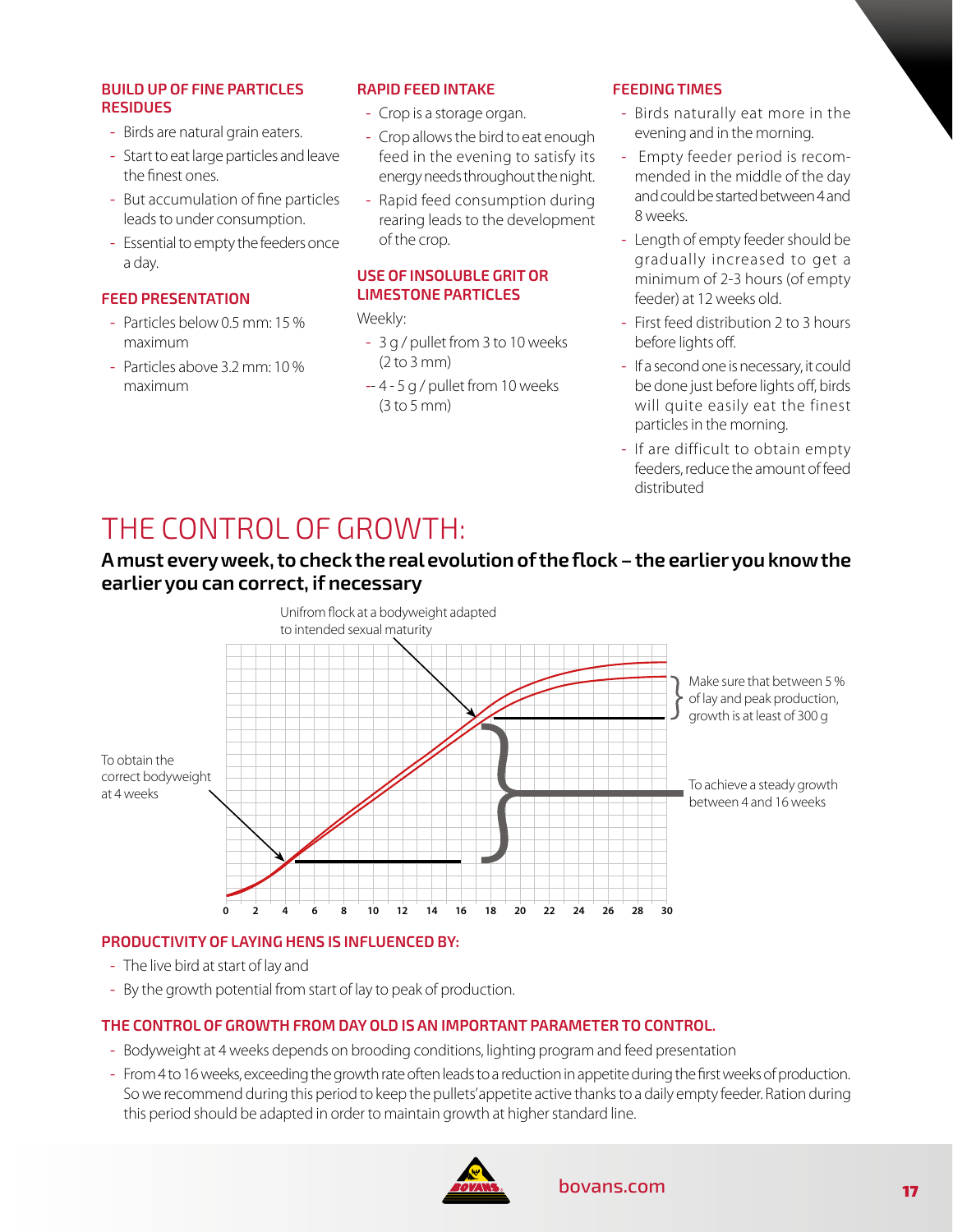# **Method of weighing**

- Time of weighing should be fixed preferably in the afternoon
- We advise carrying out individual weighing when chicks are 4 weeks old
- Surround a group of bird in the middle of the flock, and then weigh all the birds in the pen

A sampling with a minimum of 100 birds gives a good estimate of mean bodyweight and uniformity (or 2 times 50 birds if there are 2 pens). When rearing in cages, one should weigh all the birds from 5 or 6 cages chosen at random in different parts of the building.

# **Uniformity of the flock**



- Uniformity of individual birds is important as well as average flock weights
- A batch is uniform when all the weights within the sample fall between ±20 % of the mean or , when 80 % of the weights lie within ±10% of the mean.
- Within the limits of  $\pm$  20 % of the mean, the smallest and the heaviest birds are of the same quality. Only those which are too small should be culled.

# THE BEAK TREATMENT:

#### **To be carried out with strict guidance in accordance with welfare requirements**

### **Why to beak treat?**

- Reduction of incidence of pecking when it is a recurrent problem
- Reduction of feed wastage.

### **When to beak treat?**

#### **IN DARK HOUSES (CAGES)**

Beak treatment should be carried out carefully, at day old or at about 10 days old.

#### **IN SOME CONDITIONS**

Beak treatment at around 10 days will not prevent pecking entirely. Therefore, we recommend a light treatment at 10 days (cauterisation of the beak tip and of the lateral edges) and then carrying out a second operation between 8 and 10 weeks of age, if it is allowed by codes and regulations of the country.

### <sup>18</sup> **Commercial Product** Guide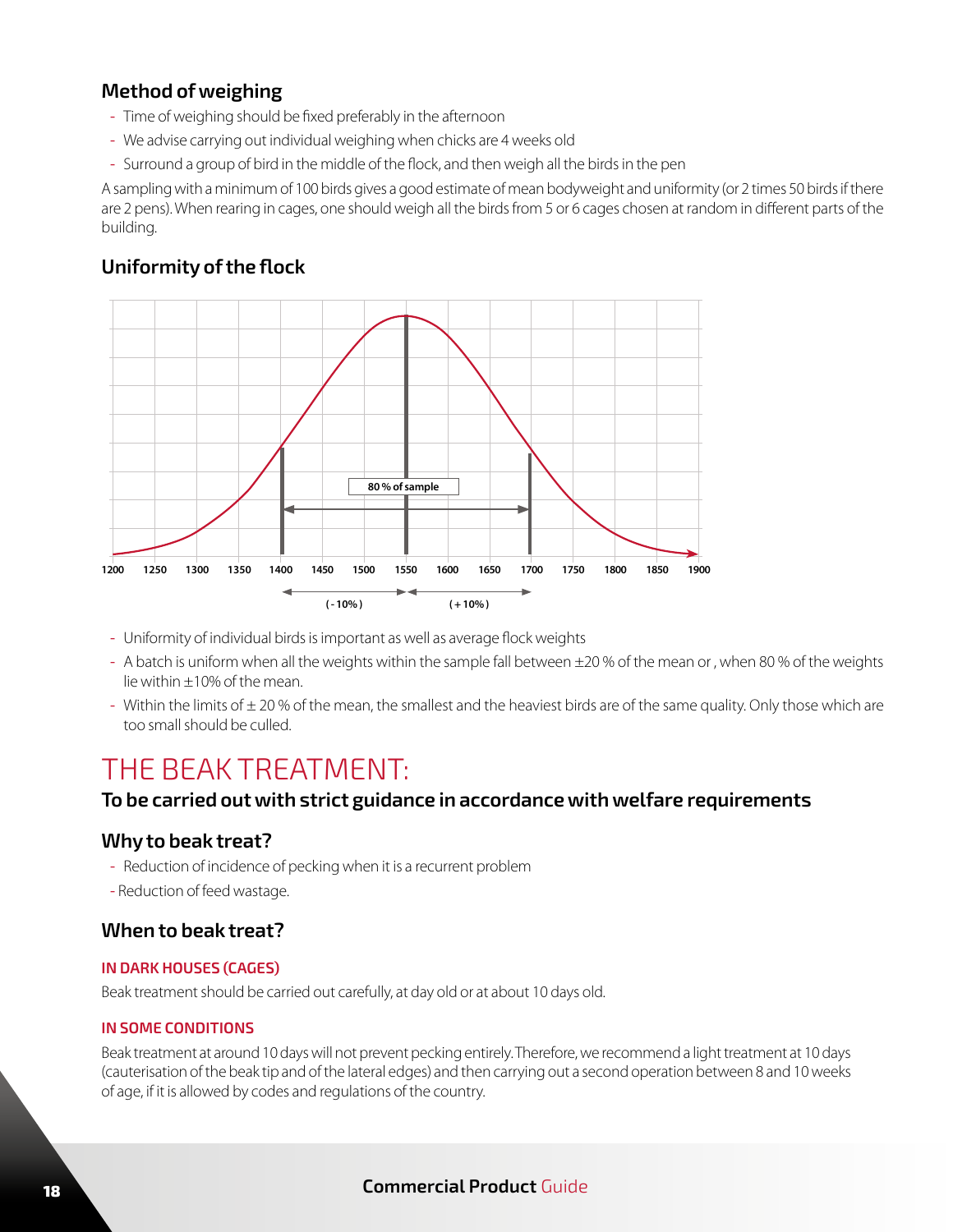## **Carrying out beak treatment**

#### **DELICATE OPERATION**

Risk of unevenness + difficulties with feeding and drinking = **Performed only by trained personnel**

#### **BEFORE TREATMENT**

- Do not beak treat when the birds are not healthy or when reacting to vaccinations
- Add vitamin K to the drinking water (to prevent haemorrhages)
- Check the equipment (temperature of the treatment blade: 600-650°C)
- Replace blade with frequency specified by equipment manufacturer, do not treat with dull blade

#### **BEAK TREATMENT AT HATCH**

Use standard beak treatment protocol for infrared beak treatment at hatch. Infrared beak treated chicks should have very easy access to water upon arrival to brooding facility. Usage of 360 dergee nipples is strongly recommended.

#### **BEAK TREATMENT AT ABOUT 10 DAYS**

Choose carefully the correct diameter hole on the beak-trimming machine, so as to cut the beak at least 2 mm from the nostrils. Hold the chick in one hand, with the thumb behind the head (the head firmly in position resting on the thumb. Tilt the chick's beak upwards through 15° and cauterize the reinforced side edges of the beak, to avoid unequal re-growth of the 2 mandibles. Check the temperature of the blade, each operator and the machine every hour.

#### **AT 8-10 WEEKS**

Insert a finger between the 2 mandibles. Cut the beak perpendicularly at a right angle to its long axis, so that after cauterisation about half the length of the beak between the tip and the nostrils is left. Cauterize each mandible with care, particularly at the sides of the beak, so as to round off the sides of the beak and avoid lateral re-growth.

#### **AT TRANSFER**

If necessary, re-trim the beaks of any birds which require it, if it is allowed by codes and welfare regulations of the particular country. Increase the water level in the drinkers, and the pressure in the pipes. Make sure that the depth of feed is adequate (do not empty the feeders for a week).

# GROWTH AND SEXUAL MATURITY CONTROL THROUGH LIGHTING PROGRAM

#### **How to encourage growth?**

- Feed consumption is greatly influenced by light duration to which the pullets are exposed.
- Continuous light during the first three days
- From three days to 7 weeks old, reduce light duration to a constant light duration in temperate climate
- From 7 weeks old, maintain a constant light duration of 10.00:
	- In open house system, the light duration at the plateau has to be adapted to type of housing, time of the year and location of the rearing farm.
	- In summer time, in dark house system, the constant light duration at the plateau could be increased to 12.00 hours
	- In hot climate, a program of long days decreasing until 15 weeks allows the bird to eat during the cooler parts of the days in order to compensate reduction of bird's appetite due to heat causes.
	- In production, 15 hours of light duration at 50 % production encourage feed intake and allows birds to counteract the harmful effects of decreases of natural day-length.







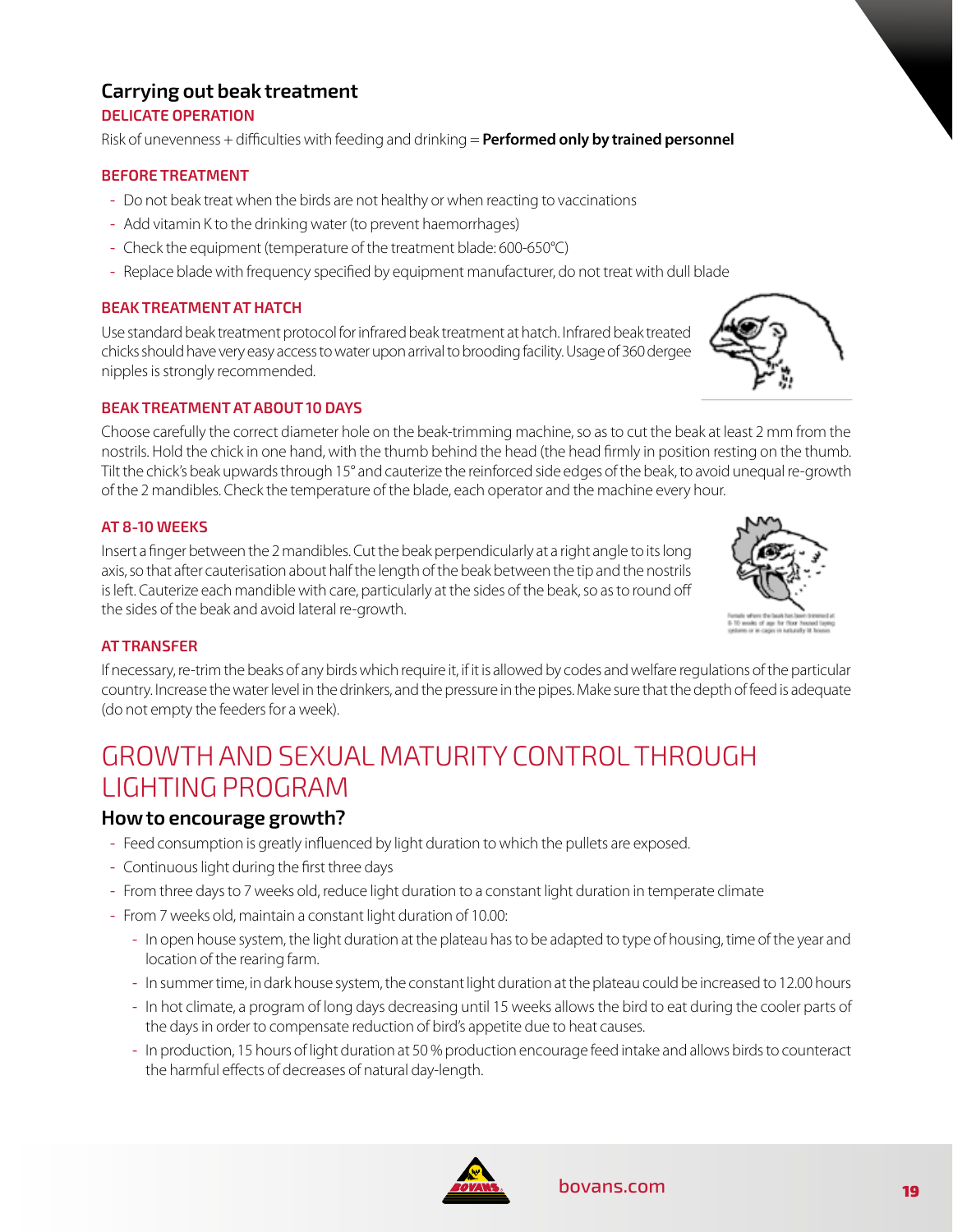#### **How to manage sexual maturity?**

- In absence of photo stimulation (constant light duration), the age at start of lay is determined by bodyweight. Once photo stimulation has started, age at start of lay is no more influenced by bodyweight.
- At all latitudes and irrespective type of house:
	- Never increase day length between 8 and 14 weeks
	- Never increase day length before 1250 g bodyweight
	- Never decrease day length after start of lay
	- Any decrease leads to drop of production.
- Egg weight depends on bodyweight at start of lay. So there is a strong correlation between precociousness and mean egg weight. A low bodyweight at sexual maturity:
	- Reduces mean egg weight
	- Could also induce lower overall performance (egg numbers, shell quality, livability,...)
	- To modify the mean average egg weight obtained, we recommend to advance or delay photo stimulation according to bodyweight as previously explained.
	- Two weeks modification in photo stimulation will modify start of lay by one week, the egg number by 4.5 eggs and mean egg weight by 1 g. Total egg mass produced will be not affected.
	- In order to control egg weight profile, an adequate lighting program has to be defined according to type of poultry house, location...

| Target egg weight (Expressed as difference from standard) |                                         |                                 |         |              |  |  |  |
|-----------------------------------------------------------|-----------------------------------------|---------------------------------|---------|--------------|--|--|--|
| <b>Bodyweight at</b><br>simulation                        | $-1$ g / std                            | <b>Standard</b><br>$+1$ g / std |         | $+2 g / std$ |  |  |  |
|                                                           |                                         |                                 |         |              |  |  |  |
| 1100 g                                                    | $+2h00$                                 |                                 |         |              |  |  |  |
| 1175 g                                                    | $\ast$                                  |                                 |         |              |  |  |  |
| 1250g                                                     | $\ast$                                  | $+2h00$                         |         |              |  |  |  |
| 1325 g                                                    | $\ast$                                  | $\ast$                          |         |              |  |  |  |
| 1400 g                                                    | $\ast$                                  | $\ast$                          | $+2h00$ |              |  |  |  |
| 1475 g                                                    | $\ast$                                  | $\ast$                          | $+1h00$ |              |  |  |  |
| 1550 g                                                    | $\ast$                                  | $\ast$                          | $\ast$  | $+2h00$      |  |  |  |
| $1625$ g                                                  | $\ast$                                  | $\ast$                          | $\ast$  | $+1h00$      |  |  |  |
| $\ast$                                                    | $\ast$                                  | $\ast$                          | $\ast$  | $+1h00$      |  |  |  |
| $\ast$                                                    | Then 30 minutes per week until 16 hours |                                 |         |              |  |  |  |

#### **How to adapt light intensity?**

- For the first few days, an intensity of 30-40 lux is recommended. After that the intensity used will depend on the intensity to be experienced during the laying period.
- Buildings are considered as dark houses when light penetration from outside, through all kinds of openings and produces intensity less than 0.5 lux. Others are considered as semi-dark.

In dark building:

- An intensity of 5 to 10 lux is sufficient if laying house is a dark building.
- If laying house is an open sided house design, to avoid too much of an increase in intensity at transfer, we recommend maintaining an intensity of 40 lux.

In a naturally lit or semi-dark house, in order to have an effective light program and to control sexual maturity, 40 lux may be required. An increase of light intensity is not needed to stimulate the pullets

#### <sup>20</sup> **Commercial Product** Guide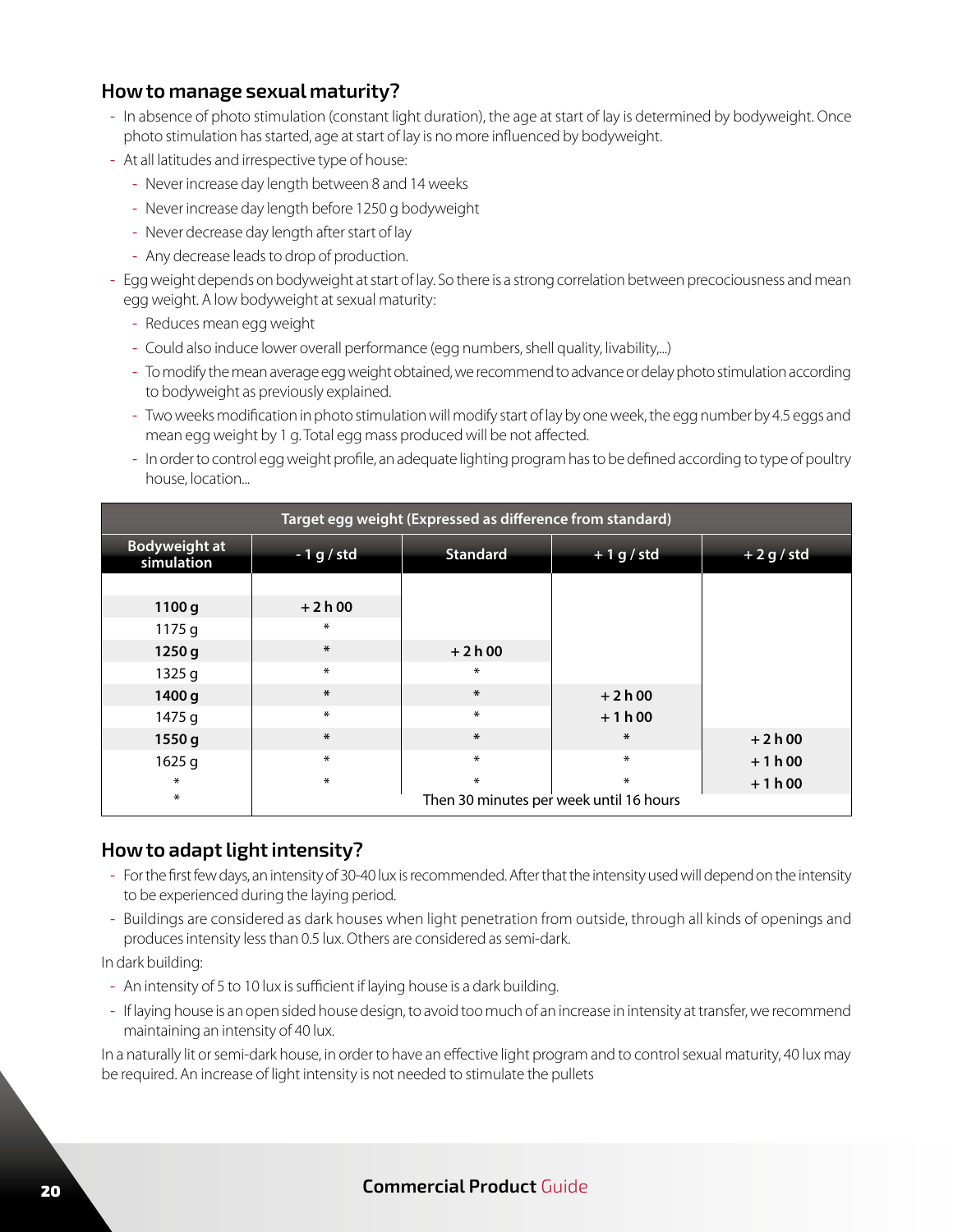# **Rearing in dark poultry house (Less than 0.5 lux above 20° latitude)**

Basics rules:

- Slow step down lighting program till 7 weeks
- 10.00 hours of light as a constant day length, or 12.00 hours in summer time
- 2.00 hours of photo stimulation and then 30 min per week

If production in natural-lit laying house:

- It is important to maintain 40 lux of light intensity to avoid too much of an increase in intensity at transfer.
- It is important to have constant light duration at the plateau in order to avoid too much of an increase in light duration at transfer
- Get 16.00 hours light at 50 % lay. It is not necessary to exceed 16 hours light in production

# **Rearing in naturally lit house**

- It is very difficult to have a good control of lighting programs in open house systems.
- The following examples suggested are only guides. They should be modified according to results previously obtained.
- The lighting programs have to be planned in conjunction with changes in the natural day length.
- One should make sure that lights on and lights out coincide with sunrise and sunset at the time photo stimulation starts.
- It is not necessary to exceed 16 hours in production, but we advice to get 16 hours at 50 % production

#### **INCREASING DAY-LENGTH**

- In increasing day-length, to avoid a too early sexual maturity, the length of the lighting given should be equal to the natural day-length to which the birds will be exposed
- Light stimulation should start by increasing the length of light by one hour (same increases should be done during next four consecutive weeks).
- After increase of light of 30 minutes per week.



#### **DECREASING DAY-LENGTH**

- In decreasing day-length, a step down lighting program will meet the natural day-length
- To reduce delay in sexual maturity induced by decreasing day-length, we advice to start the photo stimulation by 2 hours.
- And then 30 minutes per week.

#### **HOT CLIMATE BETWEEN 20° NORTH LATITUDE AND 20° SOUTH**

- In these areas, we face nearly constant hours of natural day-length during the whole year.
- To compensate reduction in bird's appetite due to heat causes, a slowly decreasing light program till 15 weeks old is advised.
- By giving light early in the morning, we encourage feed consumption during the cooler part of the day.
- Photo stimulation at 5 % production

#### **To get an efficient light stimulation, we advise light is added on in the morning instead of the evening**

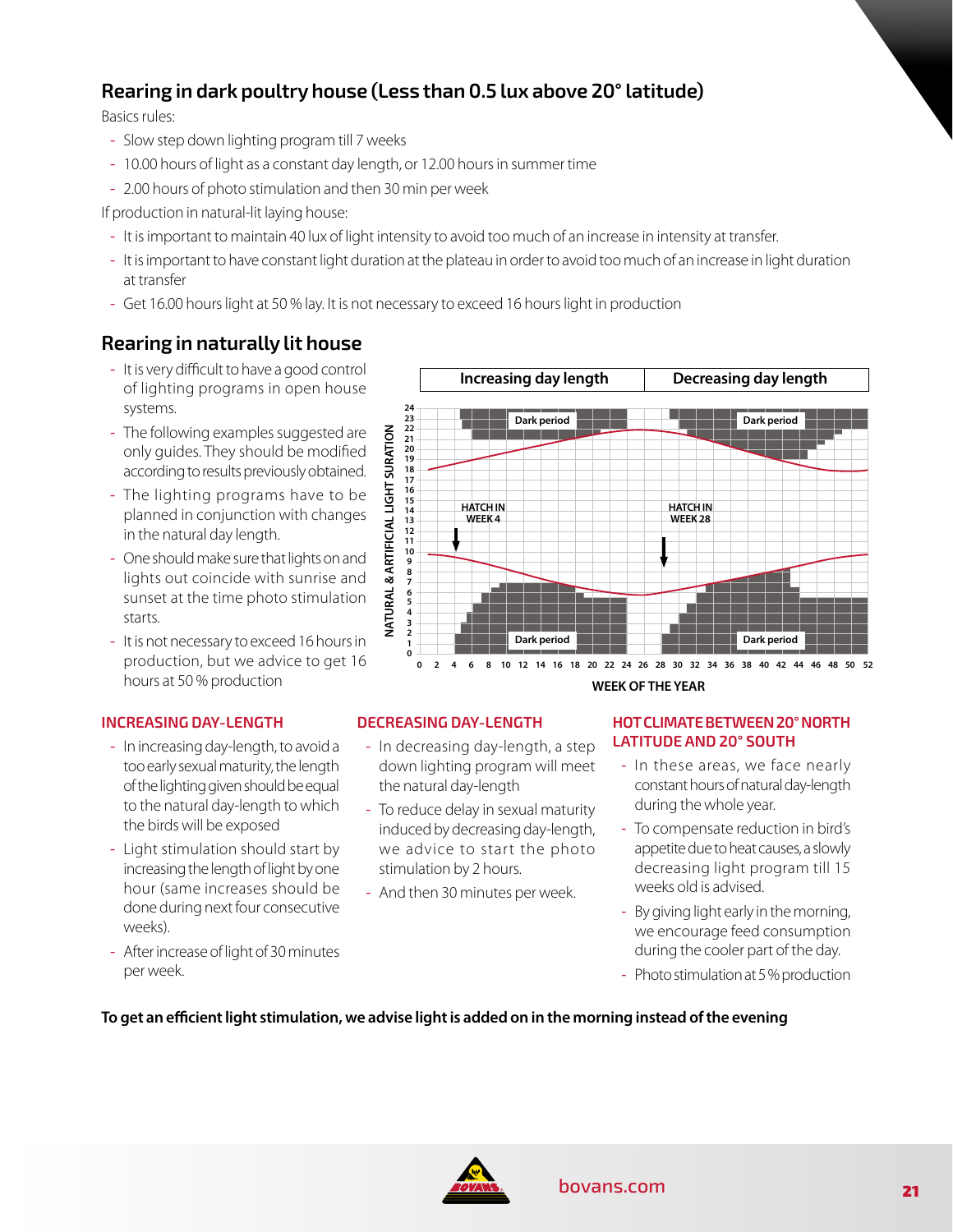# THE PRODUCTION PERIOD KEY PERIOD 3: THE TRANSFER TO THE PRODUCTION HOUSE

**Rearing unit Laying unit**

# **SOURCES OF STRESS:**

- Transport
- Housing system
- (close, open house,...)
- Drinking system
- Feeding system
- Environment
- Light duration
- Temperature

### **How to reduce its negative effect?**

**"The transfer is a major stress, accompanied by changes in environment (temperature, humidity...) and equipment. It should be carried out as fast as possible, ideally being completed within a day. The following points should reduce the severity of this stress."**

### **When? Transfer at 16 - 17 weeks old**

Because of stress to which birds are subjected during transfer and immediately afterwards:

- It is extremely important that transfer has been completed before the appearance of the first eggs (Major developments of reproductive organs occurs during the 10 days prior to the first egg).
- We advise that vaccinations are given at least a week before transfer.
- A late transfer or a too long transfer often leads to delayed start of lay and higher mortality

### **Encouraging rapid adaptation to the new environment**

- Give 22 hours of light the first day
- Light duration should be decided according to what has been used during rearing
- Increase the light intensity for 4 to 7 days to help the birds in the darkest cages to find nipples.
- High light intensity for longer than 7 days can increase the risks of pecking

### **Encouraging water consumption**

The duration of transfer can be an important source of water loss, especially in some atmospheric conditions.

- Birds could be dehydrated
- Pullets should drink before feeding
- Absence of feed helps them to find the nipples
- Wait for 3 or 4 hours before distributing feed and check if drinking system is working properly
- A daily water consumption control is of paramount importance

It is also important to maintain the temperature at point of lay as close as possible to which they have become acclimatised during rearing.

**Note:** if nipples used in production, necessary to have nipple drinkers in growing.

### <sup>22</sup> **Commercial Product** Guide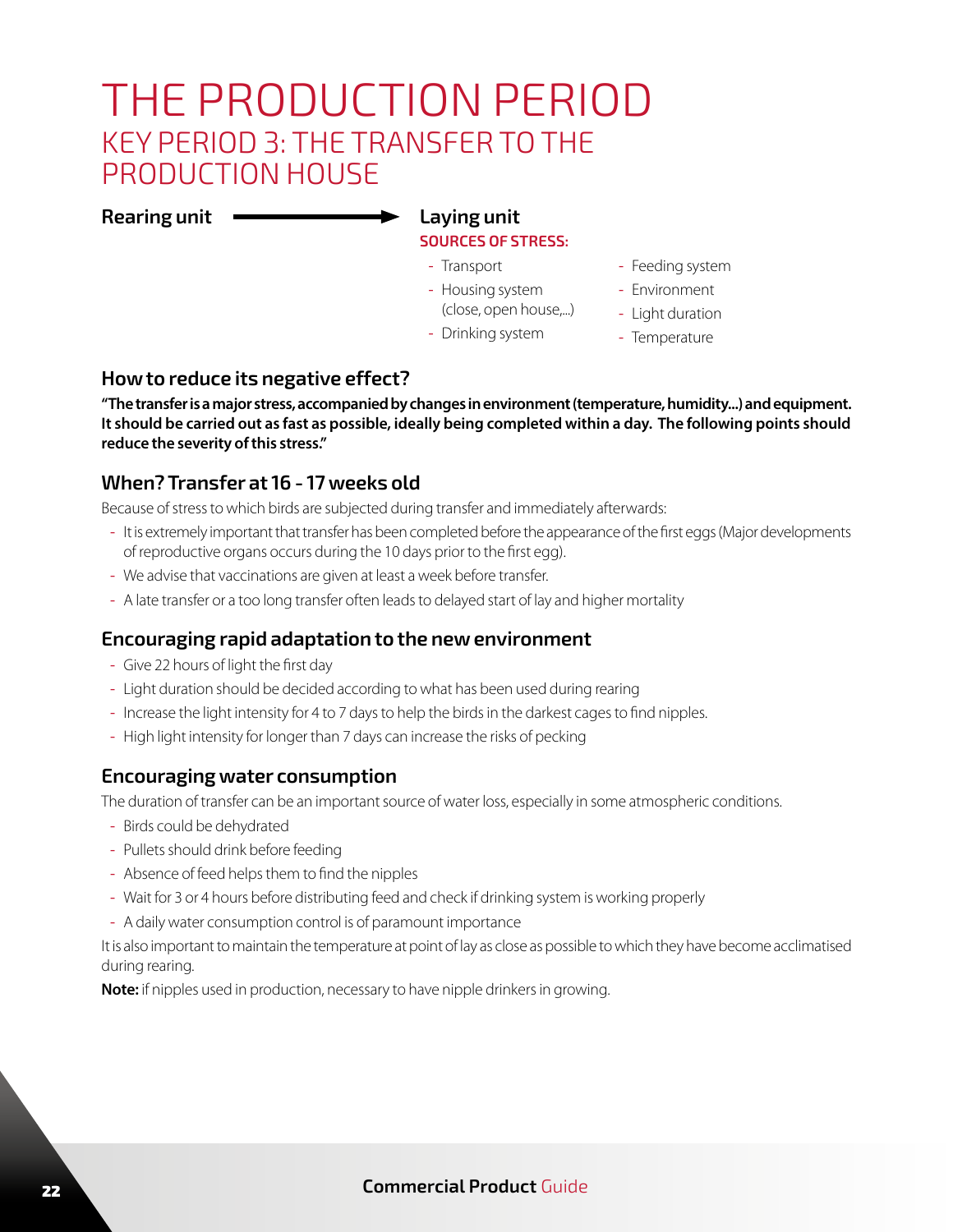### **Adult space requirements**

|                          | Cages                                                                     | <b>Litter</b>                         | Litter & slats                   | <b>All slats</b>                 |
|--------------------------|---------------------------------------------------------------------------|---------------------------------------|----------------------------------|----------------------------------|
| Floor                    | 450 cm <sup>2</sup> (69.8 sq.in.) / bird                                  | 6 birds/ $m2$<br>1.8 sq.ft./bird      | 8 birds/ $m2$<br>1.3 sq.ft./bird | 9 birds/ $m2$<br>1.2 sq.ft./bird |
| Feeder<br>Trough<br>Pans | 10 cm $(4'')/$ bird                                                       | 7.5 cm $(3")$ / bird<br>$4/100$ birds |                                  |                                  |
| Drinker<br>Trough        | 10 cm (4") / bird                                                         | 5.0 cm (2") / bird                    |                                  |                                  |
| Birds/Round Bell Drinker |                                                                           | 90                                    |                                  |                                  |
| <b>Cups or Nipples</b>   | maximum 10 birds/cup or nipple<br>a minimum of 2 cups or nipples per cage | maximum 10 birds/cup or nipple        |                                  |                                  |

# LAYING PERIOD – KEY POINTS FOR ALTERNATIVE SYSTEMS

#### **Housing equipment**

**It is strongly recommended to rear birds using the same system that will be used in production.**

### **Slats**

Slats can be manufactured using different materials (plastic, wood or metal). The slat level should be adapted according to building design and production duration. The slat height must be sufficient to store the manure for the whole production cycle. However, if the slats edge is too high (>90cm), birds will have difficulty accessing the slatted area.

To assist the birds to move from the litter to the slats/ system the provision of perches is required. Perch rails are generally preferable to 'ladders', as birds may choose to lay their eggs, or even to crowd and smother in the area under ladders. A gradual (enclosed) slope from floor to slatted area can also be used – angle to be at a level in which to avoid birds from perching/resting on it. If the slope is too steep, it could lead to an increase in floor eggs and make the access to the feeding and drinking system difficult for the bird.

### **Feed and water**

We recommend the use of a feeding system that distributes the feed rapidly throughout the house and enables the birds to finish all the distributed daily feed. It will continue to support the birds` intake capacity, developed in rearing and lead to fast and continuous increase of feed intake from point of lay to its` peak of production. Rapid floor mounted chain feeders are proving to be the best option and have the easiest feed intake control. If pan or tube feeders are being used they should be adapted properly to this technique.

It is very important that birds find the same type of drinkers already accustomed to in the rearing house (for example nipples to nipples).

The feeders, as well as drinkers, should have their height adapted to the size of the birds so they are easily accessible and seen by the birds. They should not form a big obstacle to the movement of the birds throughout the house. They should be placed on slats (preferably in front of the nests), in case slatted areas are used in the house so that the birds are encouraged to use them. The drinker line attracts the birds to the nest boxes.

As already stated, the standards for drinking and feeding space given in the section on stocking densities and environment must be followed from transfer till depletion.

Remember: if the bird does not drink enough for any reason it will not eat enough and so the growth, uniformity and production of the flock will be compromised.

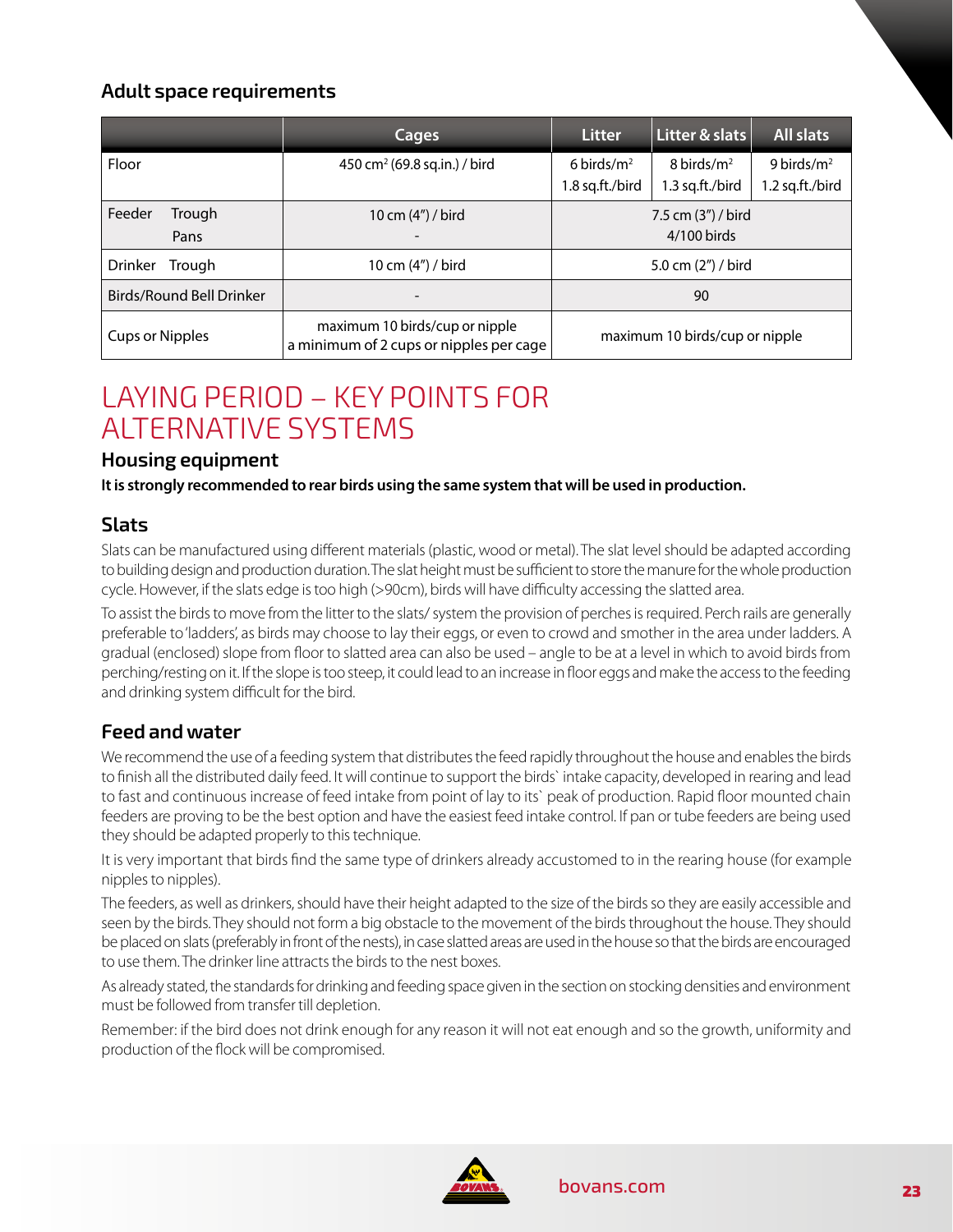# **Nests**

One comfortable individual nest should be available for  $5 - 6$  birds or 1 m<sup>2</sup> of collective nest for 120 birds (in some specific situations 100 birds / m<sup>2</sup> can be beneficial, see floor eggs section). If an individual nest is used, nests should be strawed to encourage the birds to use them. Nests must always be clean and well maintained. A good practice is to fit the nests with a dim (0.3-0.5 lux) light that allows the birds to find the nest before the normal day starts. If this is not possible a dim light placed over the slats and close to the nest must be switched on 1.5 h before lights on to avoid floor eggs.

## **Perches**

Perches improve the welfare by allowing the bird to express its natural behaviour.

Perches are useful to:

- **•** Increase the usable surface per bird and decreasing floor density
- **•** Train the bird to jump on the system
- **•** Offer an escape to aggressed birds

Recommended perch length per bird is a minimum of 10 cm. The first accessible level must be at 20 cm high. These values may be adjusted according to local regulations. The perches should be situated on the slats to maintain good litter conditions. Distance between perches should be 40 cm and a slope of 45°.

# **Partitioning and fencing**

Pen size must be adapted according to local regulation. Partitioning the house in different pens has two advantages:

- **•** Better distribution of the birds
- **•** Easier flock management

### **Fencing – outside**

Perimeter fencing is needed to protect birds from foxes, domestic pets, feral cats, mink, badgers, other predators and to reinforce security and bio security.

A typical fencing example could be a wire type mesh construction, 2 metres with an overhang of 30cm, placed at an angle of 45 degrees to the vertical on the outside of the fence. The bottom of the fence would be approx 30 cm underground to act as an anti- tunnelling barrier. Alternatively commercially available safety electric fencing can be used.

In addition to reduce entry by foxes or similar predators electric wiring could be placed on the top of the fence. To avoid gaining access under the fence it is recommended to go approximately 50 cm underground (horizontal) with the fence.

# **Heating**

The laying house temperatures should be kept between 18-22°C, though the birds will withstand the lower temperatures during winter and higher temperatures during summer. At lower temperatures a hen increases feed intake as the maintenance requirements increase. On the other hand, at higher temperatures birds tend to decrease feed consumption due to a lower maintenance requirement and to dissipate the heat excess produced in the metabolism.

Throughout the winter season, temperatures in the rearing houses before and during transfer must be adjusted to those in the production houses. Moreover, to avoid temperature stress in wintertime, it is advisable to preheat the production houses up to 18°C before transferring point of lay pullets and to respect minimum ventilation (cf. Ventilation part) requirements to avoid damage caused by high CO<sup>2</sup> and NH3 levels. It is however preferable to go down in temperature than to go up in CO2/ NH3 levels. If necessary, use heaters.

# **Ventilation**

An important priority is the provision of fresh air. If the air inside the poultry house is stuffy, humid, smelly or laden with dust, then the rate of air change is too low.

The minimum air exchange rate is 0.7  $m^3$  / hour / kg live bird.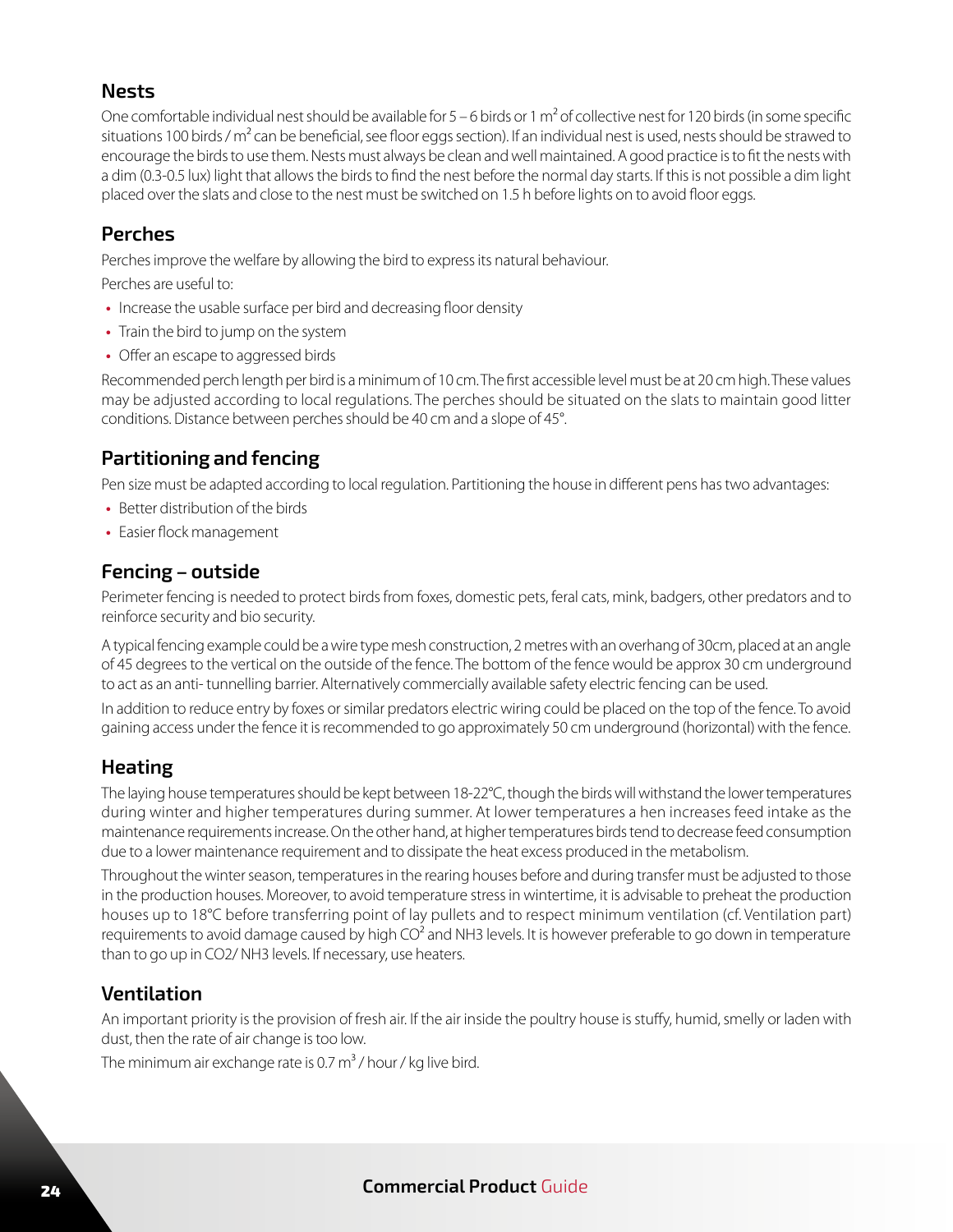Besides supplying the poultry house with fresh air, these points must be taken into consideration:

- **•** Removal of excess moisture helps to maintain a good litter quality and healthy birds.
- **•** Removal of dust from the atmosphere helps to prevent disease. There is a strong association between dust particles and disease, as disease organisms tend to associate with particles of dust.
- **•** Maintain a sufficient oxygen supply.
- **•** Removal of gasses such as ammonia. In addition to the specific problem of 'ammonia blindness', these gasses have a generally stressful and depressive effect on the birds.

#### **VENTILATION SYSTEM**

**•** A free range house may be ventilated mechanically, naturally, or by a combination of both systems. Fundamental to any system is the need for finely adjustable air inlets, usually at eaves level on both sides of the house, and outlets in the apex of the roof – the ridge. However, some houses may be cross ventilated, with inlets one side of the building and the extractor fans on the other side.

### **Air circulation**

When rate of air change is low, it is important that air is circulated for the following reasons:

- **•** Fresh air should be distributed to all parts of the house
- **•** If the warm air, from higher levels in the building is mixed with lower levels air, birds will enjoy a more balanced temperature.
- **•** Mixing air allows greater removal of moisture from the litter, keeping it dry.
- **•** During hot weather, the effect of air moving over the birds is one of comfort, which can help mitigate the effect of temperature being above the optimum.
- **•** Avoid direct draughts on the birds.

There are a number of ways to make air circulate within the house, one of the least expensive is to purchase an axial fan or air distribution fans.

### **Air quality recommendations**

| <b>Trait</b>               | Recommended level |
|----------------------------|-------------------|
| Ammonia (NH <sup>3</sup> ) | 20 ppm max        |
| Carbon dioxide $(CO2)$     | 2500 ppm max      |

#### **Frequent problems associated with poor ventilation**

| <b>Too little ventilation</b>          | <b>Too much ventilation</b> | <b>Uneven ventilation</b> |
|----------------------------------------|-----------------------------|---------------------------|
| E coli                                 | E coli                      | E coli                    |
| Respiratory diseases                   | Respiratory diseases        | Respiratory diseases      |
| Feed intake                            | Feed intake                 | Feed intake               |
| Ammonia blindness                      | Floor eggs                  | Floor eggs                |
| Poor internal and external egg quality | <b>Nervousness</b>          | <b>Nervousness</b>        |
| Poor production                        | Crowding                    | Poor production           |
| Litter quality                         |                             | Crowding                  |
|                                        |                             | Litter quality            |

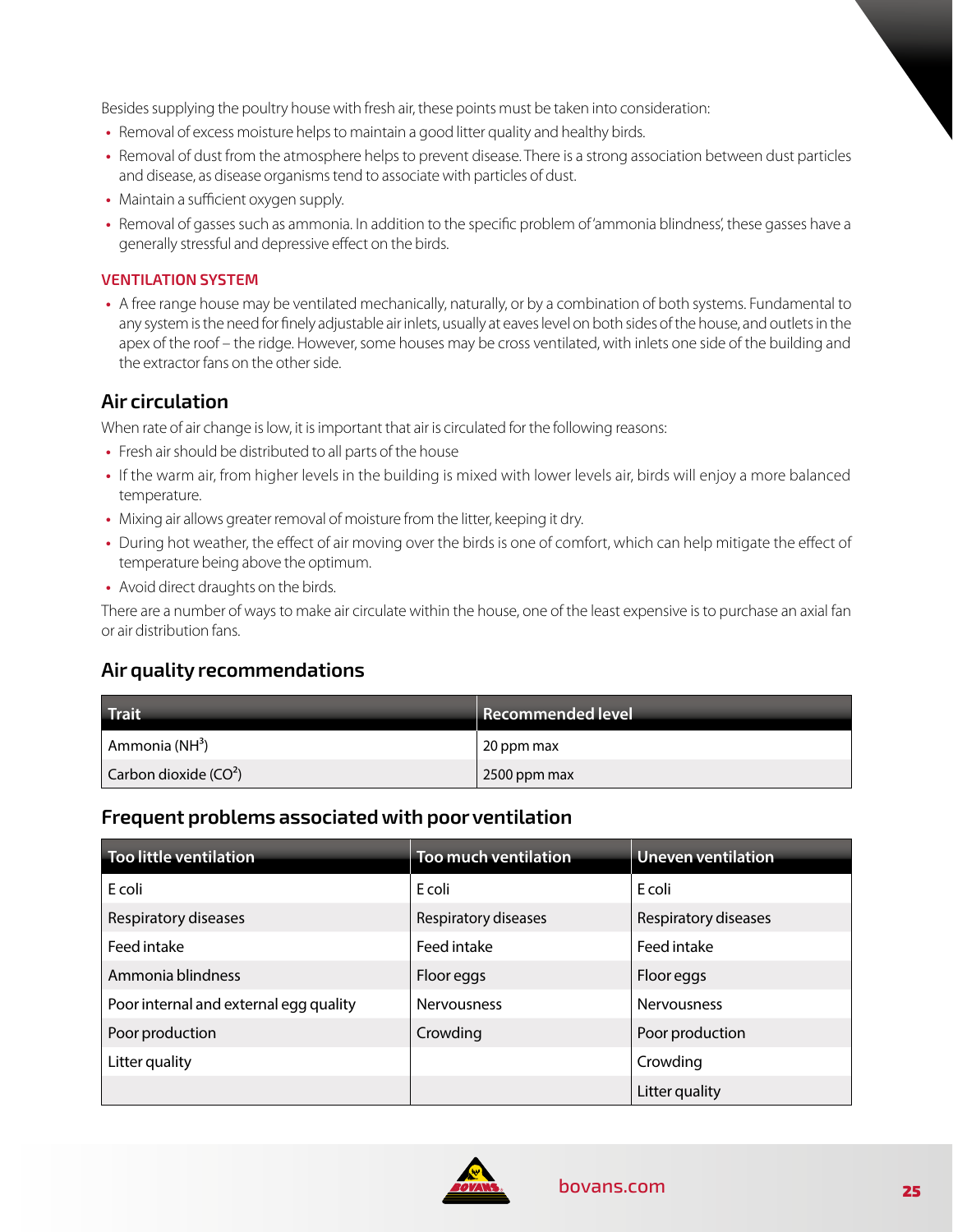# **Litter**

Litter enables the birds to perform the natural functions of scratching and dust bathing, which most welfare authorities deem necessary for bird wellbeing. There is no doubt that the presence of litter enables the birds to be more relaxed.

Slatted areas cover an enclosure, to which the birds are denied access, for storage of manure. This separation of manure from the litter makes the task of maintaining the litter in good condition much less onerous, particularly during wet and cold weather.

The litter adjoining the slatted area should be well lit, in order to deter floor egg laying.

### **Litter management**

The objective of litter management is to maintain a dry, friable and almost odourless material, which is attractive to the birds for scratching, and dust bathing.

The type and quality of the litter are important for the hens and the house climate.

Different materials, which may be used:

- **•** Sand or gravel up to 8 mm granule size
- **•** Wood shavings
- **•** Wheat, spelt, rye straw
- **•** Bark mulch
- **•** Coarse wood chips

There are two materials, which are popular - soft wood (white) shavings and chopped straw. Sawdust is not a suitable material, as once moistened it compacts and becomes immovable, and consequently does not release moisture to the atmosphere.

Litter material shouldn't be contaminated, or stored on site from flock to flock of birds. Both materials should be dry and uncontaminated when spread in the poultry house. Straw should be chemically treated to ensure freedom from moulds, in particular aspergillus species.

If the system allows it, it is recommended to remove frequently accumulated litter/manure. This prevents floor eggs and improves environment. Avoid wet and caked litter.

# **Lighting systems**

The lighting system in lay must be designed to ensure independent lighting control of the different areas. We suggest the creation of at least two zones, one lighting line above the nests and one lighting line above the scratching area. Three types of lighting line are the optimum, one for scratching area, one for slats area and one above the nests.

All lighting lines must be dimmable and programmable. The dimming ability of the system will allow the control of behaviour inside the building and avoid dark areas where birds may lay on floor.

An independent programmable lighting row encourages birds to climb/move on to slats and not to sleep on the scratching area. This point is important to avoid floor eggs.

Nest lights can be used with brown birds to attract them into the nest before the general lighting is on. Lighting systems using bulbs of too low frequency will result in flickering light which will stress birds. Warm colour type (yellow-orange spectrum) must be used. In the event of negative bird behaviour, the use of lampshades and red painted light covers can help.

# **Floor eggs prevention**

Prevention of floor eggs is a key factor for flock success. Avoiding this behaviour requires a lot of attention at the beginning of the lay.

In this section, we define floor eggs as all eggs laid out of the nest; it could be floor, slats, system eggs.

The two main points are:

- **•** The nest must be more attractive and comfortable than other parts of the hen house
- **•** Access to nest has to be easy for birds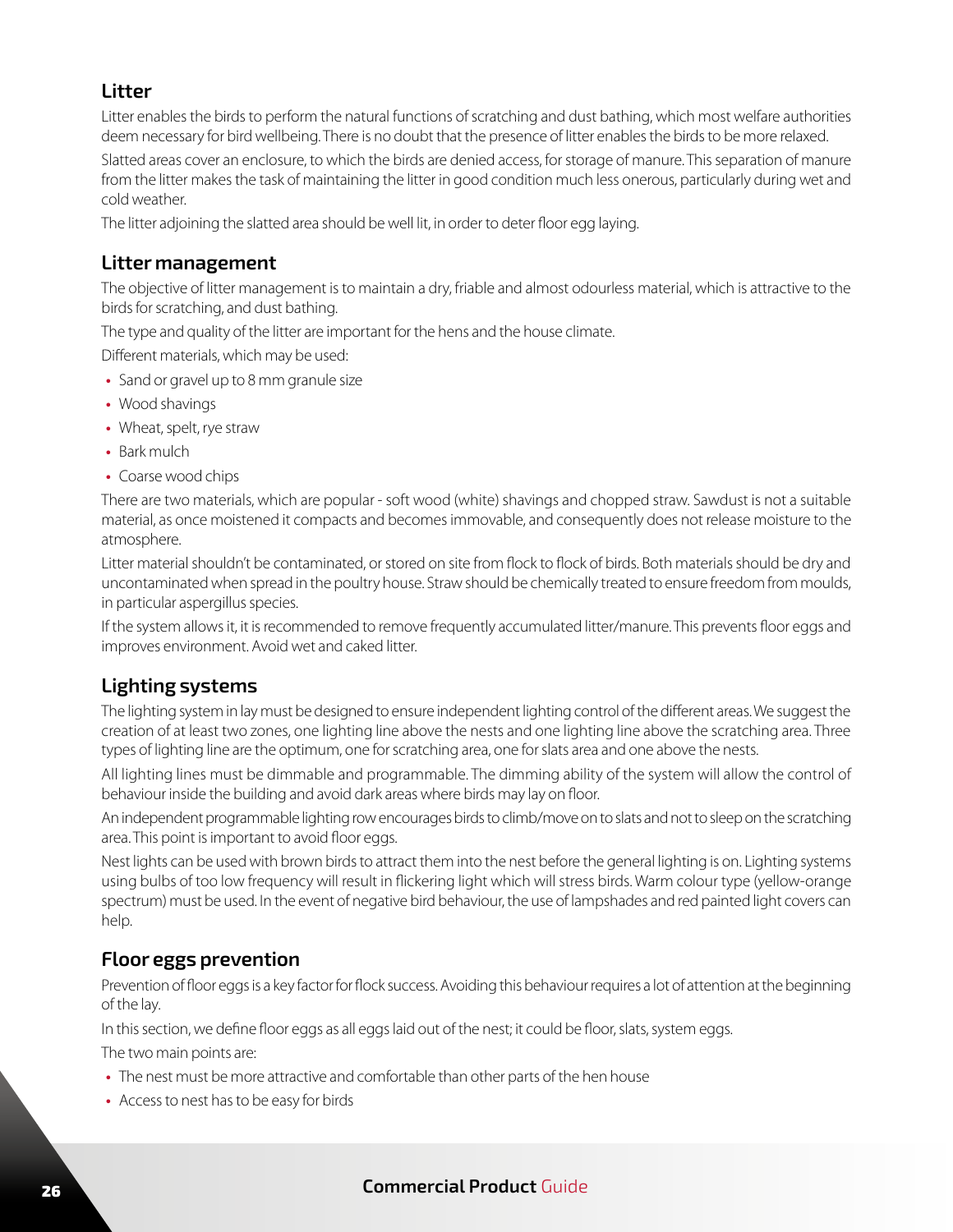# **Light**

Light management is one of the key factors to prevent floor eggs.

- **•** Light must be well spread in the laying house; shadow areas need to be avoided. Birds naturally lay in darkened areas. A simple action like replacing broken bulbs, can prevent it. When it is possible, a progressive light off process should be done. Lateral light should be turned off first, this will encourage birds to go close to the nest and to sleep on slats and lastly, the central light should be switched off.
- **•** According to the breed used and the lighting program applied, a variable percentage of birds will lay before lights on; the propensity to lay on the floor is higher for these birds. Night light in the nest encourages these early birds to go into the nests for laying before the general lights come on.
- **•** Where the legislation allows it, a night flash during the dark period (for example 1h30 of light, 3 hours after light off ), will delay the lay of one part of the flock and reduce the competition in the nest. This will be more efficient if the number of birds per nest is high. In this case, all hens will get easy access to the nest.
- In some situations, adding one extra hour of light in the morning could solve floor eggs probem

# **General management advices**

- **•** All the corners caused by the equipment or the building design are potential areas for eggs to be laid. Therefore, limiting corners access prevents floor eggs.
- **•** It has been observed that keeping the birds too long on the slats may increase the incidence of floor eggs. The floor scratching area needs to be accessible when the flock has discovered the upper area (nest, feeder, drinker).
- **•** At the beginning of the lay, frequent floor egg collection has to be done (several times per day). A floor egg will encourage other birds to lay in the same place.
- **•** Ensure all the birds are sleeping on the slatted area or system
- **•** The observation of where and when the floor eggs are laid can give the reason for this behaviour. This information could be very useful to understand the problem and apply solutions to solve it.
- **•** Grit distribution on floor discourages floor eggs by eliminating the building of potential nests in the litter
- **•** Installation of a deflection barrier between the nest boxes enables the birds to be evenly distributed, diluting the pressure in the nest boxes. This also helps prevent overcrowding of nests located near to partitions.
- **•** To prevent the floor to seem too comfortable, frequently remove the manure.

# **Behaviour**

Just before laying (approximately 30 minutes), birds express a specific behaviour called «pre-laying behaviour» which consists of 3 phases:

- **•** Active nest searching
- **•** Choice of nest
- **•** Nest creation

Birds shouldn't be disturbed during the process of searching for a nest otherwise they stop the search. Disturbances induce them to lay where they are and increases floor egg numbers. For instance, feed distribution or egg belt running can also disturb the process of searching for a nest. Therefore, it is not recommended in the case of floor eggs to disturb birds with feed distribution or egg collection during the lay.

# **Ventilation and nests**

Nests should be comfortable, to encourage birds to lay there. During winter, prevention of direct cold draughts around the nest is recommended, while during summer, nests should be well ventilated. Specific ventilation adjustments should be done to increase air flow on floor or lateral areas. The purpose of ventilation is to create a comfortable area close to the nest, more comfortable than the other part of the laying house. Ventilation must be adjusted according to the season.

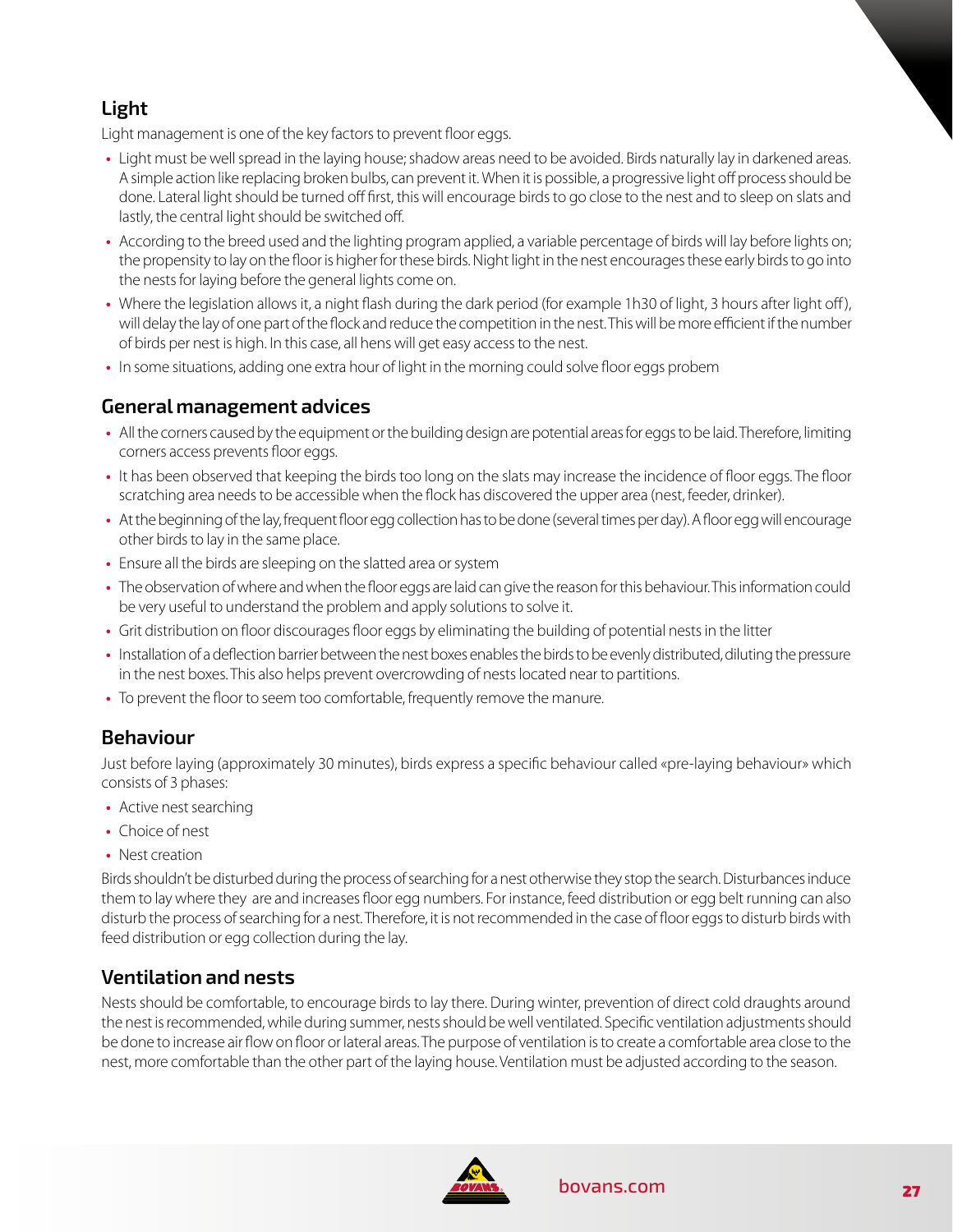## **Rearing**

The rearing system should be as close as possible to the laying system to avoid the risk of increased floor eggs. It is recommended to install perches in the rearing house before 4 weeks of age. Light intensity does not need to be to high, because high intensity increases the sensitivity to dark areas in the laying house. Early transfer is strongly recommended in order to avoid the onset of lay in the rearing house, which can encourage the birds to lay on the floor in the laying house.

# **Equipment**

Equipment position and stocking density can affect floor eggs.

- **•** Feeder / drinker:
	- Not too close to the nest (no bird accumulation in front of the nest)
	- Take care of feeders and drinkers height (no creation f physical barrier between bird and nest)
	- Enough feeders and drinkers to avoid competition and stagnation near to them
- **•** Nest:
	- Clean (without broken eggs, manure, etc.), attractive
	- Adequate number (120 birds /  $m^2$  communal nest r 5-6 hens/single nest)
	- Nest access management: close the nest before light off; open the nest before light on.
- **•** Slats:
	- Not too high, installation of ramp / ladder: easy access from scratching area to slats
	- Slat slope not too sharp: comfortable area, facilitate
	- Nest access
	- Electric fence
	- Installed next to the walls and corners

## **System eggs for aviary houses**

Eggs laid on the system is a common problem in aviary systems. To avoid it we recommend:

- **•** To promote birds perching as high as possible during night, this avoids crowding in front of the nest box in the morning.
- **•** High perching can be promoted by using a longer dimming period.
- **•** A light intensity in the system close to the light intensity in the rest of the house helps to create a space in the system not comfortable to lay eggs.
- **•** Avoid lights in the system that also light the nest box.
- **•** It is essential to promote birds use of perches and platforms to move up and down in the system or in between systems.
- **•** Vertical movement can be stimulated by limiting access to water or feed on certain levels. When this is practised it is at the utmost importance to check if birds living on these levels eat and drink sufficiently.

When eggs are produced on the top level in most occasions this is because birds are afraid to move down. Placement of extra perches can help vertical movement and avoid mislaid eggs on the top level. It also can help not to feed on the upper level for the first feed distribution.

In many occasions eggs are produced on the middle level of the system, the reason for this is feed and water intake at the middle level. Closing the drinker line in the middle level during the morning can promote the birds movement to the drinker line in front of the nest.

A floor / system egg collecting scheme can help to understand what happens after changing feed, water or light management.

# **Prolapse prevention**

Prolapse refers to a condition seen in laying hens characterized by part of the oviduct remaining outside of the vent after the hen has laid an egg. Prolapse is very often combined with pecking of the vent and cloacal area or at the everted oviduct, leading to a rapid death.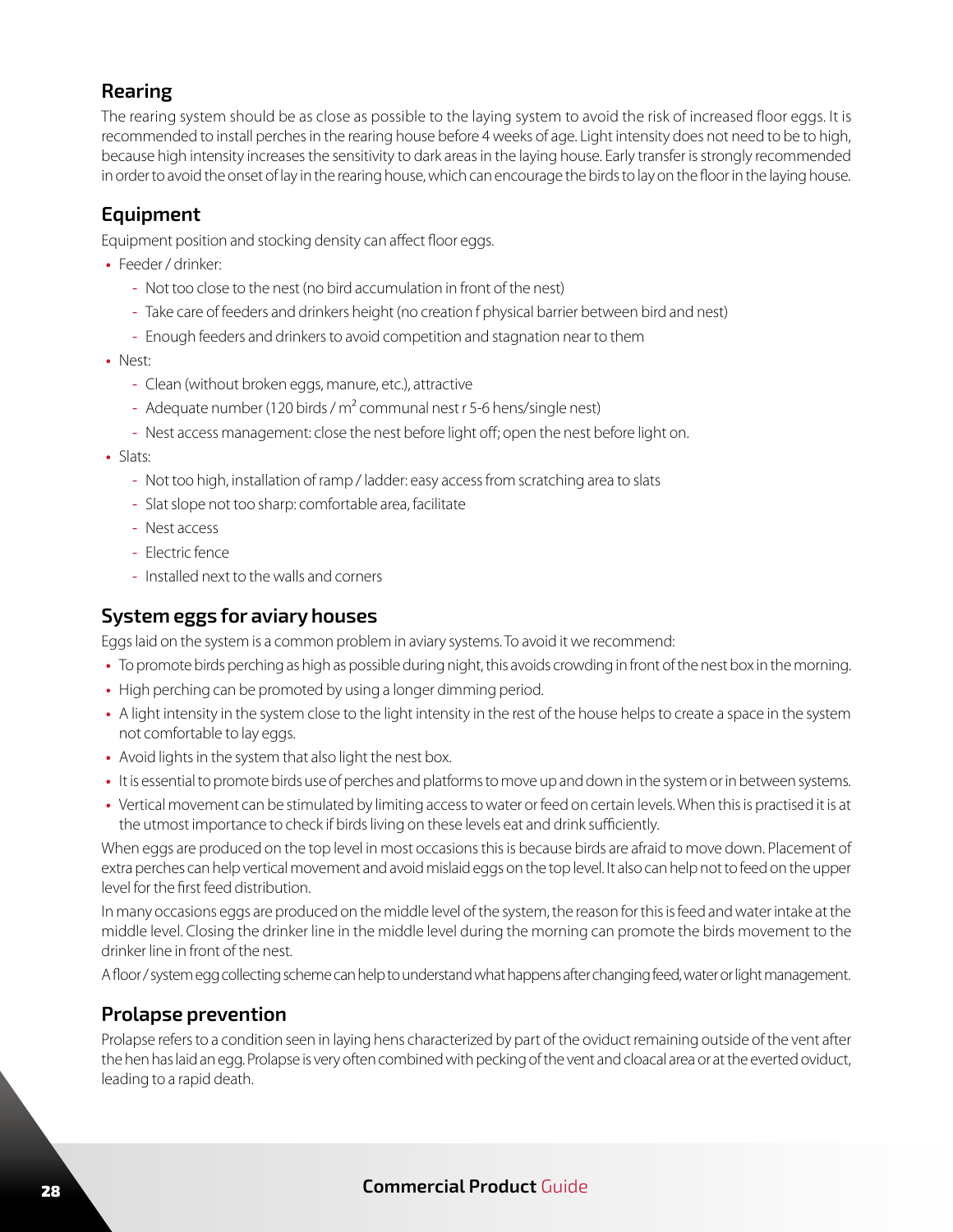The main causes of prolapse are the following:

- **•** Improper bodyweight and frame development: underweight pullets at point of lay, before the reproductive tract is completely mature and oviduct muscles have developed elasticity and strength. Pullets with excess fat are also more prone to prolapse since fat excess contributes to lower elasticity and tone of the tissues involved in egg laying.
- **•** Lighting program: too early light stimulation, before complete development, or giving excessively large light increments, leading to an increased incidence of double yolks.
- **•** Any condition encouraging pecking behaviour: high light intensity, unbalanced feed, poor quality beak trimming, enteritis... increasing the chances of physical damage to oviduct tissues.

To control prolapse we advise:

- **•** Making sure the flock is uniform during rearing
- **•** Ensuring bodyweight is on target by getting a steady growth since early age
- **•** Avoiding excess weight (i.e. fattening) during rearing
- **•** Avoiding any sudden increase in light period
- **•** Applying a proper lighting program to compensate natural light and avoiding unwanted early light simulation

#### **Bird Behaviour**

Individual or flock behaviour is influenced by many factors, singly but more usually in combination.

#### **NORMAL BEHAVIOUR**

In general, the bird can cope with moderate stress, such as temperature rise or fall, transfer from rearing to laying facilities, or change of ration, etc.

It is important to recognise any change in behaviour, as this may indicate some problem, and it is better that this is both recognised and remedied sooner rather than later. The most important behavioural characteristics to recognise are aggression and crowding.

#### **ABNORMAL BEHAVIOUR**

#### **Pecking**

We recognize different kinds of pecking. Gentle pecking we consider as normal behaviour and severe pecking as abnormal behaviour.

Gentle pecking: careful pecks, not resulting in feathers being pulled out and usually without interaction from the recipient bird. This is a social and explorative behaviour

Severe/injurious pecking: forceful pecks, sometimes with feathers being pulled out and with the recipient bird moving away. This is clearly an aggressive behaviour.

There are stressful circumstances, which may result in aggression. If some of the birds start pecking aggressively (not all pecking is aggressive, much is occupational and non-damaging) it is usual to hear squawks of pain from the pecked birds. This needs early identification, as it is abnormal. It is an indication that there is a serious stress affecting the flock, and prompt remedial action is essential.

Loss of feather cover leads to increased heat loss and consequently to higher feed consumption.

Possible causes are as follows:

- **•** Parasitic infection:
	- Red mite.
	- Worms, ascarid, capillaria infestation.
- **•** Enteritis and diarrhea
- **•** Ventilation:
	- Inadequate ventilation, leading to higher levels of humidity and smell (ammonia)
	- Drafts.

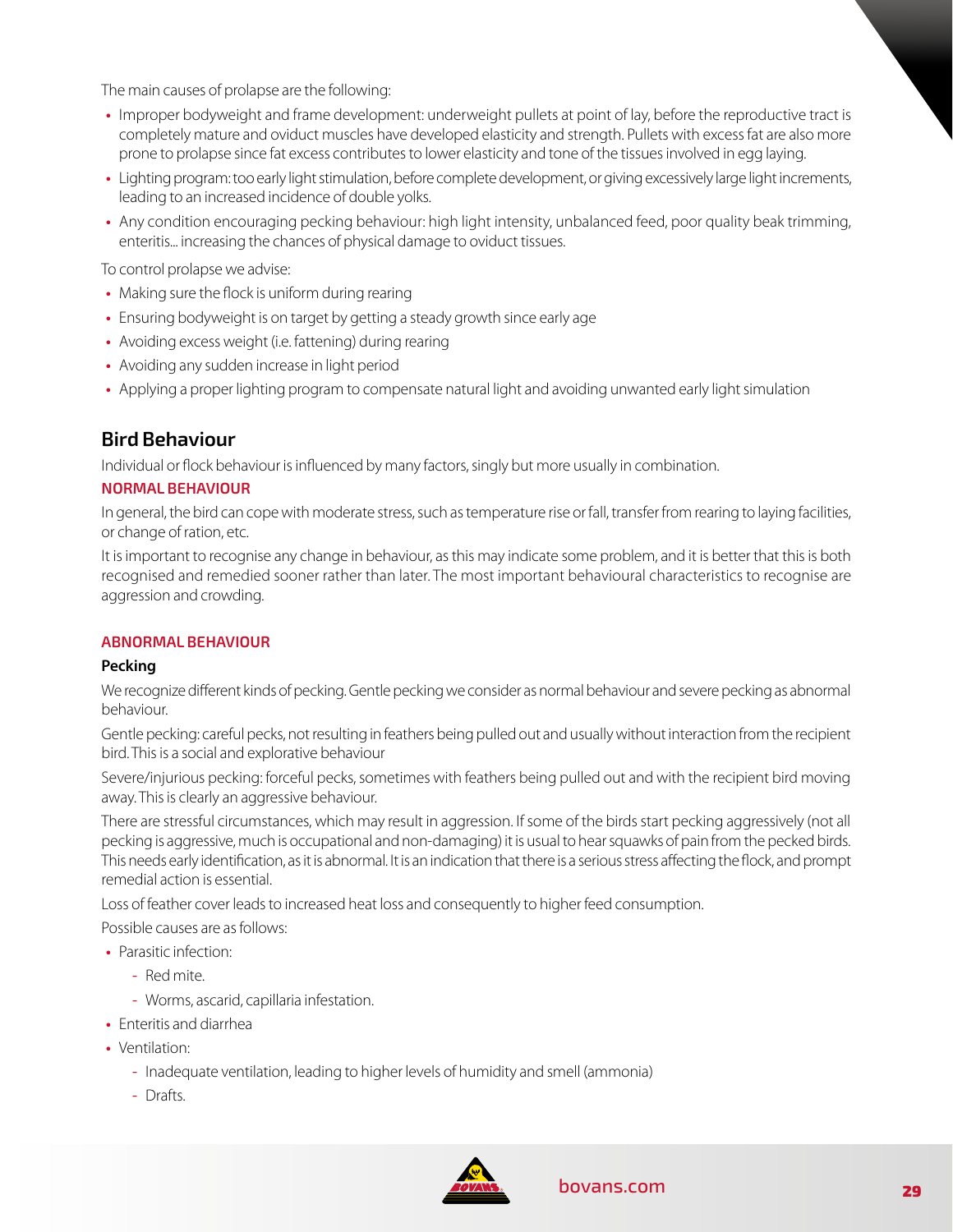- **•** Non-respect of density and equipment specification
	- Insufficient floor space
	- Stress of overcrowding
	- Limited access to drinkers and feeders (insufficient number/ poor distribution).
	- Inability to access nests, resulting in floor laying leading to pecking of exposed vents.
- **•** Shortage of water or feed:
	- Drinkers / feeders empty.
	- Water or feed unpalatable
	- Too low pressure / leakage
	- Shortage
- **•** Feeder and water equipment not earthed properly
- **•** Poor beak trimming
- **•** Feed not suitable:
	- Sodium deficiency
	- Amino acids deficiency
	- Lack of insoluble fibre
	- Sudden change of grist presentation
	- Too high energy level, due to a reduction in consumption time
	- Faulty manufacture for instance, incorrect salt inclusion.
- **•** Intensity of light too bright:
	- Light source generally too powerful.
	- Direct light from fluorescent bulbs (especially) or tubes; depending on the type.
	- Entry of direct sunlight into the poultry house.
	- Flickering bulbs
	- Sudden increases in light duration
- **•** Nests brightly illuminated bird's vents targeted during egg laying.

As pecking is difficult to control once it has started, the objective is to be ahead of the problem to prevent the outbreak, but if it does occur (bearing in mind that it is indicative of abnormal behaviour) the objective should be to identify the problem promptly, and remedy the cause as quickly as possible.

In case of a pecking outbreak, you need to react quickly to:

- **•** Decrease light intensity\*
- **•** Paint bulbs or light covers in red
- **•** Add salt into the water (0.5-1 kg/1000 l)
- **•** Add extra vitamins / minerals / amino-acids in water
- **•** Add a fibre source within the house (see fibre to layer)
- Add enrichment within the house (pecking blocks, fibre good quality alfalfa hay, etc.).

\*Caution: floor eggs could appear and feed intake could be decreased

### <sup>30</sup> **Commercial Product** Guide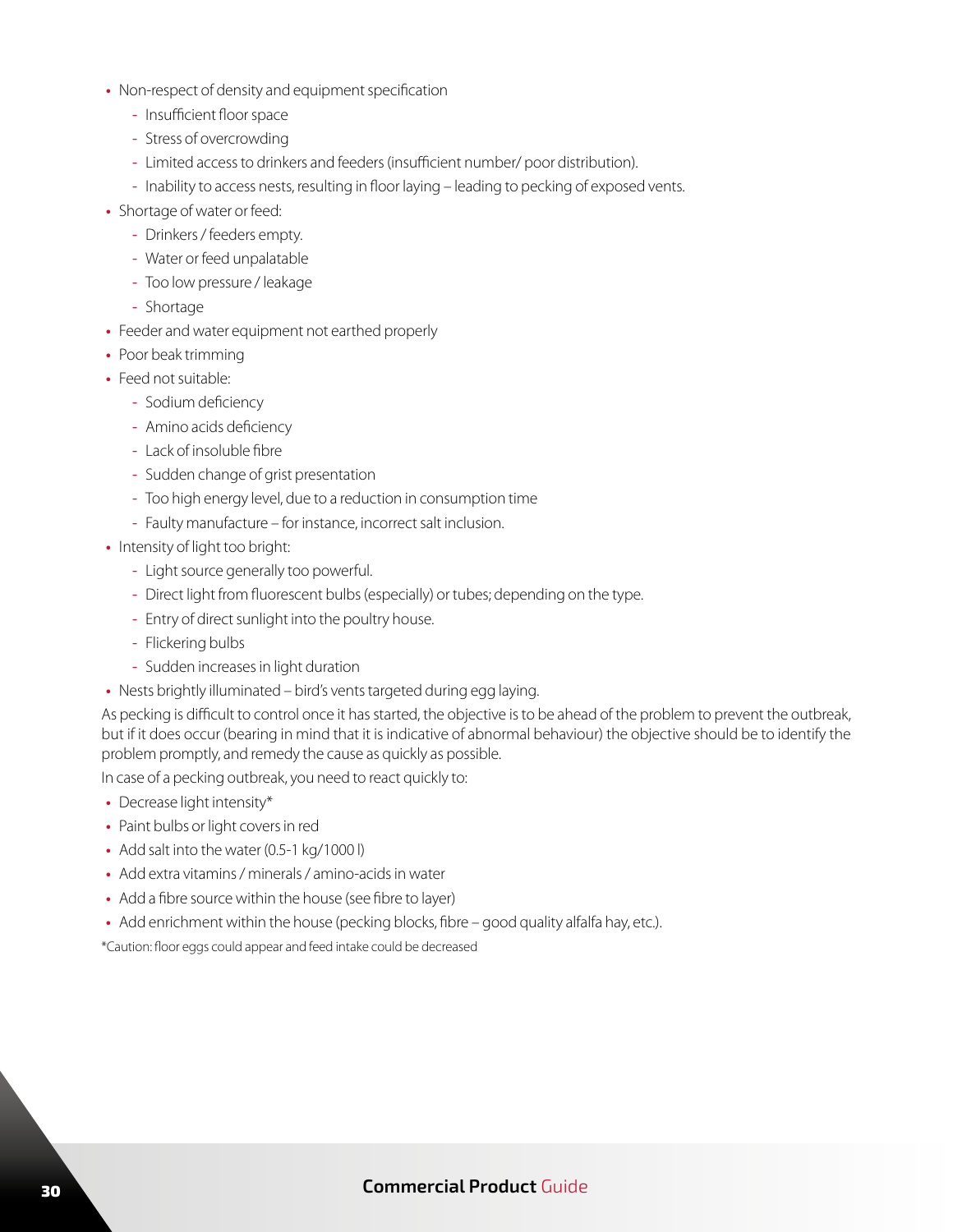#### **Crowding**

Floor-reared birds sometimes have a tendency to crowd together. This natural behaviour can be triggered by different situations:

- **•** Panic reaction: when birds are frightened, they try to avoid danger
- **•** Attraction: when they are attracted by something, as they are curious and want to find feed and discover their environment
- **•** Sleeping behaviour: it enables them to reduce the loss of body heat during the night, maintain social links and protection against dangers

Smothering may occur during lay in different parts of the poultry house and often the reason is not clear. However, in production flocks, it is most commonly observed around the peak of production, as it seems to be related to stress situations. Although unpredictable, smothering is more frequently observed in different situations:

- **•** In the evening at "lights off"
- **•** At the moment of rest, after egg laying (noon)
- **•** Along partitions, due to curiosity (e.g. presence of the stockperson in the house)
- **•** Following a change in feeding times, in feed composition or due to lack of feeding or drinking equipment
- **•** When flocks are restricted or feed intake is low
- **•** When direct sunlight is getting in the poultry house
- **•** Inadequate ventilation, uneven in-house temperature and draughts

To control the risk of smothering:

- **•** Minimise the number of corners (e.g. feeder). It is sometimes better to sacrifice a little floor space, keeping a few less birds, in order to maintain straight line partitions.
- **•** Ensure an even light distribution within the house. Install a light trap/deflector.
- **•** Construct partitions with wire mesh; birds crowding against a mesh partition are still able to breathe
- **•** Use wire mesh covered triangles in order to eliminate corners.
- **•** Install electric wires along the walls, corners and partitions
- **•** If crowding occurs during the evening, for example close to sunset, check that sunlight does not enter the house through the pop holes. This is almost certain to attract too many birds into a small area. Deflector installation in front of the pop holes could solve this issue.
- **•** It is necessary to visit the birds at the end of the day or when lights go off to check behaviour, especially in the first few days after delivery.
- **•** Install music in the houses so the birds react less to noises.
- **•** Carry out a feed distribution one hour before lights go off. It will evenly distribute birds through out the building. The extra heat produced during digestion will avoid crowding before the night.
- **•** Lighting program must be adapted to natural day length. Try to avoid switching off the lights before sunset, mainly during the longer day. This needs to be considered at flock placement.
- **•** Ensure that available perch space is adequate
- **•** Adapt the ventilation to obtain a uniform environment in the house and to avoid draughts
- **•** Avoid any feed restriction at the critical periods
- **•** Give scratching material (e.g. Grain/grit) in the afternoon to keep birds occupied

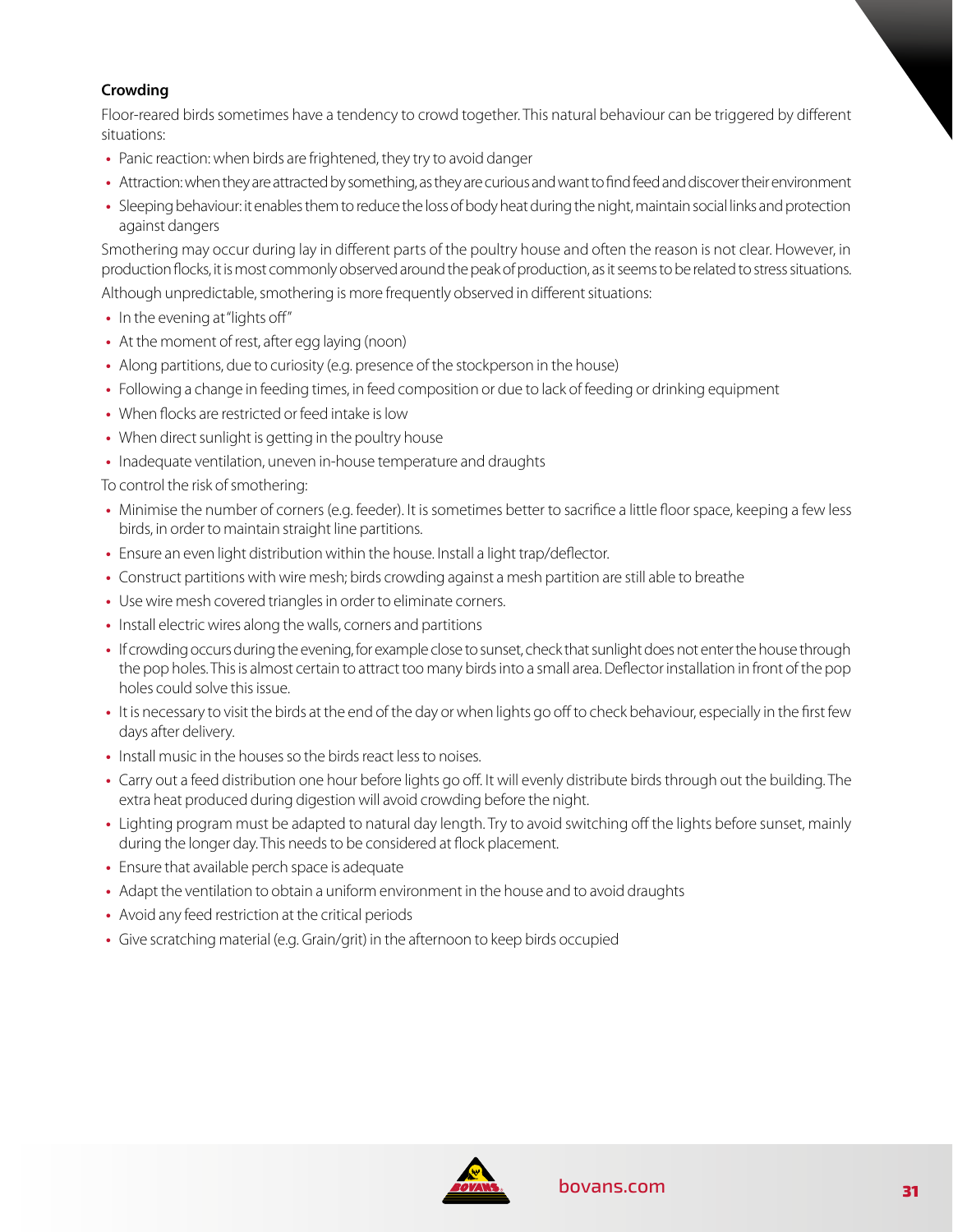#### **Broodiness**

Broodiness can appear in certain flocks in cases of stress or when they are generally underweight. Nutrient deficiency, heat stress and any factors related to poor growth can lead to broodiness. Floor laying leads to broodiness, preventing floor laying and frequent egg collection limits the amount of broodiness.

Broodiness can be identified by characteristic behaviour patterns such as staying in the nest, fluffed feathers, clucking and aggression. Therefore, we advise closing nests at the end of the afternoon. Nests should not be closed until 4 hours before lights off to avoid loss of late laid eggs.

The pause in lay depends upon rapid action.

#### **BROODINESS AND LAY LINK DURATION**

| Time broody (days) | Pause in lay (days) |
|--------------------|---------------------|
|                    |                     |
|                    |                     |
|                    | 12                  |
|                    | 18                  |

According to B. Sauveur (I.N.R.A.)

We advise isolation of broodies from the moment they appear (in the evening). Place them in a spacious pen, on a concrete or slatted floor without a nest. Treatment is made more effective by dipping the broodies in cold water for 20 to 30 seconds and administering aspirin (a 125 mg tablet) before transfer to the broody pen. The density in the pen must not be greater than 6 per m<sup>2</sup>. The birds must have feed and water permanently. At the end of 4 days, those which respond (widening of pelvic bones) can be placed back with the flock.

The best system is to have 2 broody pens. The birds picked up on Monday, Tuesday and Wednesday are put in the first pen where they stay until the following Monday. The other pen is used for the other days and follows a similar time lapse. Avoid leaving broodies to brood on the floor, to reduce the spread of the behaviour.

# KEY PERIOD 4: LAYING PHASE 17-28 WEEKS



#### **BETWEEN TRANSFER AND 28 WEEKS OLD, THE BIRD HAS TO COVER:**

- Its growth till adult bodyweight
- Its requirements to achieve peak of production
- Its requirements to get a rapid egg weight increase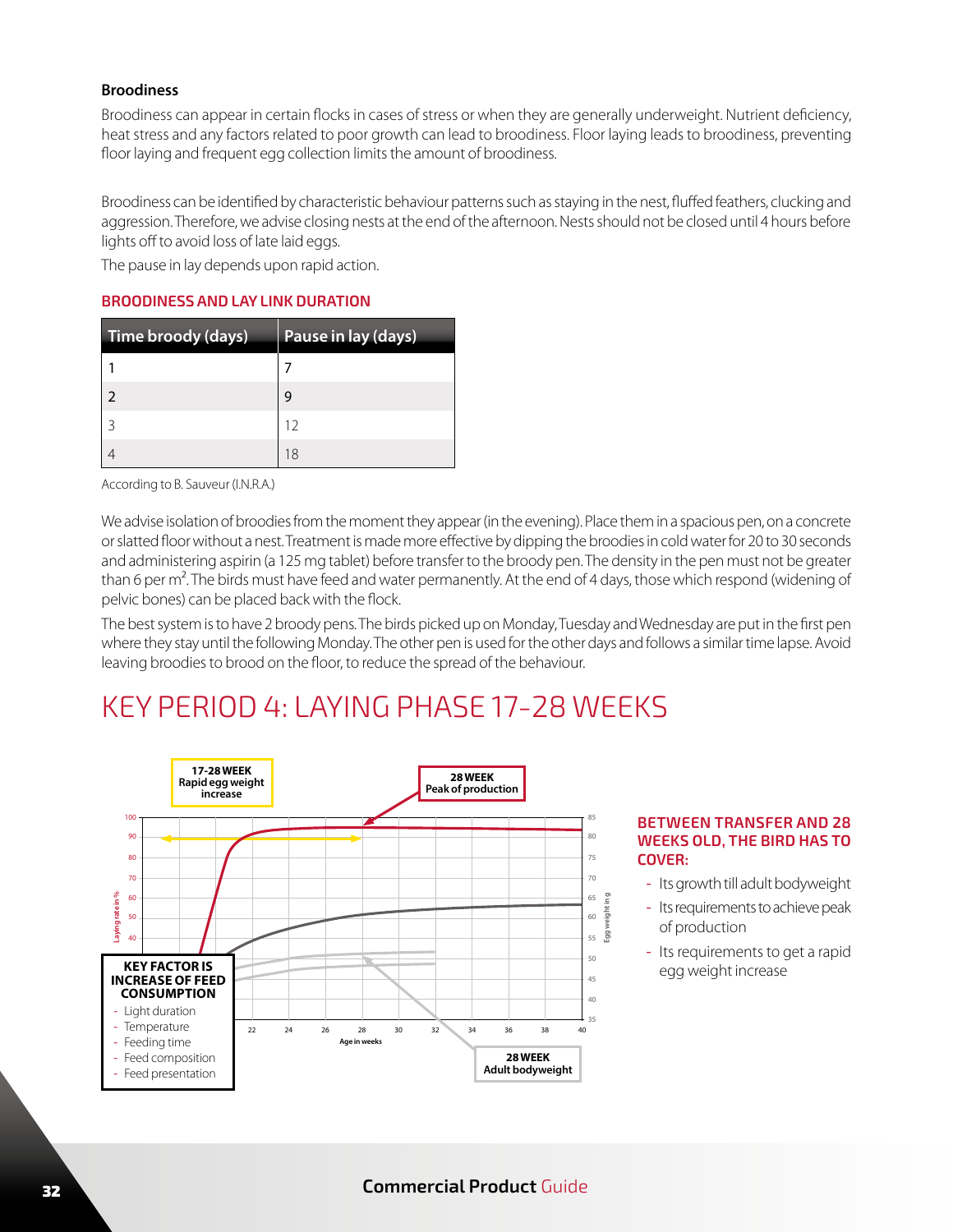# **Advice on how to encourage feed consumption**

Adapted light duration:

- Achieving 15 hours of light at 50 % production
- Using midnight feeding till 1850 g for brown egg layers

Feeding times should take into account the behaviour of the birds:

- 60% of the feed is eaten during the last 5-6 hours of the day
- Minimizing the number of feed distributions according to equipment. Too many feed distributions leads to strong competition among the birds and a lack of uniformity due to preference for the larger feed particles

Below, we give some examples of feed distribution times:

- 2 distributions: 2/3 of the feed is given 5 to 6 hours before "lights-out" and the remaining 1/3 about 2 to 3 hours after "lights-on".
- 3 distributions: the first should be 5 to 6 hours before "lights-out", the second about 3 hours before "lights-out", and the third at lights on.
- 4 distributions: the same timetable as for 3 distributions, but with an extra distribution during the period of light given in the middle of the night.

By giving an early lay feed to satisfy the production and growth requirement:

- Using a diet with an amino acid content about 7 % higher than that of the diet used after peak
- Energy levels remain the same. As birds adapt their feed intake according to energy intake, too high energy diet content penalises the feed intake

Ambient temperature is strongly influencing feed consumption. Lower temperatures in the laying barn encourage birds to consume more feed to maintain their body temperature. Very important: after the housing give young layers opportunity to gain bodyweight and reach fast good early egg size. It is advisable to house layers with 70-71°F (21.1-21.7°C) to develop eating capacity and reach adult feed consumption. When peak production reached and feed consumption stabilized at around 30 weeks of age advisable gradually reach temperature in the barn at around 76°F or 24.4°C.

# AFTER 28 WEEKS: MANAGING FOR THE BEST ECONOMICAL PERFORMANCES

# **Feed conversion ratio**

When the bodyweight of the bird is correct, the feed conversion ratio can be improved slightly by:

Increasing house temperature:

- A change of 1°C in the ambient temperature brings about an inverse change in feed consumption in the order of 1.4 g per bird per day. In such temperature, egg weight is slightly reduced
- Increase of temperature is only possible if temperature throughout the poultry house is uniform
- Ventilation should always be satisfactory in accordance with requirements
- Above 27 °C, the appetite falls too much and the pullet under-consumes. It is important to avoid 27°C in the hottest parts of the house.

Monitoring dietary caloric content and consequential feed consumption:

- Energy content of the feed influence quantity of feed consumed. Higher energy in the feed will make hens eat less, and vice versa.
- Amount of bird activity and ambient temperature influence how much feed she will consume for maintenance.

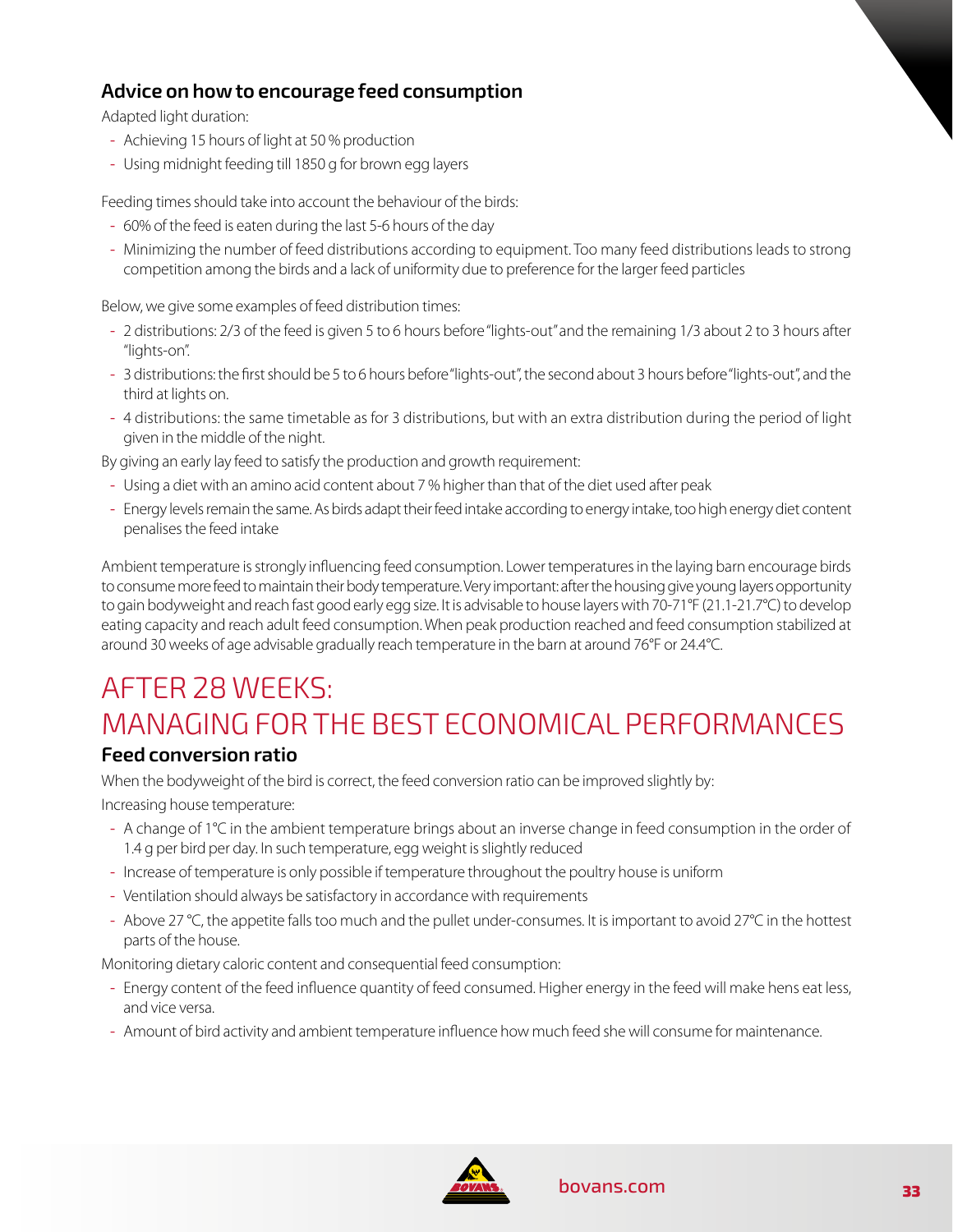# **Uniformity**

In order to achieve persistency and good shell quality late in lay, it is essential to keep the flock uniform. Loss of uniformity during lay is the result of competition for the biggest feed particles. That depends upon:

- The percentage of particles greater than 3.2 mm in diameter
- The number of feed distributions
- The space and positioning of the feeders

# **Livability**

Livability depends, in naturally lit buildings, on the quality of beak trimming (see chapter on "Beak-Trimming") and in dark buildings, on the lighting intensity used during the production period and most of all on the uniformity of light distribution (see chapter on "Light intensity").

Chlorination of the drinking water is essential to prevent infections from contaminated water. Frequent checks should be made on water quality.

# LIGHTING PROGRAMS: SEVERAL OPTIONS POSSIBLE, ACCORDING TO THE LOCAL CONDITIONS AND TARGETS

The amount of feed eaten is dependent on the day-length. A change in day-length of one hour changes feed intake by about 1.5 to 2.0 g.

### **Normal lighting program**

#### **15 HOURS LIGHT FROM 50 % PRODUCTION:**

- Provide 15 hours light from 50 % lay.
- The day length (Interval between lights on and lights out) should not be decreased during lay.
- A day-length longer than 16 hours is not necessary in dark buildings.
- In naturally lit or semi dark buildings, day-length should be equal to the longest natural day experienced.

#### **1.0 H OR 1.30 H LIGHT IN THE MIDDLE OF THE NIGHT**

Light should be switched on about 3 hours after lights out, in order to:

- Encourage feed consumption and growth in pullets at start of lay
- It can be discontinued at about 30 weeks of age if bodyweight and feed consumption are on target
- Towards the end of lay, night lighting improves the quality and colour of the egg shell to satisfy the specific appetite for calcium during the egg shell formation.
- In hot climates or during a hot spell, lighting during the night reduces the ill effects of heat by encouraging feed consumption.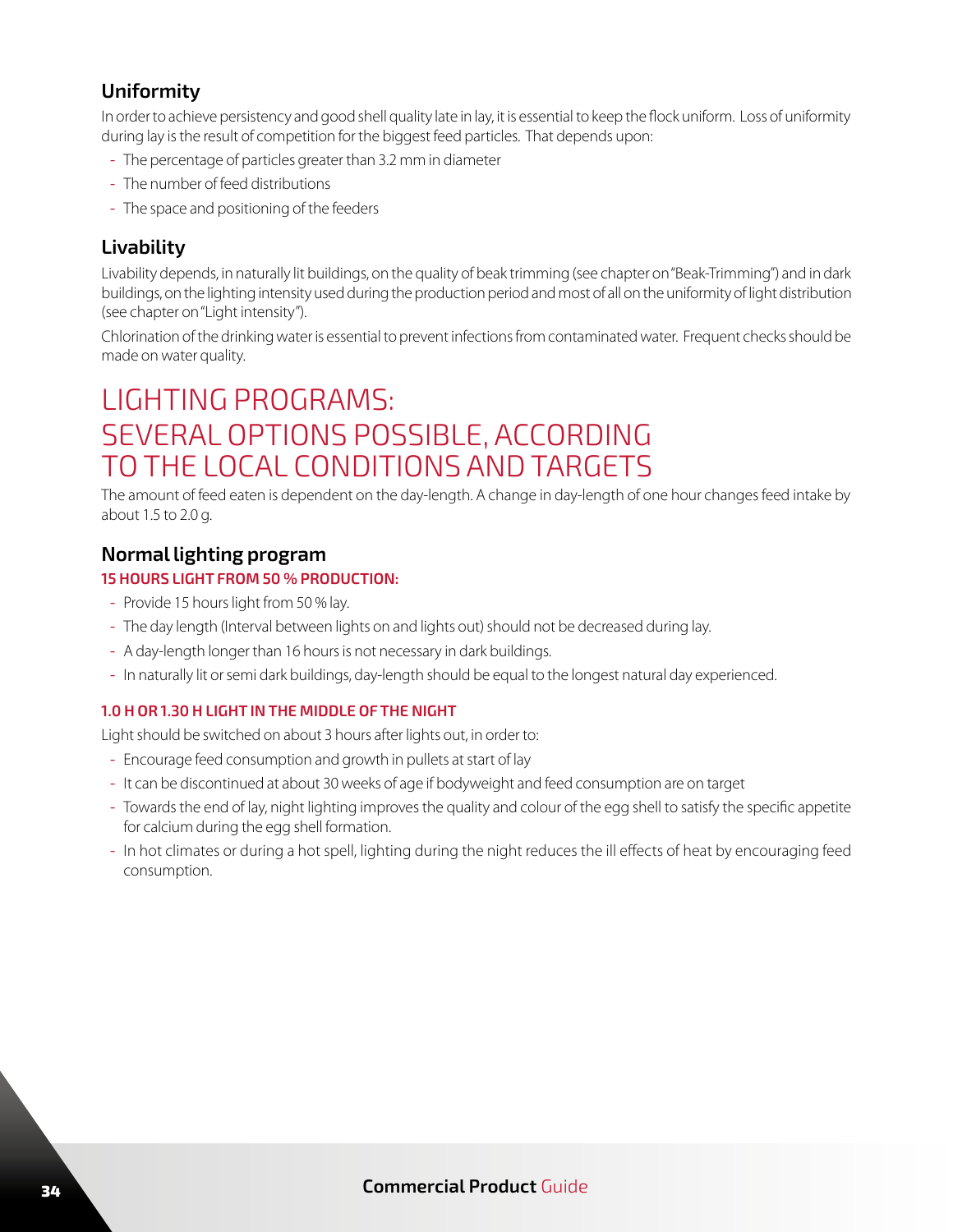# LIGHTING PROGRAM IN TEMPERATE CLIMATE

The programs suggested are only guides. They should be modified according to results previously obtained.

| Production in dark laying houses |                                                   |                   |                         |  |  |  |
|----------------------------------|---------------------------------------------------|-------------------|-------------------------|--|--|--|
| Age and / or<br>bodyweight       | <b>Duration of lit period</b><br>Temperate season | <b>Hot season</b> | <b>Intensity</b><br>Lux |  |  |  |
| $1 - 3$ days                     | 22h                                               | 22h               | $20 - 40$               |  |  |  |
| $4 - 7$ days                     | 20h                                               | 20h               | $15 - 30$               |  |  |  |
| $8 - 14$ days                    | 18h                                               | 18h               | $10 - 20$               |  |  |  |
| $15 - 21$ days                   | 16h                                               | 16h               | $5 - 10$                |  |  |  |
| $22 - 28$ days                   | 15h                                               | 15h               | $5 - 10$                |  |  |  |
| 29 - 35 days                     | 13h30                                             | 14h               | $5 - 10$                |  |  |  |
| $36 - 42$ days                   | 12h                                               | 13h               | $5 - 10$                |  |  |  |
| $43 - 49$ days                   | 11 <sub>h</sub>                                   | 12h30             | $5 - 10$                |  |  |  |
| After 49 days                    | 10h                                               | 12h               | $5 - 10$                |  |  |  |
|                                  |                                                   |                   |                         |  |  |  |
| 17 weeks (113 days)              | 12h                                               | 14h               | $5 - 15$                |  |  |  |
| Week 18                          | 12h30                                             | 14h30             | $5 - 15$                |  |  |  |
| Week 19                          | 13h                                               | 15h               | $5 - 15$                |  |  |  |
| Week 20                          | 13h30                                             | 15h30             | $5 - 15$                |  |  |  |
| Week 21                          | Increase by 30 min / week                         |                   |                         |  |  |  |
|                                  | So as to have 15 to 16 h at 50 % production       |                   |                         |  |  |  |

Note: Important to reach standard bodyweight at the point og light stimulation

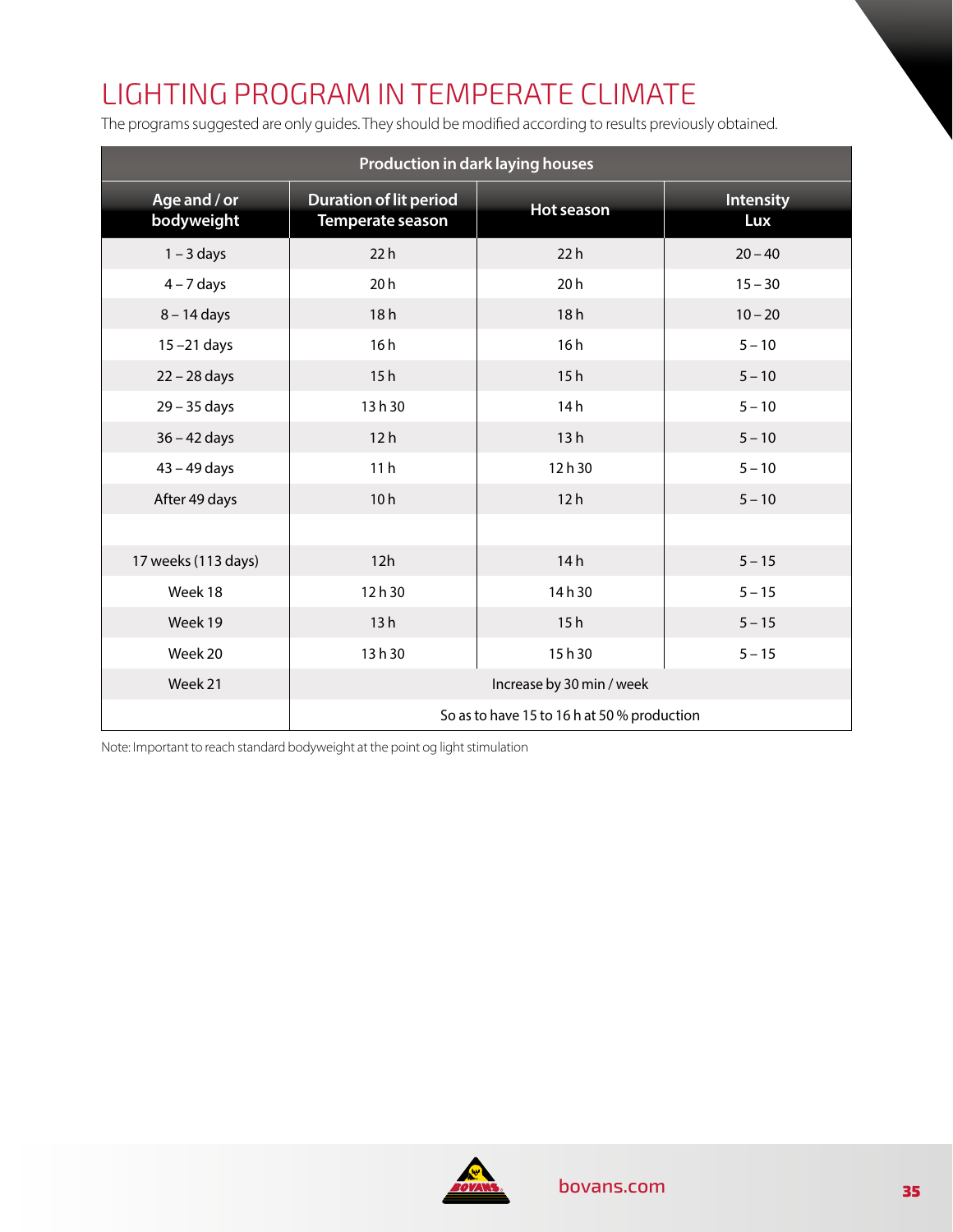| Production in naturally lit or semi-dark houses |                                      |                                                                          |           |       |            |  |  |
|-------------------------------------------------|--------------------------------------|--------------------------------------------------------------------------|-----------|-------|------------|--|--|
| Age and / or                                    | <b>Duration of light at 14 weeks</b> |                                                                          |           |       |            |  |  |
| bodyweight                                      | $\leq 10h$                           | 11 <sub>h</sub>                                                          | 12h       | 13h   | $\geq 14h$ |  |  |
| $1 - 3$ days                                    | 22h                                  | 22h                                                                      | 22h       | 22h   | 22h        |  |  |
| $4 - 7$ days                                    | 20h                                  | 20h                                                                      | 20h       | 20h   | 20h        |  |  |
| $8 - 14$ days                                   | 18h                                  | 18h                                                                      | 18h       | 18h   | 18h        |  |  |
| $15 - 21$ days                                  | 16h                                  | 16h                                                                      | 16h       | 16h   | 16h        |  |  |
| $22 - 28$ days                                  | 15h                                  | 15h                                                                      | 15h       | 15h   | 15h        |  |  |
| $29 - 35$ days                                  | 13h30                                | 14h                                                                      | 14h       | 14h   | 14h30      |  |  |
| $36 - 42$ days                                  | 12h                                  | 13h                                                                      | 13h       | 13h30 | 14h        |  |  |
| $43 - 49$ days                                  | 11h                                  | 12h                                                                      | 12h30     | 13h   | 14h        |  |  |
| Decreasing day lengths:                         |                                      |                                                                          |           |       |            |  |  |
| After 49 days                                   | 10 <sub>h</sub>                      | <b>NL</b>                                                                | <b>NL</b> | NL    | <b>NL</b>  |  |  |
| Week 17                                         | 12h                                  | 13h                                                                      | 14h       | 15h   | 16h        |  |  |
| Week 18                                         | 13h                                  | 14h                                                                      | 14h30     | 15h30 | 16h30      |  |  |
| Week 19                                         | 13h 30                               | 14h30                                                                    | 15h       | 16h   | 16h30      |  |  |
| Increasing day lengths:                         |                                      |                                                                          |           |       |            |  |  |
| After 49 days                                   | 10h                                  | 11h                                                                      | 12h       | 13h   | 14h        |  |  |
| Week 17                                         | 11h                                  | 12h                                                                      | 13h       | 14h   | 15h        |  |  |
| Week 18                                         | 12h                                  | 13h                                                                      | 14h       | 14h30 | 15h30      |  |  |
| Week 19                                         | 13h                                  | 14h                                                                      | 14h30     | 15h   | 16h        |  |  |
| Week 20 and after                               |                                      | Increase by 30 min / week in order to have 15 to 16 h at 50 % production |           |       |            |  |  |

Note: Important to reach standard bodyweight at the point of light stimulation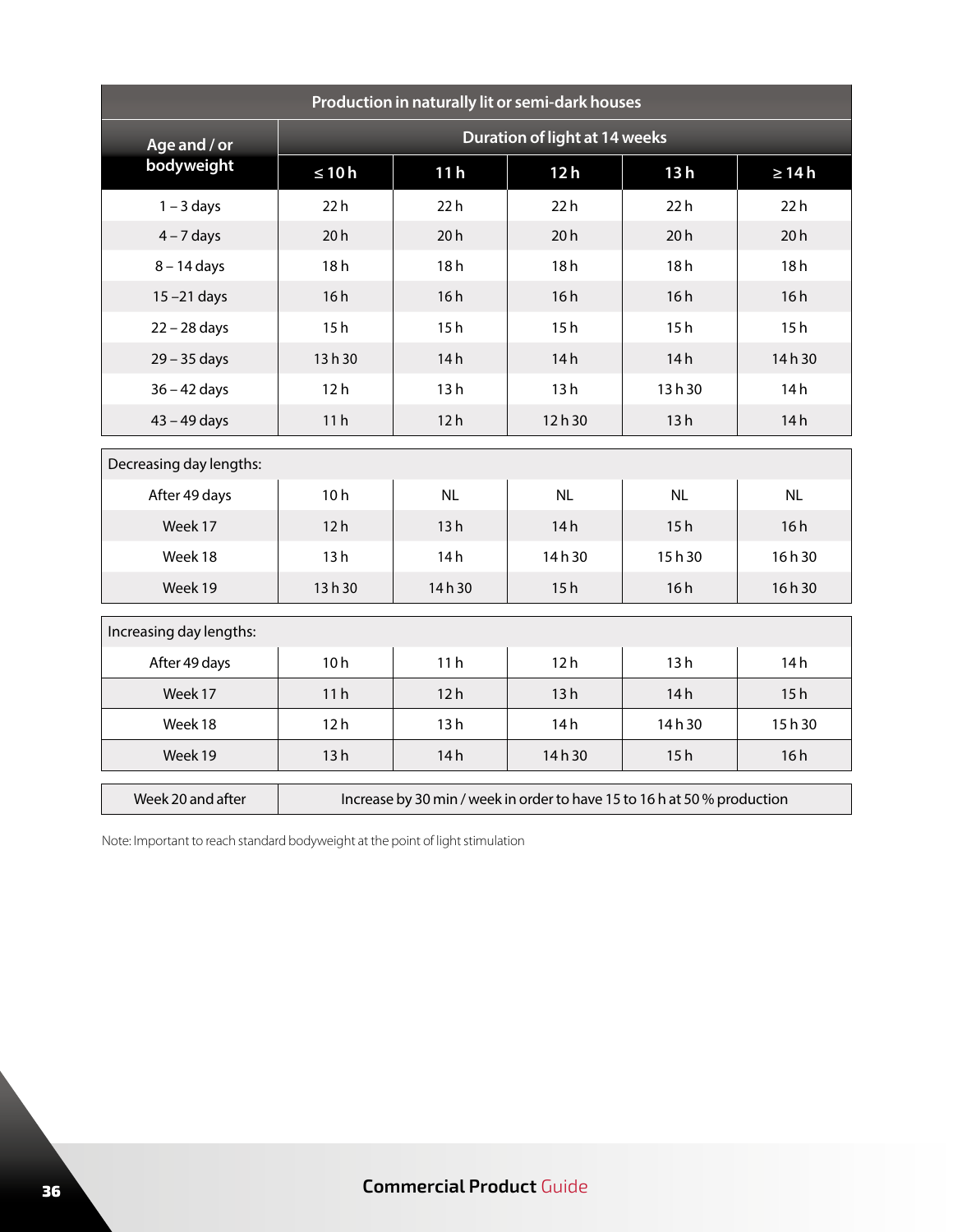### LIGHTING PROGRAM IN HOT CLIMATE

| Lighting program for hot climates between latitudes 20° north and 20° south |               |    |  |  |  |  |
|-----------------------------------------------------------------------------|---------------|----|--|--|--|--|
| $1 - 3$ days                                                                | 23 or 24 h    | 40 |  |  |  |  |
| $4 - 7$ days                                                                | 22h           | 40 |  |  |  |  |
| $8 - 14$ days                                                               | 20h           | 40 |  |  |  |  |
| $15 - 21$ days                                                              | 19h           | 40 |  |  |  |  |
| $22 - 35$ days                                                              | 18h           | 40 |  |  |  |  |
| $36 - 49$ days                                                              | 17h           | 40 |  |  |  |  |
| $50 - 63$ days                                                              | 16h           | 40 |  |  |  |  |
| 64 – 77 days                                                                | 15h           | 40 |  |  |  |  |
| 78 - 91 days                                                                | 14h           | 40 |  |  |  |  |
| 92 - 98 days                                                                | 13h           | 40 |  |  |  |  |
| 99 - 105 days                                                               | 13h           | 40 |  |  |  |  |
| $106 - 112$ days                                                            | Natural light | 40 |  |  |  |  |
| $113 - 126$ days                                                            | Natural light | 40 |  |  |  |  |
| After 127 days                                                              | Natural light | 40 |  |  |  |  |
| 5 % lay                                                                     | $14h (+ 2h)$  | 40 |  |  |  |  |
| After 35 % lay                                                              | $15h (+ 2h)$  | 40 |  |  |  |  |
| After 60 % lay                                                              | $16h (+ 2h)$  | 40 |  |  |  |  |

Note: (+ 2 h) refers to the period of artificial light given in the middle of the night to encourage feed consumption.

### ADJUSTING EGG WEIGHT TO MEET MARKET REQUIREMENTS

#### **Bodyweight of the pullet at sexual maturity**

If one has a standard growth curve, and the age at start of lay is changed, then the bodyweight at sexual maturity is also changed. The age at start of lay has a direct effect on the adult weight and, therefore, on the egg size throughout the whole laying period. Earlier maturing flocks will produce a greater number of eggs, but these eggs will be smaller than those from delayed flocks because the pullets are lighter.

#### **Control of the sexual maturity**

- **•** Research has shown that mean egg weight increases by 1 g when sexual maturity is delayed by one week. Conversely, the number of eggs will be decreased. For each change of one week in age at start of lay, there will be a change of about 4.5 eggs in number laid. By using the appropriate techniques, the age at start of lay can be modified to produce eggs of the required weight, without affecting the total egg mass produced.
- **•** Rather than giving light stimulation according to age only, we advice starting to increase day-length when pullets have reached the target weight planned. By that means, they will not be allowed to come into lay at too low bodyweight, which would be prejudicial to egg weight and overall performance.

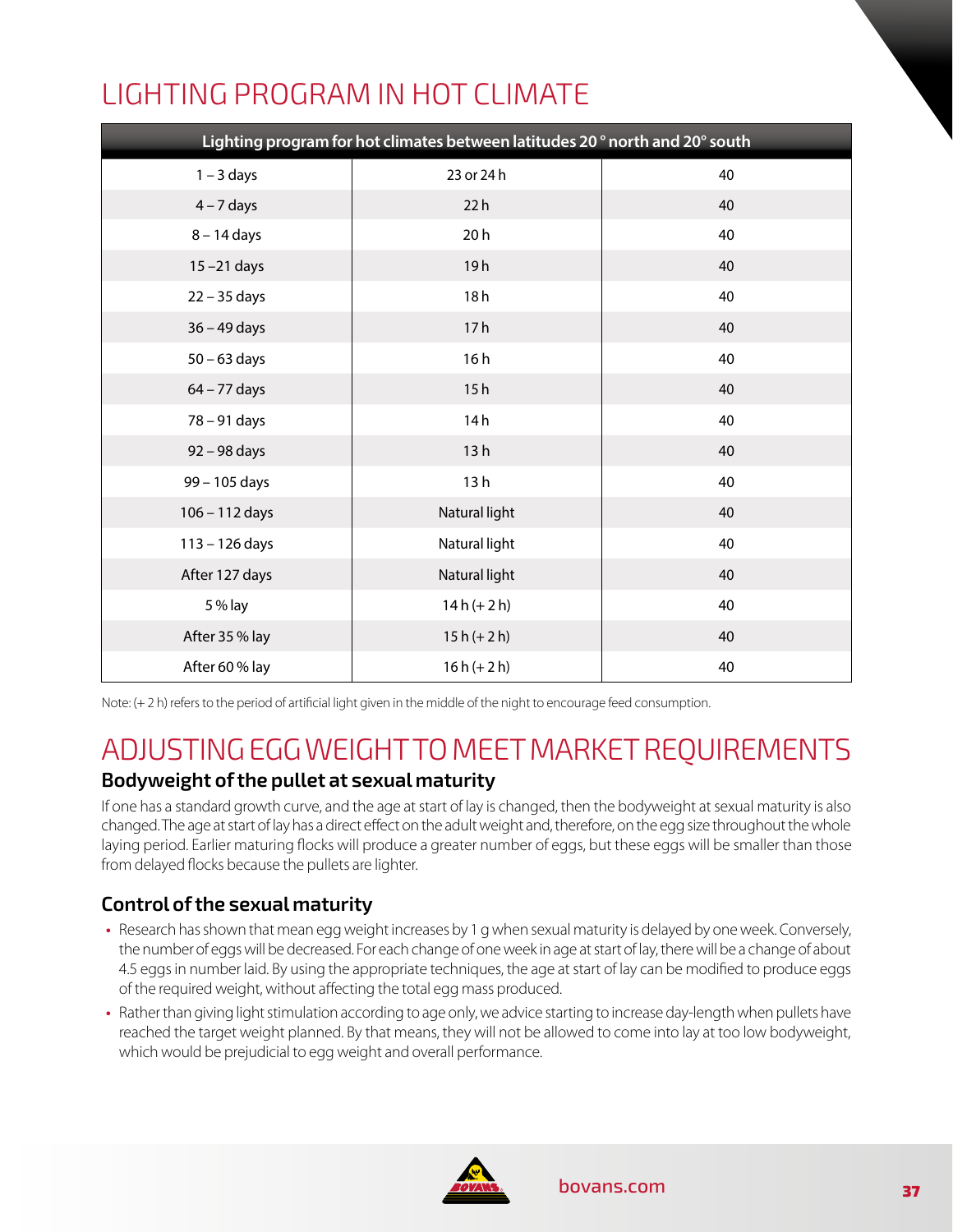#### **Bodyweight at 24 weeks**

Egg weight is highly dependent on bodyweight at 24 weeks. Between 5 % lay and peak production, bodyweight should increase by at least 300 g.

Our research has enabled us to determine optimum bodyweights throughout the rearing and laying periods. This plays an essential role in obtaining performance as measured by egg numbers, egg weights and feed conversion ratio.

#### **Management**

For a more precise treatment of this subject please refer to the chapter, lighting program in the production period.

- 1.0-1.5 hours light in the middle of the night: this technique encourages feed intake at start of lay and allows egg weight to increase rapidly
- Temperature of 21.1-21.7°C (70-71°F) at onset of lay will encourage feed consumption and consequently increase early egg size.
- **•** Between 23 and 27°C, egg weight falls by 0.5 to 1 % for each 1°C rise in temperature. Above 27°C, it falls by 1 to 1.5 % per°C.

#### **Oil**

Egg size can be increased by the use of vegetable oil rich in linoleic acid. Its inclusion leads to an improvement in the digestibility of the diet and an increase in the energy intake (by about 2 %) due to the improvement in palatability. The addition of oil also causes the finer feed particles to stick together.

### FEEDING IN PRODUCTION: COVER THE DAILY REQUIREMENT TO MAINTAIN THE PERSISTENCY OF LAY & SHELL QUALITY



#### **Energy requirements**

Chickens regulate their feed consumption quite well, according to its energy content at constant oil level. This can vary within relatively wide limits. Which energy level to choose depends more on economic than on nutritional considerations. However, an important decrease of the energy level from pre-lay feed to layer feed will penalize quite a lot the capacity of the birds to intake the daily nutrient requirements. At a constant energy level, the birds already need to increase its feed consumption by 40 % between 17 and 26 weeks old.

Energy consumption is influenced by the percentage of oil, percentage of fiber added to the feed and feed presentation. Consequently a poor feed grist size can be compensated by a higher percentage of oil.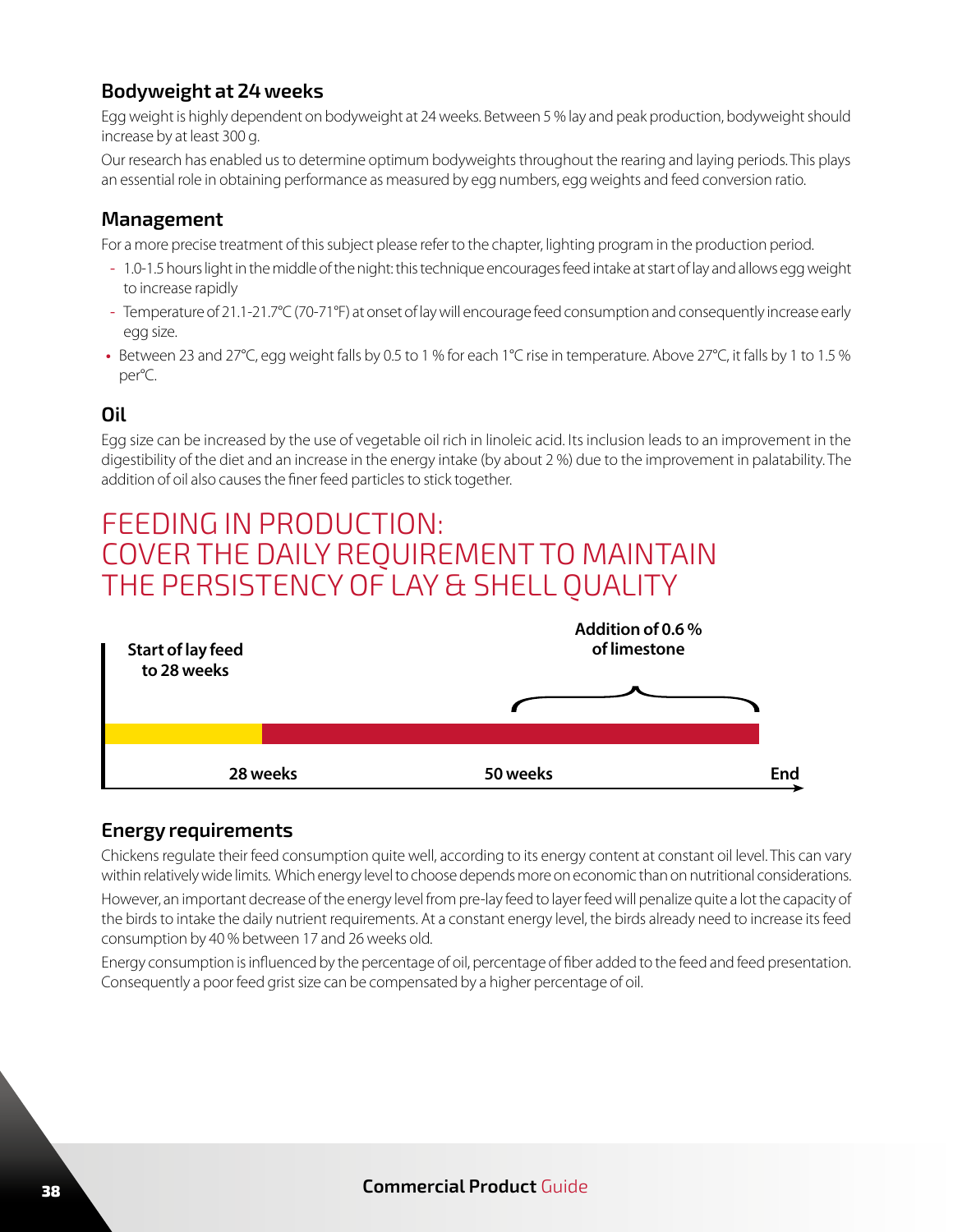#### **Protein requirements**

- Between 17 and 24 weeks, feed consumption should increase by about 40 %. Maximum feed intake should be reached for several weeks around peak production. In order to satisfy the daily nutrient requirements, we have to consider that the average daily food consumption, between 17 weeks and 28 weeks old, is about 7 g lower than that observed in the period 28 –72 weeks. So, the protein (digestible amino acids) specifications should be adapted to the mean intake level recorded during this period.
- Taking into account persistency in lay, individual variability and egg weight, the requirement for amino acids does not fall throughout the laying period. In an economic context, it may be worth reducing the safety margins slightly. However, the best results, in terms of productivity and feed conversion ratio, are obtained, when one maintains the intake level of amino acids. Any deficiency of amino acids, no matter, which type of amino acid, shows up as a reduction in performance, of which 2/3 is due to a reduction in rate of lay and the remaining 1/3 is a decrease in mean egg weight.

#### **Mineral requirements**

Calcification of the shell starts shortly before "lights out" and finishes mainly at the end of the night. Its lasts for about 12 hours. The quality of the shell depends on the quantity of calcium available during shell formation. Getting the correct feeding timetable, and giving extra light in the middle of the night, enables us to improve the shell quality.

Calcium retention depends on the size of particles used. Particles of less than 1.5 mm diameter are poorly retained in the gizzards, and some calcium is found in the droppings. This results in deterioration in shell quality.

- **•** About 70 % of the total calcium supplied should be provided in granular form. This implies that 65 kg of granular calcium carbonate should be included per tonne of feed. To be retained in the gizzard these particles should be between 2 and 4 mm in diameter.
- **•** The remaining 30% should be supplied in powder form to be used for replenishing the bone calcium reserves.

Shell weight increases with age throughout lay. For that reason, we advise increasing the calcium concentration in the diet throughout the laying cycle. Starting with 4.0-4.1% Ca and finishing with 4.5% Ca at the end of laying cycle.

The quality of the shell also depends on the solubility of the calcium. Sources of calcium, which are too soluble, lead to poor shell quality.

Failure to supply enough phosphorus leads to demineralisation of the hen's skeleton, possibly causing long term fractures and mortality.

During shell calcification, part of the bone calcium is mobilised bringing about the release into the blood of calcium and phosphate ions. The phosphate ions are then re-absorbed by the kidneys. The replenishment of bone reserves necessitates a supply of phosphate. The phosphorus requirement depends on how much is called on from the bone reserves. The phosphorus requirement is, therefore, dependent on the form in which calcium is supplied and on the methods by which it is fed.

At end of lay, an excess of phosphorus tends to lead to deterioration in shell quality.

### WATER QUALITY

#### **Chemical substances**

As yet, there are no standards for drinking water in farm animal production. However, we indicate below the maximum concentrations of some chemical substances, which can lead to physiological troubles and a reduction in performance Their presence can also lead to deterioration of the pipelines.

- 
- 
- Magnesium(Mg)200 ppm Nitrites (NO2) 5 ppm Arsenic (As) 0.01 ppm
- 
- 
- 
- Chlorides (Cl) 500 ppm Potassium (K) 500 ppm Sulphates (So4) 1100 ppm
- Sodium (Na) 500 ppm Iron (Fe) 500 ppm Nitrates (NO3) 50 ppm
	-

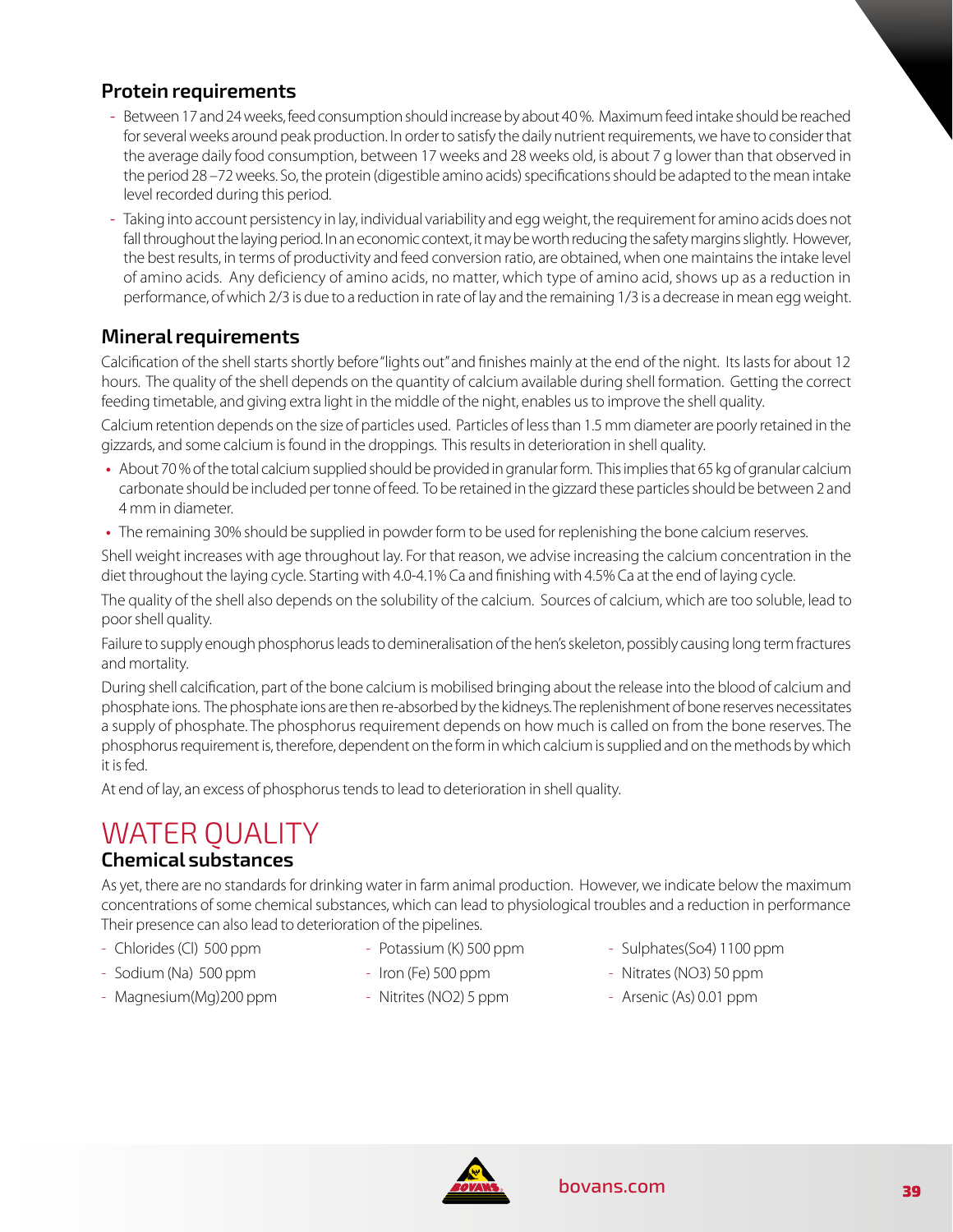Where the water is very saline, it could be worth reducing the level of salt in the feed, but at the same time making sure that there is no deficiency.

In areas, where the water is very hard, the use of softeners or ion exchangers can lead to a significant increase in the sodium content. A high content can be responsible for liquid droppings and shell quality problems, and even production problems.

For birds, the ideal pH lies between 6 and 7. If the pH is too acidic, corrosion of the pipes sets in. Above pH 7 conditions favour the growth of bacteria. Organic acids can be used to lower the pH.

#### **Monitoring water quality**

The value of any analysis depends on when, where, and how the sample has been taken. One should not forget that an analysis only refers to the quality of the water at the time, when the sample was taken, and is never a guarantee of its quality at another time. Where farms have their own water supply, it is necessary to take a sample at least twice a year. On farms using the mains supply an annual measurement should be adequate.

#### **Treatment of drinking water**

Chlorination is still the best and most economic method of treating drinking water. The chlorine can be injected by means of a dosing pump. A contact time of 15 to 30 minutes between the water and the chlorine is necessary for good disinfection. It is essential to monitor the residual active chlorine at the end of the pipe system once a week. The residual level of active chlorine at the end of the system should be 0.3 - 0.4 mg/litre (0.3 - 0.4 ppm).

#### **Cleaning the drinkers**

 The water in drinkers often becomes soiled with feed residues, and possibly with infections. To prevent the development of germs in the drinkers, they should be cleaned at least once a day during the first 2 weeks, and once a week thereafter. In a hot climate, the drinkers should be cleaned every day. The depth of water in the drinkers should be 15 mm.

It is essential to decontaminate the pipelines when the birds have gone, using alkaline and acid cleaners in succession in order to avoid accumulation of mineral and organic deposits in drinker pipelines.

#### **Water consumption**

Water consumption depends on ambient temperature. Above 20°C, consumption increases to enable the bird to maintain body temperature (respiratory evaporation). The actual consumption depends on temperature and humidity of the ambient air. The following table shows the relationship between water and feed consumption according to house temperature:

| Temperature    | Rearing | Production             |
|----------------|---------|------------------------|
| $15^{\circ}$ C | 1.6     | $1.70(210 \text{ ml})$ |
| $20^{\circ}$ C | 1.7     | 1.80(215 ml)           |
| $25^{\circ}$ C | 2.3     | 2.10(230 ml)           |
| $30^{\circ}$ C | 3.0     | 3.10 (320 ml)          |

In hot periods it is essential to provide cool water for the birds. In a hot climate, cool water will improve productivity. It is extremely important to protect the water tanks from the direct sun's rays.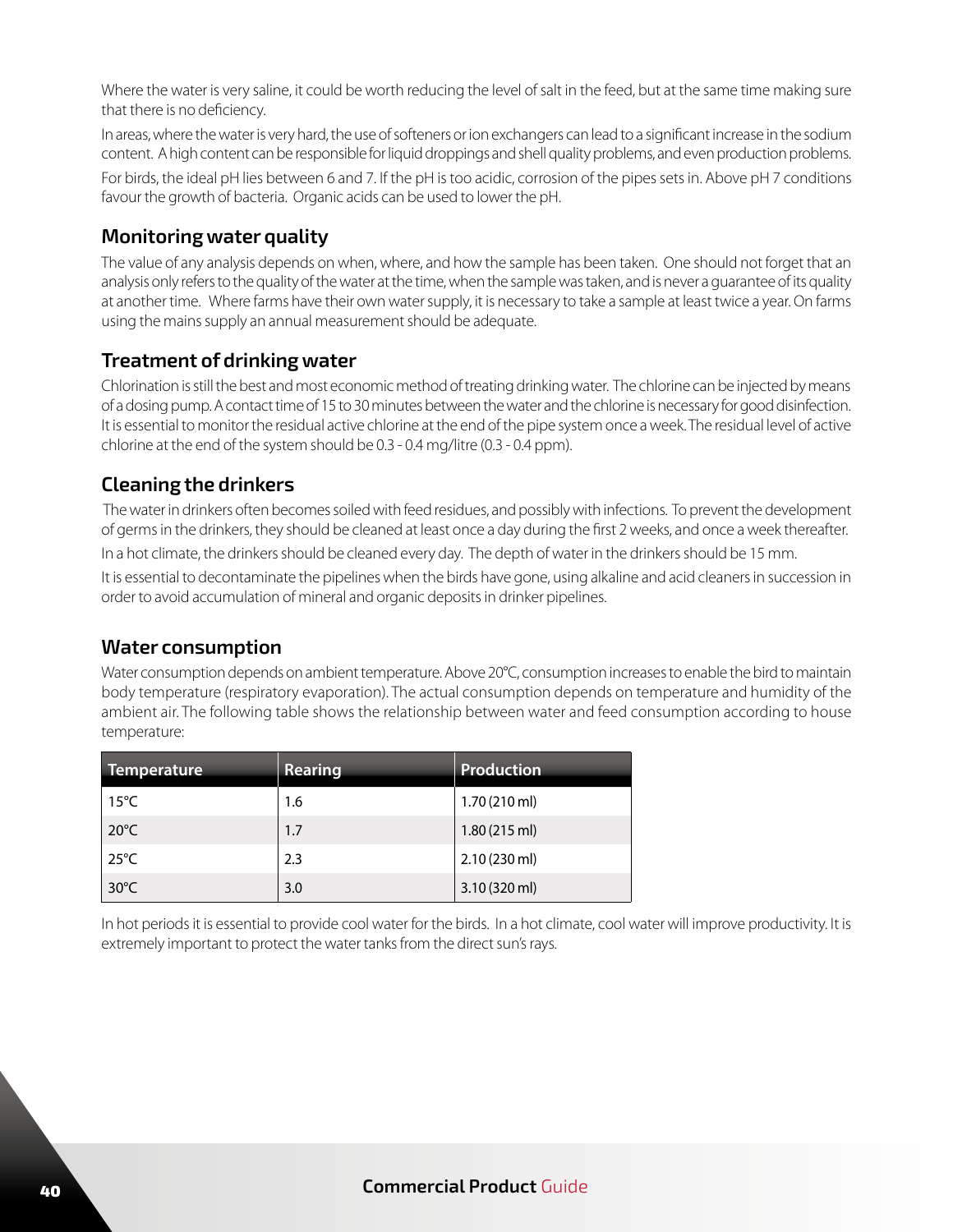### HOT SEASONS AND CLIMATES: THE EFFECT OF HEAT

**The control of the body temperature of the bird is done...**



" Drop in production is a consequence of a reduction of the capacity to lose heat."

#### **WITH THE INCREASE OF EXTERNAL TEMPERATURE, A LOWER FEED INTAKE IS NOTICED. THIS IS THE RESULT OF THE REDUCTION OF THE BIRD'S ABILITY TO LOSE HEAT**



#### **LOWER GROWTH RATES DURING REARING AND THE REDUCED PRODUCTION DURING LAY ARE ONLY CONSEQUENCES OF THE REDUCTION IN FEED CONSUMPTION WHEN THE BIRDS ARE INCAPABLE OF REGULATING THEIR TEMPERATURE**

| Reduce the ambient<br>temperature | Increase the air speed            | <b>Equipment</b>                                     |
|-----------------------------------|-----------------------------------|------------------------------------------------------|
| Insulation of the roof            | By using air movers (paddle fans) | Have cages designed to<br>facilitate air circulation |
| Wide roof overhangs               | With longitudinal ventilation     | Reduce stocking density                              |
| Use of pad (evaporative) cooling  |                                   |                                                      |

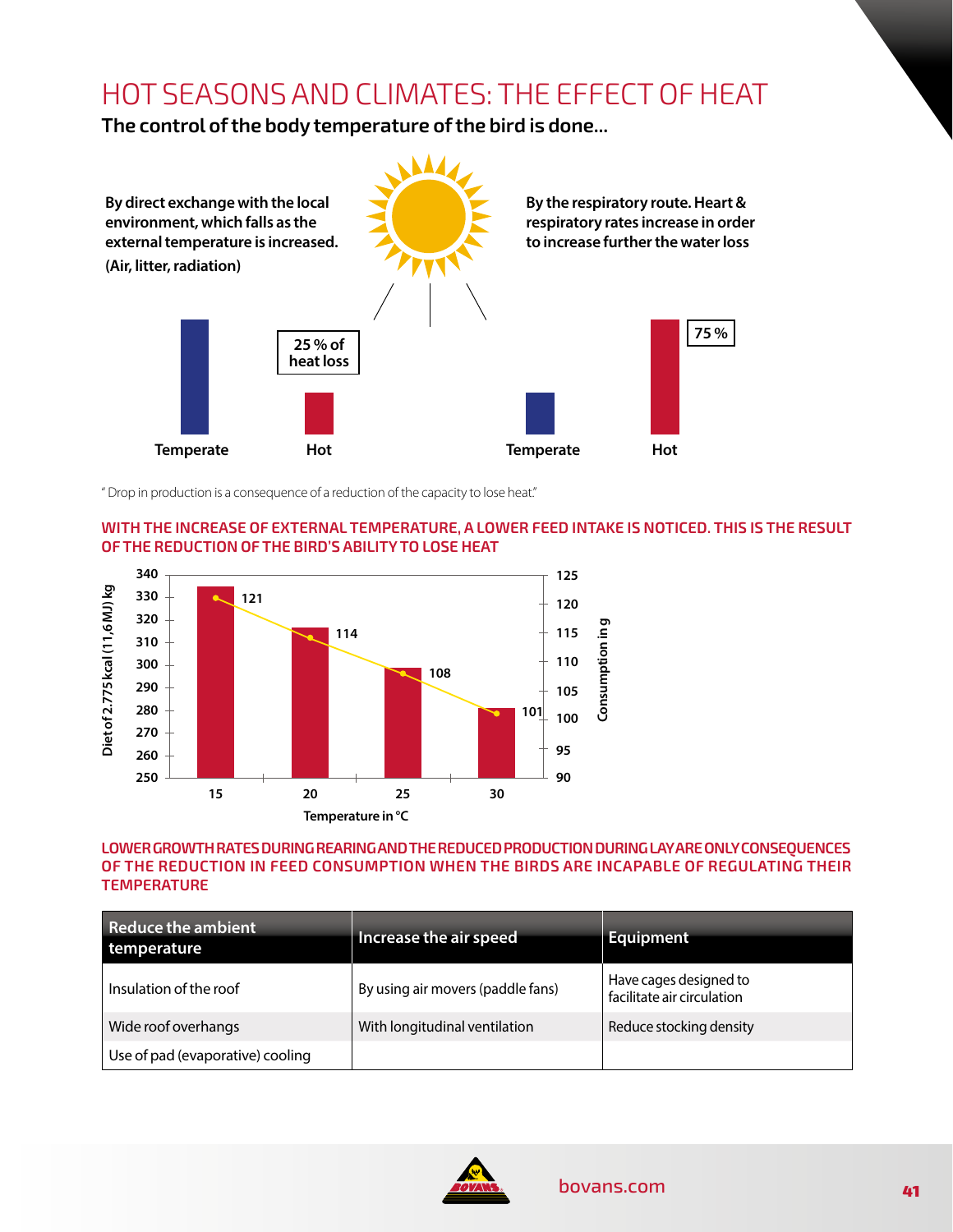### HOT SEASON: HOW TO ENCOURAGE FEED CONSUMPTION & GROWTH?

#### **" Allow birds to eat during the coolest hours: during night and early in the morning " to maintain feed consumption and increase heat losses**

#### **Encourage growth**

- **LIGHTING PROGRAM:** Use a slowly decreasing light program
	- Give early morning light to encourage feeding during the cooler part of the day
	- Starting at 15 weeks, give 1.0 1.5 hours of light in the middle of the night
	- To avoid too early sexual maturity, never stimulate before they reach 5 % production
	- At 5 % production:
		- Add 2 hours of light in the morning
		- And add 1 hour per week till 16 hours light (16 hours light at 50% production)



#### **AGE IN WEEKS & LAYING RATE**

|                                                              | (Lighting program which could be used in hot climates between 20° North latitudes and 20° South)                                                   |
|--------------------------------------------------------------|----------------------------------------------------------------------------------------------------------------------------------------------------|
| <b>FOOD SPECIFICATIONS:</b><br><b>AND FOOD PRESENTATION:</b> | - Use a diet in crumb form rich in energy and protein for the first 5 weeks (diet similar to<br>a broiler diet)                                    |
|                                                              | - After 5 weeks, use a diet in crumb form or one with a very good texture (80% of the<br>particles between 0.5 and 3.2 mm)                         |
| <b>FEEDING TIMETABLE:</b>                                    | - Avoid the build up of fine particles by getting the feeders empty in the middle of the<br>dav<br>- Distribute the food 3 hours before lights out |
| <b>STOCKMANSHIP:</b>                                         | - Provide cool drinking water of good bacteriological quality<br>- Make a good job of beak trimming<br>- Weigh the birds regularly (once a week)   |

<sup>42</sup> **Commercial Product** Guide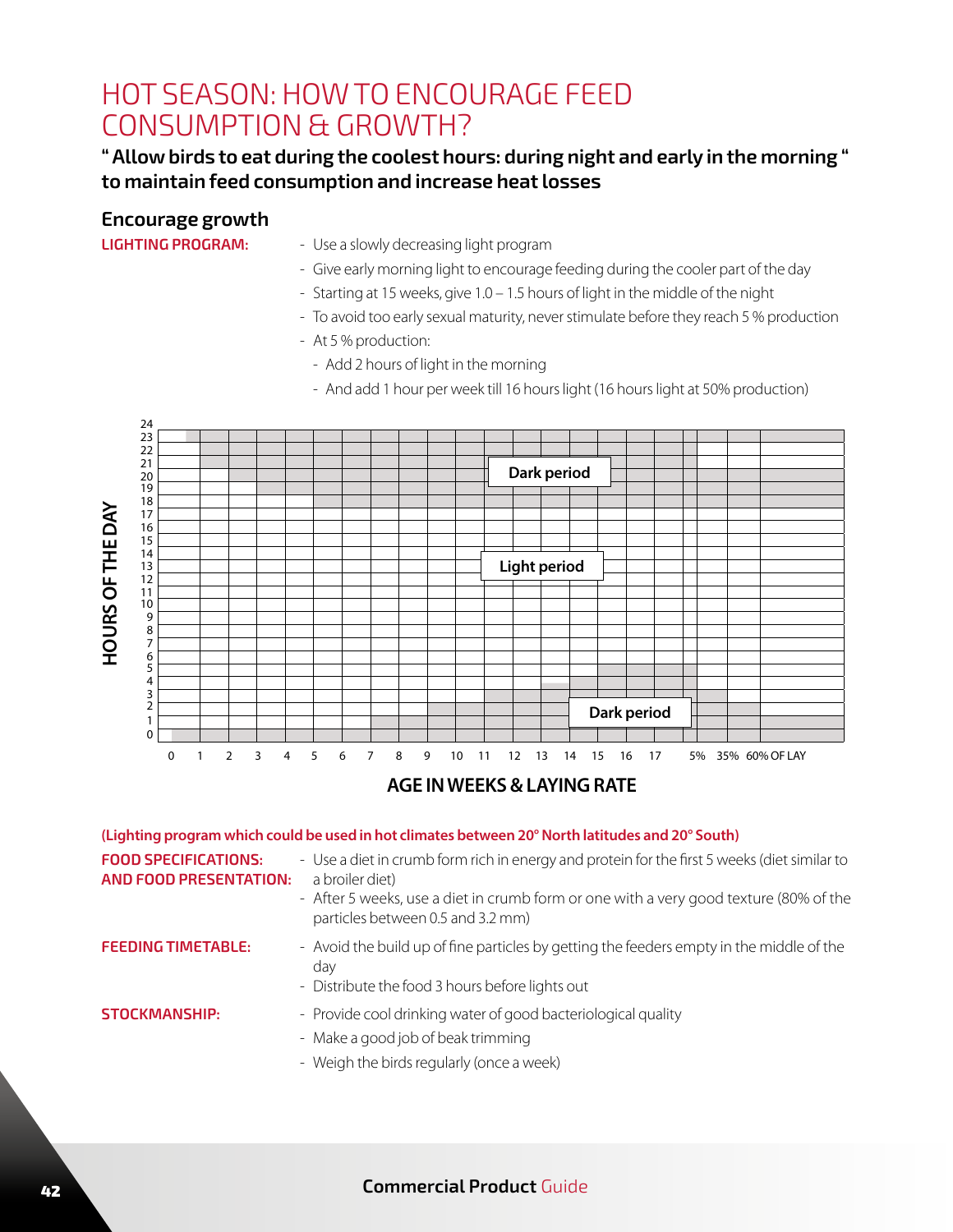#### **Encourage food consumption LIGHTING:**  $\blacksquare$   $\blacksquare$   $\blacksquare$   $\blacksquare$   $\blacksquare$   $\blacksquare$   $\blacksquare$   $\blacksquare$   $\blacksquare$   $\blacksquare$   $\blacksquare$   $\blacksquare$   $\blacksquare$   $\blacksquare$   $\blacksquare$   $\blacksquare$   $\blacksquare$   $\blacksquare$   $\blacksquare$   $\blacksquare$   $\blacksquare$   $\blacksquare$   $\blacksquare$   $\blacksquare$   $\blacksquare$   $\blacksquare$   $\blacksquare$   $\blacksquare$   $\blacksquare$   $\blacksquare$  - By giving light early in the morning - By giving 1.0-1.5 hours of light in the middle of the night (3 hours after light out) **QUALITY OF THE DIET:**  $\qquad - \text{Use a diet of good granular texture (75-80% particles between 0.5 to 3.2 mm)}$ - Provide 70 % of the calcium in granular form - Use a protein level appropriate to the actual feed intake level **FEEDING TIMETABLE:** - Distribute 1/2 of the food 5 to 6 hours before lights out - Distribute 1/2 of the food 2 to 3 hours after lights on - Avoid a built up of fine food particles by getting the feeders empty in the middle of the day **STOCKMANSHIP:** Frovide cool water of good bacteriological quality - Weigh the birds regularly

## PULLET AND HEN HEALTH

Bird health results from the interface between adequate biosecurity, sanitation, animal welfare, poultry husbandry, proper housing and equipment usage, nutrition, immunization, and general disease prevention, control and monitoring. This section is intended to serve as a general guide for maintaining healthy flocks. Pullets and hens reared and maintained on the floor may have slightly different requirements to maintain bird health depending on many items. Details on actual procedures should be provided by a poultry health professional. This section is intended to be used only as a reference for pullet and hen health. The end user is responsible for the use or misuse of this information and ISA do not accept liability for the results of the use of this reference information.

#### **Biosecurity**

The concept of biosecurity may be complex and difficult to generalize or adapt to every possible circumstance. However, the important notion and objective of biosecurity is to prevent infectious disease from affecting otherwise healthy flocks; to prevent disease spreading from already infected flocks or contaminated premises; and to ensure adequate flock performance through disease prevention and control. Among the many strategies used to prevent infectious disease, some of the most effective ones include: **a)** limit access of unnecessary visitors and preventing access to contaminated vehicles and equipment; **b)** prescribe a quarantine period of at least 72 hours for any visitors prior to visiting the farm; **c)** maintain a record of all visitors; **d)** avoid visits to multiple farms in the same day; **e)** shower in and out of any poultry facility; **f)** even when showering is not possible, it is imperative to wear clean clothes or coveralls, footwear, hairnets and to cover facial hair with personal protective equipment or clothes (ppe) that should not leave the farm being visited; **g)** establish, maintain and monitor adequate programs for rodent and insect control and prevent direct or indirect contact with wild birds and other animals; and **h)** practice biosecure entry procedures to every barn or chicken house. A good practice is the "Danish entry system", which consists of entering a vestibule in the barn where there are "clean" and "dirty" areas separated by a physical barrier at the knee level. Personnel entering the dirty area should already be wearing clean and sanitized biosecure boot covers. The physical barrier dividing the clean and dirty zones should not be crossed without a complete change of footwear. The footwear to be used in the clean area and inside the chicken barn should never leave the clean area and barn and it should be fitted such that it never touches the dirty area. It is a good idea to have a bench around the dividing barrier so that personnel can sit down, remove one shoe or boot at a time and fit the "clean area" boot without touching the dirty area. Once one clean boot is fitted, it can go on the ground while the second foot is fitted with a clean area boot. In addition, it is important to consider all major risks in terms of biosecurity such as moving birds into and from the farm; sales, maintenance, equipment and construction personnel; manure removal personnel, pullet transfer and vaccination crews; beak conditioning crews; welfare and food safety auditing personnel; and vehicles and equipment among other personnel and fomites. Service personnel should not visit any flocks after having been in contact with flocks with known, suspect or obvious signs of disease caused by agents such as MG, MS, ILT, NDV, AIV or IBV. Certainly, other disease agents must be considered as well. Oftentimes a simple drop of water and/or feed consumption, or even a drop in egg production or egg weight could be the very first sign of disease in the poultry house. In those circumstances it is

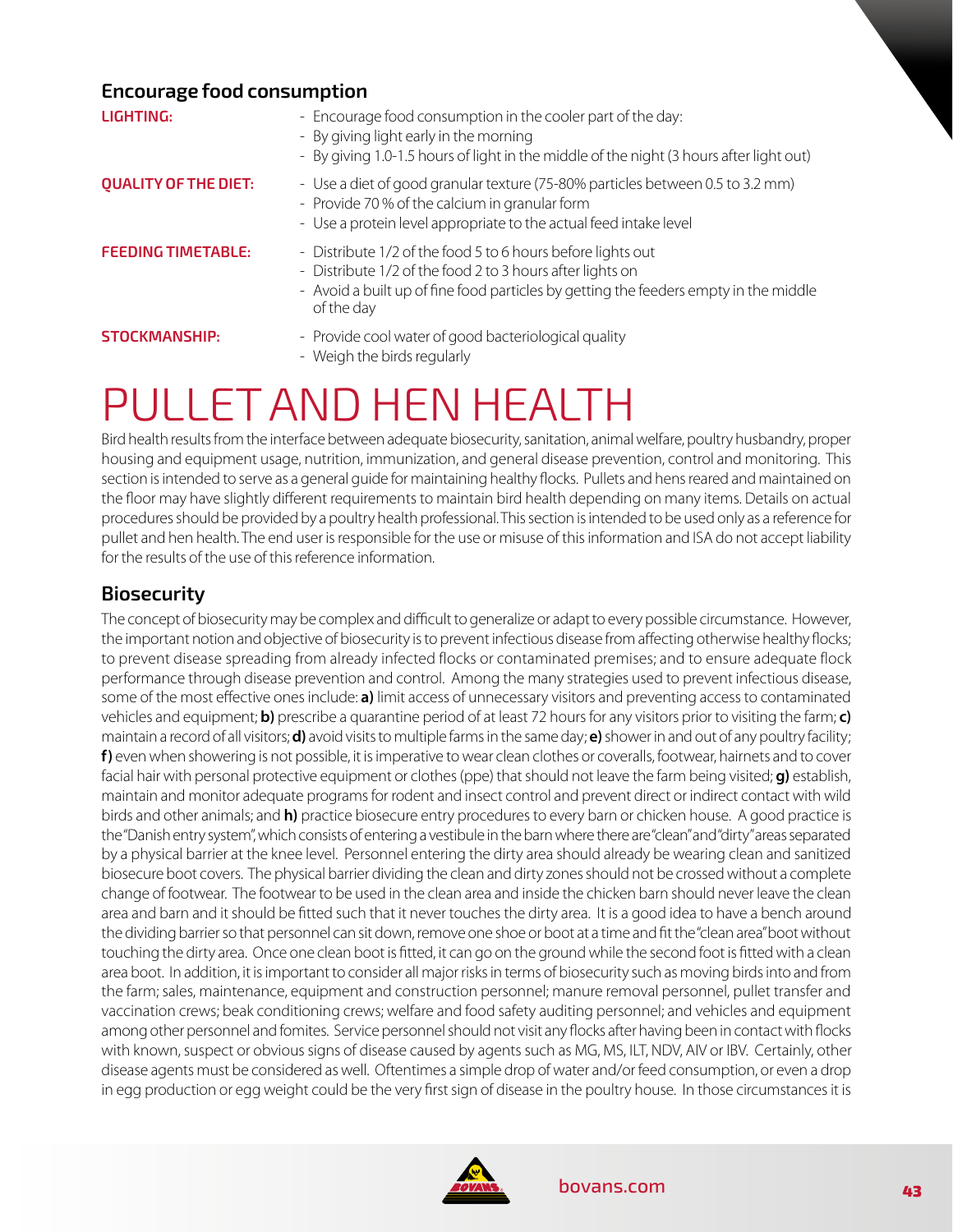best to limit visits to any other farms until absence of infectious disease can be confirmed. Poultry houses must be thoroughly cleaned and disinfected prior to placing or housing pullets or hens. All chicken houses must be bird-proof and care must be followed not to track wild bird droppings into the chicken house. For this purpose, footbaths with a clean disinfectant and/or a careful change of footwear just prior to entering the premises can help to minimize the risk of infection with unwanted disease agents. Avoid having bodies of water close to or around the farm since this may attract wild birds that may carry deadly diseases such as avian influenza. Do not use open water reservoirs as a source of drinking water. If there is no other choice, always sanitize the water by acidification and chlorination, but verify that the water pH is not lower than 6.0 and that chlorine at the drinker level is not higher than 3 ppm. Do not share equipment with other farmers without thoroughly cleaning and disinfecting it and simply do not share it if at all possible. Finally, be aware of the fact that one of the most effective ways to spread infectious diseases is through contaminated manure trucks and equipment; mortality and rendering trucks and equipment; spent fowl collection vehicles, equipment and personnel; and pullet crews and vaccination crews.

#### **Welfare and poultry husbandry**

Overall bird health and welfare are relatively easy to maintain by simply applying good husbandry practices. The health and productivity of chickens is closely related to their welfare, which in turn depends on the use of adequate biosecurity and husbandry practices. In many areas, official regulations dictate specific requirements related to animal welfare and it is important to ensure compliance with regulatory agencies. Local or national poultry associations and Government institutions are usually a good source of welfare guidelines that are relevant for each geographical area. Although it may seem counterintuitive, keep in mind that maintaining birds on the floor (cage-free, free-run or cage-free with access to pasture) in a variety of housing systems may not necessarily result in better livability compared to maintaining the birds in enriched or community cages because birds on the floor are subject to possible trauma, intestinal diseases and even predation if they have access to the outdoors.

#### **Disease prevention by immunization**

An individual becomes "immune", "immunized" or resistant to a specific disease after inoculation of a specific vaccine, or after exposure to a disease agent in the field. Vaccination programs should be designed to "immunize" flocks against diseases of economic importance; and against disease agents that could potentially compromise food safety. The entire disease control program relies on sound and well-designed vaccination programs and adequate biosecurity, husbandry and nutrition. At the same time, vaccinations should be administered at times or ages when their detrimental impact should be minimal, and at times or ages when the best possible benefit can be obtained from them.

Most vaccination programs are intended to immunize chickens against diseases that affect the immune system; cause tumors in chickens; affect the respiratory, urinary or reproductive tracts; affect the nervous system; induce disease in the intestinal tract; cause skin infections; or represent a food safety concern. Fortunately there are biosecurity procedures and vaccines and vaccination methods available to protect chickens against most of these groups of conditions or diseases.

Prior to using any vaccines, ensure that their use is legal locally and that it will not disqualify specialty flocks because of the type of preservatives contained in the vaccines. Always verify the contents of the vaccine vial and vaccine diluent, and keep a record of the type of vaccine being used, the manufacturing company, serial number, expiration date and number of doses per vial and per diluent container (bag or bottle) according to the label.

#### **Types of vaccines**

There are many types of vaccines available for commercial poultry. It is important to become familiar with the basic characteristics related to their potential for protection, safety, ease of administration, relative cost, reactivity, compatibility with other vaccines, etc. Following is a list of some of the most important types of vaccines and disease prevention products:

- **•** Live attenuated virus vaccines
- **•** Recombinant virus vaccines
- **•** Live attenuated bacterial vaccines
- **•** Inactivated (killed) bacterial vaccines (also called bacterins)
- **•** Gene-modified and gene-deletion mutant live attenuated bacterial vaccines
- **•** Autogenous inactivated bacterial vaccines or bacterins

#### <sup>44</sup> **Commercial Product** Guide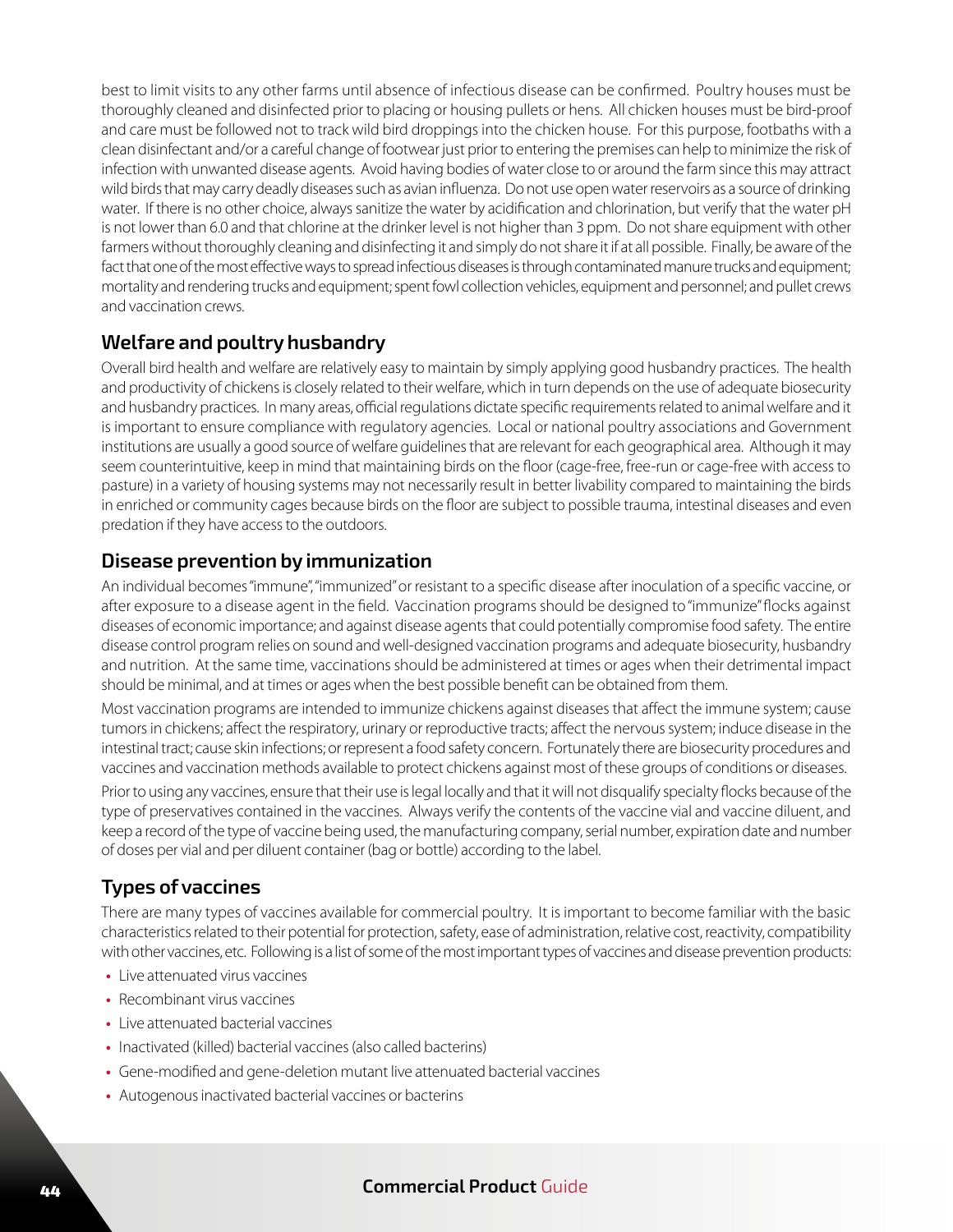- **•** Autogenous inactivated viral vaccines
- **•** Live coccidiosis vaccines
- **•** Live Mycoplasma vaccines
- **•** Inactivated Mycoplasma vaccines (bacterins)
- **•** Recombinant Mycoplasma vaccines
- **•** Competitive exclusion products, probiotics and prebiotics

#### **Vaccination methods**

It is important to know the characteristics of each vaccine and to use each product according to the manufacturer's recommendations. Vaccines are designed and approved for individual or mass application methods and are intended to be given at specific age ranges. Some should be administered only as booster and not as a primer.

#### **Individual vaccination methods include:**

- **•** Ocular (eye drop)
- **•** Beak dipping or intranasal
- **•** Subcutaneous injection
- **•** Intramuscular injection
- **•** Transcutaneous injection (wing web)
- **•** Vent brush application

#### **Mass vaccination methods include:**

- **•** In ovo injection
- **•** Drinking water vaccination
- **•** Spray vaccination

#### **Ocular (eye drop), beak dipping and intranasal vaccination**

Eye drop vaccination is commonly used to protect chickens against some respiratory viruses, Mycoplasma and occasionally against infectious bursal disease. Ocular vaccination is most suitable for delivery of live vaccines against respiratory diseases or agents such as (but not exclusively) Newcastle disease, infectious bronchitis, infectious laryngotracheitis, avian metapneumovirus and Mycoplasma gallisepticum (MG). Eye drop vaccination is likely the most effective and safest method for respiratory viruses. Direct contact of the vaccine with the mucosa of the eye will result in stimulation of the Harderian gland and a strong local immune response. Despite being highly effective, eye drop vaccination is labor intensive and time consuming and thus it is usually limited to application of vaccines that must be administered via the ocular route and by no other method, such as some (but not all) live MG vaccines and live attenuated vaccines against ILT or Newcastle disease. Intranasal and beak dipping application of vaccines has the same objectives as with the ocular route but the tissues preferentially stimulated reside in the nasal cavity, the paranasal sinuses and the oropharynx and larynx. Intranasal application is popular in some countries but beak dipping is rarely used. The vaccine is administered by depositing a drop (usually 30 ul or 0.03 ml) of reconstituted vaccine directly on the eye or into the nostrils. The advantage of eye drop application is that if applied properly, every bird receives a similar dose of vaccine and is thus likely to be immunized (protected) against the disease, as opposed to mass application methods, which unavoidably result in suboptimal coverage since not every bird receives an equally immunizing dose and some may even be missed altogether. Because eye drop vaccination requires individual handling of birds, biosecurity is most important and the vaccination crews must follow strict biosecurity procedures not to bring infectious diseases to the flock being vaccinated. For the beak dipping method to be successful, both nostrils must be immersed in the vaccine. This method is suitable only for chicks up to 7 days of age and is used for immunization against NDV or IBDV. It is used in areas or farms where an even vaccine uptake is not possible using the drinking water or spray methods, or with the objective of minimizing vaccine reactions. Care should be exercised not to accidentally inoculate fowl pox vaccines by eye drop because this will cause severe local inflammation, loss of the affected eye and even death, or at least a severe delay in pullet development.

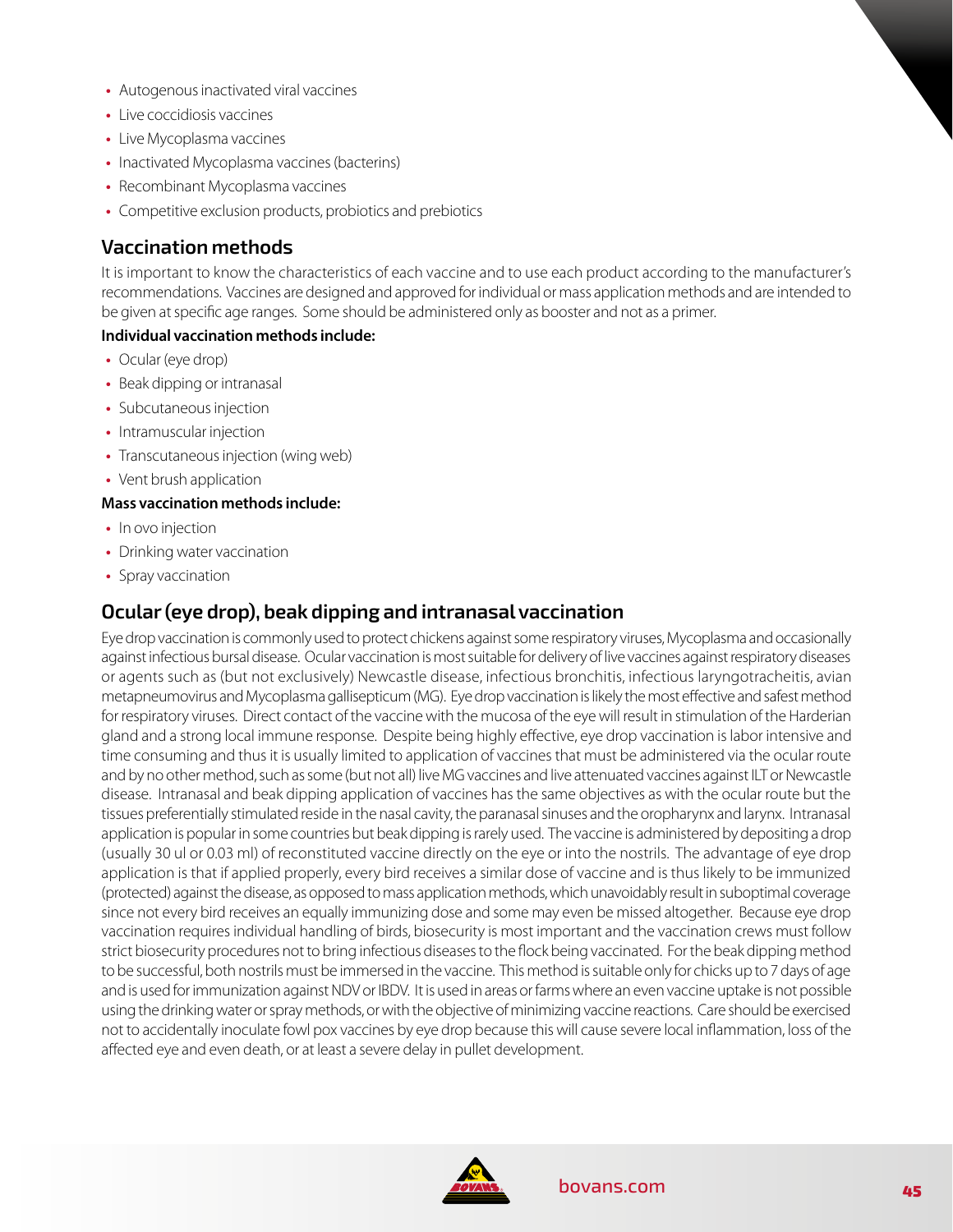#### **Subcutaneous and intramuscular injection**

Injection via the intramuscular and subcutaneous routes is reserved primarily for inactivated vaccines and bacterins in the case of growing pullets, but it can also be used for some live vaccines such as Marek's disease vaccines given to pullets at hatch. The vaccination equipment should be sterile and the needles used should be of the proper caliber and length for the age of the bird and also for the type of product being injected. The needles should be replaced with sterile needles at least every 500 injections to prevent injections with bent or blunt needles, and to avoid transmission of some diseases from infected to non-infected chickens. Most inactivated (killed) vaccines are administered at approximately 12-14 weeks of age but in many cases layer operations may be forced to apply killed vaccine injections at younger or later ages. Should it be necessary to vaccinate younger chickens with inactivated products it should be kept in mind that bird handling and administration of inactivated vaccines or bacterins between 6 and 11 weeks of age might delay or alter the development of the pullets. Inactivated viral vaccines are usually available in aluminum hydroxide, or in a water-in-oil (WO) or water-inoil-in-water (WOW) emulsion; the latter is typically less reactive. Such products can be injected via the intramuscular or subcutaneous routes, provided the injection is done in the proper site and without depositing any of the vaccine product in the abdominal cavity or directly into the internal organs. Inactivated products containing killed Mycoplasmas and/or killed bacteria such as Salmonella, Pasteurella, E. coli or Avibacterium (the causative agent of infectious coryza) may be quite reactive and every effort should be made to minimize the local vaccine reactions that can be derived from the injections. For subcutaneous injections, it is especially important to avoid the thymus by injecting the vaccine in the middle line (avoiding the sides of the neck), and by not injecting the vaccine too close to the head or to the base of the neck. Injections done too close to the head or too low towards the base of the neck tend to induce unnecessary swelling. For intramuscular injections (in the breast muscle), every effort should be made to avoid injecting the product into the cavity. Vaccinations in the thigh may contribute to reduce adverse reactions but care must be exercised to minimize injuries resulting in lameness.

#### **Transcutaneous injection (wing web)**

Transcutaneous (wing web) application is used almost exclusively to vaccinate chickens against fowl poxvirus (POX), avian encephalomyelitis (AE), and for live fowl cholera vaccines. For convenience, manufacturers of vaccines have added other agents to the AE vaccines such as chicken infectious anemia virus (CAV) for breeder hens and avian encephalomyelitis virus (AE) to POX vaccines and thus it is possible to vaccinate pullets simultaneously against AE, POX and CAV in a single wing web injection. CAV is only necessary in layer breeders or grandparents but AE and POX are routinely used in commercial layers. In addition, there are recombinant vaccines containing fowl poxvirus as a vector that carries genes that express proteins from ILTV or MG. Such products can also be administered by wing web application.

#### **Vent brush vaccination**

Vent brush vaccination was developed decades ago to protect chickens against ILTV using vaccine strains that were extremely reactive and caused vaccine-induced ILT (VLT). The procedure involves dipping a rough brush into the reconstituted ILTV vaccine vial and brushing harshly the mucosa of the vent. This procedure is still used with relative success in a few countries for administration of live attenuated vaccines against ILTV.

#### **In ovo injection**

In ovo vaccination is a mass-application procedure that is reserved for vaccination of embryos in the hatchery and is typically done at 17 to 19 days of incubation. The procedure was designed for immunization against Marek's disease virus (MDV). With the advent of recombinant vaccines, in ovo vaccination can now be used to protect chickens against diseases such as Marek's disease, fowl poxvirus, infectious laryngotracheitis, infectious bursal disease (Gumboro) and Newcastle disease. In addition, some coccidiosis vaccines are now registered and approved for in ovo administration. However, commercial layers are typically vaccinated at hatch for the first time and not in ovo.

#### **Drinking water (oral) vaccination**

Vaccination via the drinking water is a suitable method to vaccinate pullets against hardy viruses such as infectious bursal disease virus (IBDV) and CIAV, but it can also be used to vaccinate chickens against diseases such as Newcastle disease, infectious bronchitis, infectious laryngotracheitis (only for chicken embryo origin vaccines), colibacillosis, salmonellosis and other diseases. Along with spray vaccination and in ovo vaccination, administration of live vaccines via the drinking water is considered a mass-application method. Although practical, mass application methods usually result in less-than-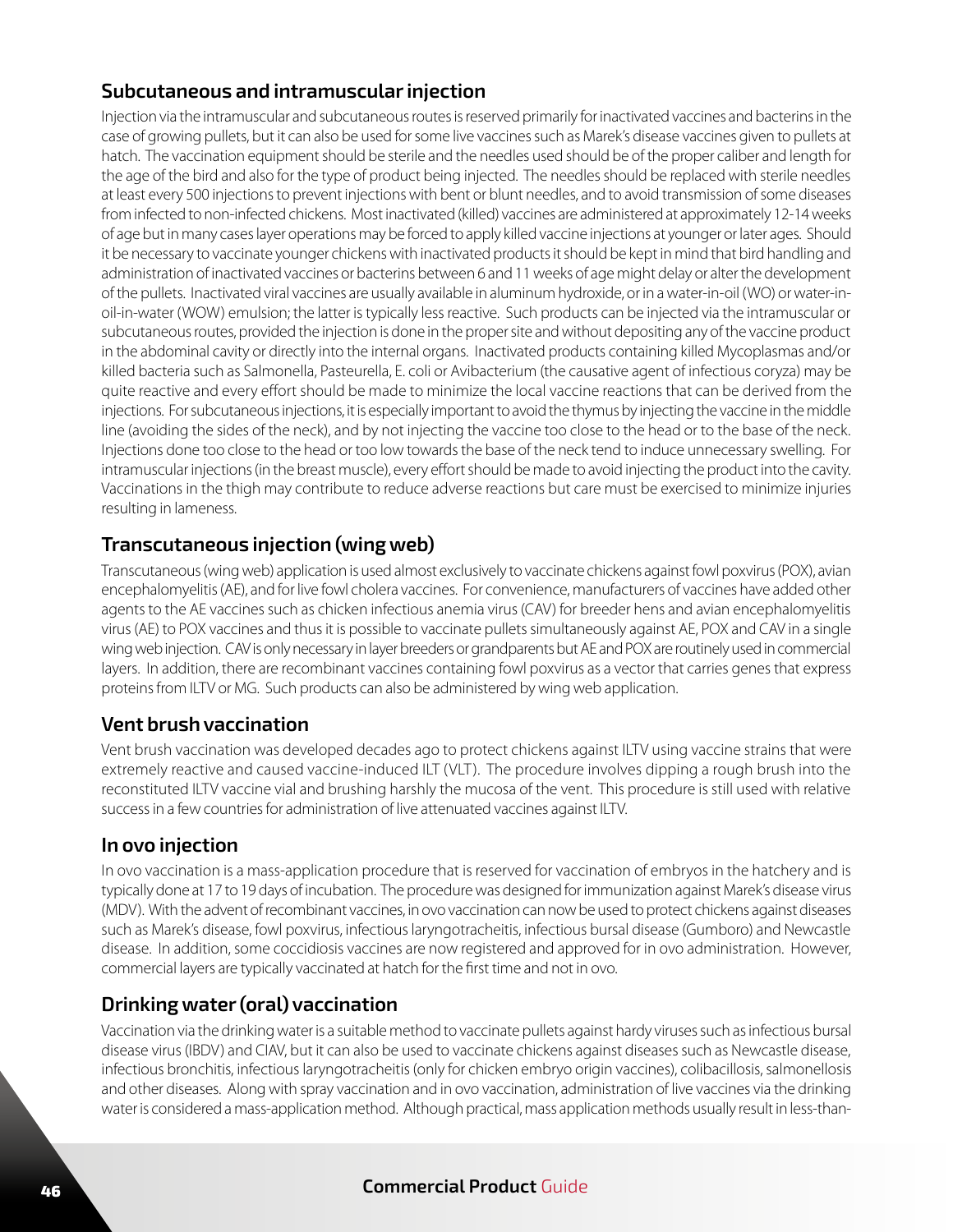optimal vaccine coverage and thus protection might be suboptimal compared to individual vaccination methods. Vaccination via the drinking water should be used in birds that are at least one week old or older because water consumption in younger pullets might be too irregular for every pullet to get an even dose of vaccine. Oral vaccination can be done by directly adding the vaccine into the water reservoirs supplying water to the barn to be vaccinated; it can also be accomplished by using "medicators", "dosifiers" or "medication tanks" that can be connected to the main water pipelines feeding the drinkers.

The method relies on the preparation of a stock solution of vaccine that is to be placed in a container (a clean bucket) from which the medicator draws small quantities of vaccine to be mixed automatically with fresh incoming water in the water pipelines. For example, 1 ounce of stock solution of vaccine (approx. 28.5 ml) is drawn by the medicator and mixed with every 1 gallon (approx. 3.78 liters) of fresh water to be consumed. This method requires that the birds to be vaccinated be thirsty so that water consumption results in relatively rapid vaccine consumption (within approximately 60 minutes or less). Thus, access to water by the birds should be interrupted for approximately 2-4 hours or longer (depending on the barn temperature, barn humidity, age of the birds, etc.) prior to vaccination. Because the stock solution is drawn in a pulse manner, and because it must be mixed with incoming water automatically before it is delivered it is not possible to achieve an even vaccination in all birds. Using this method in the early morning hours as the lights are turned on ensures rapid vaccine consumption since the pullets or hens tend to be thirsty after several hours of darkness during the night.

Vaccination through a medicator is one of the methods of vaccination with live virus vaccines which is least recommended, albeit it is a suitable method for administration of drugs, vitamins, etc. Coccidiosis vaccination using a medicator should be avoided because the Eimeria oocysts will tend to settle and the actual dose of oocysts per bird will vary greatly, giving very poor results. The best vaccination age for coccidiosis is at hatch but several provisions must be followed after vaccination for proper vaccinal oocyst cycling.

Water vaccination can also be accomplished using a water pump to "inject" or "force" the vaccine into the water lines, which is a popular and very effective method of mass application using the drinking water for delivery of live vaccines. Water pump vaccination requires a closed water system (nipple drinker lines) and can be used successfully for delivery of vaccines against diseases or disease agents such as IBDV, CIAV, NDV, IBV or ILTV. As with other methods involving water delivery, this one requires that the birds be thirsty prior to delivering the vaccine to them. Wherever possible, the drinker lines are raised high enough so as to prevent drinking by the pullets in the 2-3 hours prior to vaccination. For pullets or hens in cages where the drinker lines are fixed or can be removed away from the reach of birds, one must take advantage of the hours of darkness when birds do not drink water and vaccinate immediately as the lights are turned on while the birds are thirsty.

Water vaccination requires flushing the drinker lines with fresh water a day ahead of vaccination to minimize unwanted residues. Commercial products can be used to clean the drinker lines thoroughly prior to vaccination. Even after the use of commercial products, it is recommended to flush the lines with clean fresh water before vaccinating the flock in order to avoid chemical residues that may inactivate vaccine viruses. This is particularly important in operations that have hard water, or in operations that have used antibacterial drugs or other products that may have formed a film or precipitates in the drinker lines. Prior to vaccination, it is important to allow the birds to become thirsty by interrupting their access to water. Check the drinkers or nipple drinkers to ensure they are clean and operational and shut down all water sanitizing systems (interrupt the use of added chlorine to the water). The amount of time required for the birds to become thirsty will depend on their age, environmental temperature, environmental relative humidity, feed formulation, etc. The goal should be for all pullets to consume the vaccine in a matter of 60 minutes or less, but not in less than 30 minutes. If the birds consume the vaccine in less time, it would mean they were too thirsty and it is possible that only or mostly the dominant birds will consume an immunizing dose. On the other hand, if it takes the birds more than one hour to fully consume the vaccine this would be an indication that the water was not removed long enough prior to vaccination and therefore vaccine strength (virus titer) may be compromised after sitting indefinitely in the water lines. A few essential steps for water vaccination are listed as follows:

- **•** Clean and flush the water lines.
- **•** Turn off the water sanitation system.
- **•** Ensure proper functioning of the drinker system.
- **•** Interrupt access to drinking water so that the pullets consume the vaccine in less than one hour.
- **•** Verify that the vaccine to be administered has been stored according to the manufacturer's recommendations; that is

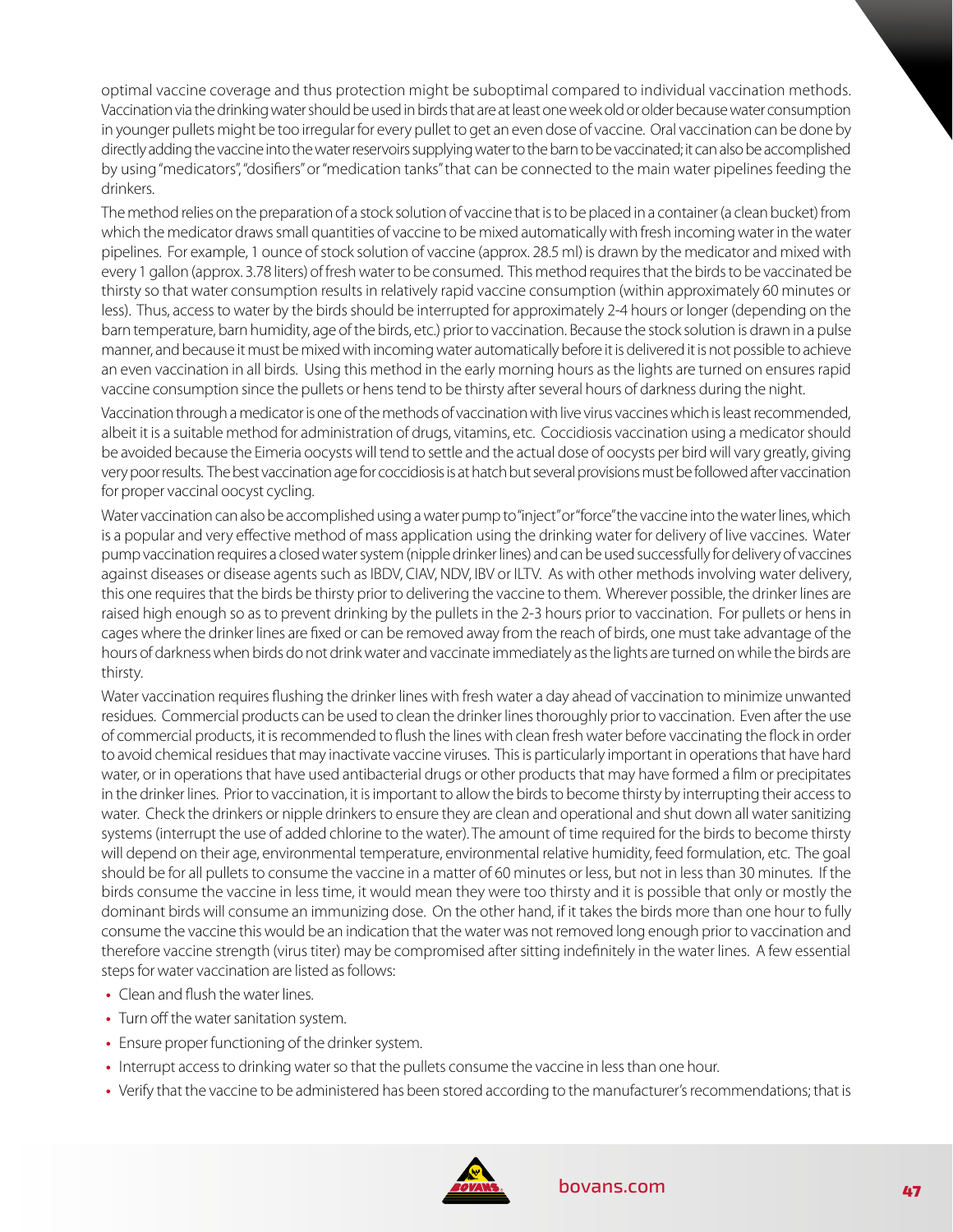still viable (before expiration); and maintain a record of the type of vaccine, serial (lot) number, number of doses per vial and number of vials used, as well as the expiration date and who actually reconstituted the vaccine and administered it to the flock.

- **•** Reconstitute the vaccine in an aseptic manner and verify that the number of vials used matches the number of doses to be given. The amount of vaccine to be consumed in volume should be equivalent to approximately 1/7 the total water consumed the previous day.
- **•** Use a commercially produced vaccine stabilizer or powdered skim milk to help protect the vaccine viruses. Follow closely the recommendations of the manufacturer of the vaccine stabilizer and the vaccine itself. If skimmed milk is used, approximately 2.5 g of well-dissolved skim milk per liter of water plus vaccine is enough to protect the vaccine from any residual chemicals or minerals in the drinking water. Keep the reconstituted vaccine cool and away from exposure to the sun light. The water used for vaccination should not be too acidic or too basic. The ideal pH for vaccine delivery should be between 5.5 and 7.2 but slight deviations should be harmless provided a suitable vaccine stabilizer is used. The water temperature should not exceed 26C if the vaccination is to be done via the drinking water.
- **•** Deliver the vaccine into the drinkers and drinker lines. To ensure a complete fill out of the drinker lines (pipes) add a visual aid such as commercial-grade vaccine dye and let the vaccine be flushed to the end of the water lines until blue dye is seen at the end of the lines. At this time close the end of the water lines and allow the birds to drink. If the vaccine is delivered into open water systems, it is important to walk slowly through the house to stimulate water consumption and to help distribute the birds in the house until the vaccine is consumed completely. If the premise is an open-sided house avoid the vaccine to be exposed directly to sunlight.
- **•** If there are automatic (mechanical) feeders in the barn, activate the feeders to stimulate feed consumption, which might prompt the birds to drink the vaccine more rapidly.
- **•** Once the vaccine has been consumed (when the vaccine dye is no longer visible in the drinking water), check the oral cavity and tongues of at least 100 birds throughout the barn to verify that they have consumed the vaccine and that the vaccine dye is easily seen in their oral cavity and tongue. If enough dye was used, it should be easy to observe a blue coloring of the tongue, head feathers and occasionally the crop, which may be visible through the skin. Vaccine coverage of at least 97% should be a realistic and acceptable goal.

#### **Spray vaccination**

Spray vaccination is used primarily for immunization against respiratory viruses such as Newcastle disease virus (NDV) and infectious bronchitis virus (IBV). At least one of the commercially available MG vaccines is labeled for spray administration, albeit the best results with these vaccines are attained when given by eye drop. It should be noted that spray vaccination should involve the less invasive forms or strains of viruses, such as the B1B1 strain of Newcastle, or H120 of infectious bronchitis, albeit other vaccine strains may be suitable for spray vaccinations (always check with the vaccine supplier). In general, the more invasive the virus, the better the protection against disease but the harsher the vaccine reactions, especially in flocks infected with MG or even some strains of MS. Coccidiosis vaccines are sometimes sprayed on the feed of layer breeders or cage-free layer pullets in some areas, but more recently spray application of coccidiosis vaccines has become a popular practice in commercial hatcheries, with substantially better results than with field vaccinations. Some live Mycoplasma gallisepticum vaccines (but not all) can be sprayed directly on chickens in the field, although the best method for live MG vaccine application is by eye drop. Each type of equipment intended for spray vaccinations may be different and the operator must be thoroughly familiar with each piece of equipment and its spray patterns, pressure and particle size. For example, pressurized sprayers are excellent to deliver vaccine to the respiratory tract but because of the small particle size that they produce the vaccine will tend to remain suspended in the air or it may be sucked towards the house fans if they are not turned off prior to vaccinating the birds. During the hot weather season, the minimum ventilation fans may be run during vaccination but care must be observed not to allow the sprayed vaccine to be sucked out of the house via the exhaust fans and at the same time the reduction of ventilation rates during vaccination must not threaten the welfare and health of the birds. With some types of sprayers the equipment must be located not more than 50 cm over those birds to be vaccinated. This method is therefore not practical for mass application over chickens on the ground. Rather, sprayers intended for horticultural use or pesticide application in the horticultural industry have proved very popular and effective for application of live respiratory vaccines in the field if pullets are grown on the floor, but keep in mind that if the equipment scares the birds away from the vaccinator, the vaccine coverage may be poor. The particle size will range between 100 and 300 um, which is suitable for most respiratory viruses but some sprayers produce rather a mist that

#### <sup>48</sup> **Commercial Product** Guide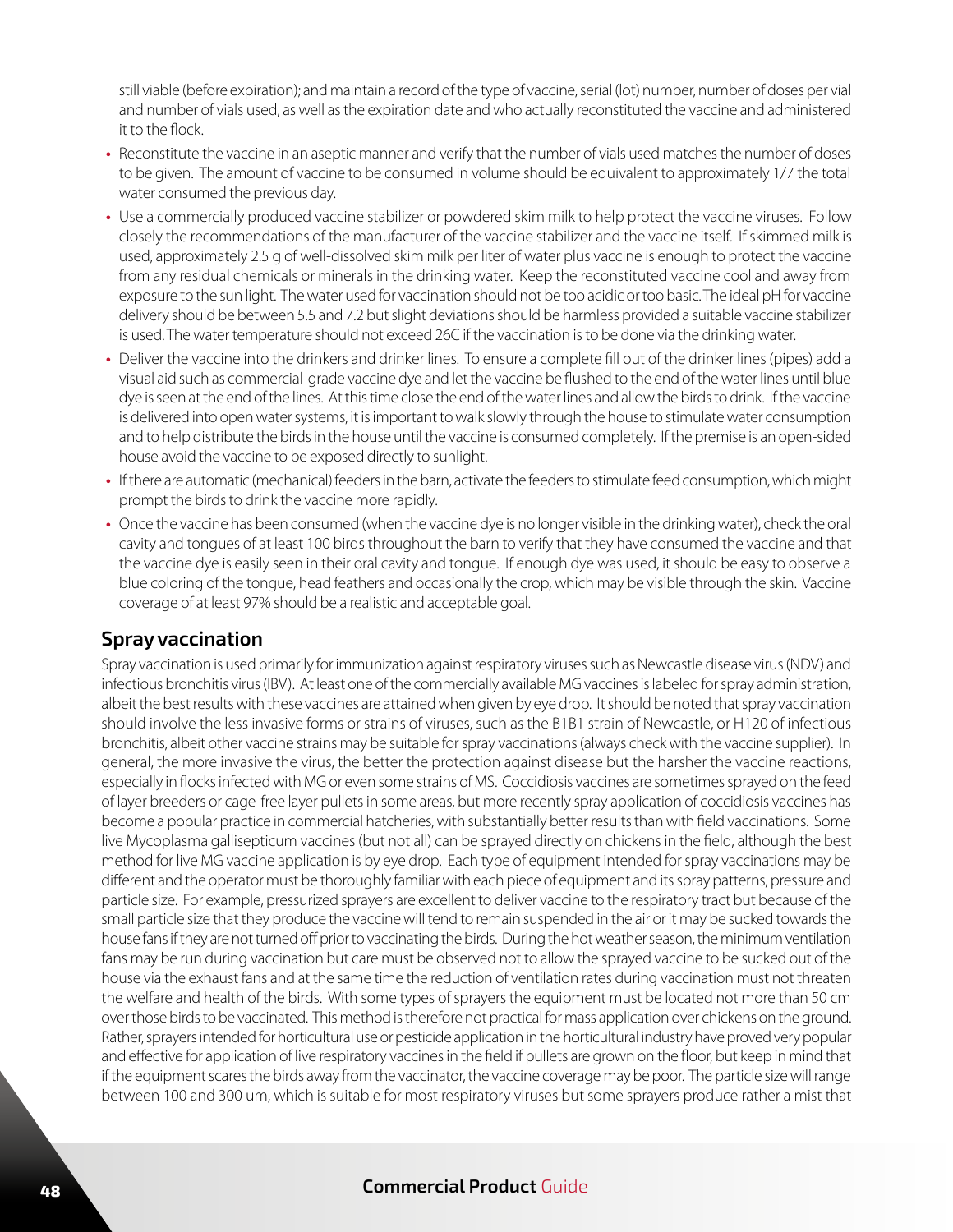consists of very fine droplets. Mist vaccination induces very good immune responses but may cause significant vaccine reactions that could potentially result in respiratory complex. In general, spray vaccination is used for protection against respiratory viruses and Mycoplasma in pullets; and for protection against respiratory viruses in caged hens in production. Water vaccinations are better suited for cage-free pullets and hens. A few essential considerations for spray vaccination are listed as follows:

- **•** Record the type of vaccine used, the expiration date, vaccine strains contained, number of doses in the vials, amount of diluent used, serial number for the vaccine and vaccine stabilizer, manufacturer, age of the birds being vaccinated, etc.
- **•** Prior to choosing spray vaccination to immunize chickens against respiratory viral diseases, consider all possible options. Be aware that spray vaccination against Newcastle disease and Infectious Bronchitis generally provides better protection than water vaccination, but vaccine reactions can be harsh, particularly in Mycoplasma-positive chickens; and/or in dusty environments; and/or wherever air quality is suboptimal. Spray vaccination against Infectious Laryngotracheitis should be avoided and must never be done in chickens in production. Vaccinate only healthy chickens.
- **•** For adult flocks, verify the flock antibody titers prior to vaccination. If IBV or NDV antibody titers are low, vaccine reactions may be harsh and egg production and eggshell quality may be detrimentally affected. Avoid using spray vaccination for MG-positive hens.
- **•** Ensure that the vaccination equipment has been thoroughly cleaned, disinfected and rinsed to remove all traces of vaccine and disinfectant.
- **•** Drive the birds (if reared on the floor) to an area of the barn where they can be vaccinated without them flying or moving freely away from the vaccination equipment. If birds are flighty or too nervous, do not vaccinate by spray and choose the water vaccination method instead.
- **•** Calculate the total number of doses and the total volume of diluent (distilled deionized water) required to vaccinate all chickens. The water used should not be chlorinated and should have a pH of 5.5 to 7.2 (ideally 6.8 to 7.2). Using a commercial vaccine stabilizer helps to minimize water pH and chlorine problems.
- **•** Turn off the lights, space brooders and ventilation system (only briefly while leaving on minimal ventilation and ensuring the birds do not overheat or suffocate). The flock should be relatively calm at the moment of spraying the vaccine on them.
- **•** Reconstitute the vaccine aseptically and in the shade, and only immediately prior to vaccinating the flock.
- **•** Use appropriate personal protective equipment (PPE), including protective mask and goggles.
- **•** Adjust the spray nozzle to a proper droplet size. Coarse sprays (>80-120 microns) are recommended for priming vaccinations and also for invasive vaccines. Fine sprays (50-60 microns) are recommended for boost vaccinations in older chickens, but only after they have been primed with similar viruses and after they have developed a robust antibody response after previous vaccinations against the same virus (es). MG-infected chickens tend to react too severely to spray vaccinations, particularly if the droplet size is too small and thus they should be vaccinated via the drinking water instead or by eye drop and using mild vaccine strains.
- **•** Use distilled water or clean water without chlorine to dilute the vaccine (the amount should be adjusted to every situation). If a pressurized spray apparatus is used, it should be kept in mind that this type of equipment delivers droplets with a large diameter range, and consequently only part of the vaccine will be inhaled. Hence, it is necessary to spray the vaccine at a distance not larger than 50 cm from the chickens. This type of equipment typically requires a relatively large volume per chicken house (15-20 liters). For situations where a controlled-droplet application apparatus is used, the droplet size is considerably more uniform (~50-150 microns). Although the droplet size is more uniform with this type of equipment, some of the droplets are too small and may remain in suspension for quite some time after the vaccine is sprayed. This may represent a problem because a vaccine that stays in suspension a long time may decrease in virus titer before it is inhaled and much of the vaccine ends up on house and equipment surfaces but not in or on the chickens. In addition, if much of the vaccine remains in suspension (in the form of a mist), re-activating the ventilation system will draw the vaccine out of the house through the exhaust fans.
- **•** Spray-vaccinate only healthy birds. Avoid spraying birds that are infected with MG.
- **•** Adjust the nozzle to obtain the desired droplet size.

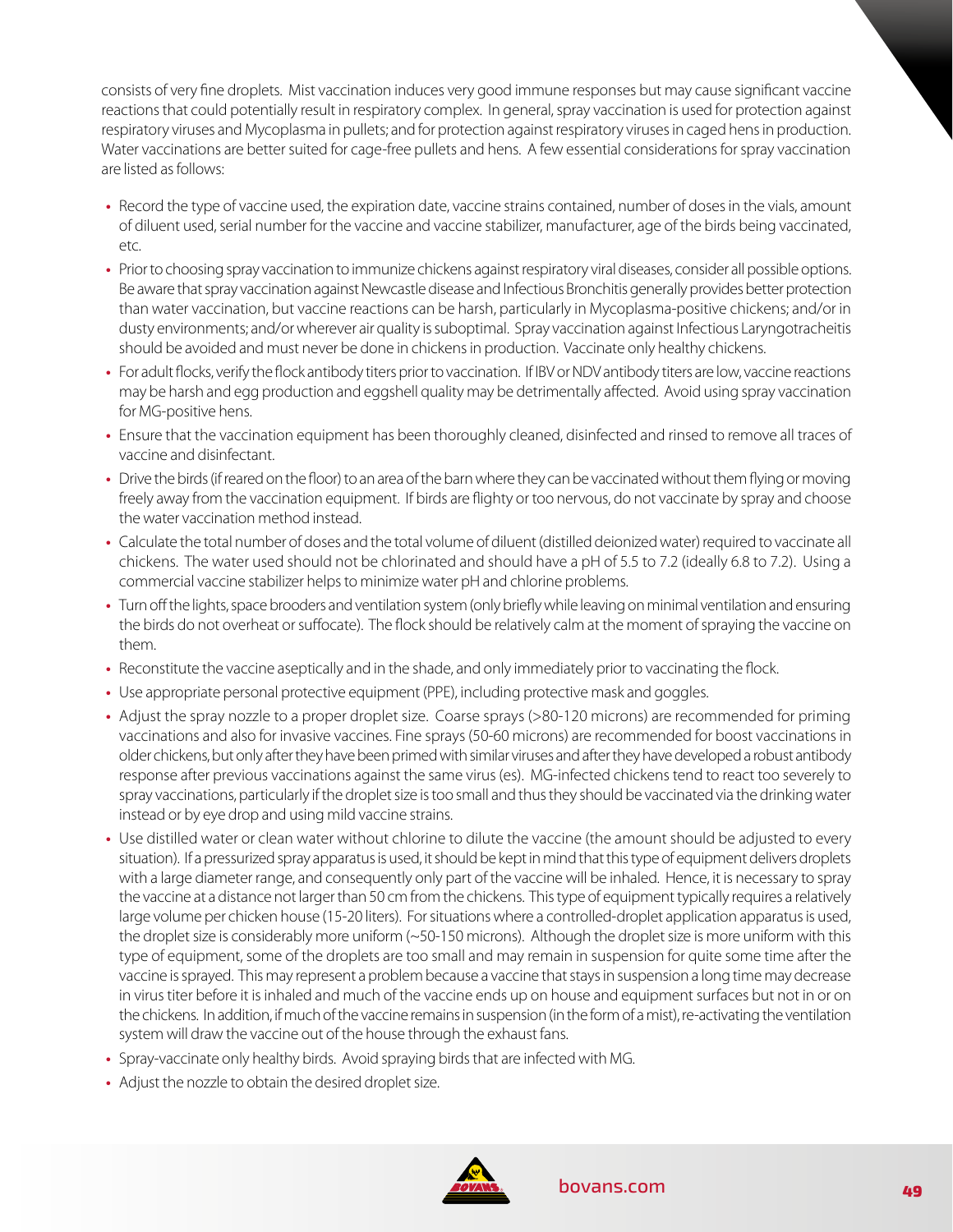- **•** Wear a mask and goggles for personal protection when spray-vaccinating.
- **•** Make sure the sprayer to be used is clean and has no residual disinfectant or alcohol-based products. The vaccine containers of the spray apparatus should be rinsed with distilled water prior to and after every use.
- **•** Use only one dose per bird or less and ensure that all vaccines being given are compatible with each other.
- **•** Always comply with local regulations and make sure that the vaccine preservatives are allowed for use in organic egg production or antibiotic-free (ABF) production according to local regulations.
- **•** Reconstitute the vaccine only immediately prior to use.
- **•** Close up the house including curtains and doors and shut the ventilation system (while allowing minimum ventilation and ensuring the birds do not overheat or suffocate) and dim the lights while the birds are being vaccinated and if possible, during the 20-30 minutes after vaccination (provided the air quality and temperature allow for a temporary shut down without compromising the flock integrity). If the flock is in a high temperature area, vaccinate birds at night or early in the morning and restore ventilation immediately. Make sure the ventilation system is not running at the time the vaccine is being applied or that it runs at a minimum power.
- **•** Spray the birds evenly and thoroughly at least twice and ensure that all calculated doses are used evenly. The heads and upper body of the sprayed birds should appear wet after vaccination.
- **•** Make a point about not leaving the farm without making sure the ventilation system and the lights have been reengaged. Ventilation should be restored approximately 20 minutes after the initiation of the vaccination process, but this may vary according to the time of the year and the prevailing environmental temperature and relative humidity.
- **•** Rinse, clean, disinfect and rinse again the vaccination equipment before leaving the farm.
- **•** Destroy all residual vaccine and vaccine vials by incineration. Follow local regulations regarding adequate disposal of vaccines, vaccine vials and biological materials.

#### **Parasite control**

The most common internal parasites in laying hens include coccidia, Histomonas ("black head"), Capillaria worms, round (Ascaridia) worms, cecal (Heterakis) worms and various tape worms. External parasites frequently seen in layer operations include the Northern fowl mite (Ornythonyssus). The red mite or roost mite (Dermanyssus) and poultry lice are less frequent but can be frequently seen in some areas. The Northern fowl mite completes its entire life cycle on the birds, whereas the red mite feeds on the birds only at night. As a whole, mites are external parasites that must be controlled to avoid drops in egg production, dermatitis around the vent, restless birds, increased mortality and farm employee discomfort. Some mites are known to carry other disease agents and can induce anemia if the infestation is severe and thus must be controlled. Of these, the only type of parasite that can be prevented by vaccination is Eimeria (coccidia). Tape and round worms as well as external parasites should be controlled by using a combination of cleaning, disinfection, biosecurity and preventative or therapeutic treatments that must comply with local regulations for their use and in accordance to the type of bird (conventional production, organic, ABF, etc.).

#### **Vaccination against coccidiosis**

Pullets reared in battery cages do not ordinarily experience significant internal parasitic diseases. However, if they have access to droppings in the hen house because of the type of equipment and manure removal systems and/or because of poor fly control, outbreaks of coccidiosis could potentially occur. Pullets reared on the floor (cage-free, free-run, chickens on pasture or in aviary systems) are commonly exposed to coccidia parasites at a relatively young age. Regardless of the type of operation, it is important to ensure immunity against coccidiosis, which can be accomplished by using one of two common methods. Where legal, pullets reared on the floor may be treated with anticoccidial drugs for up to 8-12 weeks of age to allow for a gradual acquisition of immunity. Commonly used drugs for this purpose include (not exclusively) amprolium and salinomycin. However, other anticoccidial drugs have been used successfully. Perhaps the best approach to control coccidiosis in pullets reared on the floor is vaccination. Pullets can be vaccinated by spray at the hatchery with one of the various commercially available vaccines. It is important to use a commercial product that will contain at least E. acervulina, E. maxima, E. tenella, E. necatrix and E. brunetti. Coccidiosis vaccines for broiler chickens do not contain E. necatrix, an essential component of coccidiosis vaccines for long-lived birds. Ideally, the volume of vaccine per 100 chicks should be at least 21 ml or up to 25 ml to ensure proper coverage and vaccine consumption through preening. Gel-based coccidiosis vaccines may require a different total volume per 100 chicks. When coccidiosis vaccines are used, it is critical

#### <sup>50</sup> **Commercial Product** Guide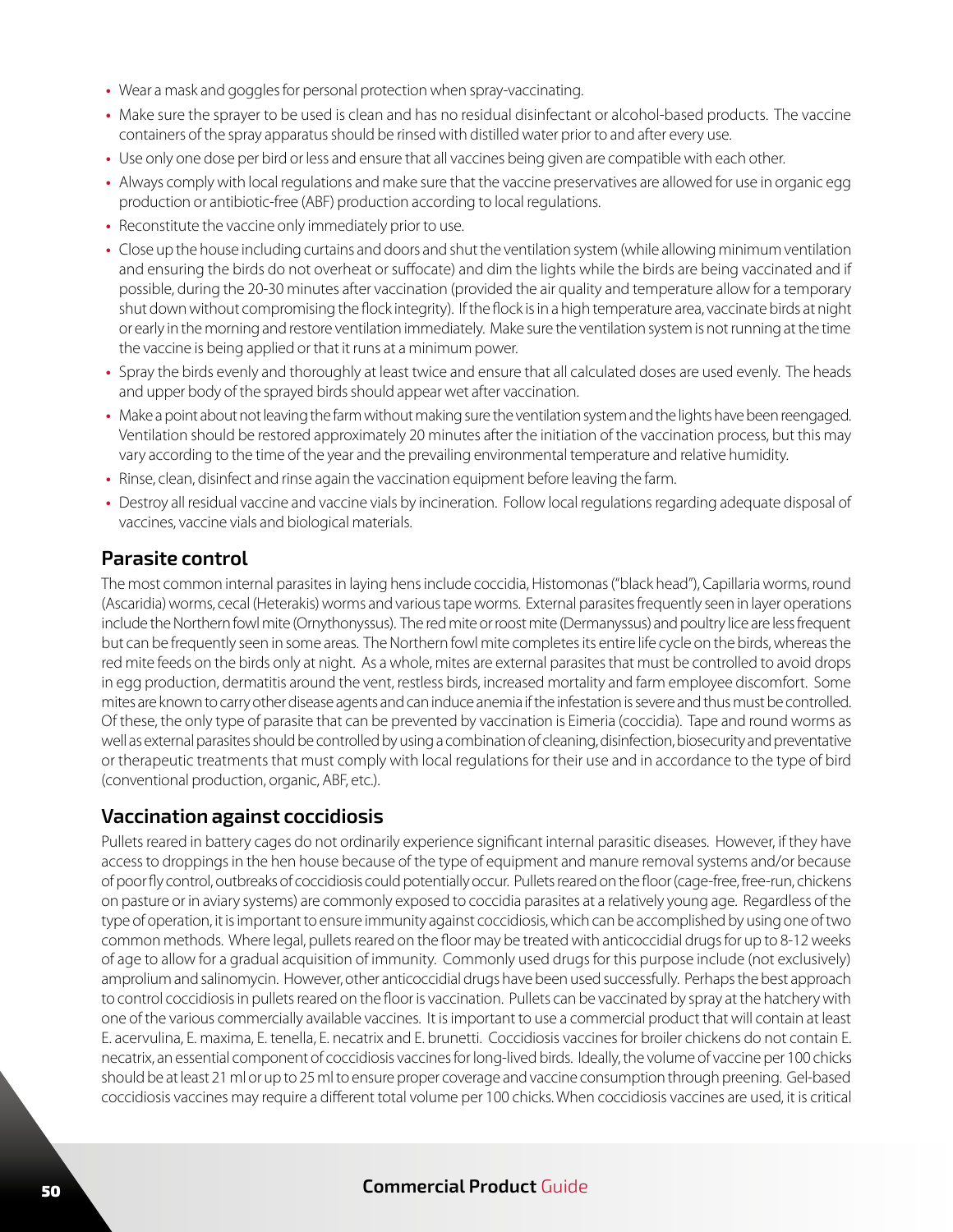not to medicate the flock with any drug that coccidia would be sensitive to in order to allow at least two to three complete coccidial cycles, which normally occurs at approximately 14-16 days of age, depending on various factors including litter moisture, bird density, environmental temperature, etc. It is also important to allow vaccinated birds to remain in the brood chamber for the duration of at least 2 complete coccidial cycles before allowing them to occupy the entire barn. If vaccinated pullets are given the entire barn prior to the second cycle being completed, many of them will not be properly immunized and might develop coccidiosis at a later age, with the significant consequences of increased mortality, delayed growth, poor uniformity and the need for treating the flock. This means that if pullets are maintained on 100% plastic or wooden slats or wire floor from day of age, the floor should be covered with paper and kept covered with paper until at least 16 days of age to allow for proper coccidial oocyst cycling and consumption, and to allow for at least 2-3 coccidial cycles. Specialty flocks may not be treated with drugs of any kind and thus it is critical to ensure proper coccidiosis control with the use of vaccines.

#### **Histomoniasis and round worms**

Histomonas meleagridis (HM) is the causative agent of histomoniasis or histomonosis ("black head") and affects almost exclusively pullets reared on the floor, particularly in premises with dirt floors or in flocks with access to the outdoors. The condition, which can be devastating, has made a come back after the ban of many anti-parasitic drugs and upon rearing pullets on the floor (cage-free). Histomoniasis is difficult to control since there are no effective drugs that can be used legally in many areas of the world. Because the microscopic parasite depends to some extent on the life cycle of cecal worms and earthworms (round worms or nematodes), one of the strategies for control involves the control of worms. Early administration of drugs against round worms might contribute to maintain HM under control. The layer industry uses most commonly piperazine and anti-worm compounds in the family of the benzimidazole drugs such as levamizole, albendazole or fenbendazole in the drinking water; or feed-grade hygromycin (12 grams per ton of feed); or, where legal, antiparasitic drugs in the family of the ivermectins. Controlling worms reduces the challenge posed by HM. Where legal, HM infection may be treated with drugs such as nitarsone, but even this drug is only partially effective and has been withdrawn from the market in many countries. Control of HM involves not only treating birds against worms, but also proper cleaning and disinfection, adequate husbandry, biosecurity, proper coccidosis control, particularly of E. tenella, and avoiding rearing birds on dirt floor.

#### **Mites**

The best form of prevention for mite infestation is biosecurity. Infested flocks should never be visited before visiting mitefree flocks. Mites can easily be mechanically carried from farm to farm on birds, in clothes, footwear, on people, equipment, egg flats and egg boxes, etc. Such parasites usually thrive in sexually mature flocks and thus most treatments become necessary while the infested flocks are in production. Effective control requires direct application of "acaricide" products. A variety of products can be used for mite control, including pyrethroids, ivermectin, organophosphates, carbamates, mineral-based products, vegetable oils, citrus concentrated extracts and other products. Some of such products can be administered by dry (dust) spray, or as a wet spray. Careful observation of precautions with each of these drugs should be practiced. Prior to using any of these products it is critical to determine whether they are locally approved for use in hens in production, and also whether the personnel applying the products require personal protective equipment. Some products are poorly effective if applied dry but quite effective when applied wet directly on the birds, which requires considerable more time than the application of dry products. Treating birds against mites is frequently expensive and it may be necessary to treat an infested flock more than once. After the affected flock is removed, thorough cleaning and disinfection and chemical treatment of the premises and equipment is necessary. Heating the affected barn to as high a temperature as possible for several days may help reduce viability of the parasites. Breeder houses and cage-free houses can be treated with sulphur prior to housing hens. The barns are cleaned, disinfected, treated for rodents and insects, and then (where legal) sulphur is carefully applied (using personal protective equipment) to the ground prior to furnishing the barn with wood shavings, rice hulls or other suitable bedding material. The skin of birds or humans should not be allowed to come in direct contact with sulphur to avoid chemical dermatitis. The best approach is to exercise adequate biosecurity and never to transit from infested flocks to clean flocks, or to share equipment and egg flats or boxes between infested and clean premises.

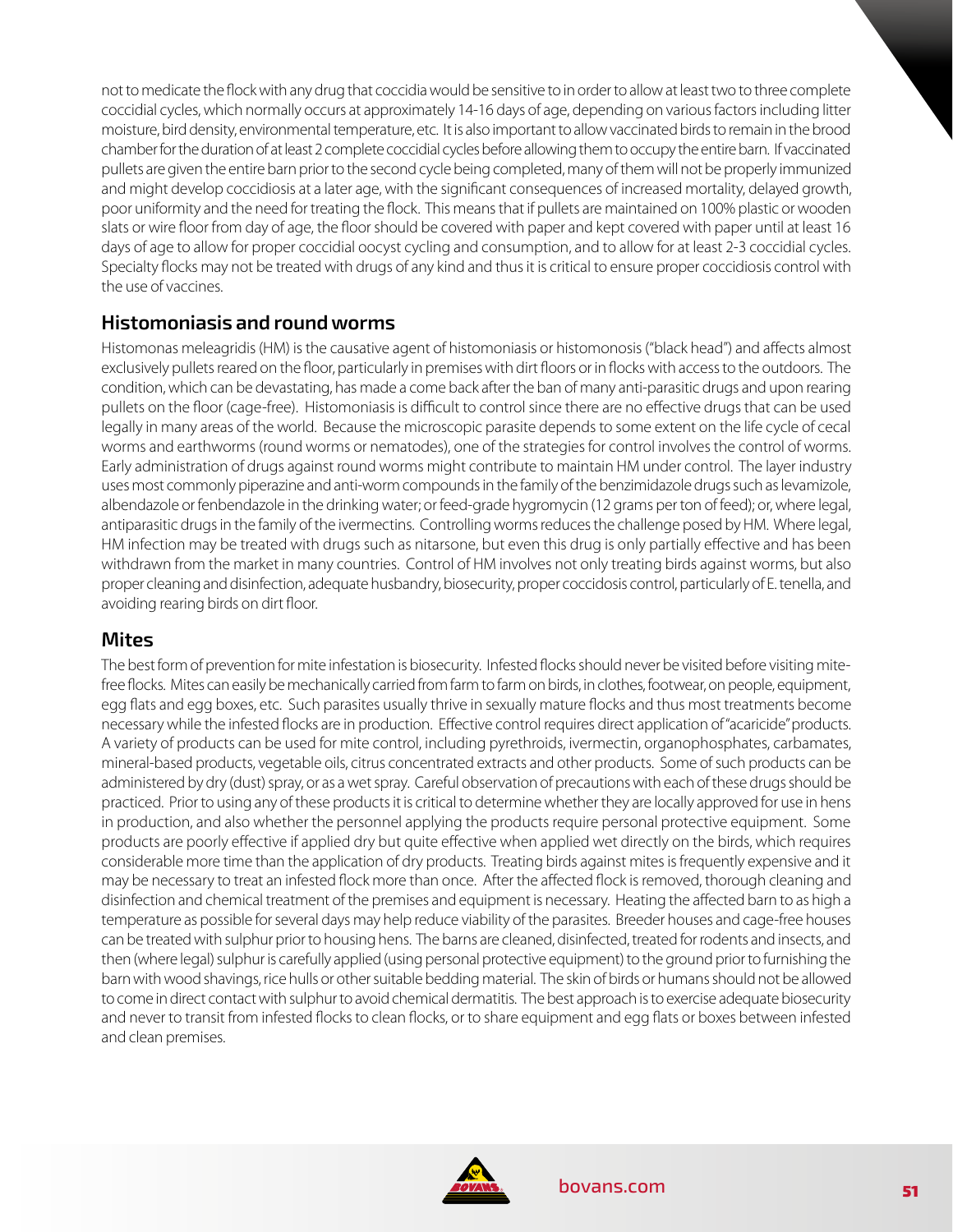#### **Controlling groups of diseases by vaccination**

Infectious diseases can be grouped by the organ system they affect. Thus, infectious diseases can affect the respiratory, digestive, nervous, urinary, reproductive and immune systems among others. Other diseases tend to affect the integument (skin or cutaneous tissues) and yet some others are considered a concern for food safety.

#### **Respiratory diseases**

Respiratory diseases of major concern in commercial layers include Newcastle disease, infectious bronchitis, infectious laryngotracheitis, avian influenza, avian metapneumovirus infection (swollen head syndrome), avian mycoplasmosis (MG and MS), infectious coryza, avian pasteurellosis (fowl cholera) and Gallibacterium anatis (formerly Pasteurella haemolytica) infection. All such diseases or disease agents can be prevented or controlled by using a combination of biosecurity and vaccination. In general, vaccination against respiratory viruses is done with live vaccines followed by killed (inactivated) vaccines. Live attenuated avian influenza vaccines are not legally available anywhere, but recombinant vaccines and killed vaccines are (in some areas or countries). Bacterial diseases (infectious coryza, fowl cholera and Gallibacterium infection) are typically prevented by means of inactivated (killed) vaccines or bacterins, which are given once or twice during the rearing period. Bacterins are usually administered by intramuscular or subcutaneous injection at approximately 10-14 weeks of age or earlier. Live vaccines against viral respiratory diseases may be administered by spray or in the drinking water once or multiple times while the flocks are in production.

#### **Peritonitis in layers**

Peritonitis in layers is frequently caused by E. coli strains that are unrelated to E. coli strains affecting cattle or humans. However, they can induce severe economic losses if there is no adequate control. Colibacillosis associated with peritonitis in layers is not strictly a respiratory condition, but E. coli can penetrate via the respiratory tract (descending infection). E. coli can also penetrate via an ascending route (via the reproductive tract), or possibly from the intestinal tract, a mechanism that has not yet been confirmed. Peritonitis in layers should be controlled by a variety of approaches, including maintaining proper husbandry practices, adequate ventilation, and vaccination against E. coli among other strategies. Vaccination against E. coli in layers is a very effective method of control and is commonly done by using live vaccines by spray or in the drinking water twice during rearing, once at hatch and once a few weeks later. Live E. coli vaccines can also be given safely in flocks in production or soon before onset of production if they were not vaccinated during rearing. It should be kept in mind that E. coli is not the sole pathogen inducing peritonitis in layers. Another common pathogen causing peritonitis, salpingitis and polyserositis is Gallibacterium anatis (formerly Pasteurella haemolytica), for which inactivated vaccines (bacterins) may be available in some countries but not in the U.S.

#### **Diseases of the digestive system**

Diseases of the digestive system that are preventable by vaccination include the parasitic disease coccidiosis. Coccidiosis vaccines are typically administered at the hatchery in ovo or by spray, or by spray on the feed during the first week of life.

#### **Diseases affecting the nervous system**

Diseases affecting the nervous system such as avian encephalomyelitis (AE) require effective vaccination for prevention. Flocks may be vaccinated via the drinking water or by transcutaneous injection in the wing web, usually along with POX vaccination at approximately 10-12 weeks of age. AE vaccines should not be given for the first time before 10 weeks of age or too soon before the flock initiates egg production because they can induce disease or drops in egg production. AE vaccines that are combined with fowl pox can only be given safely by wing web application.

#### **Diseases affecting the urinary and reproductive tracts**

Diseases affecting the urinary and reproductive tracts are represented typically by infectious bronchitis. Prevention of infectious bronchitis requires vaccination at various ages with the same or similar serotypes of virus circulating in the field. It may be necessary to vaccinate 3-4 times the pullets with live viruses during rearing and once with a killed vaccine containing at least the same or similar serotypes circulating in the field. Still, in many instances it might be necessary to vaccinate flocks in production by spray or drinking water several times in order to maintain a healthy urinary, respiratory and reproductive tract.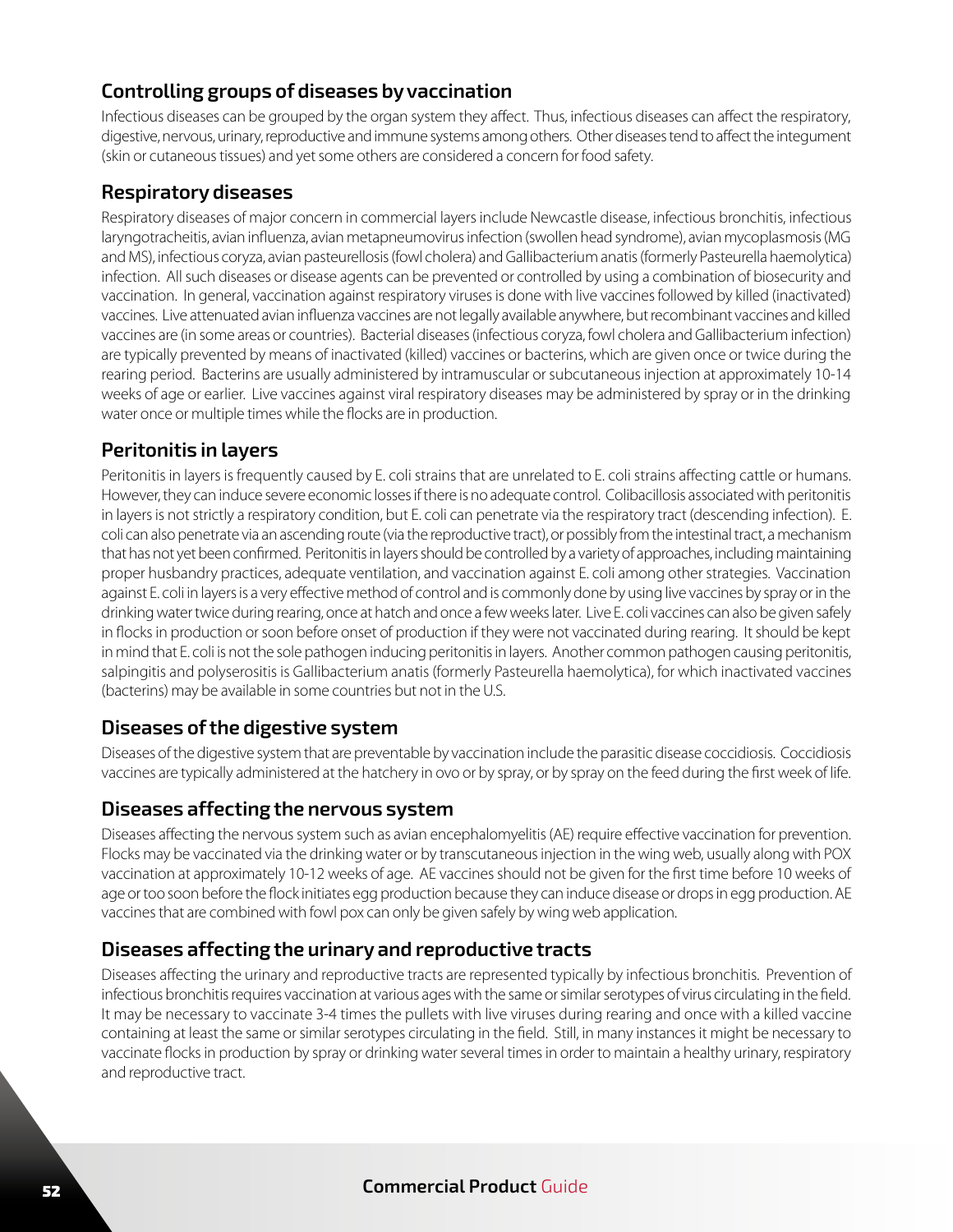#### **Diseases affecting the immune system**

Diseases affecting the immune system can be numerous. Well-known diseases affecting the immune system include infectious bursal disease (IBDV, or Gumboro disease), chicken infectious anemia (CIAV), and Marek's disease (MDV), the latter being a disease that also causes tumors and mortality. IBDV can be prevented by vaccination with live attenuated vaccines, immune complex vaccines, or recombinant vaccines. Live attenuated vaccines are becoming less popular because of the need to give them multiple times in order to control IBDV effectively during the rearing period and because of the time and labor required for vaccination, even though they are quite effective and inexpensive, and they have contributed very positively to the successful control of IBDV in the field, particularly in floor rearing operations. Some immune complex live attenuated IBDV vaccines are given 3-4 times during the first 8 weeks of age, beginning with an initial application at approximately 14 days of age. It is not necessary to vaccinate commercial layers against CIAV because they are clinically susceptible to this immunosuppressive agent mostly during the first 3 weeks of life, and the layer parents should provide protection after being exposed and/or vaccinated themselves. All layer pullets must be vaccinated against MDV to prevent losses to mortality, immunosuppression and tumors. The most potent vaccines against MD in layers include vaccines that contain serotype 1 vaccines (Rispens strain, or CVI-988) and serotype 3 or HVT (herpes virus of turkey). Serotype 2 vaccines (SB-1 or 301/B1 strains) can also be added, albeit a trivalent vaccine has not been shown to have a significant advantage over bivalent vaccines (HVT+Rispens). Wherever MD is not a significant challenge, bivalent HVT+SB-1 vaccines may be sufficient to protect hens against MD in the field. Still the best combination known to date is HVT+Rispens as a MD vaccine for day-old pullets. In this case, HVT may be represented as such or as recombinant HVT vaccines (rHVT) expressing proteins from other viruses such as Newcastle disease virus (NDV), infectious laryngotracheitis virus (ILTV) or infectious bursal disease (IBDV)

#### **Fowl adenovirus**

Fowl adenovirus (FAdV) causes inclusion body hepatitis (IBH) and hydropericardium syndrome (HS) in young chickens, primarily meat type chickens. However, in some countries FAdV can be an economically significant problem affecting the livability of commercial layers reared on the floor. Inactivated IBH vaccines are available for layer chickens in some countries but not in the United States and Canada. Another important disease caused by a unrelated adenovirus (Egg Drop Syndrome 1976; or EDS76), may induce severe egg production drops and is preventable by vaccination.

#### **Disease agents of concern for food safety**

Salmonella control requires a very complex approach, part of which involves vaccination. Where legal, vaccination against Salmonella is one of the most effective means of control (albeit insufficient by itself) and is usually done with live attenuated or genetically-modified vaccines against S. typhimurium, or with live attenuated S. enteritidis (SE) vaccines followed by killed vaccines against S. enteritidis or containing other Salmonella serovars that may be residents in a particular area or operation. Live attenuated SE vaccines are available and legal only in some countries. It is recommended to use two live Salmonella vaccines (SE and/or ST) and at least one killed vaccine (but ideally two) containing SE and other serovars to reduce gut and reproductive colonization and bacterial shedding into the egg and the environment. It should be emphasized that vaccinations against Salmonella are an essential tool in the fight against Salmonella, but many other intervention and prevention strategies must be implemented in order to achieve effective Salmonella control.

Fowl typhoid caused by Salmonella gallinarum is a high impact disease that results in high mortality and severe drops in egg production. Salmonella gallinarum may be prevented by first, biosecurity; and second vaccination, where applicable.

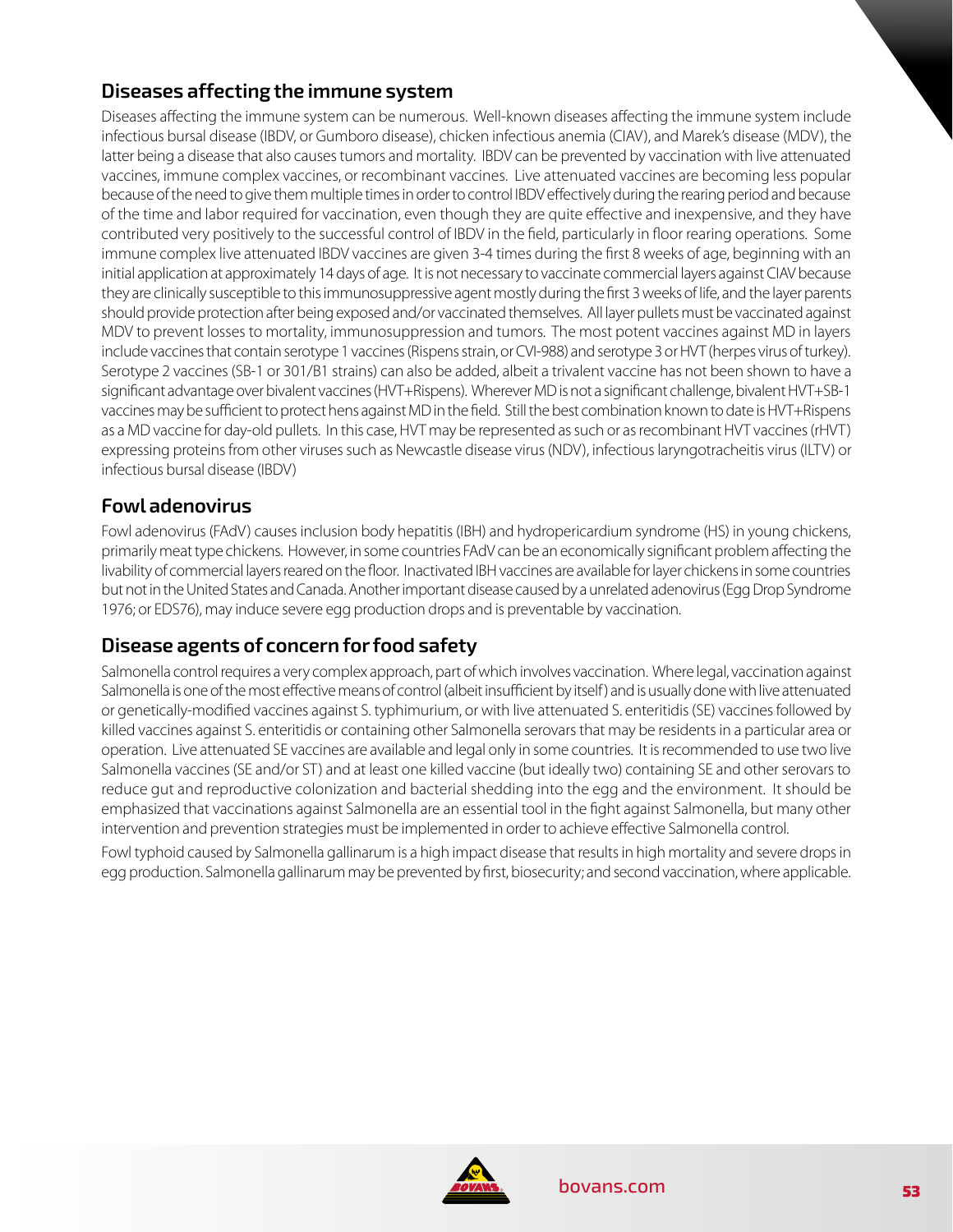### NUTRITIONAL SPECIFICATIONS FOR GROWING DIETS

| Between 18 & 24°C          | <b>Units</b>  | <b>Starter</b><br>0 - 4 weeks<br>1 - 28 days | Grower<br>4 - 10 weeks<br>28 - 70 days | <b>Pullet</b><br>10 - 16 weeks<br>70 - 112 days | Pre - lay<br>112 days to<br>$2%$ lay |
|----------------------------|---------------|----------------------------------------------|----------------------------------------|-------------------------------------------------|--------------------------------------|
| Forcast quantity / bird    | g             | 600                                          | 2100                                   | 3000                                            |                                      |
| Metabolisable energy       | kcal/kg       | 2950                                         | 2850                                   | 2750                                            | 2750                                 |
|                            | kcal/lb       | 1340                                         | 1295                                   | 1250                                            | 1250                                 |
| Crude protein              | $\%$          | 20.5                                         | 19                                     | 17                                              | 17                                   |
| Methionine                 | $\%$          | 0.52                                         | 0.45                                   | 0.35                                            | 0.40                                 |
| Methionine + Cystine       | $\frac{0}{0}$ | 0.86                                         | 0.76                                   | 0.62                                            | 0.67                                 |
| Lysine                     | $\%$          | 1.16                                         | 0.98                                   | 0.74                                            | 0.80                                 |
| <b>Threonine</b>           | $\frac{0}{0}$ | 0.78                                         | 0.66                                   | 0.50                                            | 0.56                                 |
| Tryptophan                 | $\frac{0}{0}$ | 0.21                                         | 0.19                                   | 0.16                                            | 0.18                                 |
| Digestible amino acids (1) |               |                                              |                                        |                                                 |                                      |
| Dig. Methionine            | $\frac{0}{0}$ | 0.48                                         | 0.41                                   | 0.32                                            | 0.38                                 |
| Dig. Meth. + Cystine       | $\%$          | 0.78                                         | 0.66                                   | 0.55                                            | 0.60                                 |
| Dig. Lysine                | $\frac{0}{0}$ | 1.00                                         | 0.85                                   | 0.64                                            | 0.71                                 |
| Dig. Threonine.            | $\%$          | 0.67                                         | 0.57                                   | 0.43                                            | 0.48                                 |
| Dig. Tryptophan            | $\frac{0}{0}$ | 0.18                                         | 0.17                                   | 0.15                                            | 0.15                                 |
| Major minerals             |               |                                              |                                        |                                                 |                                      |
| Calcium                    | $\frac{0}{0}$ | $1.05 - 1.10$                                | $1.0 - 1.20$                           | $1.0 - 1.20$                                    | $2.1 - 2.5$                          |
| Available Phosphorus       | $\frac{0}{0}$ | 0.48                                         | 0.45                                   | 0.42                                            | 0.45                                 |
| Chlorine minimum           | $\frac{0}{0}$ | 0.16                                         | 0.16                                   | 0.16                                            | 0.16                                 |
| Sodium minimum             | $\frac{0}{0}$ | 0.18                                         | 0.18                                   | 0.18                                            | 0.18                                 |

| Above 24°C                 | <b>Units</b>  | <b>Starter</b><br>0 - 4 weeks<br>1 - 28 days | <b>Grower</b><br>4 - 10 weeks<br>28 - 70 days | <b>Pullet</b><br>10 - 16 weeks<br>70 - 112 days | Pre - lay<br>112 days to<br>2% lay |
|----------------------------|---------------|----------------------------------------------|-----------------------------------------------|-------------------------------------------------|------------------------------------|
| Forcast quantity / bird    | g             | 850                                          | 1700                                          | 2800                                            |                                    |
| Metabolisable energy       | kcal/kg       | 2950                                         | 2850                                          | 2750                                            | 2750                               |
|                            | kcal/lb       | 1340                                         | 1295                                          | 1250                                            | 1250                               |
| Crude protein              | $\frac{0}{0}$ | 20.5                                         | 20.0                                          | 17.0                                            | 17.5                               |
| Methionine                 | $\%$          | 0.52                                         | 0.47                                          | 0.36                                            | 0.42                               |
| Methionine + Cystine       | $\%$          | 0.86                                         | 0.80                                          | 0.63                                            | 0.70                               |
| Lysine                     | $\frac{0}{0}$ | 1.16                                         | 1.03                                          | 0.78                                            | 0.87                               |
| <b>Threonine</b>           | $\frac{0}{0}$ | 0.78                                         | 0.69                                          | 0.53                                            | 0.59                               |
| Tryptophan                 | $\frac{0}{0}$ | 0.22                                         | 0.20                                          | 0.17                                            | 0.19                               |
| Digestible amino acids (1) |               |                                              |                                               |                                                 |                                    |
| Dig. Methionine            | $\%$          | 0.48                                         | 0.43                                          | 0.35                                            | 0.40                               |
| Dig. Meth. + Cystine       | $\frac{0}{0}$ | 0.78                                         | 0.69                                          | 0.58                                            | 0.63                               |
| Dig. Lysine                | $\frac{0}{0}$ | 1.00                                         | 0.89                                          | 0.68                                            | 0.77                               |
| Dig. Threonine.            | $\frac{0}{0}$ | 0.67                                         | 0.61                                          | 0.45                                            | 0.50                               |
| Dig. Tryptophan            | $\frac{0}{0}$ | 0.19                                         | 0.17                                          | 0.15                                            | 0.16                               |
| Major minerals             |               |                                              |                                               |                                                 |                                    |
| Calcium                    | $\%$          | $1.05 - 1.10$                                | $1.0 - 1.20$                                  | $1.0 - 1.20$                                    | $2.1 - 2.5$                        |
| Available Phosphorus       | $\%$          | 0.48                                         | 0.45                                          | 0.44                                            | 0.47                               |
| Chlorine minimum           | $\frac{0}{0}$ | 0.16                                         | 0.16                                          | 0.16                                            | 0.16                               |
| Sodium minimum             | $\frac{0}{0}$ | 0.18                                         | 0.18                                          | 0.18                                            | 0.18                               |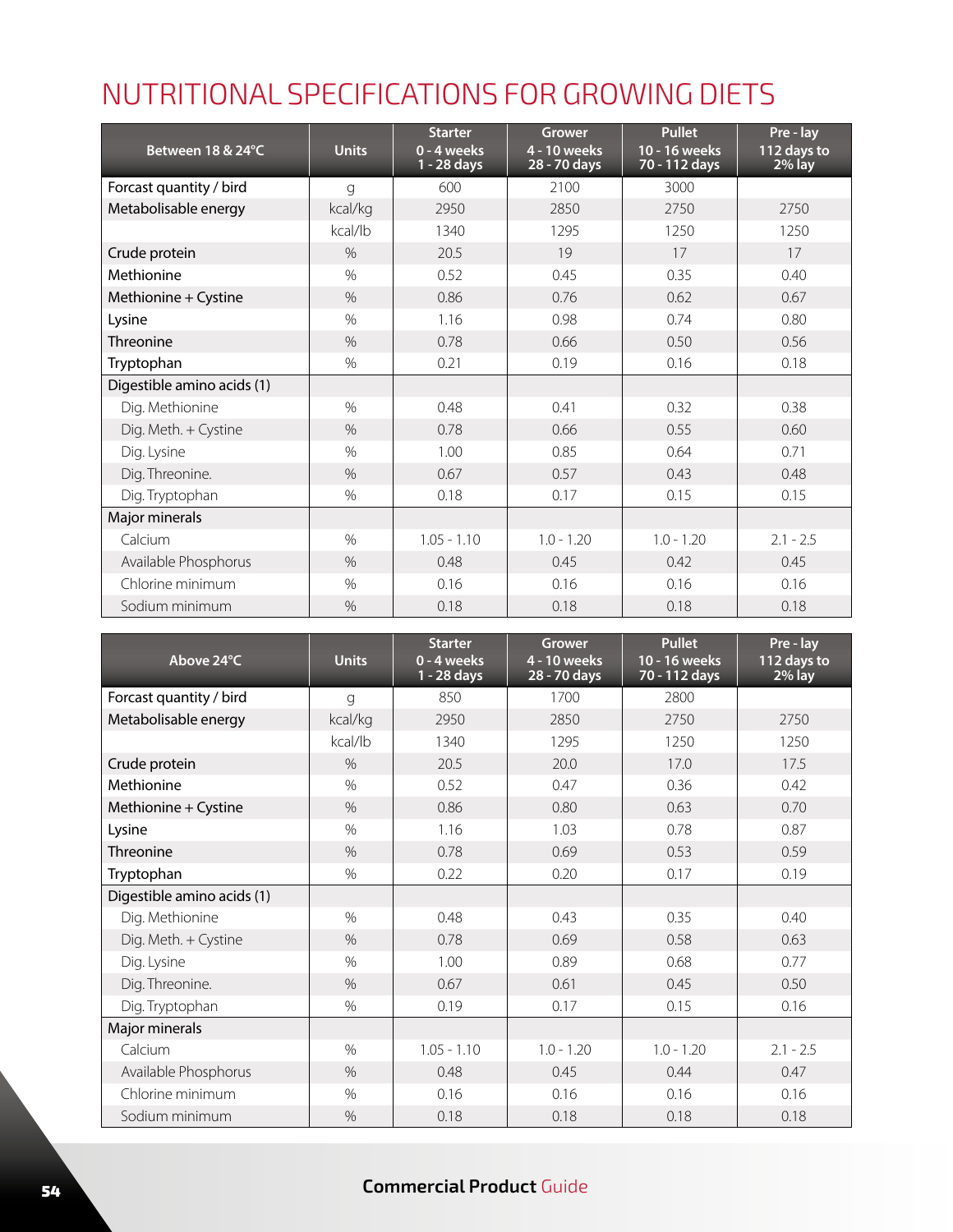### PROTEIN AND AMINO ACID REQUIREMENTS FOR LAYING PERIOD

#### **Recommendations for amino acids expressed in total or digestible and ideal proteins established for a production of 59.5 egg mass per day**

| Limiting amino            | <b>Based on European table 2002</b> |         |                                 |                                  |                 |
|---------------------------|-------------------------------------|---------|---------------------------------|----------------------------------|-----------------|
| acids                     | <b>Ideal</b><br>protein             |         | Requirements in mg per g of egg | Daily requirements in mg per day |                 |
|                           |                                     | Dig. AA | <b>Total AA</b>                 | Dig. AA                          | <b>Total AA</b> |
| Lysine                    | 100                                 | 13.34   | 15.0                            | 795                              | 895             |
| Methionine                | 53                                  | 7.1     | 7.56                            | 420                              | 450             |
| Methionine $+$<br>Cystine | 82                                  | 10.9    | 12.1                            | 650                              | 720             |
| Tryptophan                | 22.5                                | 3.00    | 3.50                            | 178                              | 208             |
| Isoleucine                | 91                                  | 12.2    | 13.35                           | 725                              | 795             |
| Valine                    | 97                                  | 13.0    | 14.35                           | 775                              | 855             |
| <b>Threonine</b>          | 70                                  | 9.4     | 11.0                            | 560                              | 655             |

These daily amino acids requirement must be adjusted according to the feed consumption:

| Daily amino acids     | Feed consumption | $=$ % of amino acids in the feed |
|-----------------------|------------------|----------------------------------|
| requirement in mg/day | observed in g    |                                  |

Formulation of layer diets can be carried out by introducing ISOLEUCINE and VALINE as nutritional constraints, replacing protein as a constraint. If this is not possible, these are recommendations for a minimum of protein for feed containing or not containing Meat and Bone Meal (MBM).

From a practical point of view, we estimate that it is necessary to increase the concentration of amino acids by about 6 % during the 17-28 weeks period in relation to the feed consumption observed after 28 weeks. Total or digestible amino acids levels are established for a production of 59.5 g egg mass per day.

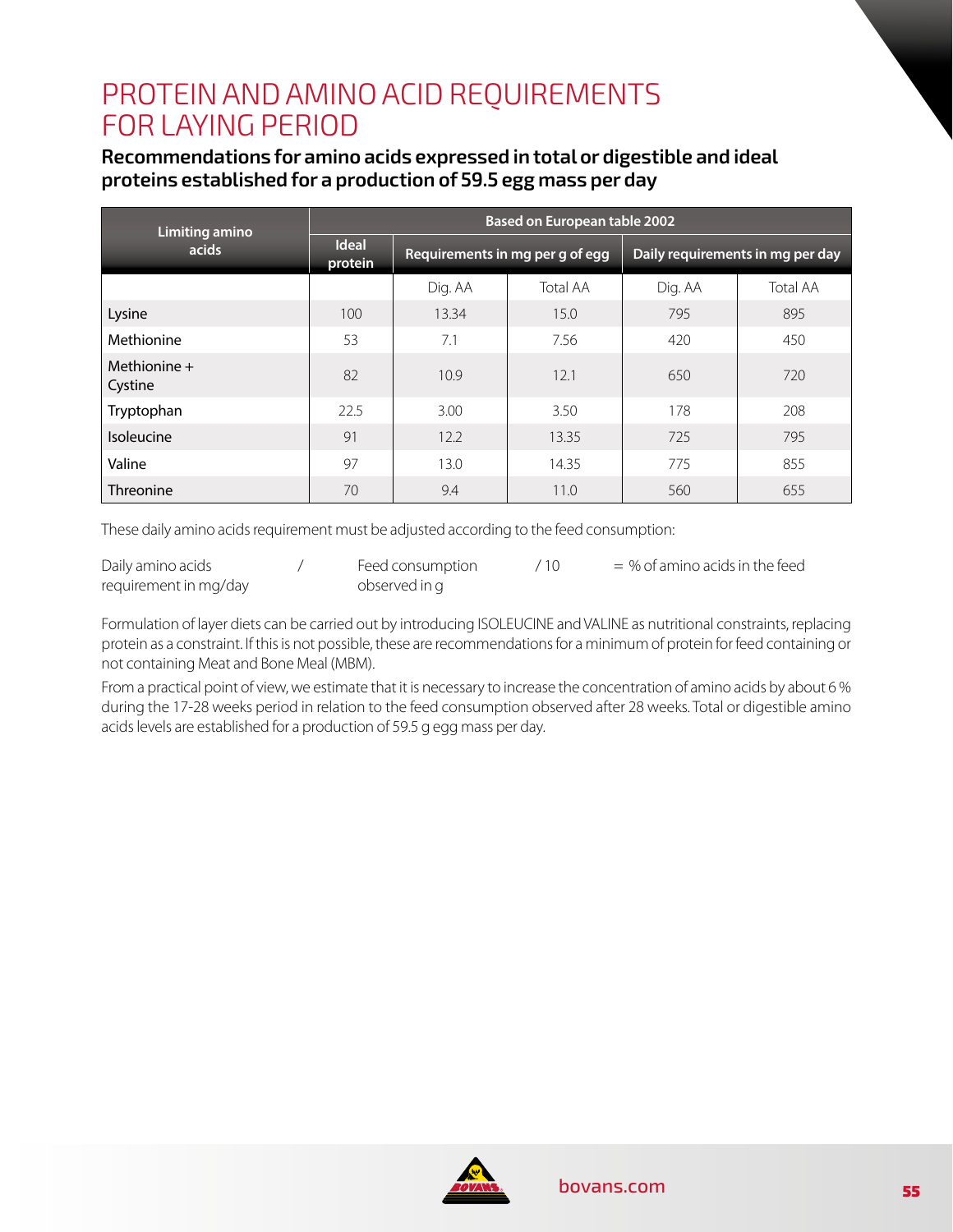### ADDED VITAMINS AND MINERALS

|                                           |              |                | <b>Rearing period</b> |                      |
|-------------------------------------------|--------------|----------------|-----------------------|----------------------|
| <b>Added trace elements</b>               |              | $0 - 10$ weeks | 10 weeks - 2 % LAY    | <b>Laying period</b> |
| Manganese (Mn)                            | PPM          | 85             | 85                    | 85                   |
| Zinc(Zn)                                  | <b>PPM</b>   | 80             | 80                    | 80                   |
| Iron (Fe)                                 | PPM          | 80             | 80                    | 80                   |
| Iodine (I)                                | <b>PPM</b>   | $\mathbf{1}$   | $\mathbf{1}$          | $\mathbf{1}$         |
| Copper (Cu)                               | PPM          | 10             | 10                    | 10                   |
| Selenium (Se)                             | PPM          | 0.3            | 0.3                   | 0.3                  |
| Cobalt (Co)                               | PPM          | 0.5            | 0.5                   | 0.2                  |
| Added vitamins per kg of diet in IU or mg |              |                |                       |                      |
| Vitamin A                                 | $\sf I\sf U$ | 13.000         | 10.000                | 12.000               |
| Vitamin D3                                | U            | 2.500          | 2.500                 | 3.500                |
| Vitamin E                                 | mg           | 25             | 25                    | 30                   |
| Vitamin K3                                | mg           | $\overline{3}$ | $\overline{3}$        | $\overline{3}$       |
| Vitamin B1 (Thianine)                     | mg           | 2.5            | 2.5                   | 2.5                  |
| Vitamin B2 (Riboflavin)                   | mg           | $\overline{7}$ | 5                     | 6.5                  |
| Vitamin B6 (Pyridoxine)                   | mg           | 5              | 5                     | 5                    |
| Vitamin B12                               | mg           | 0.03           | 0.02                  | 0.02                 |
| Nicotinic Acid (Niacin)                   | mg           | 60             | 30                    | 40                   |
| <b>Calcium Pantothenate</b>               | mg           | 15             | 10                    | 10                   |
| <b>Folic Acid</b>                         | mg           | $\mathbf{1}$   | $\mathbf{1}$          | $\mathbf{1}$         |
| Biotin                                    | mg           | 0.2            | 0.2                   | 0.2                  |
| Choline                                   | mg           | 1000           | 1000                  | 1000                 |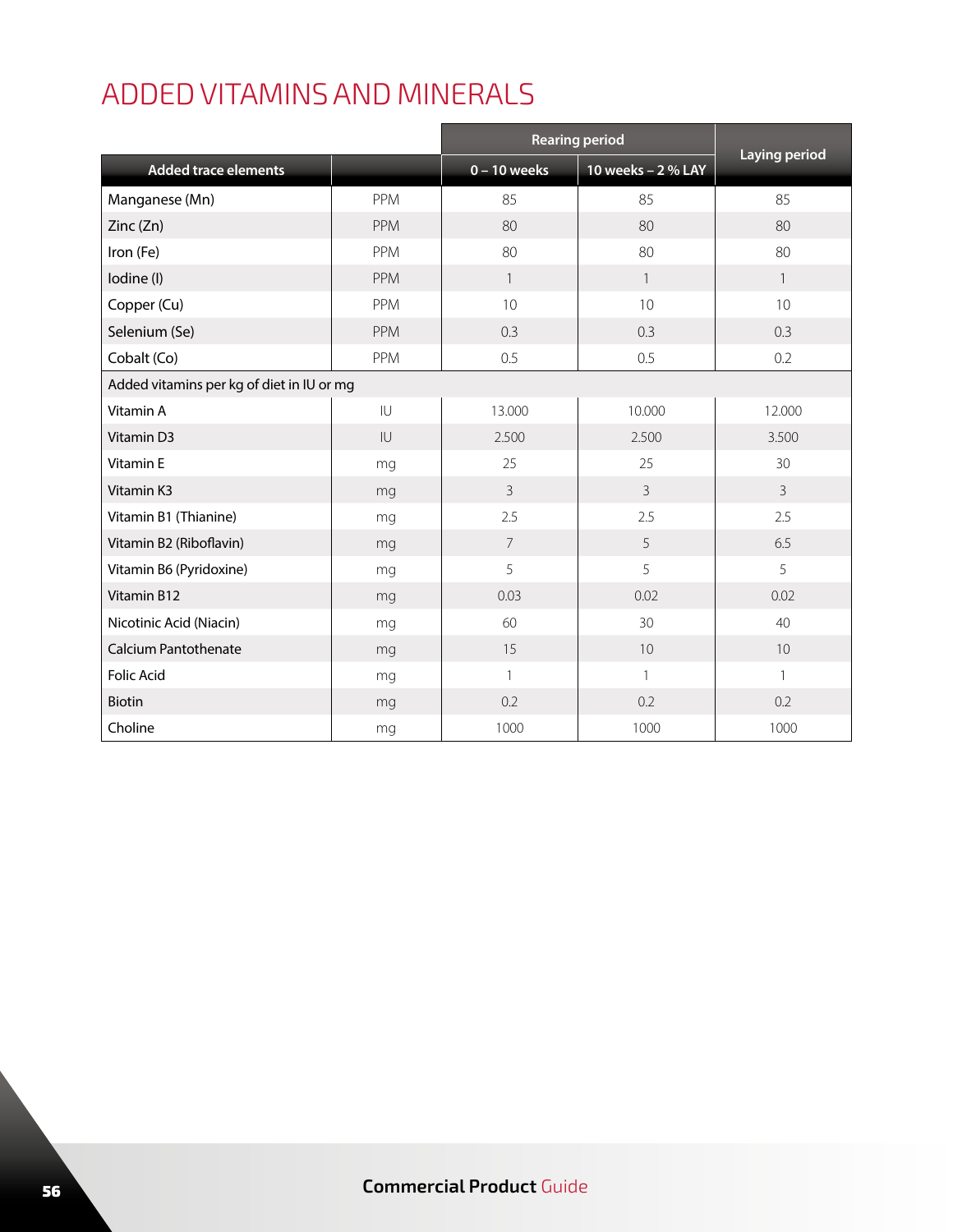### NUTRITIONAL RECOMMENDATIONS FOR THE LAYING PERIOD

| Recommended energy:<br>2800-2880 kcal / kg<br>1275-1310 kcal /lb | FROM 2 % LAY TO 28 WEEKS OLD |        |        |        |        |
|------------------------------------------------------------------|------------------------------|--------|--------|--------|--------|
| Average food intake in g / day                                   | 95                           | 100    | 105    | 110    | 115    |
| Crude Protein<br>Total amino acids %:                            | (20.5)                       | (19.5) | (18.6) | (17.7) | (17.0) |
| Lysine                                                           | 1.00                         | 0.95   | 0.90   | 0.86   | 0.82   |
| Methionine                                                       | 0.51                         | 0.48   | 0.45   | 0.43   | 0.42   |
| Methionine + Cystine                                             | 0.85                         | 0.81   | 0.73   | 0.69   | 0.66   |
| Tryptophan                                                       | 0.23                         | 0.22   | 0.21   | 0.20   | 0.19   |
| Threonine                                                        | 0.72                         | 0.69   | 0.66   | 0.63   | 0.60   |
| Isoleucine                                                       | 0.88                         | 0.83   | 0.80   | 0.77   | 0.73   |
| Valine                                                           | 0.94                         | 0.90   | 0.86   | 0.82   | 0.79   |
| Arginine                                                         | 1.22                         | 1.16   | 1.10   | 1.05   | 1.03   |
| Digestible amino acids %:                                        |                              |        |        |        |        |
| Lysine                                                           | 0.89                         | 0.84   | 0.80   | 0.77   | 0.73   |
| Methionine                                                       | 0.48                         | 0.46   | 0.43   | 0.41   | 0.39   |
| Methionine + Cystine                                             | 0.75                         | 0.72   | 0.66   | 0.63   | 0.60   |
| Tryptophan                                                       | 0.20                         | 0.19   | 0.18   | 0.17   | 0.16   |
| Threonine                                                        | 0.62                         | 0.59   | 0.57   | 0.54   | 0.52   |
| Isoleucine                                                       | 0.80                         | 0.76   | 0.73   | 0.70   | 0.67   |
| Valine                                                           | 0.85                         | 0.81   | 0.78   | 0.75   | 0.71   |
| Arginine                                                         | 1.10                         | 1.05   | 1.00   | 0.95   | 0.91   |

From 2% lay up to 28 weeks, one should base it on a level of consumption, which is 7 g lower than the intake observed after 28 weeks.

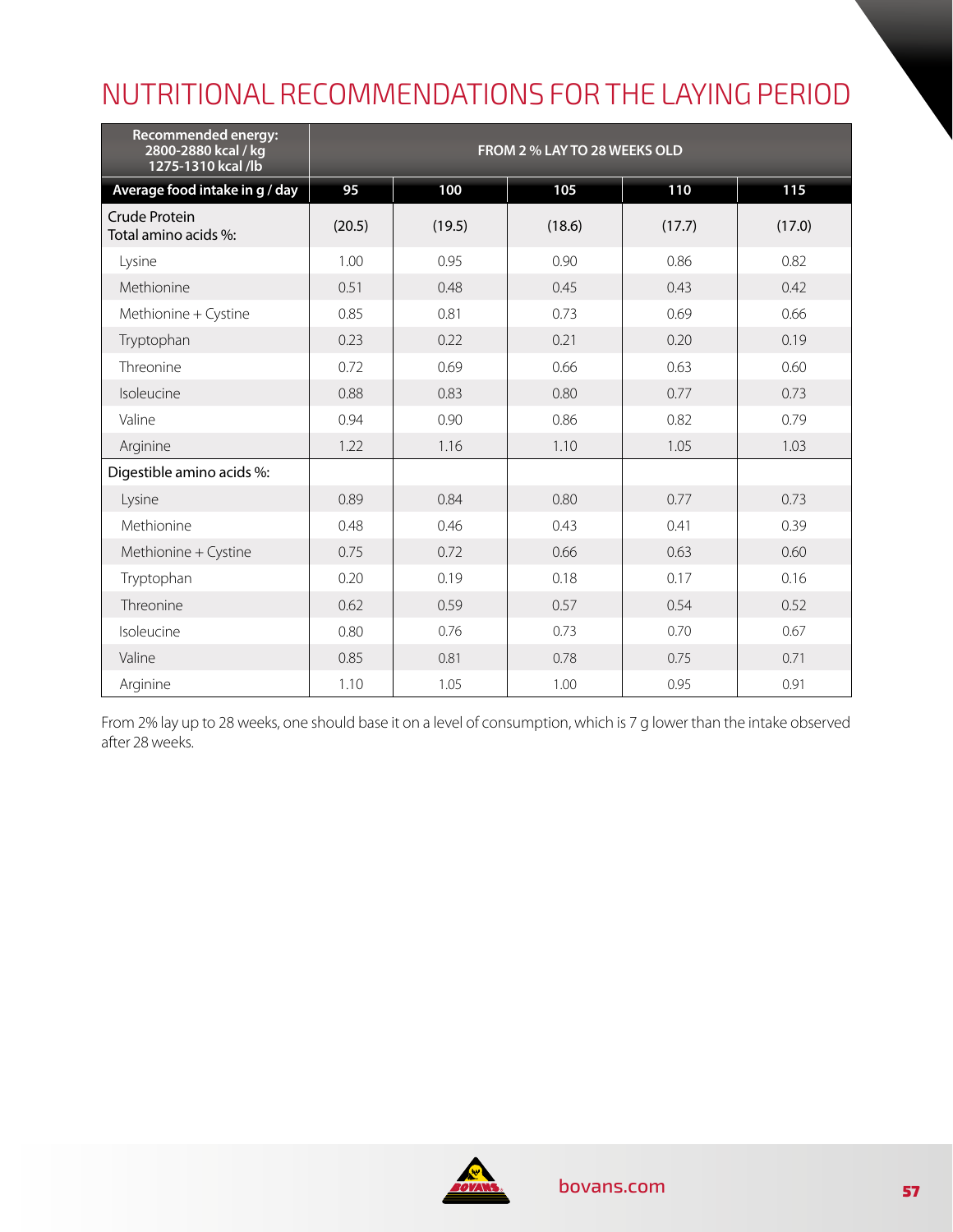| <b>Recommended energy:</b><br>2750-2850 kcal / kg<br>1250-1295 kcal /lb | FROM 29 WEEKS TO THE END OF THE LAY |        |        |        |        |
|-------------------------------------------------------------------------|-------------------------------------|--------|--------|--------|--------|
| Average food intake in g / day                                          | 105                                 | 110    | 115    | 120    | 125    |
| Crude Protein<br>Total amino acids %:                                   | (18.6)                              | (17.7) | (17.0) | (16.3) | (15.6) |
| Lysine                                                                  | 0.85                                | 0.81   | 0.78   | 0.74   | 0.71   |
| Methionine                                                              | 0.43                                | 0.41   | 0.39   | 0.38   | 0.36   |
| Methionine + Cystine                                                    | 0.69                                | 0.66   | 0.63   | 0.60   | 0.58   |
| Tryptophan                                                              | 0.20                                | 0.19   | 0.18   | 0.17   | 0.16   |
| Threonine                                                               | 0.62                                | 0.59   | 0.56   | 0.54   | 0.52   |
| Isoleucine                                                              | 0.76                                | 0.72   | 0.69   | 0.66   | 0.64   |
| Valine                                                                  | 0.81                                | 0.78   | 0.74   | 0.71   | 0.68   |
| Arginine                                                                | 1.10                                | 1.05   | 1.03   | 0.97   | 0.93   |
| Digestible amino acids %:                                               |                                     |        |        |        |        |
| Lysine                                                                  | 0.76                                | 0.72   | 0.69   | 0.66   | 0.64   |
| Methionine                                                              | 0.40                                | 0.38   | 0.37   | 0.35   | 0.34   |
| Methionine + Cystine                                                    | 0.62                                | 0.59   | 0.57   | 0.55   | 0.52   |
| Tryptophan                                                              | 0.17                                | 0.16   | 0.15   | 0.15   | 0.14   |
| Threonine                                                               | 0.53                                | 0.51   | 0.49   | 0.47   | 0.45   |
| Isoleucine                                                              | 0.69                                | 0.66   | 0.63   | 0.61   | 0.58   |
| Valine                                                                  | 0.74                                | 0.70   | 0.67   | 0.65   | 0.62   |
| Arginine                                                                | 1.00                                | 0.95   | 0.91   | 0.88   | 0.84   |

### MINERAL NUTRITION

#### **Daily mineral recommendations**

| Daily requirements     | From 17 to 28 weeks | From 29 to 50 weeks | From after 50 weeks |
|------------------------|---------------------|---------------------|---------------------|
| Available Phosphorus g | $0.45 - 0.48$       | $0.44 - 0.46$       | $0.38 - 0.40$       |
| Calcium g              | $4.0 - 4.2$         | $4.2 - 4.4$         | $4.5 - 4.7$         |
| Sodium minimum mg      | 180                 | 180                 | 180                 |
| Chlorine min.-max. mg  | 170 - 260           | $170 - 260$         | $170 - 260$         |
| Oil min.-max. (1) %    | $2 - 3$             | $1 - 2$             | $0.5 - 1.5$         |

(1): Vegetable oil rich in unsaturated fatty acid improves egg weight, according to the requirement of the market and the appetence a level of 2 to 3% is required. To avoid egg size becoming too large at the end of lay, we advise reducing the quantity of vegetable oil being used. All these daily mineral requirements must be divided by the observed feed consumption, to get the ideal percentage in the feed.

| Daily requirement |  |
|-------------------|--|
| in mg/day         |  |

 $/10 = %$  in the feed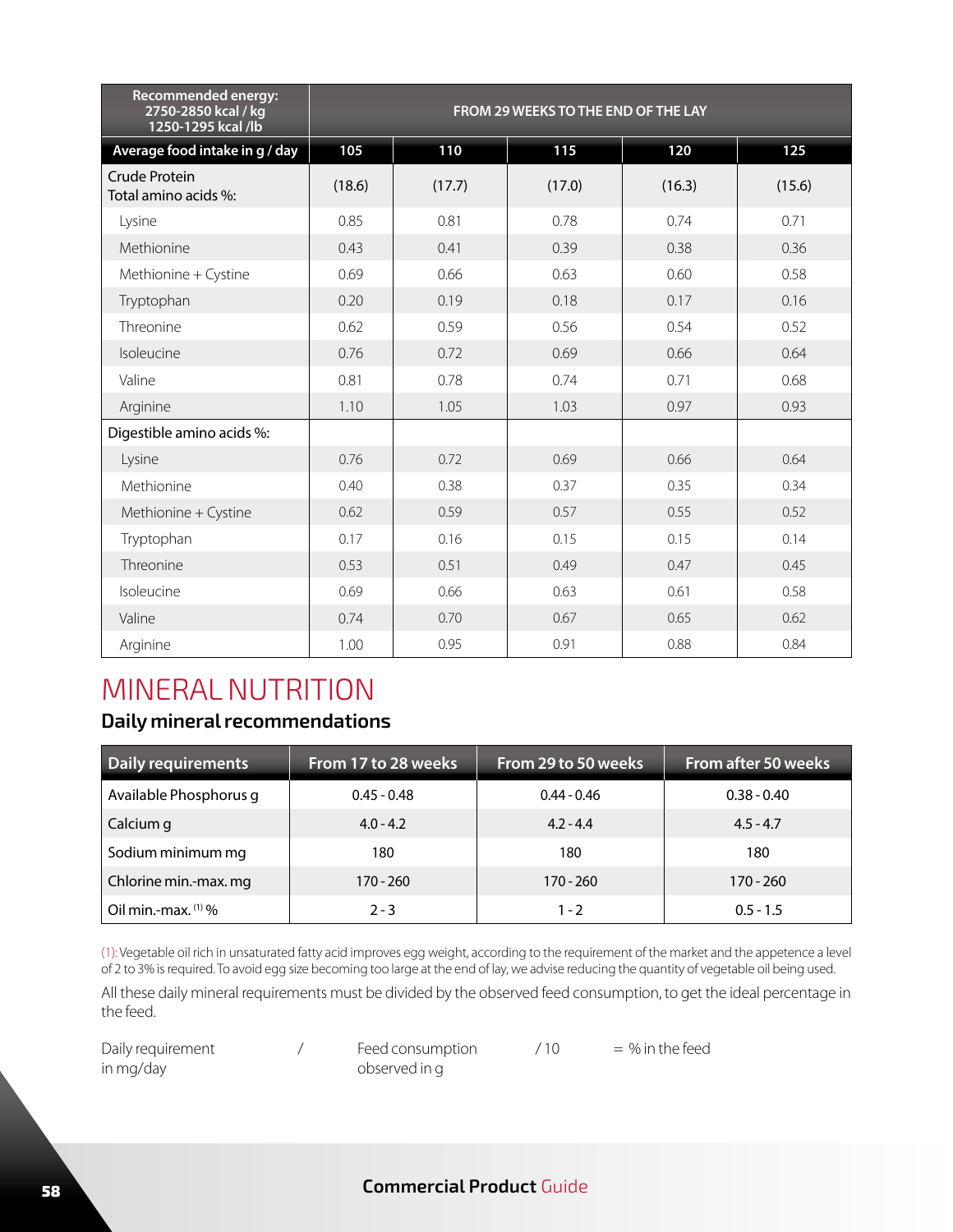### FEED FOR BIRDS IN ALTERNATIVE PRODUCTION

#### **Energy**

The main difference between cage and alternative production feed is energy requirement. Birds in alternative production system are much more active and when they have access to the range are confronted by temperature variations. These two factors lead to an increase in their energy requirement. To cover their higher energy requirement, birds eat more. According to the housing system used, temperature and bird feathering, feed consumption can be increased by 3 to 20%. In alternative production, it is essential for point of lay pullets to reach their mature body weight quickly. Energy intake is usually the limiting factor for production and growth when lay is starting. It is highly advisable to use a higher energy diet

from 18 to 30/35 weeks of age. Birds are able to adapt on wide range of energy values. However, observations show energy levels of 2800 to 2880 kcal/kg or 1275 – 1310 kcal/lb. are adapted for start of lay diet.

For the second part of the production until depletion energy concentration must be decreased to prevent fattening, improve feathering and livability. Lower energy diets contain more insoluble fibre, increase consumption time and affect bird behaviour (see 'Fiber for laying hen' section). However, diets with lower energy values increase feed consumption. Observing local regulations and raw material availability, a compromise between feed intake/FCR, bird behaviour and bird bodyweight must be found. Classical energy feed range, observed after 35 weeks of age, are from 2750 to 2850 kcal/kg or 1250 - 1295 Kcal/lb.

All the other nutrients requirements in alternative production are very close to those used for cage system.

#### **Fibre for layer**

Birds have a specific requirement for fibre. They must find fibre in the feed or in their immediate environment. It has been shown that if birds are deficient in fibre, it can lead to feather pecking and then feathers are used by the bird as a fibre source. A poor feathering observed in a flock without feathers visible on the floor could be a sign of a lack of fibre.

It is clear that a good supply of fibre improves feathering, decreases mortality, improves gut health and digestion.

Fibre provided to layer flocks must be insoluble with as much as possible of a coarse texture. Fibre could be provided through the feed. According to the raw material available, total fibre content can be very variable 2.5% of raw cellulose is considered as low level, above 5% as a high level. Most of the fibre can be provided by oilseed meal (sunflower / rapeseed), alfalfa (or lucerne), and oats. Cereal by-products could provide a good amount of fibre in the feed, but their texture is usually too fine to have 'structure effect' on the digestive tract.

Fibre should be provided directly in the building. We advise the use of a coarse fibre such as straw, alfalfa (lucerne), wood shavings, rice/oat husk, sillage, etc. These materials must be available in the building through round feeders or directly as a ball on the scratching area. Birds must have a free access to fibre sources at all times. We advise not spreading fibre directly on the floor. To prevent floor eggs, fibre supply must be introduced after the peak of production when the birds are well trained to use the nest.

#### **Feeding management**

Feeding management during production should follow several simple rules:

- **•** Hens are grain eaters and have a preference for bigger feed particles. They need to eat all the components of the formulated feed including the fine with higher concentration of amino acids, minerals and vitamins.
- **•** For this reason we recommend that the birds finish their ration every day so that the feeders rest empty for a while.
- **•** In case of floor or dirty eggs, we recommend not disturbing the birds with feed distribution during their oviposition time, so we recommend not feed distribution during the first 5-6 hours of the day
- **•** The birds should preferably eat a greater part of their daily ration during the second half of the day. The fast accumulation of calcium in the eggshell starts at this time and the birds can very effectively utilize the calcium from the feed to form a good eggshell. These are the reasons why the feed for laying hens in production should be distributed in the second half of their day.

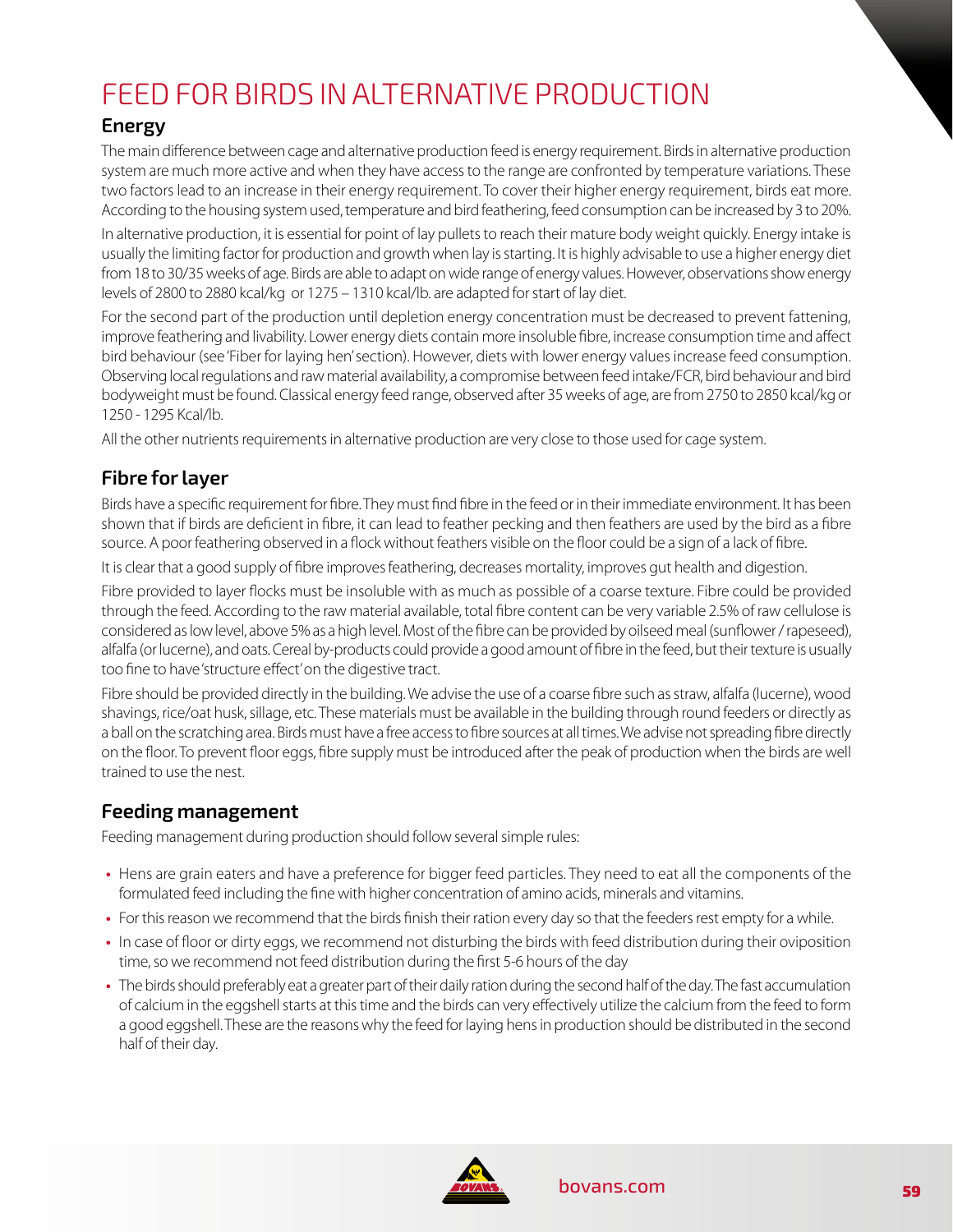- **•** Make the least number of distributions possible to avoid selection of bigger particles (ideally 1-3 distributions in the afternoon – depending on the capacity of the feeding system). The whole daily ration should be distributed during this time. Besides the specific appetite for calcium that the hen shows during the eggshell formation, they also naturally eat more in the last hours of a day to meet energy needs for the night period.
- **•** The last feed distribution 1-2 hours before lights off also encourages the birds to get to the house from range and to the system (slatted area and perches) and to sleep there. The amount of the feed distributed must be sufficient to cover the increased consumption during the next morning (the birds are hungry after the night period and will easily finish the less attractive fine part of the ration). As the feed is not distributed in the morning the hens have time to find a nest and lay the eggs there. The remains of feed from the previous day is eaten during this time and the feeding system may stay empty for one or two hours. The birds have finished their ration, all the feed is consumed, the eggs are laid and the feeding system is ready for the first feed distribution of the day. The birds have enough appetite to start the intensive feed consumption of the afternoon.

#### **Pasture and range management**

Good pasture management and range enhancement improves welfare of the birds.

#### **RANGE ENHANCEMENT**

The most critical part of the range is the immediate access of the range (first 5/10 meters) in and around the area of the popholes. It is recommended to place large stones or slats immediately adjacent to the popholes or the winter garden. The stones beside the house help to keep the birds' feet clean and assist to the drainage. Puddles surrounding the house can be a source of contamination and need to be avoided.

Trees and shelter provision on the range allows birds to utilize the range better and protect them against climatic conditions.



#### **PASTURE MANAGEMENT**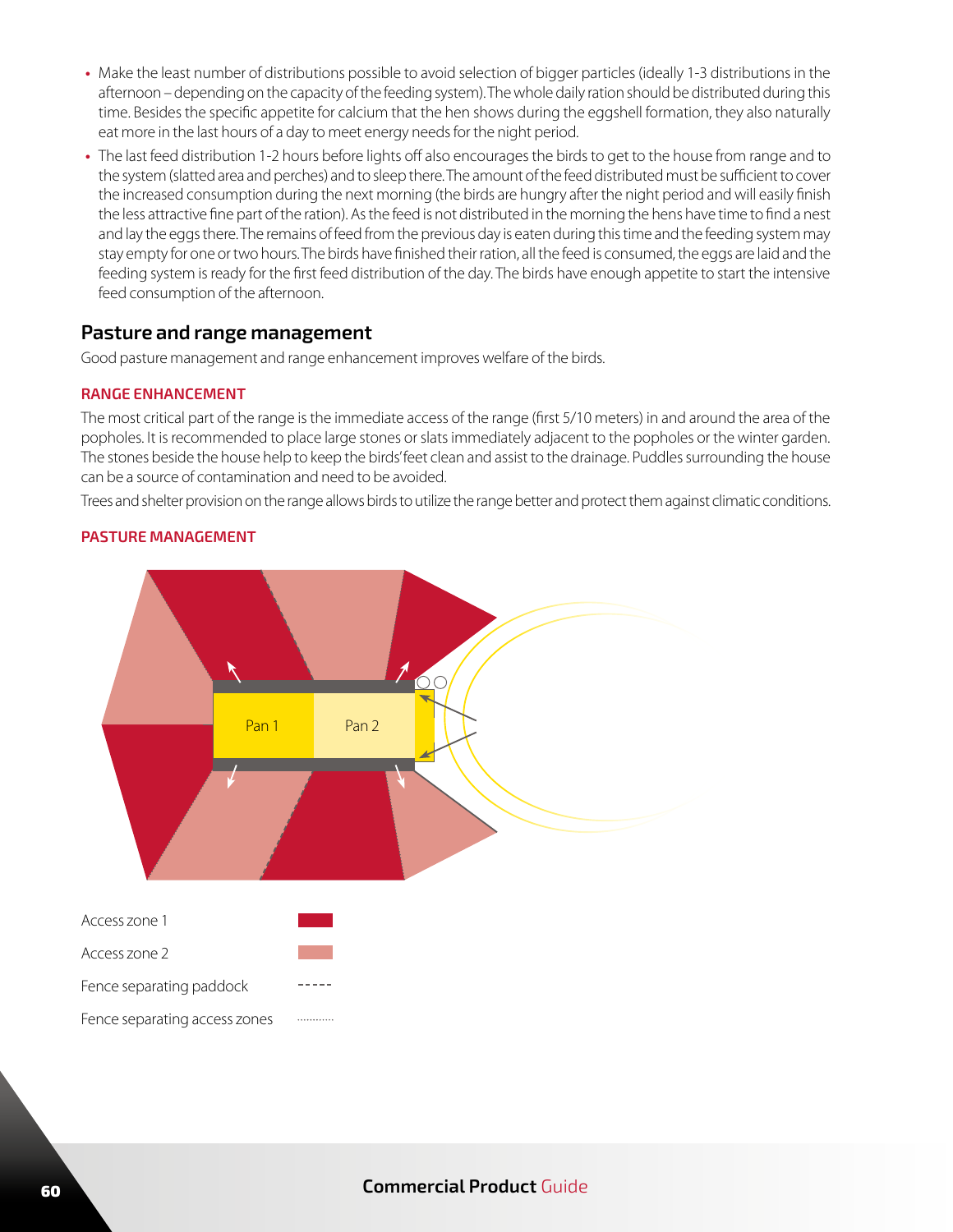Pasture comprises not only plants and grasses, but also includes soil – which should have a certain structure if the plant population is to flourish. The pasture has to be managed if firstly it is to thrive, and secondly the birds are to find it acceptable.

The 'paddock' grazing system, where the pasture is divided into 3 or 4 paddocks (or more) and grazed alternately for periods of 3 to 4 weeks, is most useful from several standpoints:

- **•** The plants have a recovery period, during which in the appropriate season, it is possible to re-seed worn areas, in order to maintain good pasture quality.
- **•** When paddocks are not stocked they may be cut and hay may be taken.
- **•** It is possible to chain harrow the pasture, breaking up any mat of dead herbage an essential feature of pasture management.
- **•** Owing to the break periods, the ground does not become 'fowl sick'. In particular the development of parasitic worms is kept under control.

The areas close to (within 50 metres) the poultry house suffer heavy wear, and will need to be repaired from time to time. The ground may well need cultivating, prior to re-seeding, in order to improve soil structure. Grass does not flourish unless the soil conditions are correct.

It may be necessary to plough areas of ground, allowing exposure to frost and rain, during the winter period, in order to repair soil structure. Reseeding would then be during the early spring.

If reseeding can be carried out during early autumn, this is generally preferable to spring planting. Autumn sowing usually enables the plant population to become much better established, with deeper root growth, before the dry periods that often occur during late spring and summer.

Reseeding will normally be using hard wearing ryegrass species – these are the most durable.

#### **DECONTAMINATION OF THE RANGE**

In case of heavy contamination of the range, 500g/m<sup>2</sup> quicklime powder could be spread in this area. Other actions like using chain harrow, could be applied to allow sunlight (ultraviolet) to treat the infected soil.

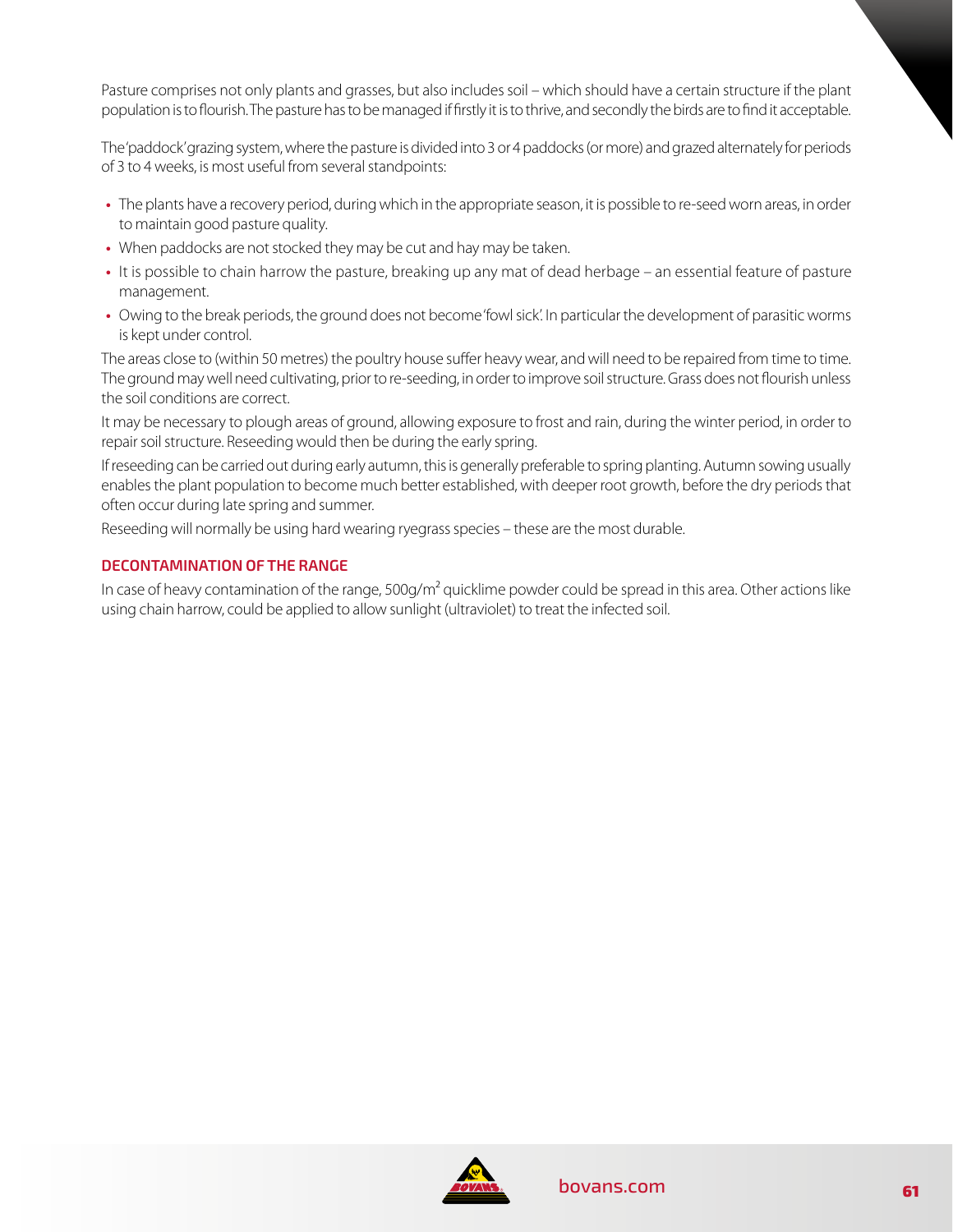### BOVANS BROWN PRODUCTION TABLE

| % Hen Day<br>Age in |            | $\%$              | <b>Cumulative</b><br>Eggs / Hen |       | Average Egg Weight | <b>Daily</b><br>Egg<br><b>Mass</b> |       | <b>Cumulative</b><br>Egg Mass / Hen<br><b>Housed</b> |      | <b>Feed Intake</b> | Bodyweight       |       |      |
|---------------------|------------|-------------------|---------------------------------|-------|--------------------|------------------------------------|-------|------------------------------------------------------|------|--------------------|------------------|-------|------|
| <b>Weeks</b>        | Production | <b>Livability</b> | Housed                          | g/egg | $OZ$ ./<br>Doz.    | Lbs. /<br>case                     | grams | kg                                                   | lb.  | bird/<br>day (g)   | 100/day<br>(lbs) | grams | Lbs  |
| 19                  | 16.1       | 99.9              | $\mathbf{1}$                    | 46.2  | 19.6               | 36.7                               | 7.4   | 0.1                                                  | 0.2  | 93                 | 20.6             | 1630  | 3.59 |
| 20                  | 40.8       | 99.8              | 4                               | 49.3  | 20.9               | 39.1                               | 20.1  | 0.2                                                  | 0.4  | 100                | 22.0             | 1676  | 3.70 |
| 21                  | 65.4       | 99.7              | 9                               | 52.0  | 22.0               | 41.3                               | 34.0  | 0.4                                                  | 0.9  | 106                | 23.3             | 1713  | 3.78 |
| 22                  | 83.4       | 99.7              | 15                              | 54.2  | 22.9               | 43.0                               | 45.2  | 0.8                                                  | 1.8  | 110                | 24.3             | 1750  | 3.86 |
| 23                  | 92.3       | 99.6              | 21                              | 56.0  | 23.7               | 44.4                               | 51.7  | 1.1                                                  | 2.4  | 113                | 24.9             | 1767  | 3.90 |
| 24                  | 94.1       | 99.5              | 28                              | 57.5  | 24.3               | 45.6                               | 54.1  | 1.5                                                  | 3.3  | 114                | 25.2             | 1782  | 3.93 |
| 25                  | 95.1       | 99.5              | 34                              | 58.7  | 24.8               | 46.6                               | 55.8  | 1.9                                                  | 4.2  | 114                | 25.2             | 1796  | 3.96 |
| 26                  | 95.8       | 99.4              | 41                              | 59.6  | 25.2               | 47.3                               | 57.2  | 2.3                                                  | 5.1  | 114                | 25.2             | 1809  | 3.99 |
| 27                  | 95.8       | 99.3              | 48                              | 60.4  | 25.6               | 47.9                               | 57.9  | 2.7                                                  | 6.0  | 114                | 25.2             | 1821  | 4.01 |
| 28                  | 95.7       | 99.3              | 54                              | 61.0  | 25.8               | 48.4                               | 58.4  | 3.1                                                  | 6.8  | 114                | 25.2             | 1831  | 4.04 |
| 29                  | 95.7       | 99.2              | 61                              | 61.4  | 26.0               | 48.7                               | 58.8  | 3.5                                                  | 7.7  | 114                | 25.2             | 1841  | 4.06 |
| 30                  | 95.6       | 99.1              | 67                              | 61.8  | 26.2               | 49.0                               | 59.1  | 3.9                                                  | 8.6  | 114                | 25.2             | 1850  | 4.08 |
| 31                  | 95.5       | 99.0              | 74                              | 62.1  | 26.3               | 49.3                               | 59.3  | 4.3                                                  | 9.5  | 115                | 25.2             | 1858  | 4.10 |
| 32                  | 95.4       | 99.0              | 81                              | 62.3  | 26.4               | 49.4                               | 59.4  | 4.7                                                  | 10.4 | 115                | 25.3             | 1866  | 4.11 |
| 33                  | 95.2       | 98.9              | 87                              | 62.4  | 26.4               | 49.5                               | 59.4  | 5.1                                                  | 11.2 | 115                | 25.3             | 1873  | 4.13 |
| 34                  | 95.1       | 98.8              | 94                              | 62.5  | 26.5               | 49.6                               | 59.5  | 5.5                                                  | 12.1 | 115                | 25.3             | 1879  | 4.14 |
| 35                  | 94.9       | 98.8              | 100                             | 62.7  | 26.5               | 49.8                               | 59.5  | 6.0                                                  | 13.2 | 115                | 25.3             | 1885  | 4.16 |
| 36                  | 94.8       | 98.7              | 107                             | 62.8  | 26.6               | 49.8                               | 59.5  | 6.4                                                  | 14.1 | 115                | 25.3             | 1891  | 4.17 |
| 37                  | 94.6       | 98.6              | 113                             | 62.9  | 26.6               | 49.9                               | 59.5  | 6.8                                                  | 15.0 | 115                | 25.3             | 1896  | 4.18 |
| 38                  | 94.4       | 98.6              | 120                             | 63.0  | 26.7               | 50.0                               | 59.4  | 7.2                                                  | 15.9 | 115                | 25.3             | 1901  | 4.19 |
| 39                  | 94.1       | 98.5              | 126                             | 63.1  | 26.7               | 50.1                               | 59.4  | 7.6                                                  | 16.8 | 115                | 25.3             | 1906  | 4.20 |
| 40                  | 93.9       | 98.4              | 133                             | 63.3  | 26.8               | 50.2                               | 59.4  | 8.0                                                  | 17.6 | 115                | 25.3             | 1911  | 4.21 |
| 41                  | 93.7       | 98.4              | 139                             | 63.3  | 26.8               | 50.2                               | 59.3  | 8.4                                                  | 18.5 | 115                | 25.3             | 1915  | 4.22 |
| 42                  | 93.4       | 98.3              | 146                             | 63.4  | 26.8               | 50.3                               | 59.2  | 8.8                                                  | 19.4 | 115                | 25.3             | 1919  | 4.23 |
| 43                  | 93.1       | 98.2              | 152                             | 63.5  | 26.9               | 50.4                               | 59.1  | 9.2                                                  | 20.3 | 115                | 25.3             | 1923  | 4.24 |
| 44                  | 92.9       | 98.2              | 159                             | 63.6  | 26.9               | 50.5                               | 59.0  | 9.6                                                  | 21.2 | 115                | 25.3             | 1927  | 4.25 |
| 45                  | 92.6       | 98.1              | 165                             | 63.6  | 26.9               | 50.5                               | 58.9  | 10.0                                                 | 22.0 | 115                | 25.3             | 1931  | 4.26 |
| 46                  | 92.3       | 98.0              | 171                             | 63.7  | 27.0               | 50.6                               | 58.8  | 10.4                                                 | 22.9 | 115                | 25.3             | 1935  | 4.27 |
| 47                  | 92.0       | 98.0              | 178                             | 63.8  | 27.0               | 50.6                               | 58.6  | 10.8                                                 | 23.8 | 115                | 25.3             | 1939  | 4.27 |
| 48                  | 91.7       | 97.9              | 184                             | 63.8  | 27.0               | 50.6                               | 58.5  | 11.2                                                 | 24.7 | 115                | 25.4             | 1942  | 4.28 |
| 49                  | 91.3       | 97.8              | 190                             | 63.9  | 27.0               | 50.7                               | 58.3  | 11.6                                                 | 25.6 | 115                | 25.4             | 1946  | 4.29 |
| 50                  | 91.0       | 97.8              | 196                             | 63.9  | 27.0               | 50.7                               | 58.2  | 12.0                                                 | 26.5 | 115                | 25.4             | 1949  | 4.30 |
| 51                  | 90.6       | 97.7              | 203                             | 64.0  | 27.1               | 50.8                               | 58.0  | 12.4                                                 | 27.3 | 115                | 25.4             | 1953  | 4.31 |
| 52                  | 90.3       | 97.6              | 209                             | 64.1  | 27.1               | 50.9                               | 57.8  | 12.8                                                 | 28.2 | 115                | 25.4             | 1956  | 4.31 |
| 53                  | 89.9       | 97.6              | 215                             | 64.1  | 27.1               | 50.9                               | 57.7  | 13.2                                                 | 29.1 | 115                | 25.4             | 1959  | 4.32 |
| 54                  | 89.6       | 97.5              | 221                             | 64.2  | 27.2               | 51.0                               | 57.5  | 13.6                                                 | 30.0 | 115                | 25.4             | 1962  | 4.33 |
| 55                  | 89.2       | 97.4              | 227                             | 64.2  | 27.2               | 51.0                               | 57.3  | 14.0                                                 | 30.9 | 115                | 25.4             | 1965  | 4.33 |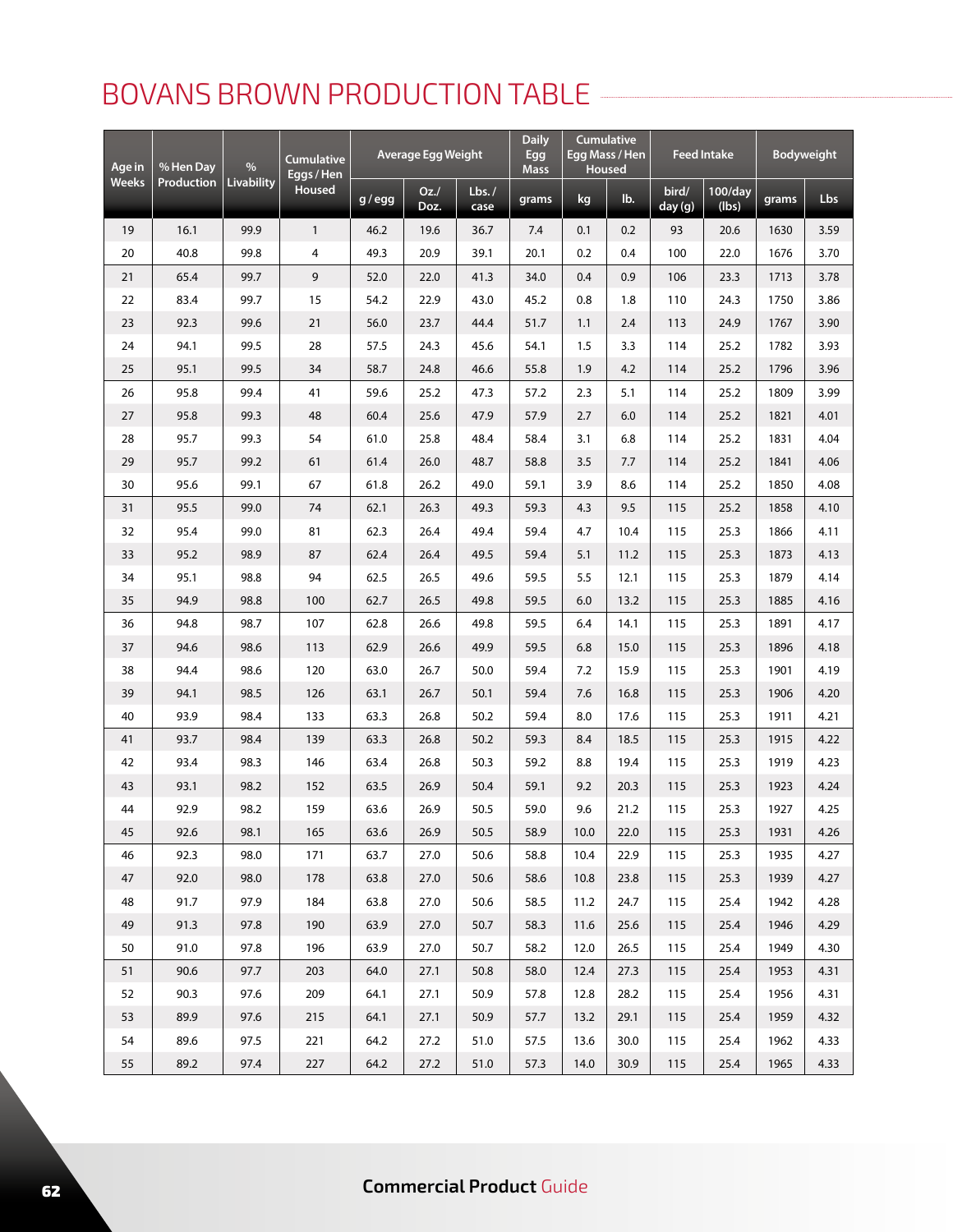| Age in       | % Hen Day  | $\frac{9}{6}$     | <b>Cumulative</b><br>Eggs / Hen |       | Average Egg Weight |                | <b>Daily</b><br>Egg<br><b>Mass</b> | <b>Cumulative</b><br>Egg Mass / Hen<br>Housed |      | <b>Feed Intake</b> |                  | <b>Bodyweight</b> |      |
|--------------|------------|-------------------|---------------------------------|-------|--------------------|----------------|------------------------------------|-----------------------------------------------|------|--------------------|------------------|-------------------|------|
| <b>Weeks</b> | Production | <b>Livability</b> | Housed                          | g/egg | $OZ$ ./<br>Doz.    | Lbs. /<br>case | grams                              | kg                                            | lb.  | bird/<br>day (g)   | 100/day<br>(lbs) | grams             | Lbs  |
| 56           | 88.8       | 97.3              | 233                             | 64.3  | 27.2               | 51.0           | 57.1                               | 14.4                                          | 31.7 | 115                | 25.4             | 1967              | 4.34 |
| 57           | 88.4       | 97.3              | 239                             | 64.3  | 27.2               | 51.0           | 56.9                               | 14.8                                          | 32.6 | 115                | 25.4             | 1969              | 4.34 |
| 58           | 88.0       | 97.2              | 245                             | 64.4  | 27.3               | 51.1           | 56.6                               | 15.2                                          | 33.5 | 115                | 25.4             | 1971              | 4.35 |
| 59           | 87.6       | 97.1              | 251                             | 64.4  | 27.3               | 51.1           | 56.4                               | 15.6                                          | 34.4 | 115                | 25.4             | 1973              | 4.35 |
| 60           | 87.2       | 97.1              | 257                             | 64.5  | 27.3               | 51.2           | 56.2                               | 15.9                                          | 35.1 | 115                | 25.4             | 1975              | 4.35 |
| 61           | 86.8       | 97.0              | 263                             | 64.5  | 27.3               | 51.2           | 56.0                               | 16.3                                          | 35.9 | 115                | 25.4             | 1976              | 4.36 |
| 62           | 86.3       | 96.9              | 269                             | 64.6  | 27.3               | 51.3           | 55.7                               | 16.7                                          | 36.8 | 115                | 25.4             | 1978              | 4.36 |
| 63           | 85.9       | 96.9              | 275                             | 64.6  | 27.3               | 51.3           | 55.5                               | 17.1                                          | 37.7 | 115                | 25.4             | 1980              | 4.36 |
| 64           | 85.5       | 96.8              | 280                             | 64.7  | 27.4               | 51.3           | 55.3                               | 17.4                                          | 38.4 | 115                | 25.4             | 1981              | 4.37 |
| 65           | 85.0       | 96.7              | 286                             | 64.7  | 27.4               | 51.3           | 55.0                               | 17.8                                          | 39.2 | 115                | 25.5             | 1982              | 4.37 |
| 66           | 84.6       | 96.7              | 292                             | 64.8  | 27.4               | 51.4           | 54.8                               | 18.2                                          | 40.1 | 115                | 25.5             | 1984              | 4.37 |
| 67           | 84.1       | 96.6              | 298                             | 64.8  | 27.4               | 51.4           | 54.5                               | 18.6                                          | 41.0 | 116                | 25.5             | 1985              | 4.38 |
| 68           | 83.7       | 96.5              | 303                             | 64.9  | 27.5               | 51.5           | 54.3                               | 18.9                                          | 41.7 | 116                | 25.5             | 1986              | 4.38 |
| 69           | 83.2       | 96.5              | 309                             | 64.9  | 27.5               | 51.5           | 54.0                               | 19.3                                          | 42.5 | 116                | 25.5             | 1987              | 4.38 |
| 70           | 82.7       | 96.4              | 314                             | 65.0  | 27.5               | 51.6           | 53.8                               | 19.7                                          | 43.4 | 116                | 25.5             | 1988              | 4.38 |
| 71           | 82.3       | 96.3              | 320                             | 65.0  | 27.5               | 51.6           | 53.5                               | 20.0                                          | 44.1 | 116                | 25.5             | 1989              | 4.38 |
| 72           | 81.8       | 96.3              | 325                             | 65.1  | 27.6               | 51.7           | 53.2                               | 20.4                                          | 45.0 | 116                | 25.5             | 1990              | 4.39 |
| 73           | 81.3       | 96.2              | 331                             | 65.1  | 27.6               | 51.7           | 53.0                               | 20.7                                          | 45.6 | 116                | 25.5             | 1991              | 4.39 |
| 74           | 80.8       | 96.1              | 336                             | 65.2  | 27.6               | 51.7           | 52.7                               | 21.1                                          | 46.5 | 116                | 25.5             | 1991              | 4.39 |
| 75           | 80.4       | 96.1              | 342                             | 65.3  | 27.6               | 51.8           | 52.4                               | 21.4                                          | 47.2 | 116                | 25.5             | 1992              | 4.39 |
| 76           | 79.9       | 96.0              | 347                             | 65.3  | 27.6               | 51.8           | 52.2                               | 21.8                                          | 48.1 | 116                | 25.5             | 1993              | 4.39 |
| 77           | 79.4       | 95.9              | 352                             | 65.4  | 27.7               | 51.9           | 51.9                               | 22.1                                          | 48.7 | 116                | 25.5             | 1993              | 4.39 |
| 78           | 78.9       | 95.9              | 358                             | 65.4  | 27.7               | 51.9           | 51.6                               | 22.5                                          | 49.6 | 116                | 25.5             | 1994              | 4.40 |
| 79           | 78.4       | 95.8              | 363                             | 65.5  | 27.7               | 52.0           | 51.3                               | 22.8                                          | 50.3 | 116                | 25.5             | 1995              | 4.40 |
| 80           | 77.9       | 95.7              | 368                             | 65.5  | 27.7               | 52.0           | 51.0                               | 23.2                                          | 51.1 | 116                | 25.5             | 1995              | 4.40 |
| 81           | 77.3       | 95.6              | 373                             | 65.6  | 27.8               | 52.1           | 50.7                               | 23.5                                          | 51.8 | 116                | 25.6             | 1996              | 4.40 |
| 82           | 76.8       | 95.6              | 379                             | 65.7  | 27.8               | 52.1           | 50.4                               | 23.8                                          | 52.5 | 116                | 25.6             | 1996              | 4.40 |
| 83           | 76.3       | 95.5              | 384                             | 65.7  | 27.8               | 52.1           | 50.2                               | 24.2                                          | 53.4 | 116                | 25.6             | 1997              | 4.40 |
| 84           | 75.8       | 95.4              | 389                             | 65.8  | 27.9               | 52.2           | 49.9                               | 24.5                                          | 54.0 | 116                | 25.6             | 1997              | 4.40 |
| 85           | 75.3       | 95.4              | 394                             | 65.8  | 27.9               | 52.2           | 49.6                               | 24.8                                          | 54.7 | 116                | 25.6             | 1998              | 4.40 |
| 86           | 74.7       | 95.3              | 399                             | 65.9  | 27.9               | 52.3           | 49.3                               | 25.2                                          | 55.6 | 116                | 25.6             | 1998              | 4.41 |
| 87           | 74.2       | 95.2              | 404                             | 65.9  | 27.9               | 52.3           | 48.9                               | 25.5                                          | 56.2 | 116                | 25.6             | 1999              | 4.41 |
| 88           | 73.7       | 95.2              | 409                             | 66.0  | 27.9               | 52.4           | 48.6                               | 25.8                                          | 56.9 | 116                | 25.6             | 1999              | 4.41 |
| 89           | 73.1       | 95.1              | 413                             | 66.1  | 28.0               | 52.5           | 48.3                               | 26.1                                          | 57.5 | 116                | 25.6             | 2000              | 4.41 |
| 90           | 72.6       | 95.0              | 418                             | 66.1  | 28.0               | 52.5           | 48.0                               | 26.5                                          | 58.4 | 116                | 25.6             | 2000              | 4.41 |

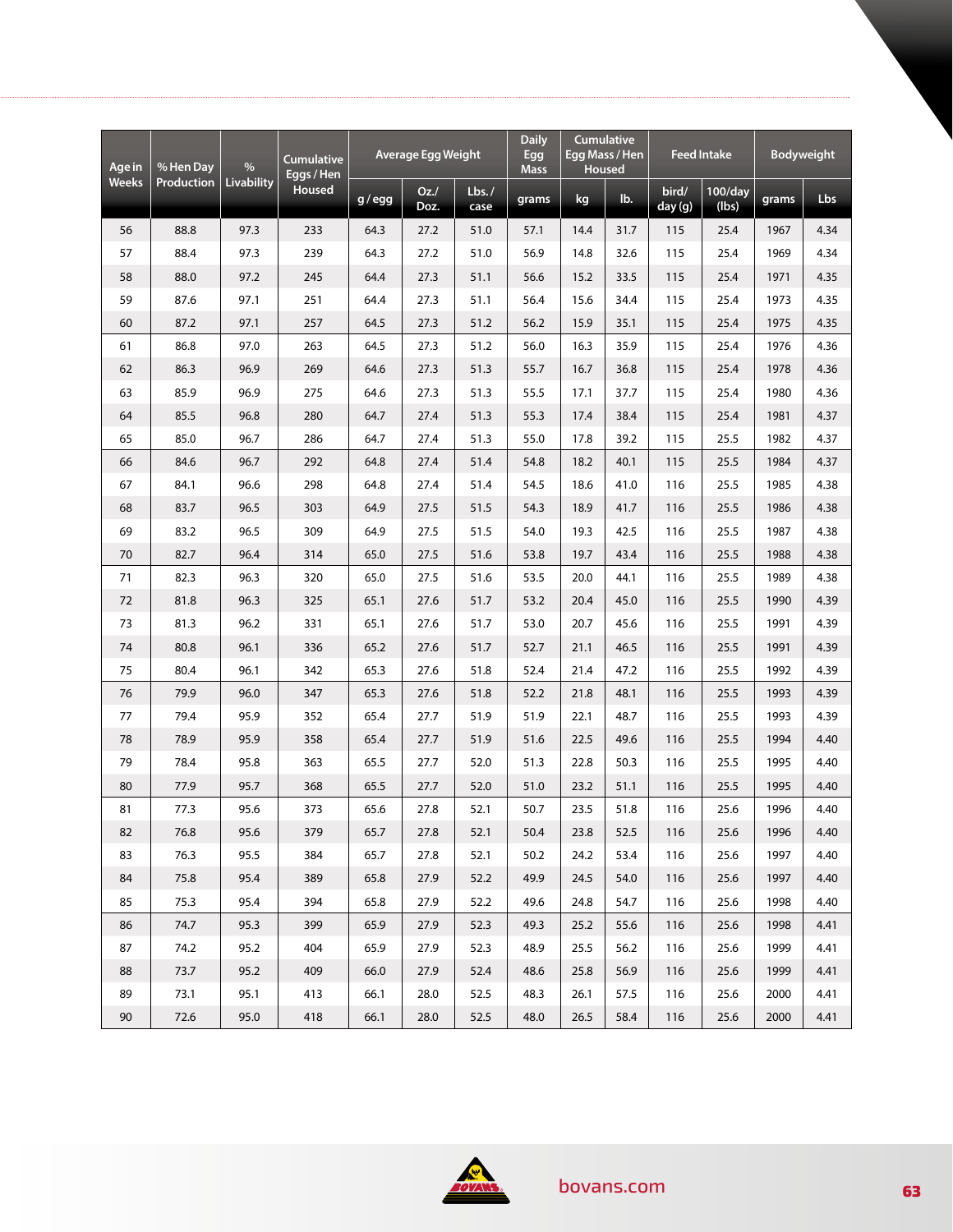### BOVANS BROWN EGG WEIGHT DISTRIBUTION (%) – CANADIAN SYSTEM

|                        |                    |                                  |                      | Weekly                   |                             |                      | Cumulative         |                                  |                  |                          |                             |                      |
|------------------------|--------------------|----------------------------------|----------------------|--------------------------|-----------------------------|----------------------|--------------------|----------------------------------|------------------|--------------------------|-----------------------------|----------------------|
| Age in<br><b>Weeks</b> | Jumbo<br>over 70 g | <b>Extra</b><br>Large<br>64-70 g | Large<br>$56 - 64$ g | <b>Medium</b><br>49-56 g | <b>Small</b><br>$42 - 49$ g | Peewee<br>under 42 g | Jumbo<br>over 70 g | <b>Extra</b><br>Large<br>64-70 g | Large<br>56-64 g | <b>Medium</b><br>49-56 g | <b>Small</b><br>$42 - 49$ g | Peewee<br>under 42 g |
| 19                     | 0.0                | 0.0                              | 0.4                  | 22.2                     | 64.7                        | 12.7                 | 0.0                | 0.0                              | 0.4              | 19.8                     | 63.3                        | 16.5                 |
| 20                     | 0.0                | 0.0                              | 4.6                  | 48.8                     | 43.5                        | 3.2                  | 0.0                | 0.0                              | 3.2              | 39.8                     | 49.6                        | 7.3                  |
| 21                     | 0.0                | 0.2                              | 16.4                 | 59.6                     | 23.0                        | 0.8                  | 0.0                | 0.1                              | 10.1             | 50.2                     | 35.6                        | 3.9                  |
| 22                     | 0.0                | 1.1                              | 32.4                 | 54.8                     | 11.4                        | 0.3                  | 0.0                | 0.5                              | 19.1             | 52.0                     | 25.9                        | 2.4                  |
| 23                     | 0.1                | 3.6                              | 46.2                 | 44.2                     | 5.9                         | 0.1                  | 0.0                | 1.5                              | 27.4             | 49.6                     | 19.8                        | 1.7                  |
| 24                     | 0.3                | 7.5                              | 54.8                 | 34.1                     | 3.2                         | 0.0                  | 0.1                | 2.9                              | 33.9             | 45.9                     | 15.8                        | 1.3                  |
| 25                     | 0.8                | 12.1                             | 58.7                 | 26.4                     | 1.9                         | 0.0                  | 0.2                | 4.7                              | 38.7             | 42.1                     | 13.1                        | 1.1                  |
| 26                     | 1.5                | 16.6                             | 59.7                 | 21.0                     | 1.3                         | 0.0                  | 0.4                | 6.6                              | 42.2             | 38.7                     | 11.2                        | 0.9                  |
| 27                     | 2.4                | 20.5                             | 59.1                 | 17.2                     | 0.9                         | 0.0                  | 0.7                | 8.6                              | 44.5             | 35.7                     | 9.7                         | 0.8                  |
| 28                     | 3.3                | 23.7                             | 57.8                 | 14.6                     | 0.7                         | 0.0                  | 1.0                | 10.4                             | 46.2             | 33.1                     | 8.6                         | 0.7                  |
| 29                     | 4.1                | 26.1                             | 56.4                 | 12.8                     | 0.6                         | 0.0                  | 1.4                | 12.1                             | 47.3             | 30.9                     | 7.8                         | 0.6                  |
| 30                     | 4.8                | 27.9                             | 55.2                 | 11.6                     | 0.5                         | 0.0                  | 1.7                | 13.7                             | 48.1             | 29.0                     | 7.0                         | 0.5                  |
| 31                     | 5.5                | 29.3                             | 54.1                 | 10.7                     | 0.4                         | 0.0                  | 2.0                | 15.1                             | 48.6             | 27.3                     | 6.4                         | 0.5                  |
| 32                     | 6.0                | 30.3                             | 53.3                 | 10.1                     | 0.4                         | 0.0                  | 2.4                | 16.3                             | 49.0             | 25.9                     | 5.9                         | 0.5                  |
| 33                     | 6.4                | 31.1                             | 52.5                 | 9.6                      | 0.4                         | 0.0                  | 2.7                | 17.4                             | 49.3             | 24.7                     | 5.5                         | 0.4                  |
| 34                     | 6.8                | 31.7                             | 51.9                 | 9.2                      | 0.3                         | 0.0                  | 3.0                | 18.4                             | 49.4             | 23.6                     | 5.2                         | 0.4                  |
| 35                     | 7.1                | 32.3                             | 51.4                 | 8.9                      | 0.3                         | 0.0                  | 3.2                | 19.4                             | 49.6             | 22.6                     | 4.8                         | 0.4                  |
| 36                     | 7.5                | 32.8                             | 50.8                 | 8.6                      | 0.3                         | $0.0\,$              | 3.5                | 20.2                             | 49.6             | 21.8                     | 4.6                         | 0.3                  |
| 37                     | 7.9                | 33.4                             | 50.2                 | 8.3                      | 0.3                         | 0.0                  | 3.7                | 20.9                             | 49.7             | 21.0                     | 4.3                         | 0.3                  |
| 38                     | 8.3                | 33.9                             | 49.6                 | 8.0                      | 0.3                         | $0.0\,$              | 4.0                | 21.6                             | 49.7             | 20.3                     | 4.1                         | 0.3                  |
| 39                     | 8.7                | 34.5                             | 48.9                 | 7.6                      | 0.3                         | 0.0                  | 4.2                | 22.3                             | 49.6             | 19.6                     | 3.9                         | 0.3                  |
| 40                     | 9.1                | 35.0                             | 48.3                 | 7.4                      | 0.2                         | 0.0                  | 4.5                | 22.9                             | 49.6             | 19.0                     | 3.7                         | 0.3                  |
| 41                     | 9.4                | 35.3                             | 47.9                 | 7.2                      | 0.2                         | 0.0                  | 4.7                | 23.5                             | 49.5             | 18.5                     | 3.6                         | 0.3                  |
| 42                     | 9.6                | 35.6                             | 47.5                 | 7.0                      | 0.2                         | 0.0                  | 4.9                | 24.0                             | 49.4             | 18.0                     | 3.4                         | 0.3                  |
| 43                     | 9.9                | 35.9                             | 47.1                 | 6.8                      | 0.2                         | 0.0                  | 5.1                | 24.5                             | 49.3             | 17.5                     | 3.3                         | 0.2                  |
| 44                     | 10.2               | 36.3                             | 46.6                 | 6.7                      | 0.2                         | 0.0                  | 5.3                | 25.0                             | 49.2             | 17.1                     | 3.2                         | 0.2                  |
| 45                     | $10.5$             | 36.5                             | 46.2                 | 6.5                      | $0.2\,$                     | $0.0\,$              | $5.5\,$            | 25.4                             | 49.1             | 16.7                     | 3.0                         | $0.2\,$              |
| 46                     | 10.8               | 36.8                             | 45.8                 | 6.4                      | 0.2                         | 0.0                  | 5.7                | 25.9                             | 49.0             | 16.3                     | 2.9                         | 0.2                  |
| 47                     | 11.1               | 37.1                             | 45.5                 | 6.2                      | 0.2                         | 0.0                  | 5.9                | 26.3                             | 48.8             | 15.9                     | 2.8                         | 0.2                  |
| 48                     | 11.3               | 37.3                             | 45.1                 | 6.1                      | 0.2                         | 0.0                  | 6.1                | 26.6                             | 48.7             | 15.6                     | 2.8                         | 0.2                  |
| 49                     | 11.6               | 37.5                             | 44.8                 | 6.0                      | 0.2                         | 0.0                  | 6.3                | 27.0                             | 48.6             | 15.3                     | 2.7                         | 0.2                  |
| 50                     | 11.8               | 37.7                             | 44.4                 | 5.8                      | 0.2                         | 0.0                  | 6.5                | 27.3                             | 48.4             | 15.0                     | 2.6                         | 0.2                  |
| 51                     | 12.1               | 37.9                             | 44.1                 | 5.7                      | 0.2                         | 0.0                  | 6.6                | 27.7                             | 48.3             | 14.7                     | 2.5                         | 0.2                  |
| 52                     | 12.3               | 38.1                             | 43.8                 | 5.6                      | 0.2                         | $0.0\,$              | 6.8                | 28.0                             | 48.2             | 14.4                     | 2.4                         | 0.2                  |
| 53                     | 12.5               | 38.3                             | 43.4                 | 5.5                      | 0.2                         | 0.0                  | 7.0                | 28.3                             | 48.0             | 14.2                     | 2.4                         | 0.2                  |
| 54                     | 12.8               | 38.5                             | 43.1                 | 5.4                      | 0.2                         | 0.0                  | 7.1                | 28.6                             | 47.9             | 13.9                     | 2.3                         | 0.2                  |
| 55                     | 13.0               | 38.7                             | 42.8                 | 5.3                      | 0.2                         | $0.0\,$              | 7.3                | 28.8                             | 47.8             | 13.7                     | 2.3                         | 0.2                  |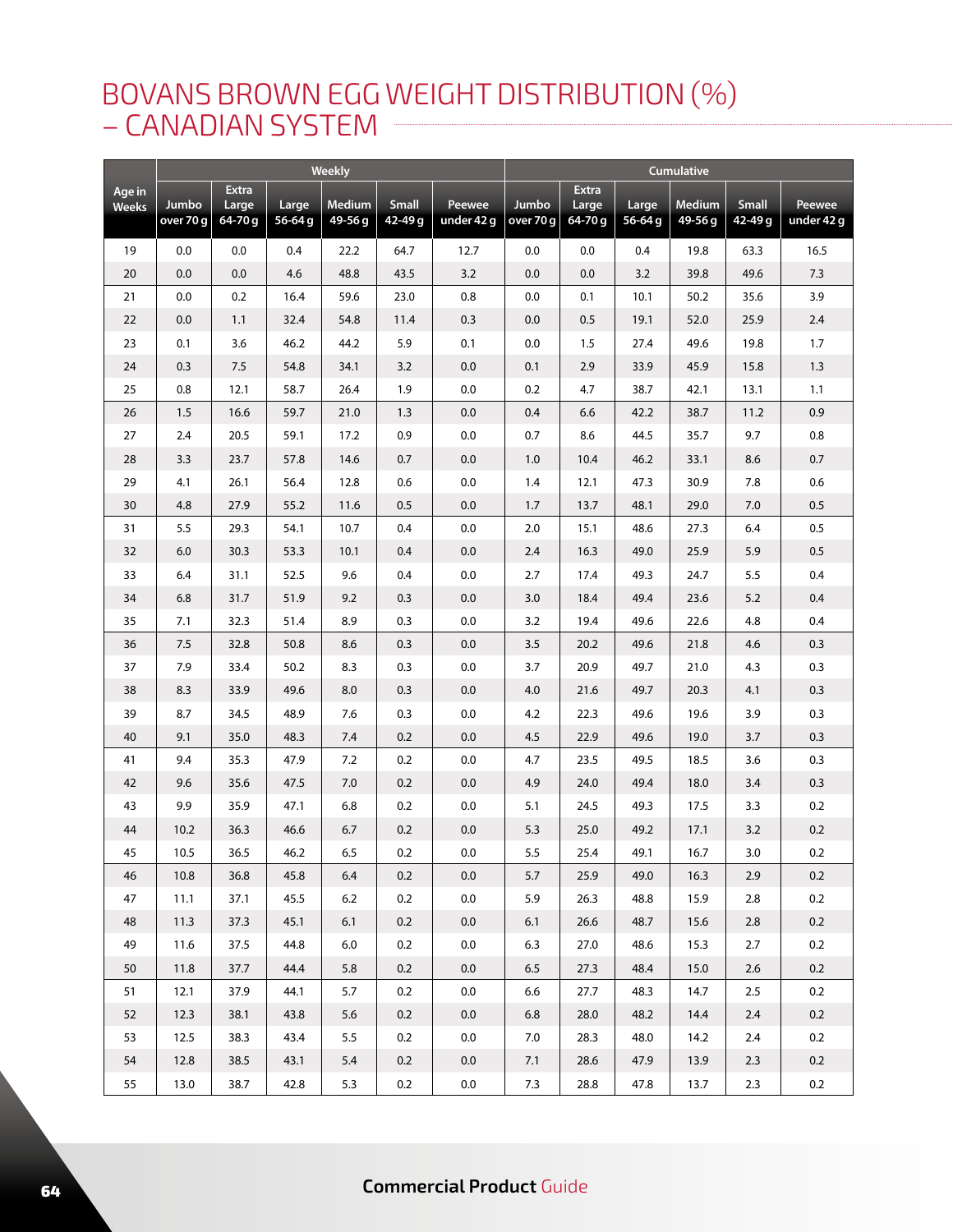|                 |           |                       |            | <b>Weekly</b> |         |            | <b>Cumulative</b> |                       |             |               |              |            |
|-----------------|-----------|-----------------------|------------|---------------|---------|------------|-------------------|-----------------------|-------------|---------------|--------------|------------|
| Age in<br>Weeks | Jumbo     | <b>Extra</b><br>Large | Large      | <b>Medium</b> | Small   | Peewee     | Jumbo             | <b>Extra</b><br>Large | Large       | <b>Medium</b> | <b>Small</b> | Peewee     |
|                 | over 70 g | 64-70g                | $56 - 64g$ | 49-56 g       | 42-49 g | under 42 g | over 70 g         | 64-70 g               | $56 - 64$ g | 49-56 g       | 42-49 g      | under 42 g |
| 56              | 13.2      | 38.8                  | 42.5       | 5.2           | 0.1     | 0.0        | 7.4               | 29.1                  | 47.6        | 13.5          | 2.2          | 0.2        |
| 57              | 13.5      | 39.0                  | 42.2       | 5.2           | 0.1     | 0.0        | 7.6               | 29.3                  | 47.5        | 13.3          | 2.2          | 0.2        |
| 58              | 13.7      | 39.1                  | 41.9       | 5.1           | 0.1     | $0.0\,$    | 7.7               | 29.6                  | 47.4        | 13.1          | 2.1          | 0.2        |
| 59              | 13.9      | 39.3                  | 41.6       | 5.0           | 0.1     | 0.0        | 7.9               | 29.8                  | 47.2        | 12.9          | 2.1          | 0.1        |
| 60              | 14.2      | 39.4                  | 41.3       | 4.9           | 0.1     | 0.0        | 8.0               | 30.0                  | 47.1        | 12.7          | 2.0          | 0.1        |
| 61              | 14.4      | 39.6                  | 41.1       | 4.8           | 0.1     | 0.0        | 8.2               | 30.2                  | 47.0        | 12.5          | 2.0          | 0.1        |
| 62              | 14.6      | 39.7                  | 40.8       | 4.7           | 0.1     | 0.0        | 8.3               | 30.4                  | 46.8        | 12.3          | 1.9          | 0.1        |
| 63              | 14.9      | 39.9                  | 40.5       | 4.6           | 0.1     | 0.0        | 8.5               | 30.6                  | 46.7        | 12.2          | 1.9          | 0.1        |
| 64              | 15.1      | 40.0                  | 40.2       | 4.6           | 0.1     | 0.0        | 8.6               | 30.8                  | 46.6        | 12.0          | 1.9          | 0.1        |
| 65              | 15.4      | 40.1                  | 39.9       | 4.5           | 0.1     | 0.0        | 8.7               | 31.0                  | 46.4        | 11.9          | 1.8          | 0.1        |
| 66              | 15.6      | 40.3                  | 39.6       | 4.4           | 0.1     | 0.0        | 8.9               | 31.2                  | 46.3        | 11.7          | 1.8          | 0.1        |
| 67              | 15.9      | 40.4                  | 39.3       | 4.3           | 0.1     | 0.0        | 9.0               | 31.4                  | 46.2        | 11.6          | 1.8          | 0.1        |
| 68              | 16.2      | 40.5                  | 39.0       | 4.3           | 0.1     | 0.0        | 9.1               | 31.6                  | 46.0        | 11.5          | 1.7          | 0.1        |
| 69              | 16.4      | 40.6                  | 38.7       | 4.2           | 0.1     | 0.0        | 9.3               | 31.7                  | 45.9        | 11.3          | 1.7          | 0.1        |
| 70              | 16.7      | 40.8                  | 38.3       | 4.1           | 0.1     | 0.0        | 9.4               | 31.9                  | 45.7        | 11.2          | 1.7          | 0.1        |
| 71              | 17.0      | 40.9                  | 38.0       | 4.0           | 0.1     | 0.0        | 9.5               | 32.0                  | 45.6        | 11.1          | 1.6          | 0.1        |
| 72              | 17.3      | 41.0                  | 37.7       | 4.0           | 0.1     | 0.0        | 9.7               | 32.2                  | 45.5        | 10.9          | 1.6          | 0.1        |
| 73              | 17.5      | 41.1                  | 37.4       | 3.9           | 0.1     | 0.0        | 9.8               | 32.3                  | 45.3        | 10.8          | 1.6          | 0.1        |
| 74              | 17.8      | 41.2                  | 37.0       | 3.8           | 0.1     | 0.0        | 9.9               | 32.5                  | 45.2        | 10.7          | 1.6          | 0.1        |
| 75              | 18.1      | 41.3                  | 36.7       | 3.7           | 0.1     | 0.0        | 10.0              | 32.6                  | 45.1        | 10.6          | 1.5          | 0.1        |
| 76              | 18.5      | 41.4                  | 36.4       | 3.7           | 0.1     | 0.0        | 10.2              | 32.8                  | 44.9        | 10.5          | 1.5          | 0.1        |
| 77              | 18.8      | 41.5                  | 36.0       | 3.6           | 0.1     | 0.0        | 10.3              | 32.9                  | 44.8        | 10.4          | 1.5          | 0.1        |
| 78              | 19.1      | 41.6                  | 35.7       | 3.5           | 0.1     | 0.0        | 10.4              | 33.0                  | 44.7        | 10.3          | 1.5          | 0.1        |
| 79              | 19.4      | 41.7                  | 35.4       | 3.4           | 0.1     | 0.0        | 10.6              | 33.1                  | 44.5        | 10.2          | 1.5          | 0.1        |
| 80              | 19.7      | 41.8                  | 35.0       | 3.4           | 0.1     | 0.0        | 10.7              | 33.3                  | 44.4        | 10.1          | 1.4          | 0.1        |
| 81              | 20.1      | 41.9                  | 34.7       | 3.3           | 0.1     | 0.0        | 10.8              | 33.4                  | 44.3        | 10.0          | 1.4          | 0.1        |
| 82              | 20.4      | 42.0                  | 34.3       | 3.2           | 0.1     | $0.0\,$    | 11.0              | 33.5                  | 44.1        | 9.9           | 1.4          | 0.1        |
| 83              | 20.7      | 42.0                  | 34.0       | 3.2           | 0.1     | 0.0        | 11.1              | 33.6                  | 44.0        | 9.8           | 1.4          | 0.1        |
| 84              | 21.1      | 42.1                  | 33.6       | 3.1           | 0.1     | 0.0        | 11.2              | 33.7                  | 43.9        | 9.7           | 1.4          | 0.1        |
| 85              | 21.4      | 42.2                  | 33.3       | 3.0           | 0.1     | 0.0        | 11.3              | 33.8                  | 43.7        | 9.6           | 1.3          | 0.1        |
| 86              | 21.8      | 42.2                  | 33.0       | 3.0           | 0.1     | 0.0        | 11.5              | 33.9                  | 43.6        | 9.6           | 1.3          | 0.1        |
| 87              | 22.1      | 42.3                  | 32.6       | 2.9           | 0.1     | 0.0        | 11.6              | 34.0                  | 43.5        | 9.5           | 1.3          | 0.1        |
| 88              | 22.5      | 42.3                  | 32.3       | 2.8           | 0.1     | 0.0        | 11.7              | 34.1                  | 43.3        | 9.4           | 1.3          | 0.1        |
| 89              | 22.8      | 42.4                  | 32.0       | 2.8           | 0.1     | 0.0        | 11.9              | 34.2                  | 43.2        | 9.3           | 1.3          | 0.1        |
| 90              | 23.1      | 42.4                  | 31.7       | 2.7           | 0.1     | 0.0        | 12.0              | 34.3                  | 43.1        | 9.2           | 1.3          | 0.1        |

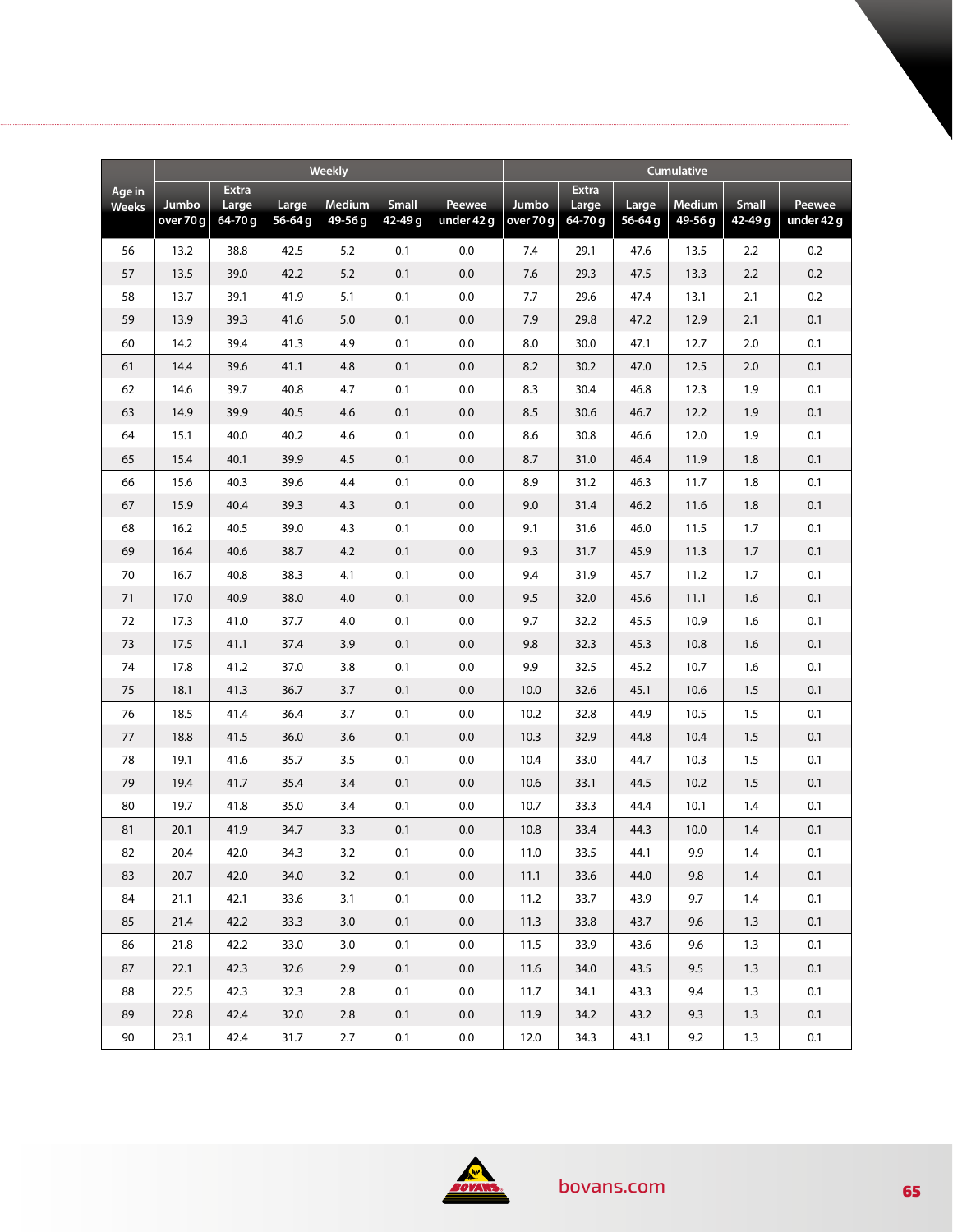### BOVANS BROWN EGG WEIGHT DISTRIBUTION (%) – U.S.A. SYSTEM

|                        |                              |                                                |                                | Weekly                          |                                |                                |                              |                                                |                                | <b>Cumulative</b>                      |                                     |                                |
|------------------------|------------------------------|------------------------------------------------|--------------------------------|---------------------------------|--------------------------------|--------------------------------|------------------------------|------------------------------------------------|--------------------------------|----------------------------------------|-------------------------------------|--------------------------------|
| Age in<br><b>Weeks</b> | Jumbo<br>over 30<br>Oz./Doz. | <b>Extra</b><br>Large<br>$27 - 30$<br>Oz./Doz. | Large<br>$24 - 27$<br>Oz./Doz. | Medium<br>$21 - 24$<br>Oz./Doz. | Small<br>$18 - 21$<br>Oz./Doz. | Peewee<br>under 18<br>Oz./Doz. | Jumbo<br>over 30<br>Oz./Doz. | <b>Extra</b><br>Large<br>$27 - 30$<br>Oz./Doz. | Large<br>$24 - 27$<br>Oz./Doz. | <b>Medium</b><br>$21 - 24$<br>Oz./Doz. | <b>Small</b><br>$18-21$<br>Oz./Doz. | Peewee<br>under 18<br>Oz./Doz. |
| 19                     | 0.0                          | 0.0                                            | 0.2                            | 17.8                            | 66.2                           | 15.7                           | 0.0                          | 0.0                                            | 0.2                            | 15.8                                   | 64.1                                | 19.9                           |
| 20                     | 0.0                          | 0.0                                            | 3.1                            | 44.2                            | 48.5                           | 4.2                            | 0.0                          | 0.0                                            | 2.2                            | 35.4                                   | 53.3                                | 9.1                            |
| 21                     | 0.0                          | 0.2                                            | 12.5                           | 58.8                            | 27.3                           | 1.1                            | 0.0                          | 0.1                                            | 7.6                            | 47.7                                   | 39.7                                | 4.9                            |
| 22                     | 0.0                          | 1.3                                            | 26.6                           | 57.5                            | 14.3                           | 0.4                            | 0.0                          | 0.6                                            | 15.2                           | 51.6                                   | 29.5                                | 3.1                            |
| 23                     | 0.0                          | 4.0                                            | 39.6                           | 48.6                            | 7.6                            | 0.1                            | 0.0                          | 1.6                                            | 22.7                           | 50.7                                   | 22.8                                | 2.2                            |
| 24                     | 0.0                          | 8.3                                            | 48.2                           | 39.0                            | 4.3                            | 0.1                            | 0.1                          | 3.2                                            | 28.8                           | 47.9                                   | 18.4                                | 1.7                            |
| 25                     | 0.0                          | 13.3                                           | 52.6                           | 31.0                            | 2.6                            | 0.0                            | 0.1                          | 5.2                                            | 33.4                           | 44.6                                   | 15.3                                | 1.4                            |
| 26                     | 1.0                          | 18.3                                           | 54.0                           | 25.1                            | 1.7                            | 0.0                            | 0.3                          | 7.3                                            | 36.8                           | 41.4                                   | 13.1                                | 1.1                            |
| 27                     | 1.0                          | 22.6                                           | 53.7                           | 20.9                            | 1.3                            | 0.0                            | 0.4                          | 9.5                                            | 39.1                           | 38.5                                   | 11.4                                | 1.0                            |
| 28                     | 2.0                          | 26.2                                           | 52.8                           | 18.0                            | 1.0                            | $0.0\,$                        | 0.6                          | 11.5                                           | 40.8                           | 36.0                                   | 10.1                                | 0.9                            |
| 29                     | 3.0                          | 28.9                                           | 51.7                           | 15.9                            | 0.8                            | 0.0                            | 0.9                          | 13.4                                           | 42.0                           | 33.8                                   | 9.1                                 | $0.8\,$                        |
| 30                     | 3.0                          | 31.0                                           | 50.6                           | 14.5                            | 0.7                            | 0.0                            | 1.1                          | 15.2                                           | 42.9                           | 31.9                                   | 8.3                                 | 0.7                            |
| 31                     | 4.0                          | 32.5                                           | 49.7                           | 13.4                            | 0.6                            | 0.0                            | 1.3                          | 16.7                                           | 43.5                           | 30.3                                   | 7.6                                 | 0.6                            |
| 32                     | 4.0                          | 33.7                                           | 49.0                           | 12.7                            | 0.5                            | 0.0                            | 1.6                          | 18.1                                           | 43.9                           | 28.8                                   | 7.0                                 | 0.6                            |
| 33                     | 4.0                          | 34.6                                           | 48.3                           | 12.1                            | 0.5                            | 0.0                            | 1.8                          | 19.3                                           | 44.3                           | 27.6                                   | 6.5                                 | 0.5                            |
| 34                     | $5.0$                        | 35.3                                           | 47.8                           | 11.7                            | 0.5                            | 0.0                            | 2.0                          | 20.5                                           | 44.5                           | 26.4                                   | 6.1                                 | 0.5                            |
| 35                     | 5.0                          | 36.0                                           | 47.3                           | 11.3                            | 0.5                            | 0.0                            | 2.2                          | 21.5                                           | 44.7                           | 25.4                                   | 5.7                                 | 0.5                            |
| 36                     | 5.0                          | 36.6                                           | 46.8                           | 10.9                            | 0.4                            | 0.0                            | 2.4                          | 22.4                                           | 44.8                           | 24.6                                   | 5.4                                 | 0.4                            |
| 37                     | 6.0                          | 37.2                                           | 46.3                           | 10.5                            | 0.4                            | 0.0                            | 2.6                          | 23.3                                           | 44.9                           | 23.7                                   | 5.1                                 | 0.4                            |
| 38                     | 6.0                          | 37.9                                           | 45.7                           | 10.2                            | 0.4                            | 0.0                            | 2.7                          | 24.1                                           | 44.9                           | 23.0                                   | 4.9                                 | 0.4                            |
| 39                     | 6.0                          | 38.5                                           | 45.1                           | 9.8                             | 0.4                            | 0.0                            | 2.9                          | 24.8                                           | 45.0                           | 22.3                                   | 4.6                                 | 0.4                            |
| 40                     | 7.0                          | 39.1                                           | 44.6                           | 9.4                             | 0.3                            | 0.0                            | 3.1                          | 25.5                                           | 44.9                           | 21.7                                   | 4.4                                 | 0.4                            |
| 41                     | 7.0                          | 39.5                                           | 44.2                           | 9.2                             | 0.3                            | 0.0                            | 3.3                          | 26.1                                           | 44.9                           | 21.1                                   | 4.2                                 | 0.3                            |
| 42                     | 7.0                          | 39.9                                           | 43.8                           | 9.0                             | 0.3                            | 0.0                            | 3.4                          | 26.7                                           | 44.9                           | 20.6                                   | 4.1                                 | 0.3                            |
| 43                     | 7.0                          | 40.3                                           | 43.4                           | 8.8                             | 0.3                            | 0.0                            | 3.6                          | 27.3                                           | 44.8                           | 20.1                                   | 3.9                                 | 0.3                            |
| 44                     | 7.0                          | 40.6                                           | 43.1                           | 8.6                             | 0.3                            | 0.0                            | 3.7                          | 27.9                                           | 44.7                           | 19.6                                   | 3.8                                 | 0.3                            |
| 45                     | 8.0                          | 41.0                                           | 42.7                           | 8.4                             | 0.3                            | 0.0                            | 3.9                          | 28.4                                           | 44.6                           | 19.2                                   | $3.6\,$                             | 0.3                            |
| 46                     | 8.0                          | 41.3                                           | 42.3                           | 8.2                             | 0.3                            | $0.0\,$                        | 4.0                          | 28.8                                           | 44.6                           | 18.8                                   | 3.5                                 | 0.3                            |
| 47                     | 8.0                          | 41.6                                           | 42.0                           | 8.0                             | 0.3                            | 0.0                            | 4.2                          | 29.3                                           | 44.5                           | 18.4                                   | 3.4                                 | 0.3                            |
| 48                     | 8.0                          | 41.9                                           | 41.7                           | 7.9                             | 0.3                            | 0.0                            | 4.3                          | 29.7                                           | 44.4                           | 18.0                                   | 3.3                                 | 0.3                            |
| 49                     | 8.0                          | 42.2                                           | 41.3                           | 7.7                             | 0.3                            | 0.0                            | 4.5                          | 30.1                                           | 44.3                           | 17.7                                   | 3.2                                 | 0.2                            |
| 50                     | 9.0                          | 42.4                                           | 41.0                           | 7.6                             | 0.3                            | 0.0                            | 4.6                          | 30.5                                           | 44.2                           | 17.4                                   | 3.1                                 | 0.2                            |
| 51                     | 9.0                          | 42.7                                           | 40.7                           | 7.4                             | 0.2                            | 0.0                            | 4.7                          | 30.9                                           | 44.1                           | 17.1                                   | 3.0                                 | 0.2                            |
| 52                     | 9.0                          | 42.9                                           | 40.4                           | 7.3                             | 0.2                            | 0.0                            | 4.9                          | 31.2                                           | 44.0                           | 16.8                                   | 2.9                                 | 0.2                            |
| 53                     | 9.0                          | 43.1                                           | 40.2                           | 7.2                             | 0.2                            | 0.0                            | 5.0                          | 31.6                                           | 43.8                           | 16.5                                   | 2.8                                 | 0.2                            |
| 54                     | 9.0                          | 43.4                                           | 39.9                           | 7.1                             | 0.2                            | $0.0\,$                        | 5.1                          | 31.9                                           | 43.7                           | 16.3                                   | 2.8                                 | 0.2                            |
| 55                     | 10.0                         | 43.6                                           | 39.6                           | 6.9                             | 0.2                            | $0.0\,$                        | 5.2                          | 32.2                                           | 43.6                           | 16.0                                   | 2.7                                 | 0.2                            |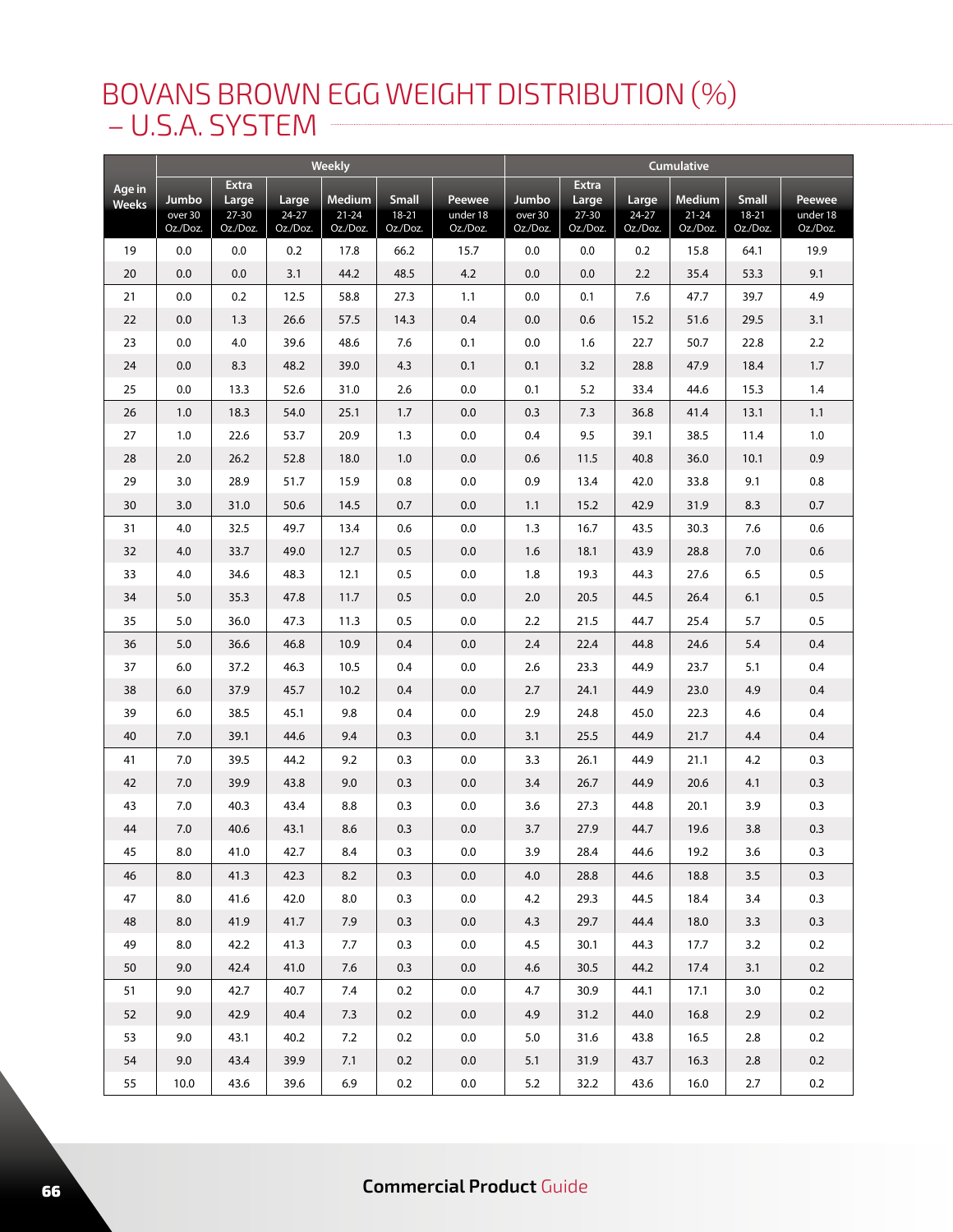|                        |                              |                                                |                            | Weekly                                 |                                       |                                | Cumulative                   |                                                |                            |                                 |                                   |                                |  |
|------------------------|------------------------------|------------------------------------------------|----------------------------|----------------------------------------|---------------------------------------|--------------------------------|------------------------------|------------------------------------------------|----------------------------|---------------------------------|-----------------------------------|--------------------------------|--|
| Age in<br><b>Weeks</b> | Jumbo<br>over 30<br>Oz./Doz. | <b>Extra</b><br>Large<br>$27 - 30$<br>Oz./Doz. | Large<br>24-27<br>Oz./Doz. | <b>Medium</b><br>$21 - 24$<br>Oz./Doz. | <b>Small</b><br>$18 - 21$<br>Oz./Doz. | Peewee<br>under 18<br>Oz./Doz. | Jumbo<br>over 30<br>Oz./Doz. | <b>Extra</b><br>Large<br>$27 - 30$<br>Oz./Doz. | Large<br>24-27<br>Oz./Doz. | Medium<br>$21 - 24$<br>Oz./Doz. | <b>Small</b><br>18-21<br>Oz./Doz. | Peewee<br>under 18<br>Oz./Doz. |  |
| 56                     | 10.0                         | 43.8                                           | 39.3                       | 6.8                                    | 0.2                                   | 0.0                            | 5.3                          | 32.5                                           | 43.5                       | 15.8                            | 2.6                               | 0.2                            |  |
| 57                     | 10.0                         | 44.0                                           | 39.0                       | 6.7                                    | 0.2                                   | 0.0                            | 5.5                          | 32.8                                           | 43.4                       | 15.5                            | 2.6                               | 0.2                            |  |
| 58                     | 10.0                         | 44.2                                           | 38.8                       | 6.6                                    | 0.2                                   | $0.0\,$                        | 5.6                          | 33.1                                           | 43.3                       | 15.3                            | 2.5                               | 0.2                            |  |
| 59                     | 10.0                         | 44.4                                           | 38.5                       | 6.5                                    | 0.2                                   | 0.0                            | 5.7                          | 33.4                                           | 43.2                       | 15.1                            | 2.5                               | 0.2                            |  |
| 60                     | 11.0                         | 44.5                                           | 38.2                       | 6.4                                    | 0.2                                   | 0.0                            | 5.8                          | 33.6                                           | 43.1                       | 14.9                            | 2.4                               | 0.2                            |  |
| 61                     | 11.0                         | 44.7                                           | 38.0                       | 6.3                                    | 0.2                                   | 0.0                            | 5.9                          | 33.9                                           | 42.9                       | 14.7                            | 2.4                               | 0.2                            |  |
| 62                     | 11.0                         | 44.9                                           | 37.7                       | 6.2                                    | 0.2                                   | $0.0\,$                        | 6.0                          | 34.1                                           | 42.8                       | 14.5                            | 2.3                               | 0.2                            |  |
| 63                     | 11.0                         | 45.1                                           | 37.4                       | 6.1                                    | 0.2                                   | 0.0                            | 6.1                          | 34.3                                           | 42.7                       | 14.4                            | 2.3                               | 0.2                            |  |
| 64                     | 11.0                         | 45.2                                           | 37.2                       | $6.0$                                  | 0.2                                   | 0.0                            | 6.3                          | 34.6                                           | 42.6                       | 14.2                            | 2.2                               | 0.2                            |  |
| 65                     | 12.0                         | 45.4                                           | 36.9                       | 5.9                                    | 0.2                                   | 0.0                            | 6.4                          | 34.8                                           | 42.5                       | 14.0                            | 2.2                               | 0.2                            |  |
| 66                     | 12.0                         | 45.6                                           | 36.6                       | 5.8                                    | 0.2                                   | 0.0                            | 6.5                          | 35.0                                           | 42.4                       | 13.9                            | 2.1                               | 0.2                            |  |
| 67                     | 12.0                         | 45.7                                           | 36.3                       | 5.7                                    | 0.2                                   | 0.0                            | 6.6                          | 35.2                                           | 42.3                       | 13.7                            | 2.1                               | 0.2                            |  |
| 68                     | 12.0                         | 45.9                                           | 36.1                       | 5.6                                    | 0.2                                   | 0.0                            | 6.7                          | 35.4                                           | 42.1                       | 13.5                            | 2.1                               | 0.2                            |  |
| 69                     | 12.0                         | 46.1                                           | 35.8                       | 5.5                                    | 0.2                                   | 0.0                            | 6.8                          | 35.6                                           | 42.0                       | 13.4                            | 2.0                               | 0.2                            |  |
| 70                     | 13.0                         | 46.2                                           | 35.5                       | 5.4                                    | 0.2                                   | $0.0\,$                        | 6.9                          | 35.8                                           | 41.9                       | 13.3                            | 2.0                               | 0.1                            |  |
| 71                     | 13.0                         | 46.4                                           | 35.2                       | 5.3                                    | 0.2                                   | 0.0                            | 7.0                          | 36.0                                           | 41.8                       | 13.1                            | 2.0                               | 0.1                            |  |
| 72                     | 13.0                         | 46.5                                           | 34.9                       | 5.2                                    | 0.1                                   | $0.0\,$                        | 7.1                          | 36.1                                           | 41.7                       | 13.0                            | 1.9                               | 0.1                            |  |
| 73                     | 13.0                         | 46.7                                           | 34.6                       | 5.1                                    | 0.1                                   | 0.0                            | 7.2                          | 36.3                                           | 41.6                       | 12.9                            | 1.9                               | 0.1                            |  |
| 74                     | 14.0                         | 46.8                                           | 34.3                       | 5.0                                    | 0.1                                   | 0.0                            | 7.3                          | 36.5                                           | 41.4                       | 12.7                            | 1.9                               | 0.1                            |  |
| 75                     | 14.0                         | 47.0                                           | 34.0                       | 4.9                                    | 0.1                                   | 0.0                            | 7.4                          | 36.7                                           | 41.3                       | 12.6                            | 1.9                               | 0.1                            |  |
| 76                     | 14.0                         | 47.1                                           | 33.7                       | 4.8                                    | 0.1                                   | 0.0                            | 7.5                          | 36.8                                           | 41.2                       | 12.5                            | 1.8                               | 0.1                            |  |
| 77                     | 14.0                         | 47.3                                           | 33.4                       | 4.7                                    | 0.1                                   | $0.0\,$                        | 7.6                          | 37.0                                           | 41.1                       | 12.4                            | 1.8                               | 0.1                            |  |
| 78                     | 15.0                         | 47.4                                           | 33.1                       | 4.7                                    | 0.1                                   | 0.0                            | 7.7                          | 37.1                                           | 41.0                       | 12.3                            | 1.8                               | 0.1                            |  |
| 79                     | 15.0                         | 47.5                                           | 32.7                       | 4.6                                    | 0.1                                   | 0.0                            | 7.8                          | 37.3                                           | 40.8                       | 12.1                            | 1.8                               | 0.1                            |  |
| 80                     | 15.0                         | 47.7                                           | 32.4                       | 4.5                                    | 0.1                                   | 0.0                            | 7.9                          | 37.4                                           | 40.7                       | 12.0                            | 1.7                               | 0.1                            |  |
| 81                     | 16.0                         | 47.8                                           | 32.1                       | 4.4                                    | 0.1                                   | $0.0\,$                        | 8.1                          | 37.6                                           | 40.6                       | 11.9                            | 1.7                               | 0.1                            |  |
| 82                     | 16.0                         | 47.9                                           | 31.8                       | 4.3                                    | 0.1                                   | 0.0                            | 8.2                          | 37.7                                           | 40.5                       | $11.8$                          | 1.7                               | 0.1                            |  |
| 83                     | 16.0                         | 48.0                                           | 31.5                       | 4.2                                    | 0.1                                   | 0.0                            | 8.3                          | 37.8                                           | 40.4                       | 11.7                            | 1.7                               | 0.1                            |  |
| 84                     | 16.0                         | 48.1                                           | 31.2                       | 4.1                                    | 0.1                                   | 0.0                            | 8.4                          | 38.0                                           | 40.3                       | 11.6                            | 1.6                               | 0.1                            |  |
| 85                     | 17.0                         | 48.2                                           | 30.8                       | 4.0                                    | 0.1                                   | 0.0                            | 8.5                          | 38.1                                           | 40.1                       | 11.5                            | 1.6                               | 0.1                            |  |
| 86                     | 17.0                         | 48.3                                           | 30.5                       | 4.0                                    | 0.1                                   | 0.0                            | 8.6                          | 38.2                                           | 40.0                       | 11.4                            | 1.6                               | 0.1                            |  |
| 87                     | 17.0                         | 48.4                                           | 30.2                       | 3.9                                    | 0.1                                   | 0.0                            | 8.7                          | 38.4                                           | 39.9                       | 11.3                            | 1.6                               | 0.1                            |  |
| 88                     | 18.0                         | 48.5                                           | 29.9                       | 3.8                                    | 0.1                                   | 0.0                            | 8.8                          | 38.5                                           | 39.8                       | 11.3                            | 1.6                               | 0.1                            |  |
| 89                     | 18.0                         | 48.6                                           | 29.6                       | 3.7                                    | 0.1                                   | 0.0                            | 8.9                          | 38.6                                           | 39.7                       | 11.2                            | 1.6                               | 0.1                            |  |
| $90\,$                 | 18.0                         | 48.6                                           | 29.3                       | $3.7$                                  | 0.1                                   | $0.0\,$                        | 9.0                          | 38.7                                           | 39.5                       | 11.1                            | 1.5                               | 0.1                            |  |

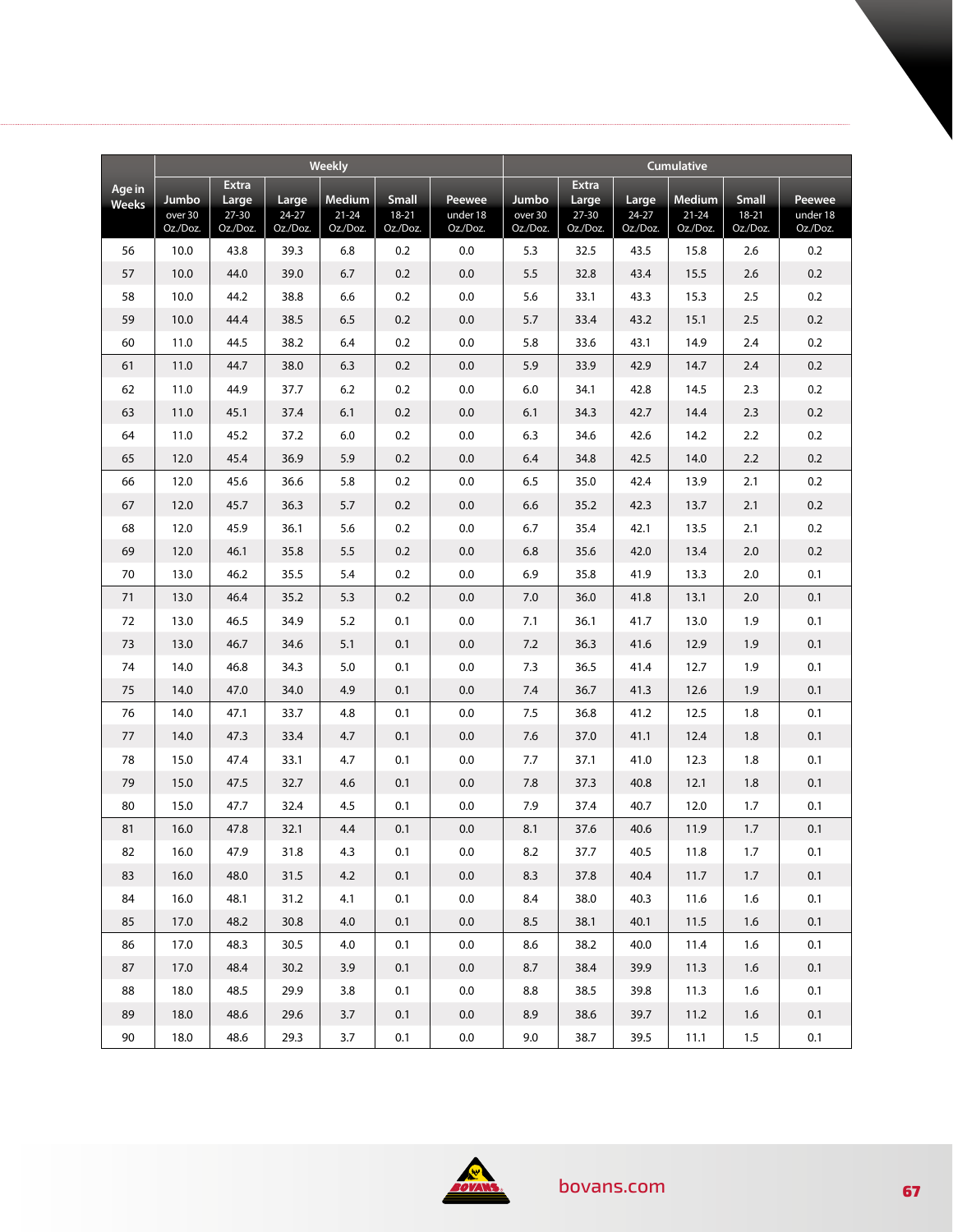### **Bovans Brown** BODYWEIGHT REARING GRAPH



**Commercial Product** Guide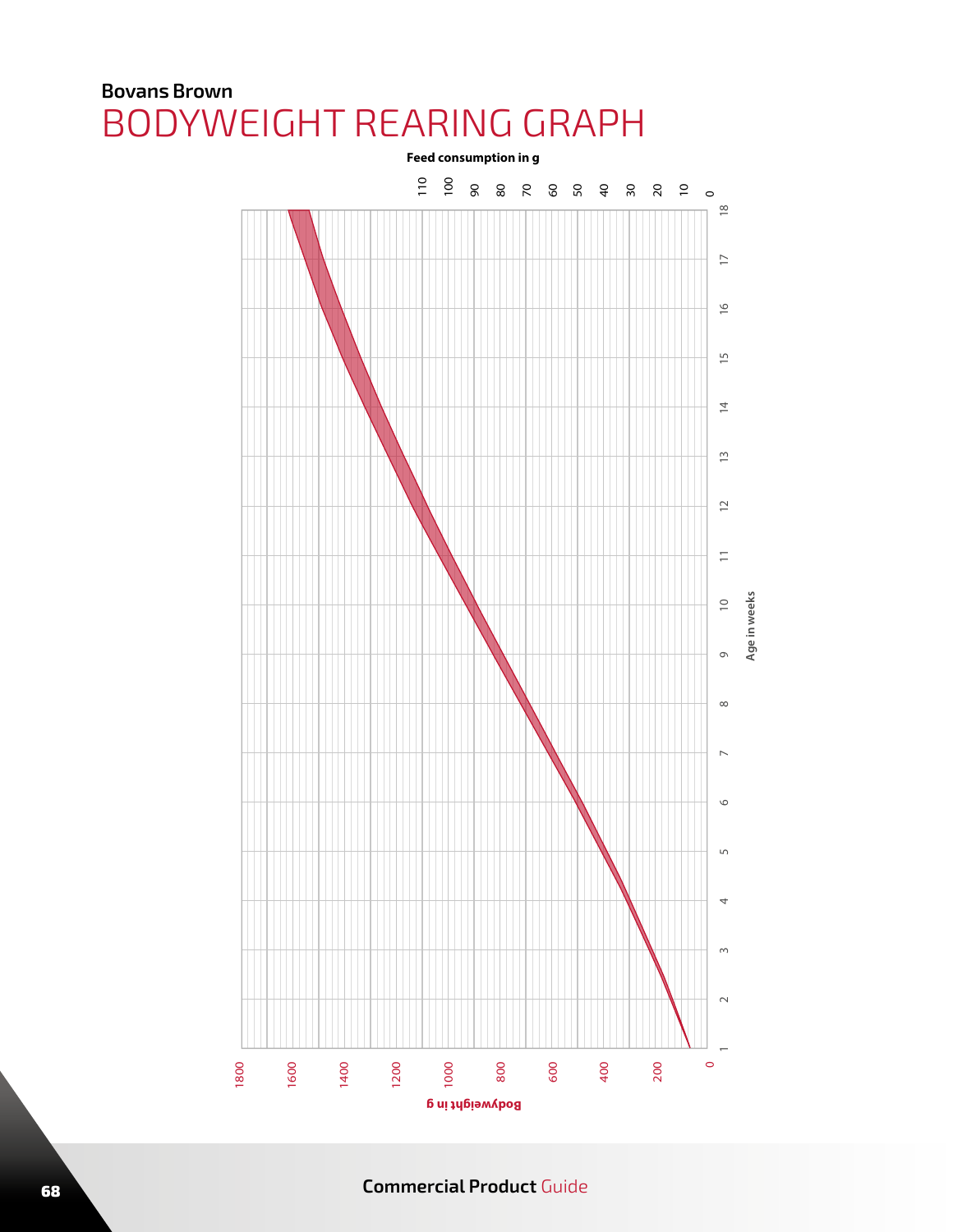# **Bovans Brown**



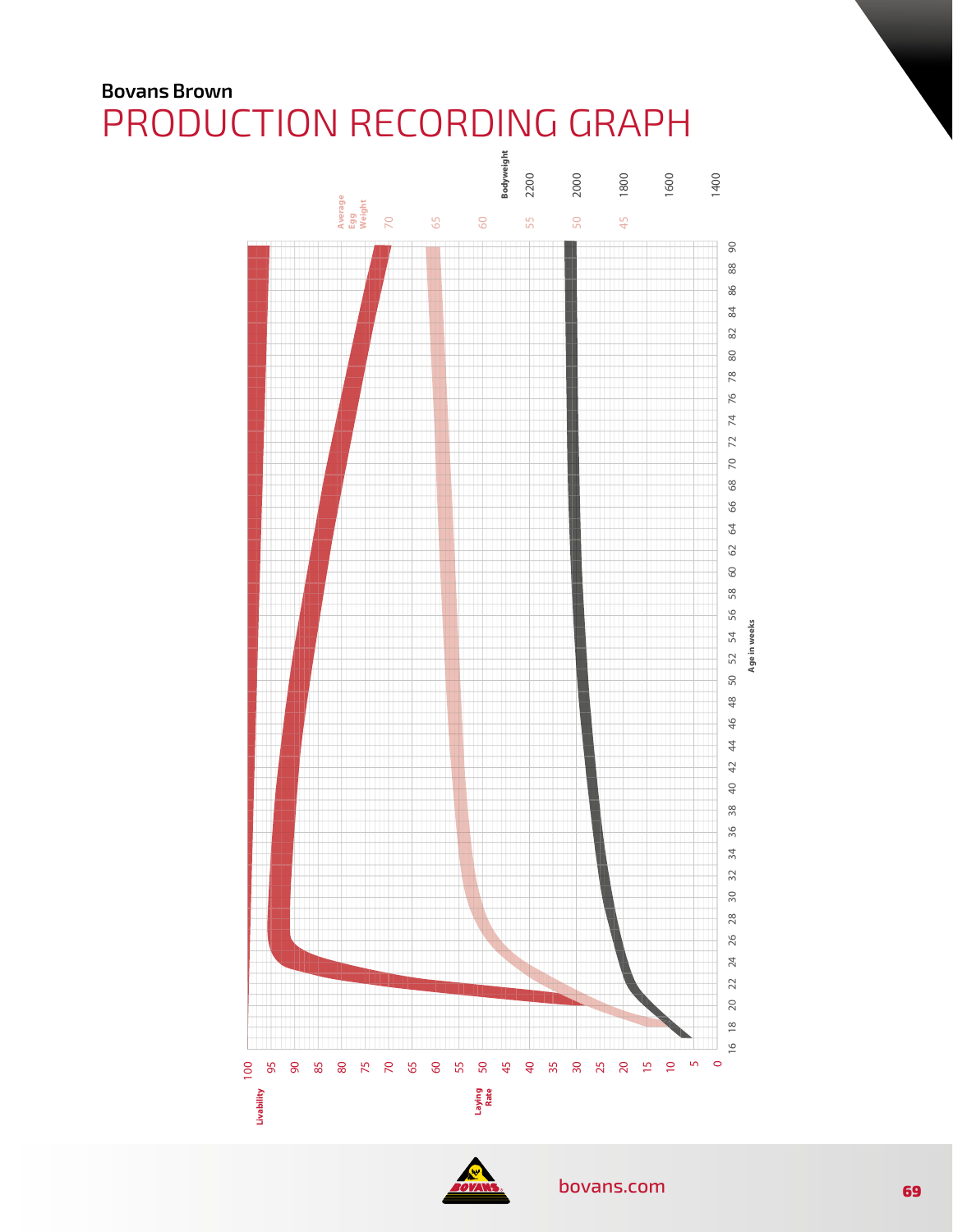### **Bovans Brown** EGG MASS & EGGS PER HEN-HOUSE GRAPH



#### <sup>70</sup> **Commercial Product** Guide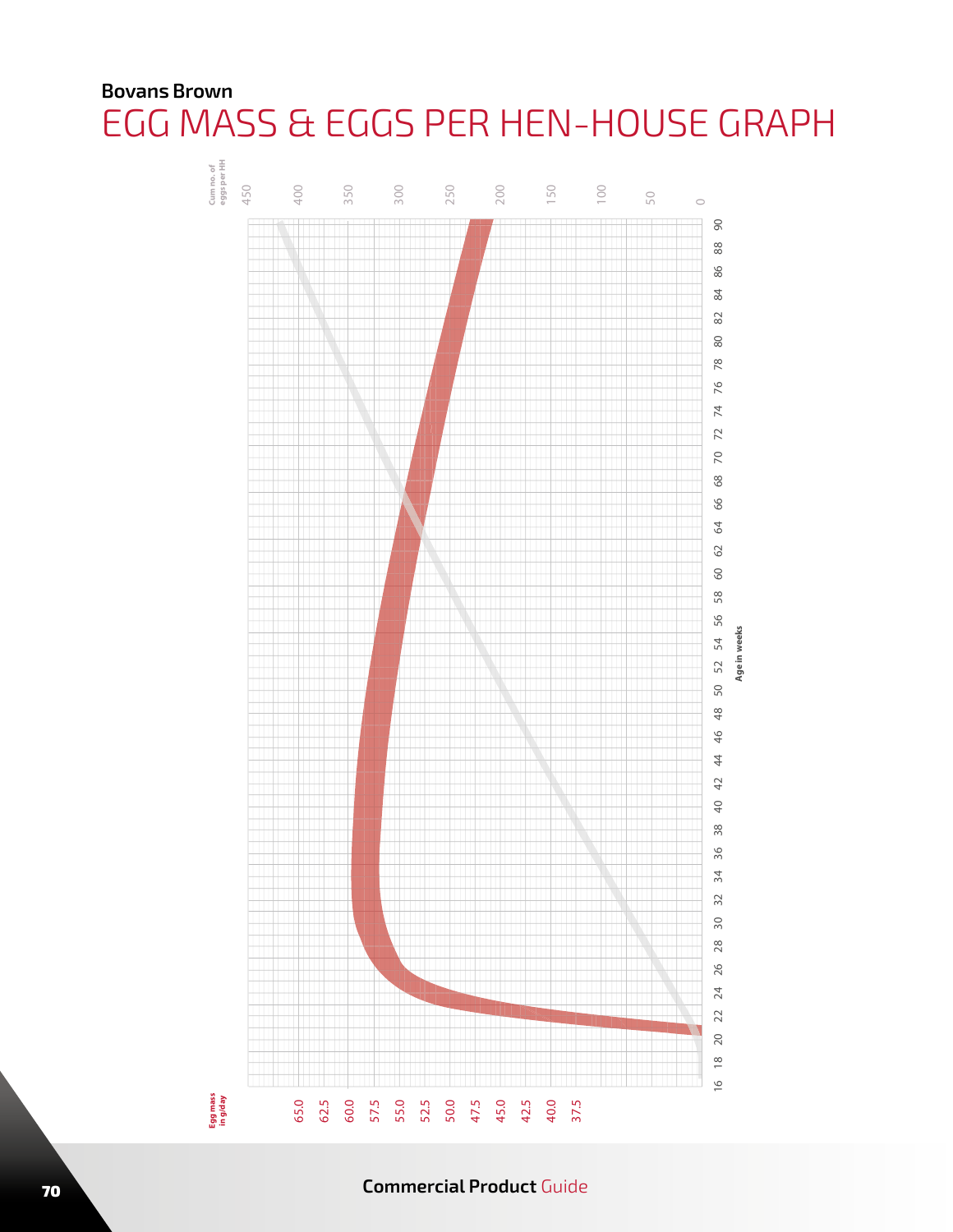| <b>NOTES</b> |  |  |  |
|--------------|--|--|--|
|              |  |  |  |
|              |  |  |  |
|              |  |  |  |
|              |  |  |  |
|              |  |  |  |
|              |  |  |  |
|              |  |  |  |
|              |  |  |  |
|              |  |  |  |
|              |  |  |  |
|              |  |  |  |
|              |  |  |  |
|              |  |  |  |
|              |  |  |  |
|              |  |  |  |
|              |  |  |  |
|              |  |  |  |
|              |  |  |  |
|              |  |  |  |
|              |  |  |  |